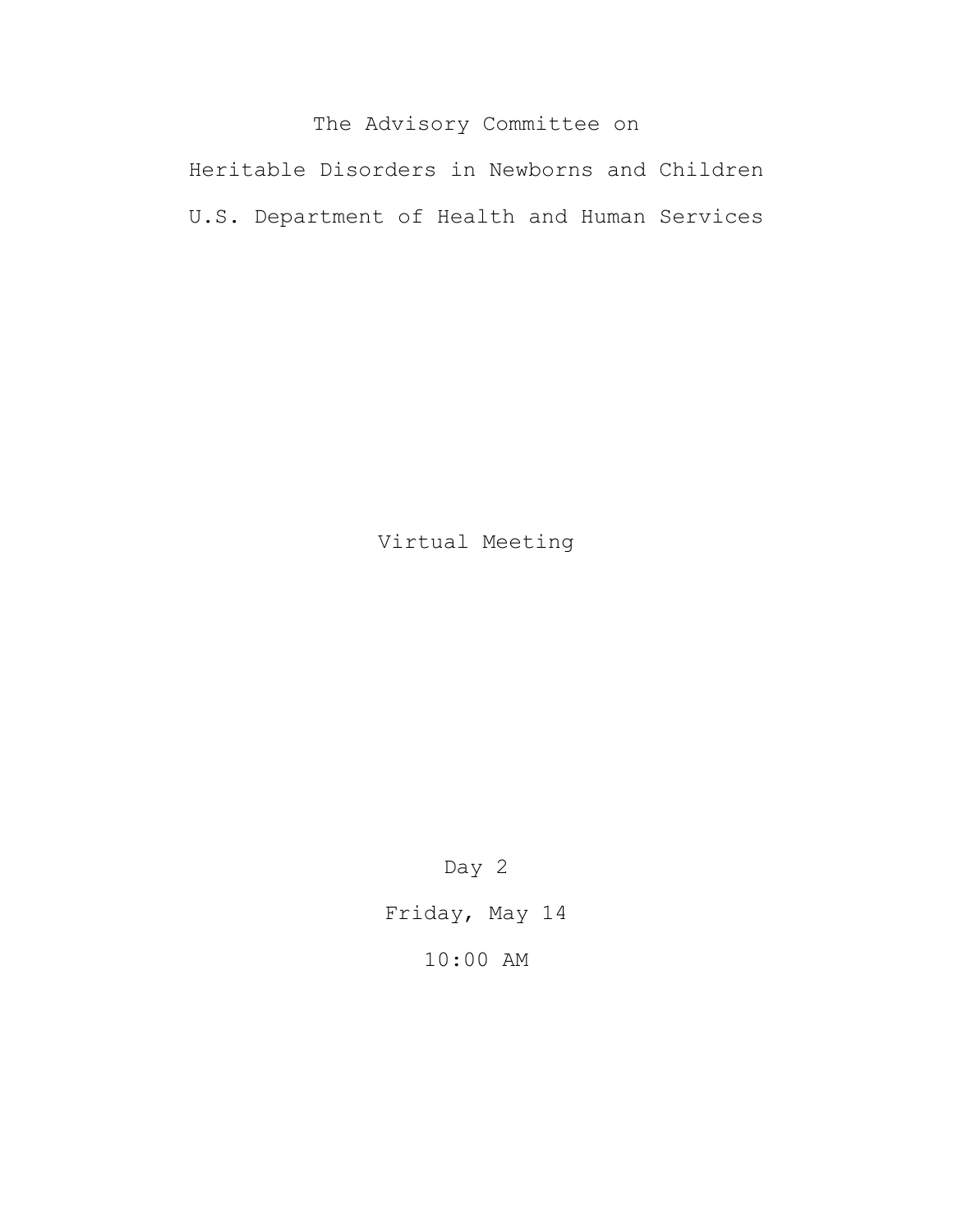## **The Advisory Committee on 5/14/21 Heritable Disorders in Newborn and Children** *Page 2* **Page 2**

#### **Committee Members in Attendance**

**Mei Baker, MD** Professor of Pediatrics University of Wisconsin School of Medicine and Public Health Co-Director, Newborn Screening Laboratory Wisconsin State Laboratory of Hygiene

### **Jeffrey P. Brosco, MD, PhD**

Professor of Clinical Pediatrics, University of Miami Title V CYSHCN Director, Florida Department of Health Associate Director, Mailman Center for Child Development Director, Population Health Ethics, UM Institute For Bioethics and Health Policy

#### **Kyle Brothers, MD, PhD**

Endowed Chair of Pediatric Clinical and Translational Research Associate Professor of Pediatrics University of Louisville School of Medicine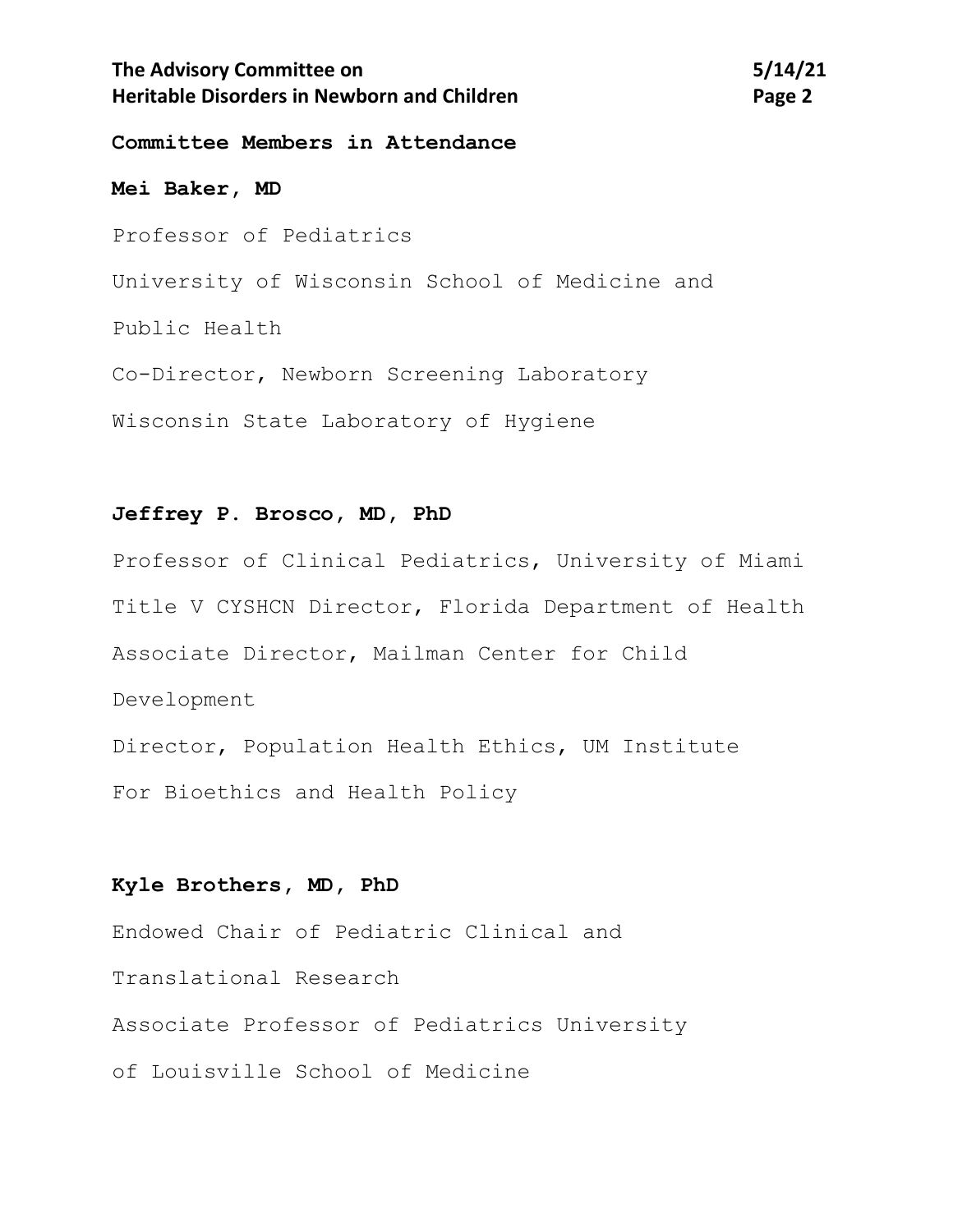## **The Advisory Committee on 5/14/21 Heritable Disorders in Newborn and Children <b>Page 3 Page 3**

### **Jane M. DeLuca, PhD, RN**

Associate Professor

Clemson University School of Nursing

### **Shawn E. McCandless, MD**

Professor, Department of Pediatrics Head, Section of Genetics and Metabolism University of Colorado Anschutz Medical Campus Children's Hospital Colorado

### **Cynthia M. Powell, MD, FACMG, FAAP (Chairperson)**

Professor of Pediatrics and Genetics

Director, Medical Genetics Residency

Program

Pediatric Genetics and Metabolism

The University of North Carolina at Chapel Hill

### **Annamarie Saarinen**

Co-founder

CEO Newborn Foundation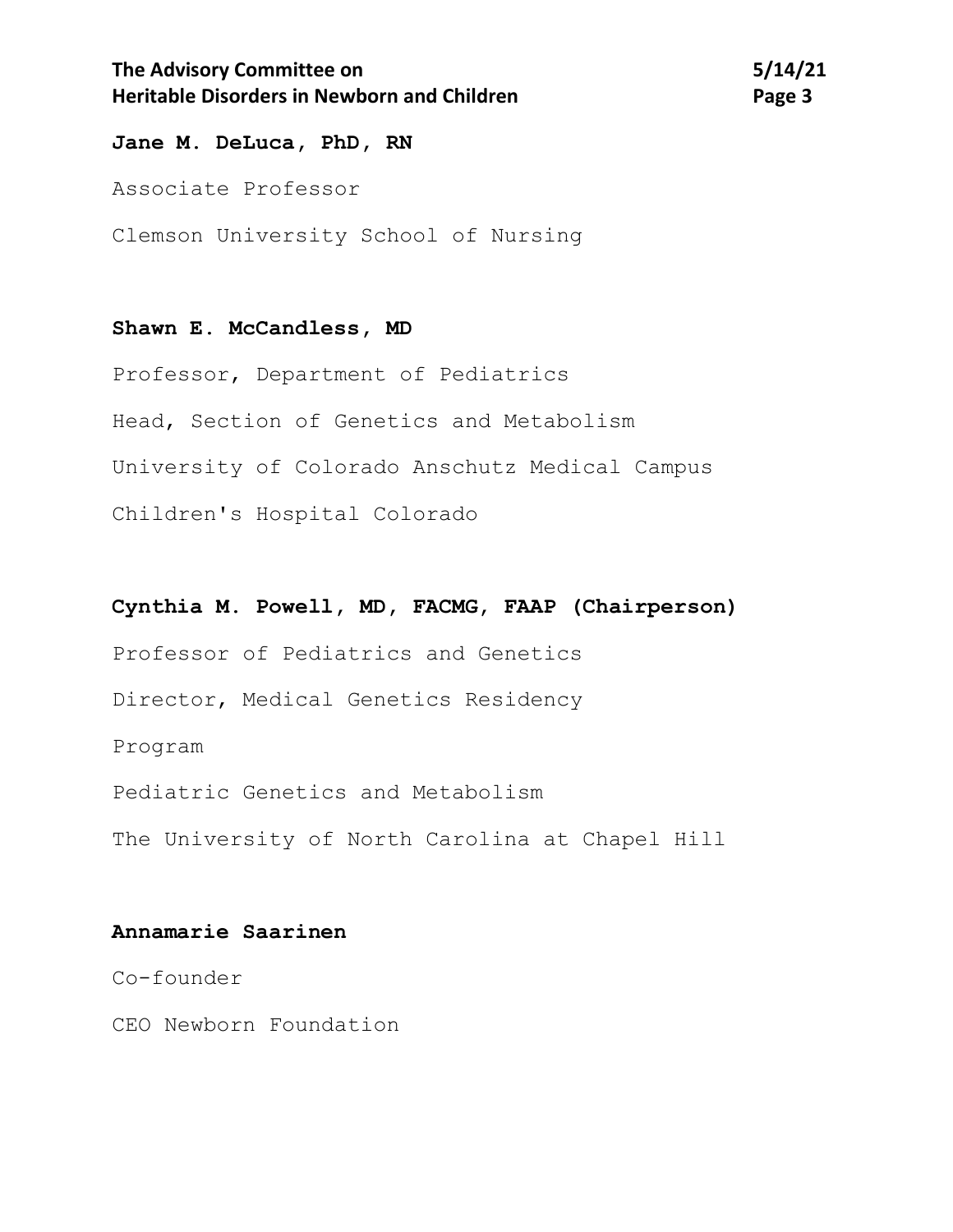## The Advisory Committee on 5/14/21 **Heritable Disorders in Newborn and Children** *Page 4* **<b>Page 4**

**Scott M. Shone, PhD, HCLD (ABB)** Director North Carolina State Laboratory of Public Health

**Ex-Officio Members in Attendance**

#### **Agency for Healthcare Research & Quality**

Kamila B. Mistry, PhD, MPH

Senior Advisor

Child Health and Quality Improvement

#### **Centers for Disease Control & Prevention**

Carla Cuthbert, PhD

Chief

Newborn Screening and Molecular Biology Branch

Division of Laboratory Sciences

National Center for Environmental Health

### **Food and Drug Administration**

Kellie B. Kelm, PhD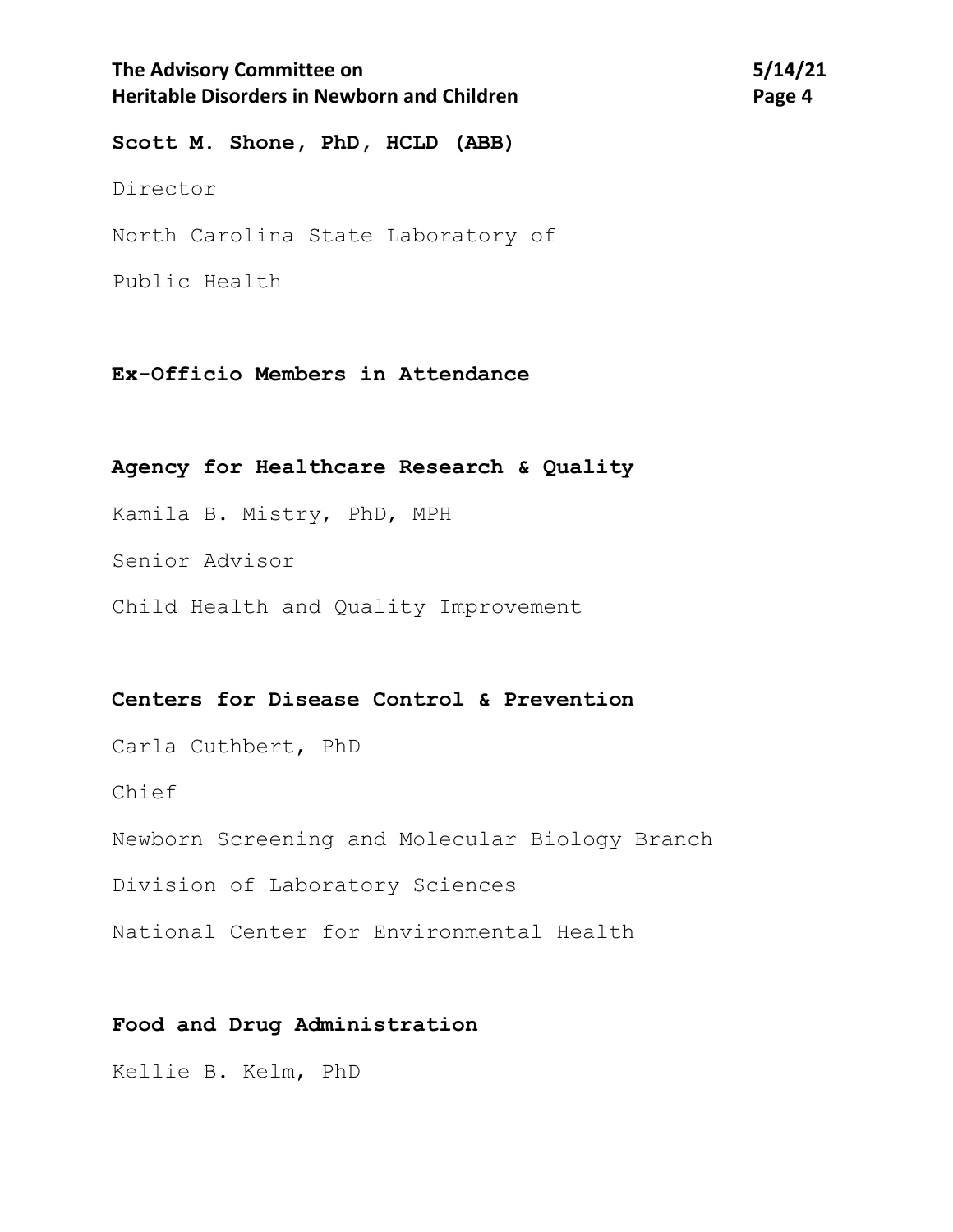## The Advisory Committee on 5/14/21 **Heritable Disorders in Newborn and Children <b>Page 1** Page 5

#### Director

Division of Chemistry and Toxicology Devices Office of In Vitro Diagnostics and Radiological Health

**Health Resources & Services Administration**

Michael Warren, MD, MPH, FAAP

Associate Administrator

Maternal and Child Health Bureau

Ex-Officio Members in Attendance - continued

#### **National Institute of Health**

Melissa Parisi

#### **Designated Federal Official in Attendance**

Mia Morrison, MPH Genetic Services Branch Maternal and Child Health Bureau Health Resources and Services Administration

**Organizational Representatives in Attendance**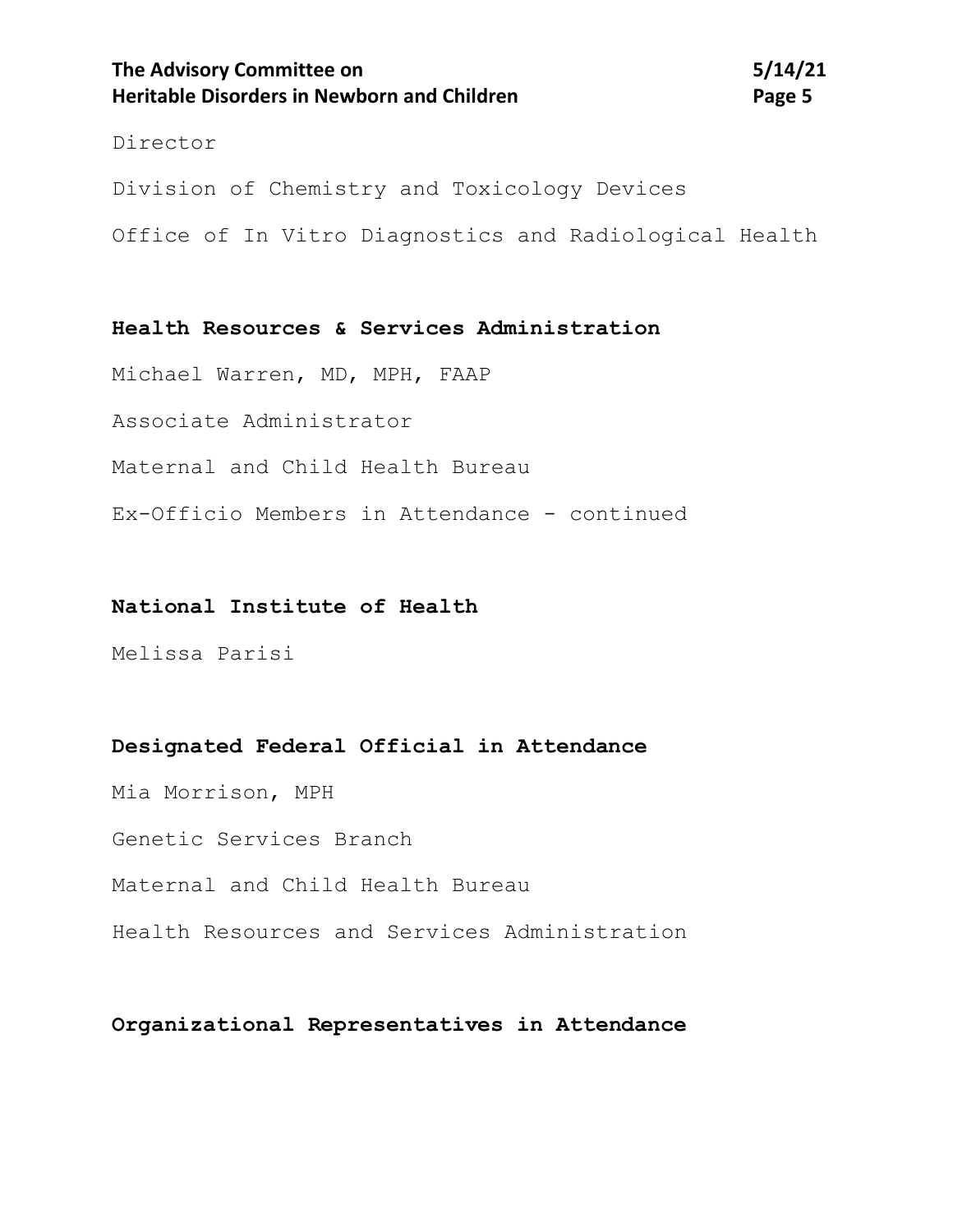## **The Advisory Committee on 5/14/21 Heritable Disorders in Newborn and Children <b>Page 6 Page 6**

### **American College of Medical Genetics & Genomics**

Maximilian Muenke, MD, FACMG

Chief Executive Officer

**Association of Maternal & Child Health Programs** Jed Miller, MD Director, Office for Genetics and People with Special Care Needs Maryland Department of Health Maternal and Child Health Bureau

### **Association of Public Health Laboratories**

Susan M. Tanksley, PhD Manager, Laboratory Operations Unit Texas Department of State Health Services

### **Child Neurology Society**

Jennifer M. Kwon, MD, MPH, FAAN Director, Pediatric Neuromuscular Program American Family Children's Hospital Professor of Child Neurology, University of Wisconsin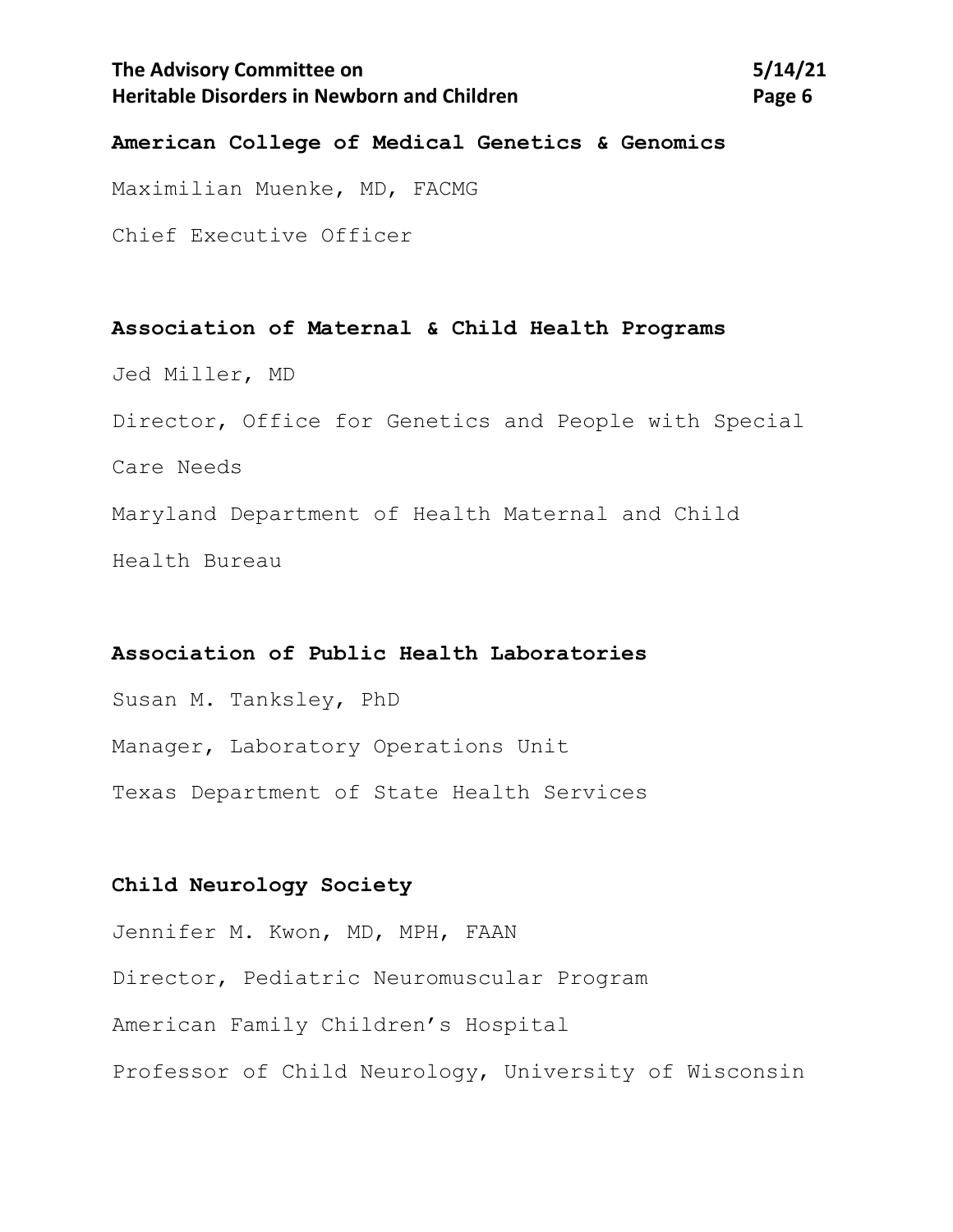## The Advisory Committee on 5/14/21 **Heritable Disorders in Newborn and Children** *Page 7* **Page 7**

School of Medicine & Public Health

### **Department of Defense**

Jacob Hogue, MD

Lieutenant Colonel, Medical Corps, US Army

Chief, Genetics, Madigan Army Medical Center

Organizational Representatives in Attendance continued

### **Genetic Alliance**

Natasha F. Bonhomme

Vice President of Strategic Development

#### **National Society of Genetic Counselors**

Cate Walsh Vockley, MS, CGC Senior Genetic Counselor Division of Medical Genetics UPMC Children's Hospital of Pittsburgh

### **Society for Inherited Metabolic Disorders**

Georgianne Arnold, MD

Clinical Research Director, Division of Medical

Genetics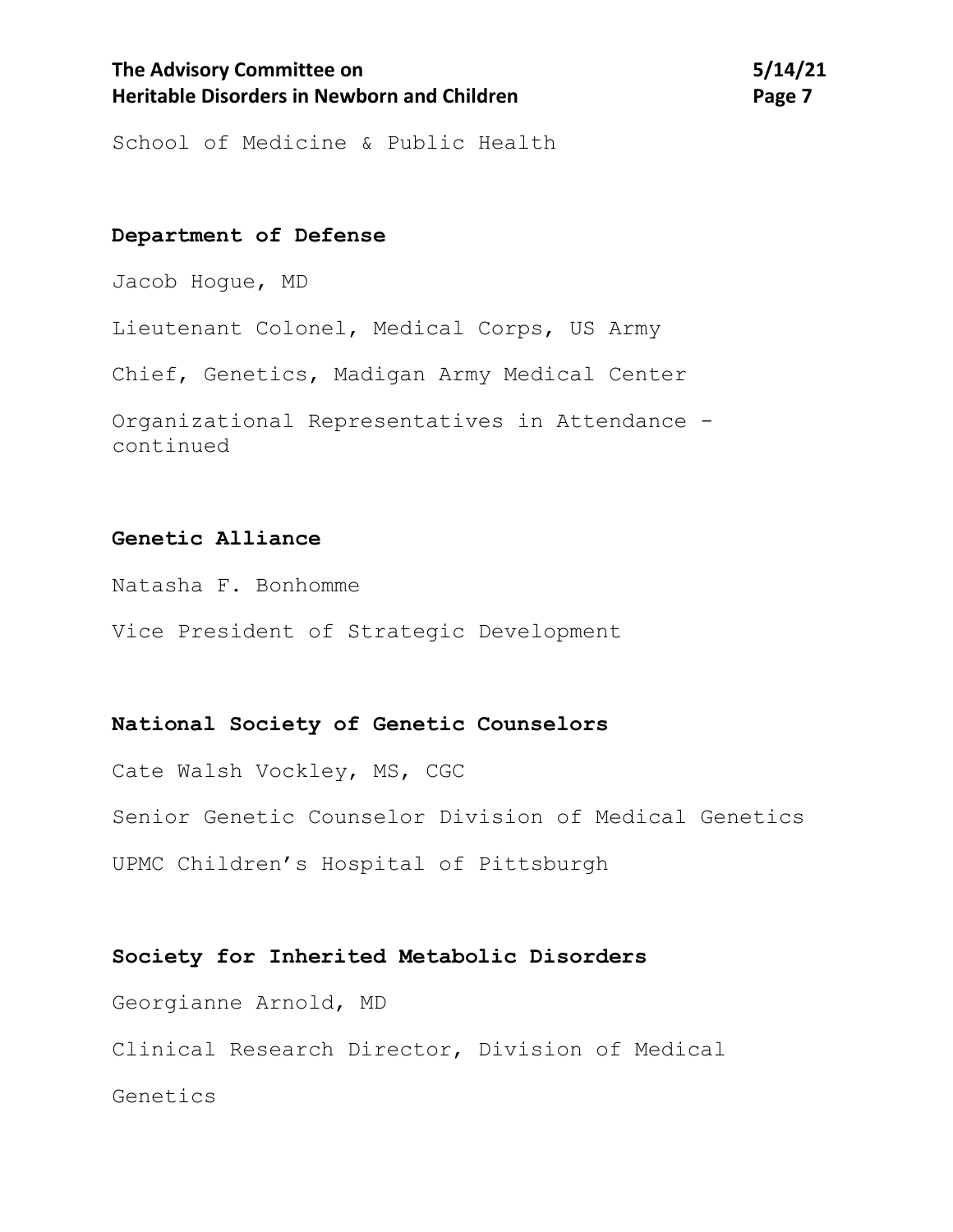| <b>The Advisory Committee on</b>                   | 5/14/21 |
|----------------------------------------------------|---------|
| <b>Heritable Disorders in Newborn and Children</b> | Page 8  |

UPMC Children's Hospital of Pittsburg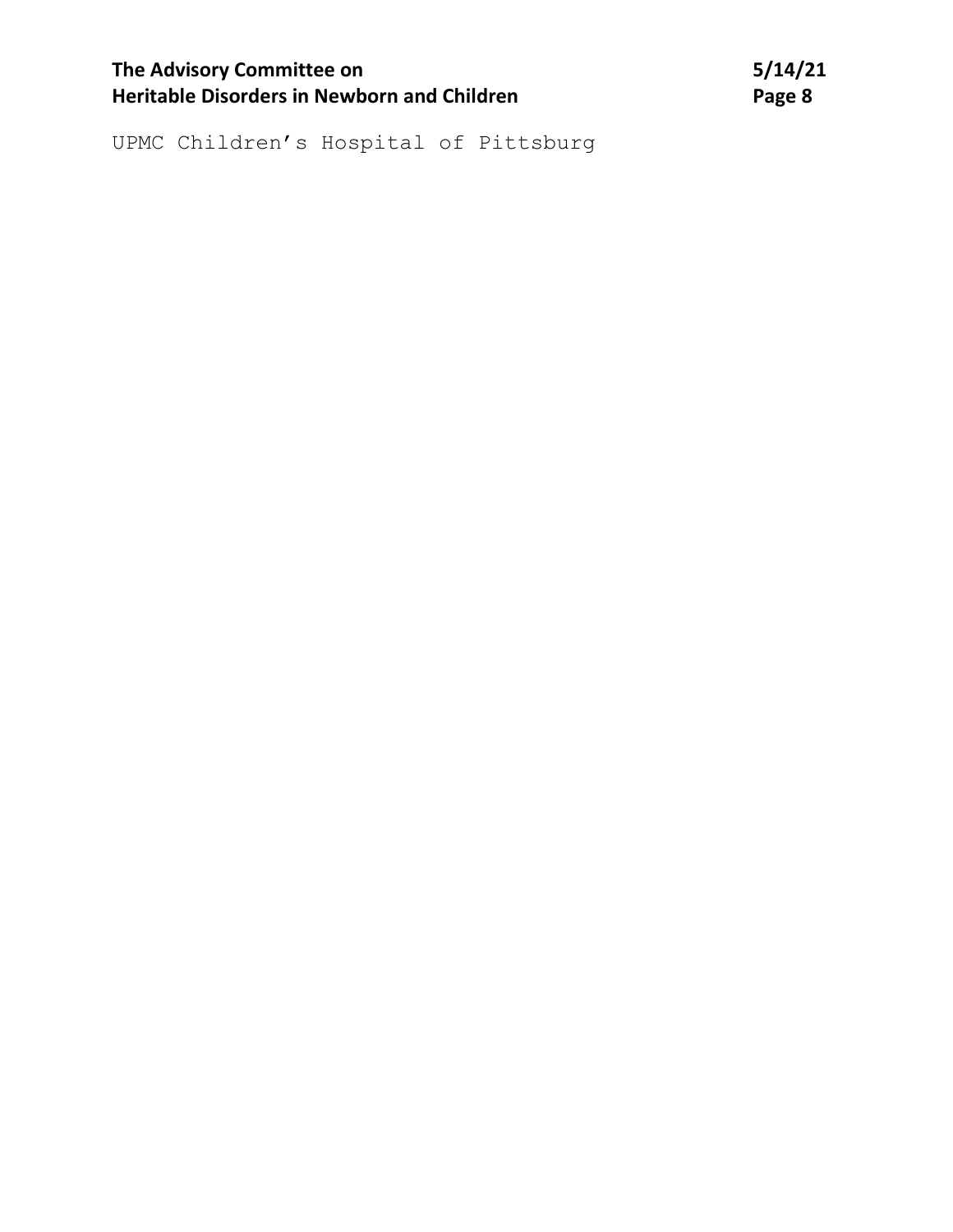CONTENTS

| OVERVIEW OF THE NATIONAL SURVEY OF CHILDREN'S |  |
|-----------------------------------------------|--|
|                                               |  |
| PUBLIC COMMENT: REVIEW OF THE EVIDENCE REVIEW |  |
|                                               |  |
|                                               |  |
|                                               |  |
| NEWBORN SCREENING WORKFORCE: SHORT- AND LONG- |  |
| TERM FOLLOW-UP 48                             |  |
| NEW BUSINESS 105                              |  |
|                                               |  |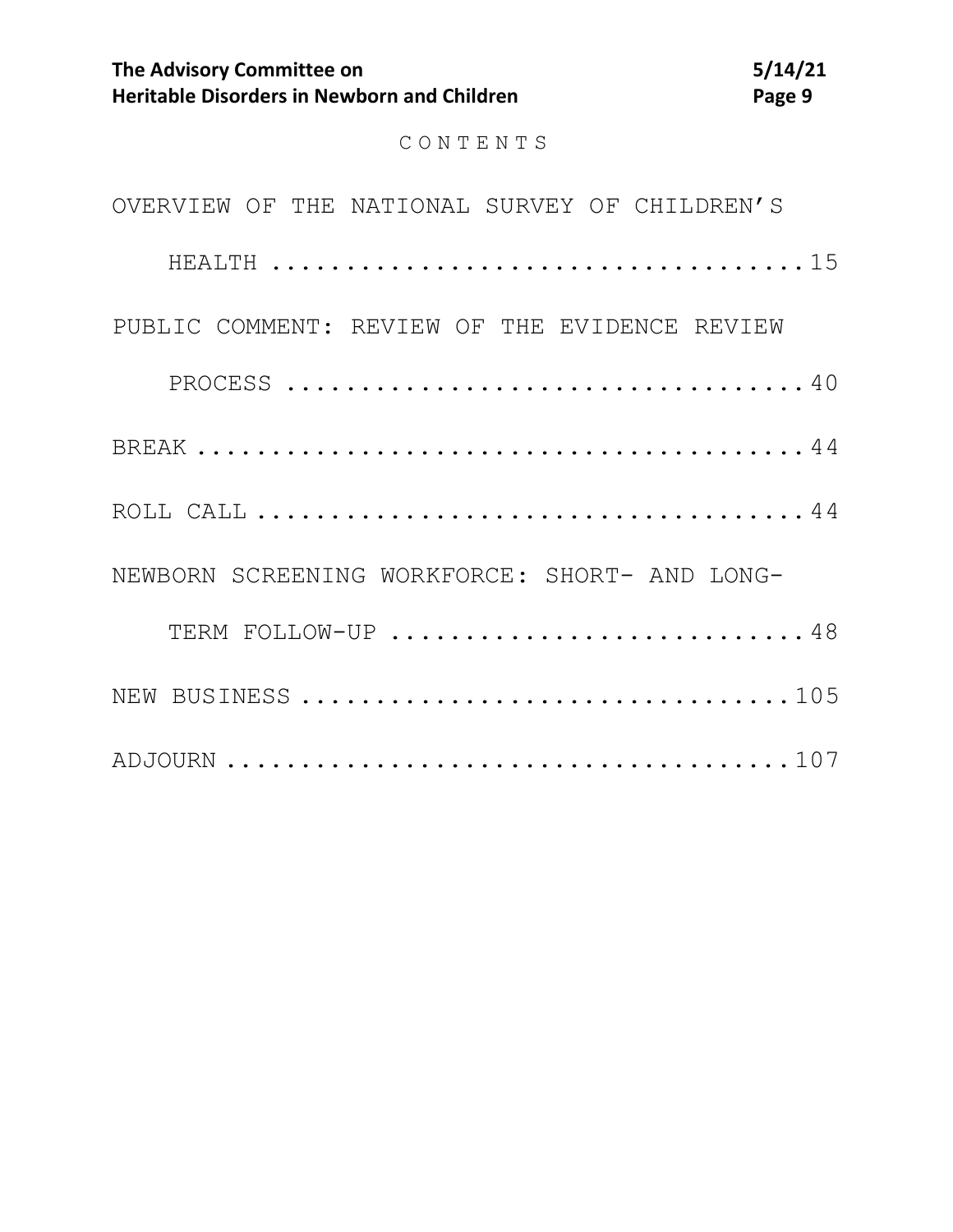#### PROCEEDINGS

#### **WELCOME AND ROLL CALL**

Cynthia Powell:

Good morning, everyone. Welcome to the second day of the May 2021 Advisory Committee on Heritable Disorders in Newborns and Children meeting. I'm Dr. Cynthia Powell, Chair of the Committee. We'll begin with the roll call. Kamila Mistry?

Kamila Mistry: Here.

Cynthia Powell:

Mei Baker?

Mei Baker:

Here.

Cynthia Powell:

Jeff Brosco?

Jeff Brosco: Present.

Cynthia Powell:

Kyle Brothers?

Kyle Brothers: Here.

Cynthia Powell:

Jane DeLuca?

Jane DeLuca: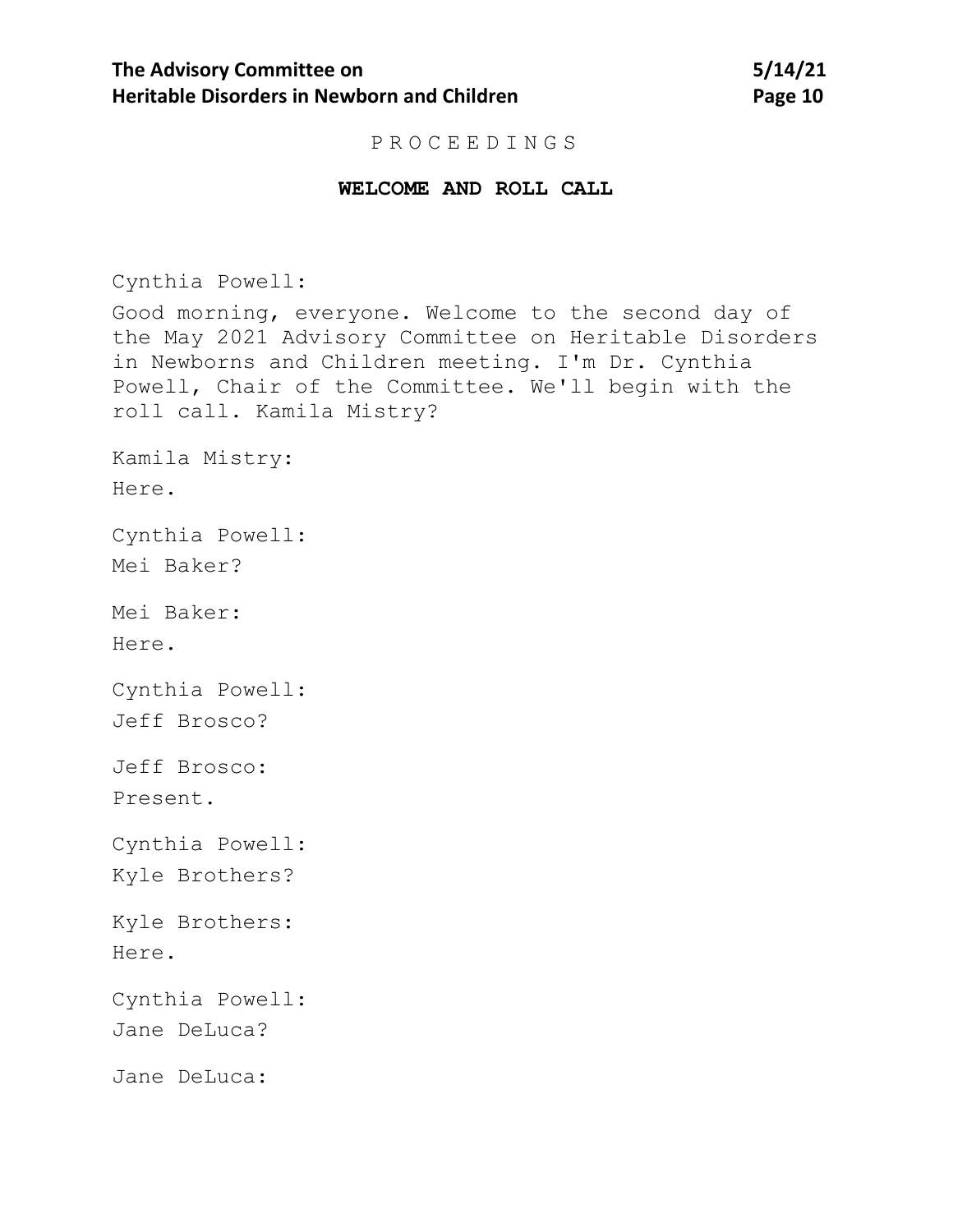## The Advisory Committee on 5/14/21 **Heritable Disorders in Newborn and Children Manual State Convention Page 11**

Here.

Cynthia Powell: Carla Cuthbert? Carla Cuthbert: Here. Cynthia Powell: Kellie Kelm? Kellie Kelm: Here. Cynthia Powell: And for HRSA today, Joan Scott? Joan Scott: Here. Cynthia Powell: Shawn McCandless? Shawn McCandless: Here. Cynthia Powell: Melissa Parisi? Melissa Parisi: Here. Cynthia Powell: And I'm here, Cynthia Powell. Annamarie Saarinen? Annamarie Saarinen: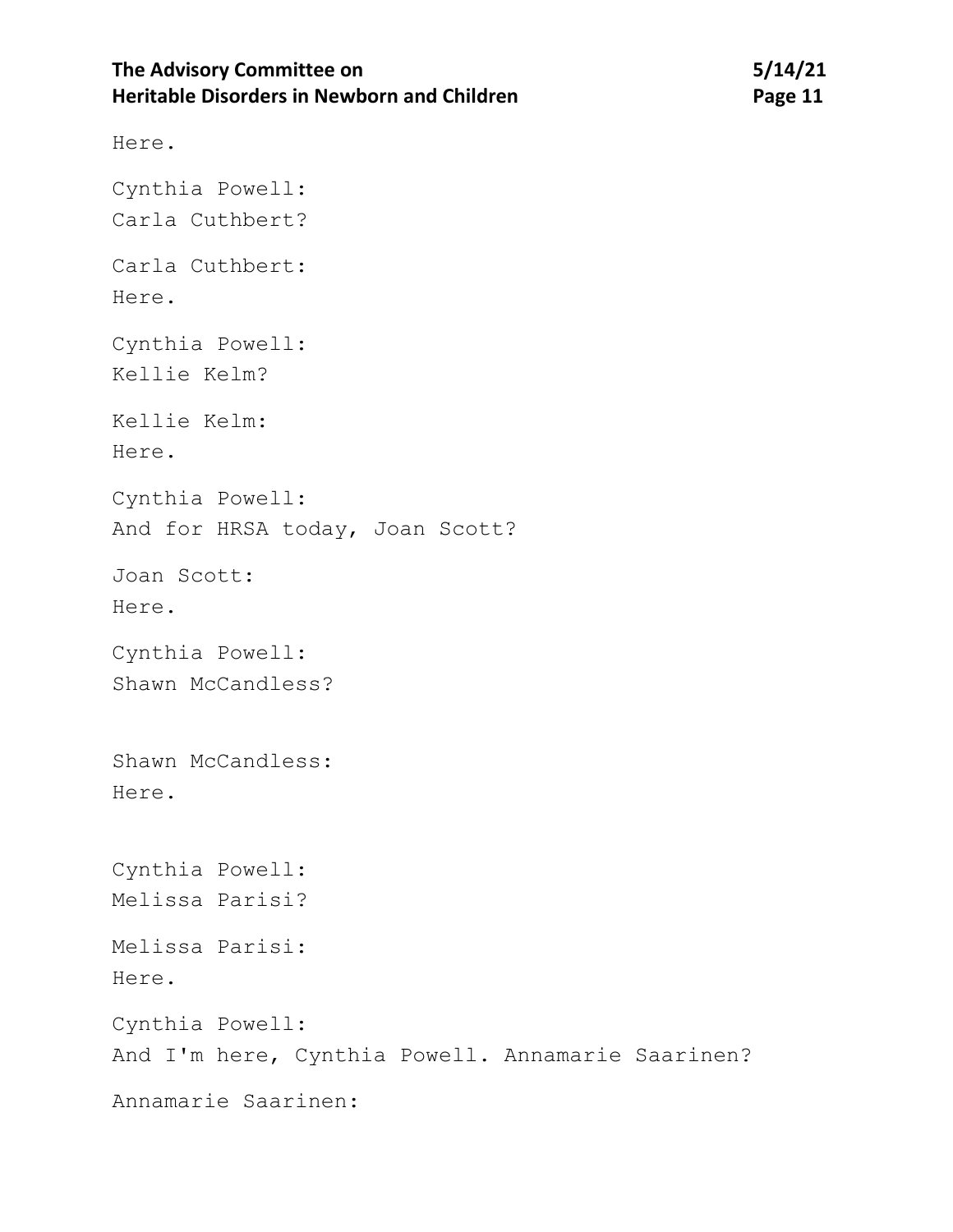## The Advisory Committee on 5/14/21 **Heritable Disorders in Newborn and Children Manual Page 12 Page 12**

All right, here. Cynthia Powell: Scott Shone. Scott Shone: Here. Cynthia Powell: And for our organizational representatives, Robert Ostrander? Cynthia Powell: Deborah Friedenberg? Cynthia Powell: Maximillian Muenke? Maximillian Muenke: I'm here. Cynthia Powell: Stephen Ralston? Cynthia Powell: Jed Miller? Jed Miller: Here. Cynthia Powell: Susan Tanksley? Cynthia Powell: Chris Kus? Chris Kus: Here.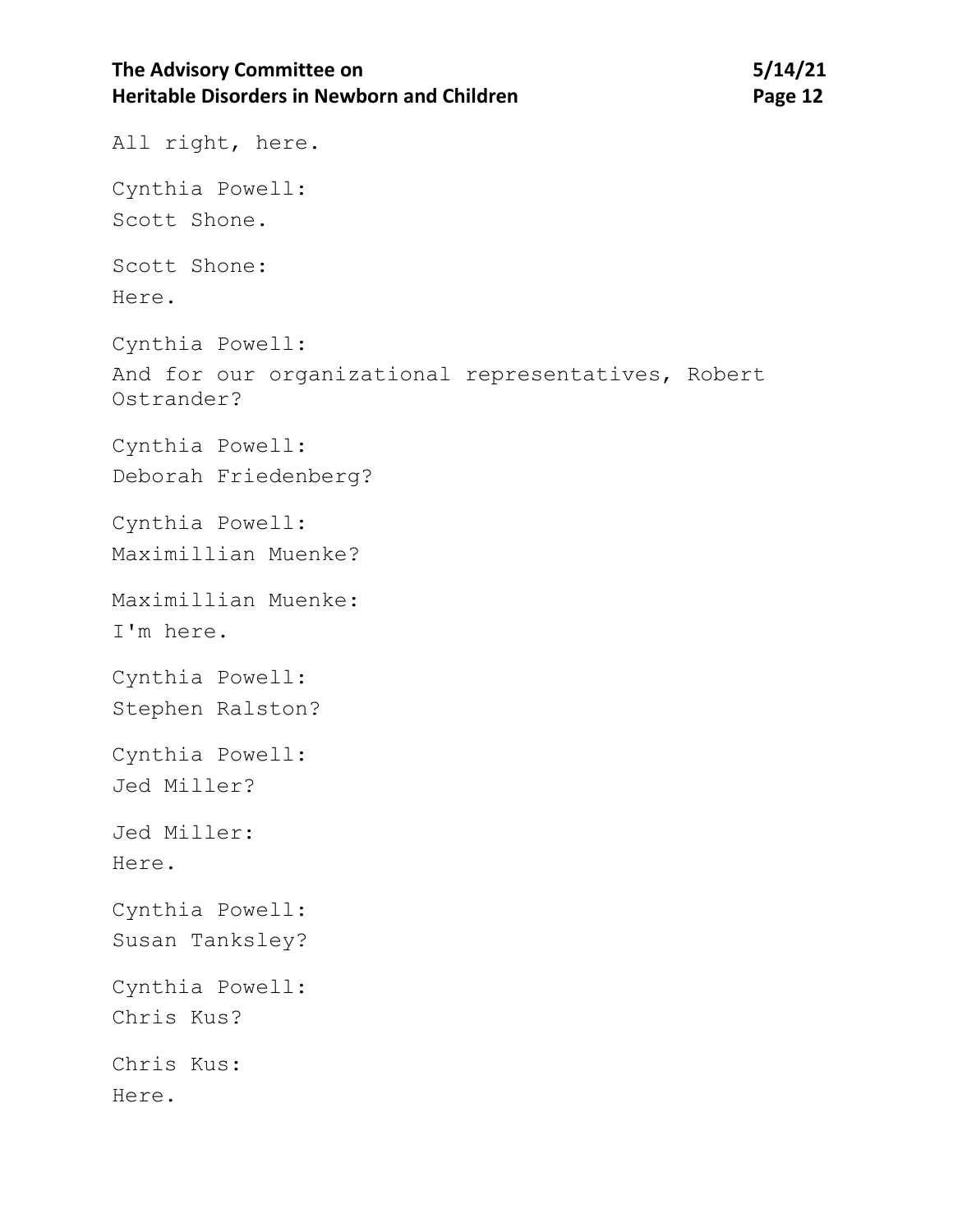## **The Advisory Committee on 5/14/21 Heritable Disorders in Newborn and Children Manual State of Page 13**

Cynthia Powell: Shakira Henderson? Shakira Henderson: Here. Hope you guys can hear me today. Cynthia Powell: Yes. Thank you. Shakira Henderson: Awesome. Thank you. Cynthia Powell: Jennifer Kwon? Jennifer Kwon: Here. Cynthia Powell: Jacob Hogue? Jacob Hogue: Here. Cynthia Powell: Natasha Bonhomme? Natasha Bonhomme: Here. Cynthia Powell: Siobhan Dolan? Siobhan Dolan: Here. Cynthia Powell: Cate Walsh Vockley?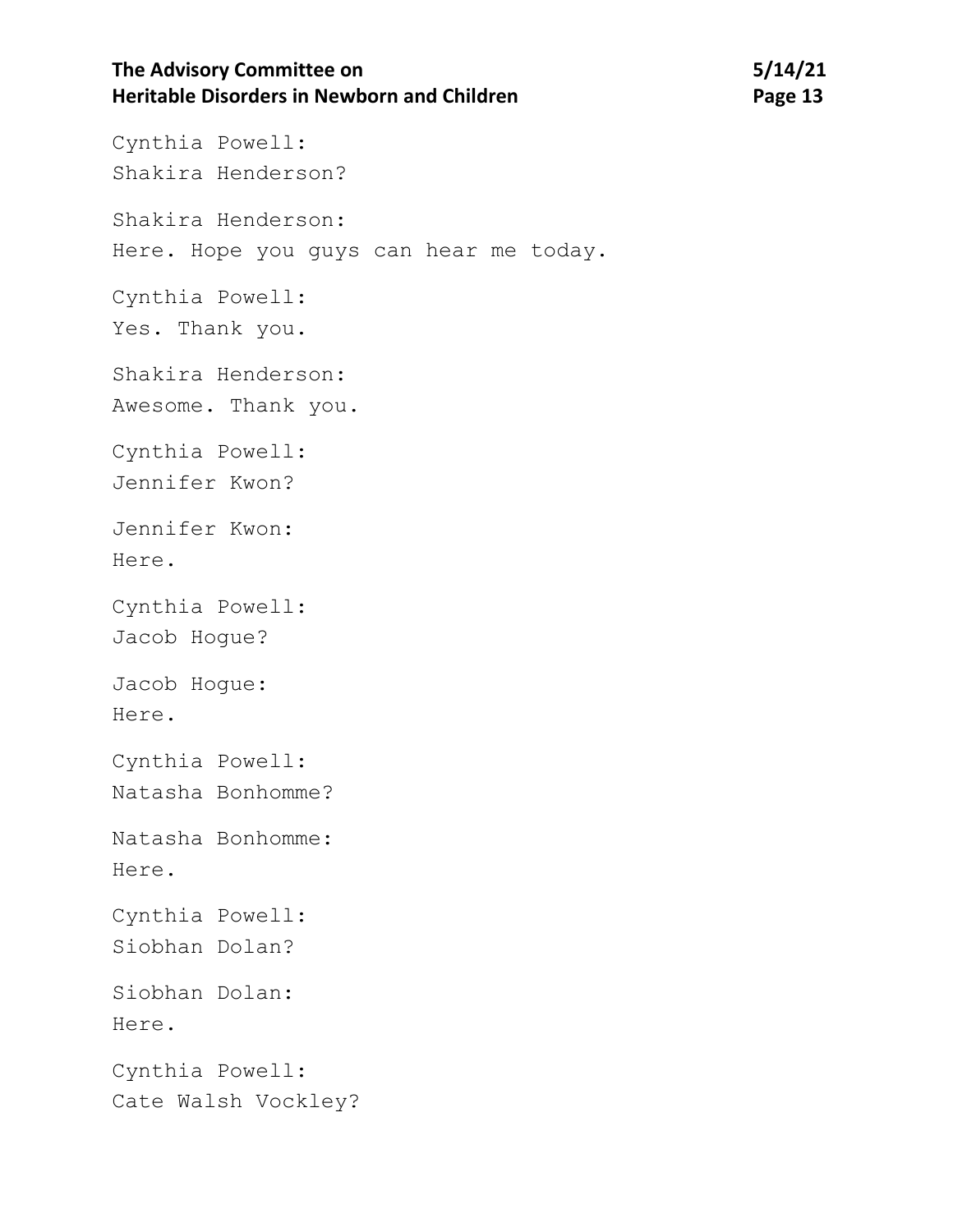Cate Walsh Vockley: Here.

Cynthia Powell: Georgianne Arnold.

Georgianne Arnold:

Here.

Cynthia Powell:

Is there anyone whose name I called who wasn't able to respond, but is present? Okay, thank you. I'll next turn it over to Mia.

Cynthia Powell:

Oh, I'm sorry. One thing before we start. Okay. Today we'll begin with an overview of the National Survey of Children's Health data. We have one individual registered to give public comment on updates to the Committee's evidence review process. After the public comment period, we'll break until 11:40 Eastern time. For our final session of the meeting, the Committee will hear a panel presentation on workforce issues related to short- and long-term follow-up. I'll now turn it over to our Designated Federal Official Mia Morrison to provide guidance for participation on the webinar.

### Mia Morrison:

Thank you, Dr. Powell. For members of the public, audio will come through your speakers, so make sure that your computer speakers are turned on. If you can't access audio through your computer, you may dial into the meeting using the telephone number in the email with your Zoom link. This meeting will not have an attendee chat feature, but we do have the public comment periods scheduled later today.

Mia Morrison: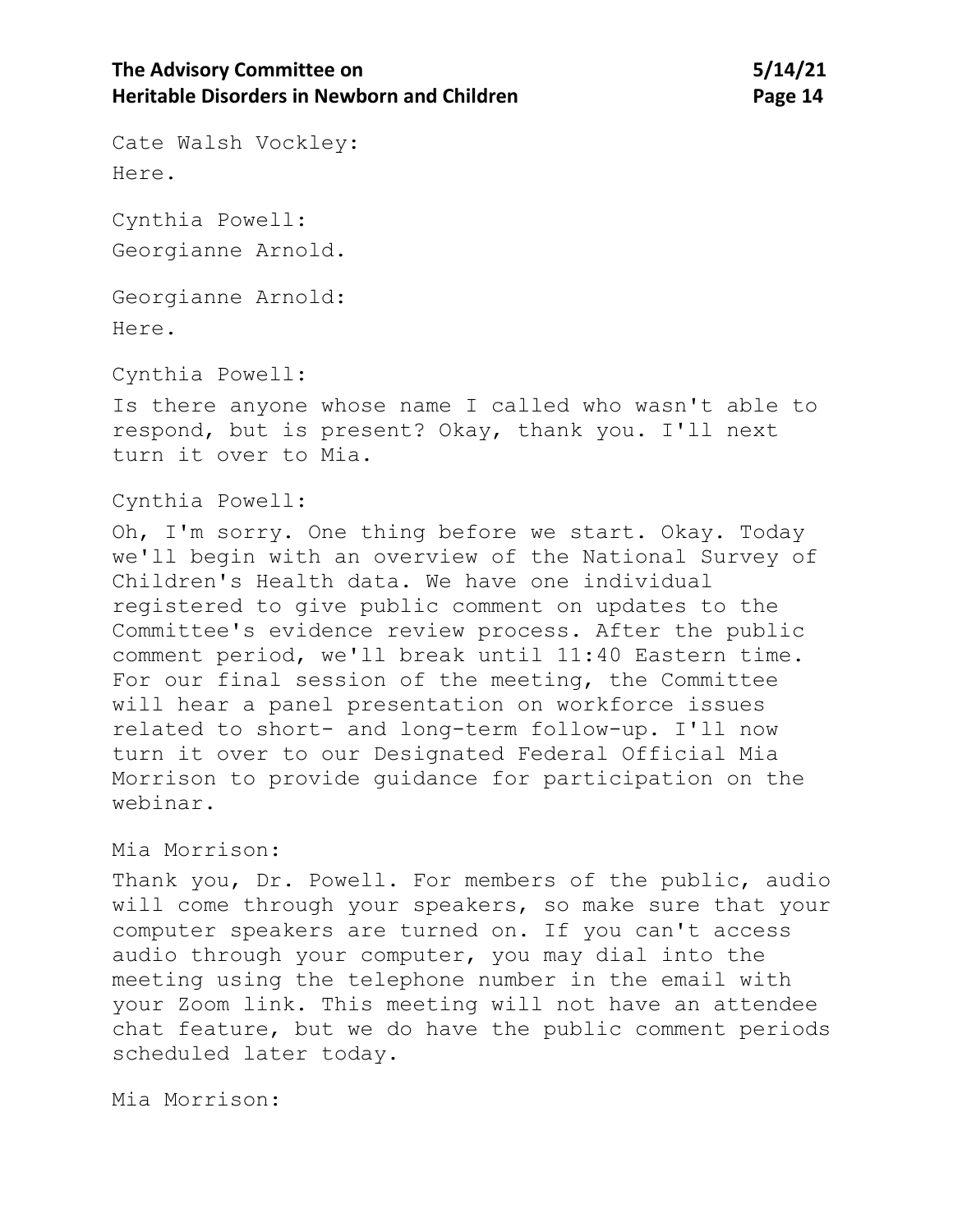## **The Advisory Committee on 5/14/21 Heritable Disorders in Newborn and Children <b>Page 15** Page 15

Committee Members and Organizational Representatives, audio will also come through your speakers and you will be able to speak using your computer microphone. If you cannot access the audio microphone through your computer, you may need to dial into the meeting using the telephone number in the email with your user specific Zoom link. Please remember to speak clearly, state your first and last name to ensure proper recording for the Committee transcript and minutes. The chair will call on Committee Members first and then Organizational Representatives.

### Mia Morrison:

In order to better facilitate the discussion, Committee Members and Organizational Representatives should use the raise hand feature. When you would like to make comments or ask questions, simply click on the participant icon, and choose raise hand. Please note that depending on your device or operating system, the raise hand feature may be in a different location. To troubleshoot, please consult the webinar instructions page in your briefing book. Next slide, please.

#### Mia Morrison:

To enable closed captioning, please select the closed captioning icon from the Zoom task bar. From the menu that appears, select show subtitles. And I will now turn it back over to Dr. Powell.

#### <span id="page-14-0"></span>**OVERVIEW OF THE NATIONAL SURVEY OF CHILDREN'S HEALTH**

### Cynthia Powell:

Thank you, Mia. Today. I'm very pleased to welcome Dr. Julie Donney and Dr. Reem Ghandour from HRSA's Maternal and Child Health Bureau, Office of Epidemiology and Research, who will provide an overview of the National Survey of Children's Health.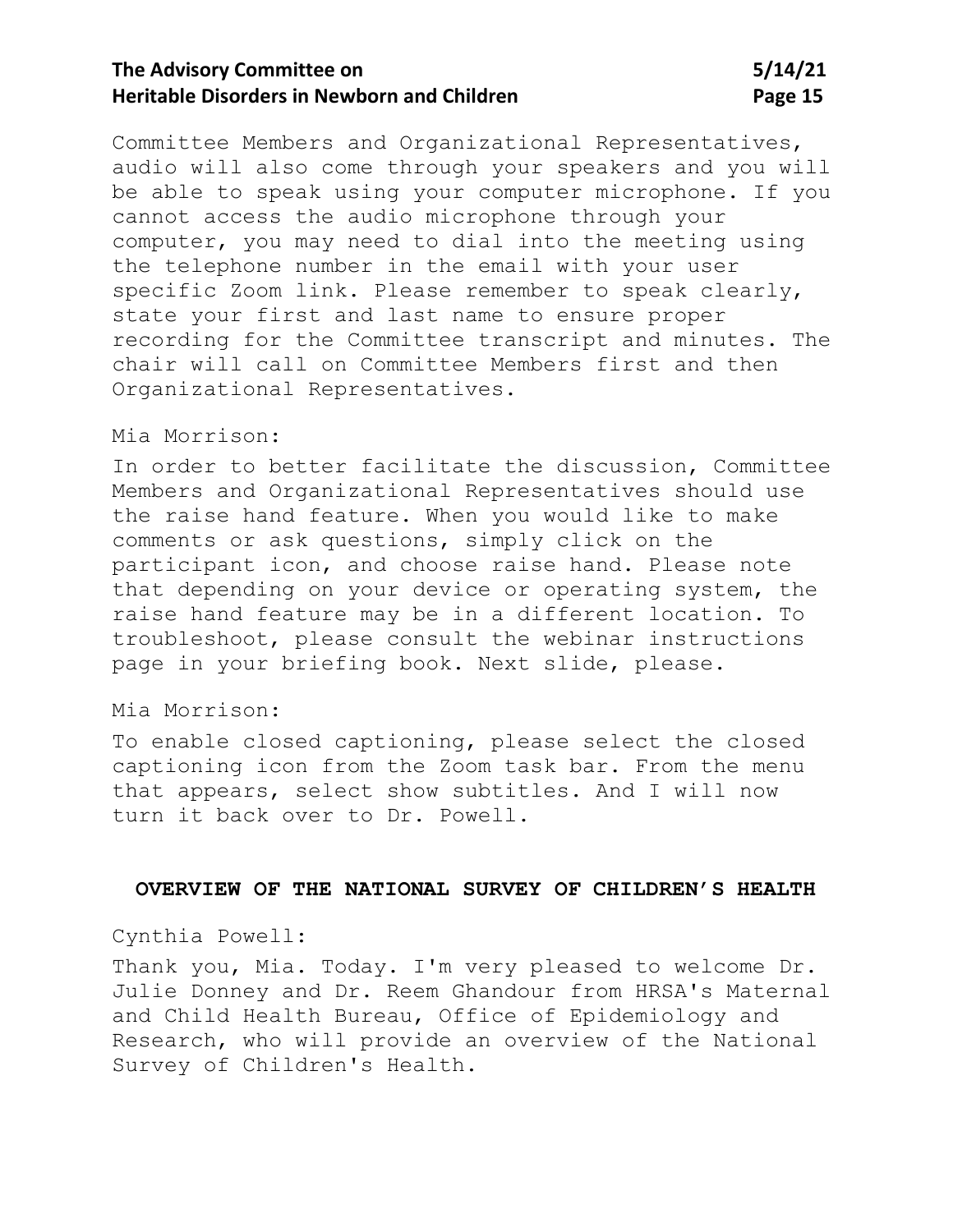## **The Advisory Committee on 5/14/21 Heritable Disorders in Newborn and Children <b>Page 16 Page 16**

#### Cynthia Powell:

The National Survey of Children's Health provides rich data on multiple intersecting aspects of children's lives, including physical and mental health, access to quality healthcare, and the child's family, neighborhood, school, and social context. The National Survey of Children's Health is funded and directed by the Health Resources and Services Administration Maternal and Child Health Bureau. This is an opportunity for the Committee to become familiar with the available national survey data, especially data on genetic conditions and how they go about collecting the data and learn about potential future innovations and new approaches for the survey.

### Cynthia Powell:

I'll now introduce both of our speakers. Dr. Ghandour is the director of the Division of Epidemiology within the HRSA Maternal and Child Health Bureau's Office of Epidemiology and Research. Her individual portfolio includes conducting original research on a variety of maternal and child health issues with a special focus on children's mental health, early learning, and children with special healthcare needs.

Cynthia Powell:

She has been recognized by the Coalition for Excellence in Maternal Child Health Epidemiology twice, winning the Maternal and Child Health Young Professional Achievement Award in 2011, followed by the Effective Practice Award in 2020. And in 2016, she received the Maternal Child Health Bureau Director's Award at the Title V Federal-State Partnership Meeting. Dr. Donney is part of the National Survey of Children's Health team, where she conducts original research on child and family health. Examples of her previous research include promoting flourishing during early childhood, mental health of teen parents and their children, parenting practices of Latino immigrant parents of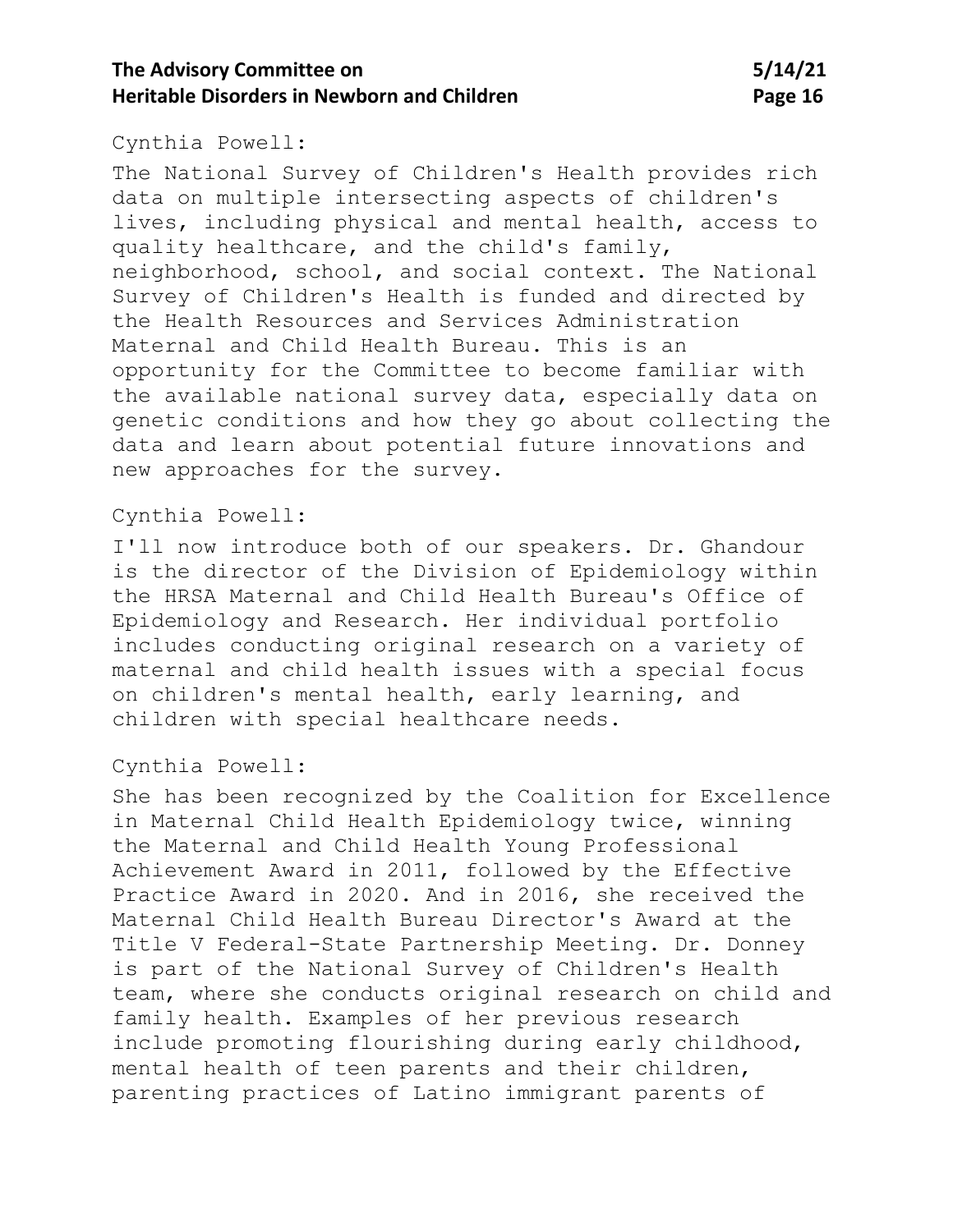## **The Advisory Committee on 5/14/21 Heritable Disorders in Newborn and Children <b>Page 17** Page 17

adolescents, and child abuse prevention. Dr. Donney holds a PhD from the University of Maryland School of Public Health and an MPH from the University of Montana's School of Public and Community Health Sciences. I will now turn it over to Dr. Ghandour.

#### Reem Ghandour:

Thank you so much, Dr. Powell, and thanks to all of you for allowing us to take a little bit of time this morning to talk about the National Survey. Let me just do a quick check right now. Can everybody hear me all right?

Cynthia Powell: Yes.

### Reem Ghandour:

Okay, fantastic. So today, Julie and I are going to do sort of a high-level picture of the survey just to familiarize you with the survey as a resource, and we will be providing some key estimates just to also give you a snapshot of some of the data that are available to you. And then ultimately, we're going to wrap up with just giving you a sense of where the survey is going. We're happy to keep this informal, so if you have questions, please feel free to use the raise hand function and I'll do my best to sort of keep an eye on that as well as we go.

#### Reem Ghandour:

Next slide please. So, our goal today is really fourfold. I will provide an overview of the survey and just touch on a few key differences. I think many people know that the survey was redesigned dramatically in 2016, but there's still a fair number of folks who are used to working with the previous National Survey of Children with Special Healthcare Needs. So, I'll just make sure that we're all clear about kind of where the survey is now and how it's administered. Julie is going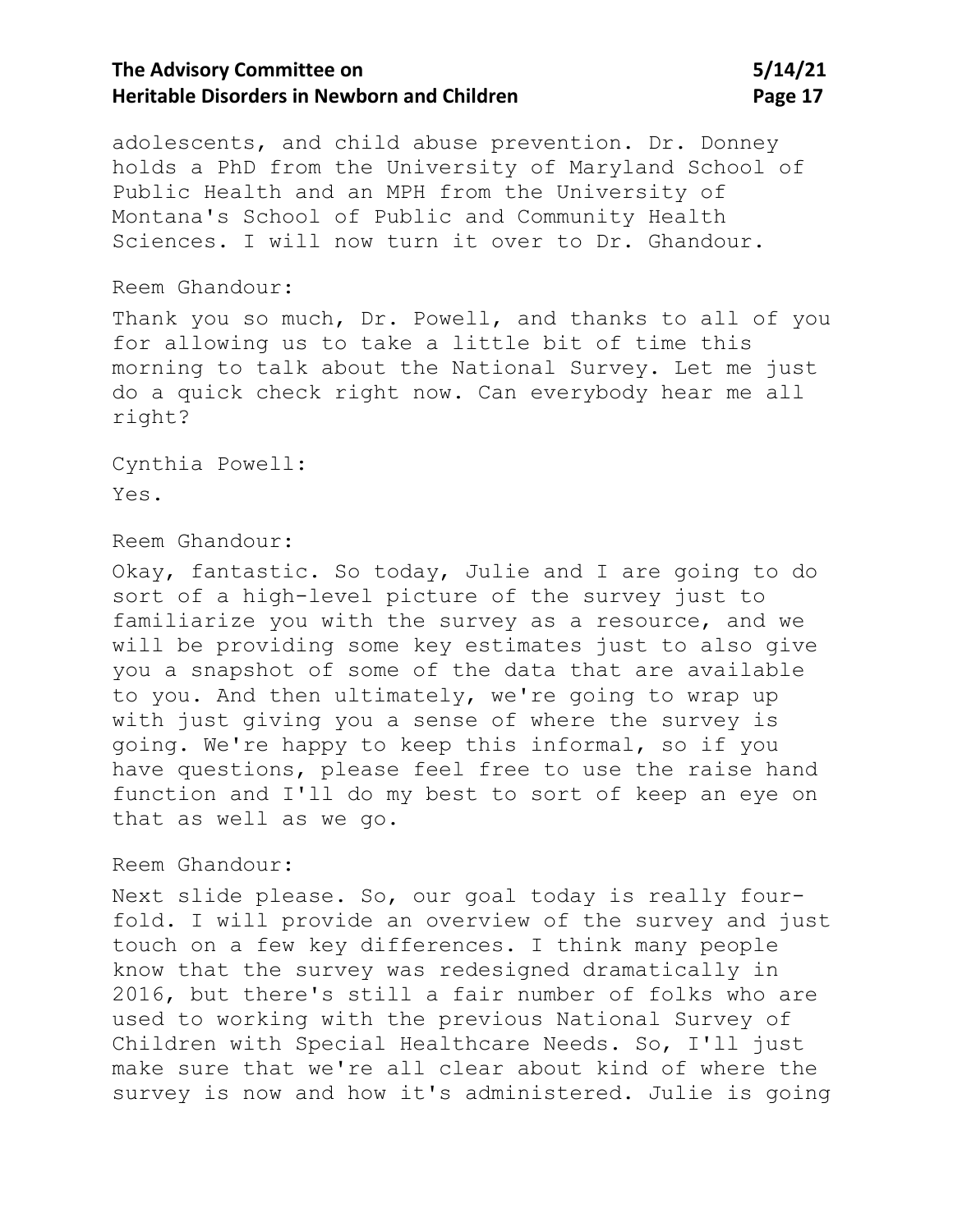## **The Advisory Committee on 5/14/21 Heritable Disorders in Newborn and Children <b>Page 18 Page 18**

to present some key estimates using a combined data file from our 2018-2019 survey. I will talk about how you get to the data if you want to start using it yourself, and then we'll give you a sneak peek into sort of what's coming in the next year or two with the survey.

### Reem Ghandour:

Next line. And next slide. Thank you. So just as was briefly mentioned, the National Survey of Children's Health is sponsored, it's funded and directed by HRSA's Maternal and Child Health Bureau. But I think it's really important to note that we have co-sponsorships from other parts of the federal government, particularly CDC. We work quite closely with a couple of different divisions there, as well as USDA. We are now conducted by the U.S. Census Bureau. So, for folks who were familiar with our previous surveys, we used to be conducted as a telephone survey through the National Center for Health Statistics. This is now an addressbased survey that's conducted using the master address file from the U.S. Census Bureau. One of the other ways the survey is dramatically different now is that it is an annual survey. So, it remains cross-sectional, but it is an address-based survey. And about 75% of our data are collected via the web with the remainder being collected via paper and pencil questionnaires.

### Reem Ghandour:

Although the administration and the mode of the survey is dramatically different than what we did in the past, the survey remains true to our overall goal, and that is to collect information on health and wellbeing of children from zero to 17, as well as the sort of spectrum of community, family, healthcare related factors that can influence children's health. And we still provide national- and state-level estimates, so that remains important from a policy perspective. What we do is the survey is in the field for approximately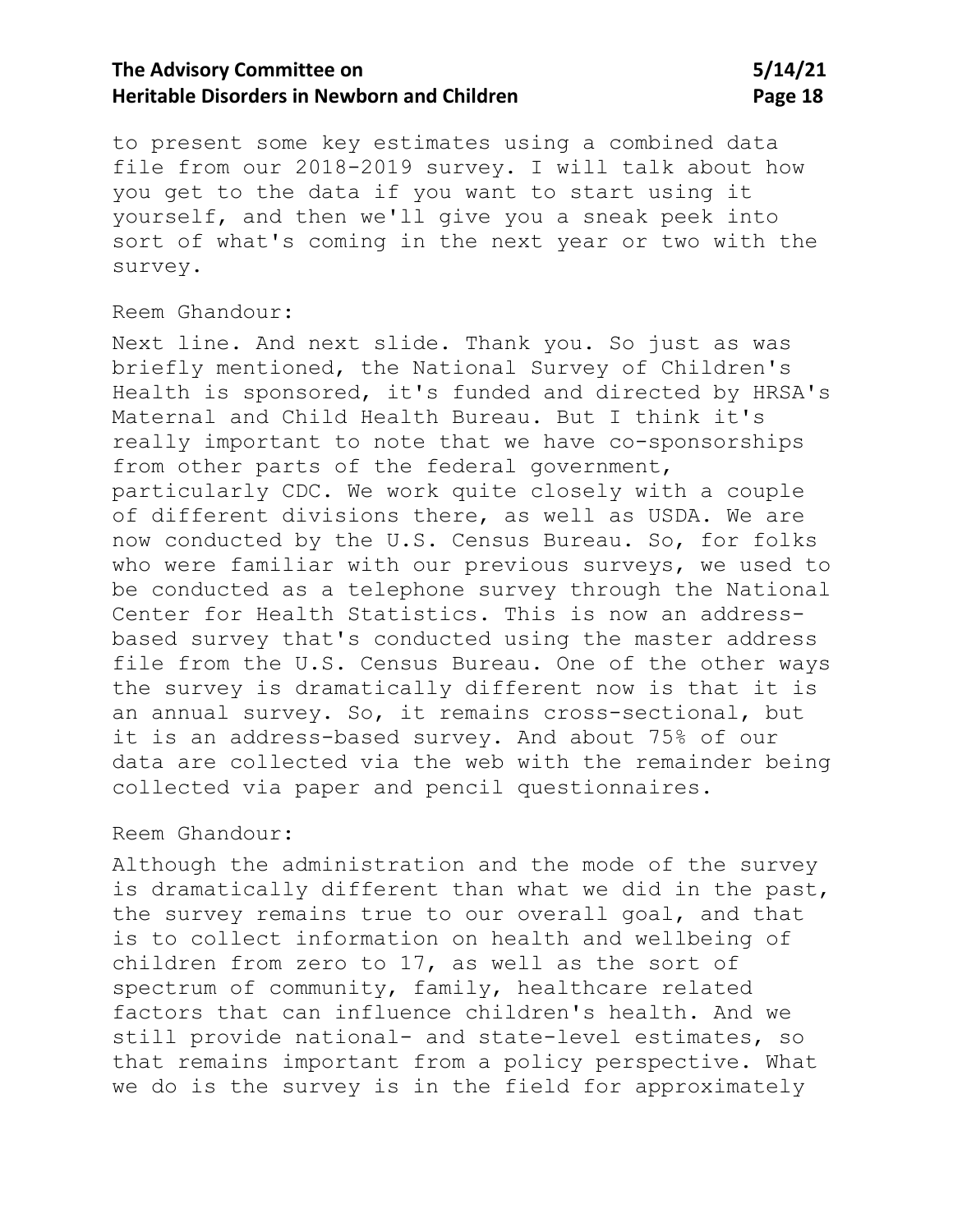## **The Advisory Committee on 5/14/21 Heritable Disorders in Newborn and Children <b>Page 19 Page 19**

nine months. We go from June to roughly January, and then we release the data the following October. So for those of you used to federal data collection, this is almost lightning speed, not quite real-time, but pretty darn close. And so you can usually look for the latest data release sometime the first Monday in October. Next slide.

#### Reem Ghandour:

We cover eight broad content areas, universally for all age groups. We do have separate surveys, slightly different for zero- to five-year-olds, six- to 11-yearolds, and 12- to 17-year-olds. But what's presented here is really the core content that runs across the survey. Where I think this Committee may be most interested, is in general health where we have our activity, or I'm sorry, our condition list, which includes blood disorders as well as other genetic conditions. And it also gets at activity limitations and some of the functional limitations that may be relevant to some of the work that you're doing. And then in addition to infant health, pre chambers, low birth weight for the zero to five-year-olds, we cover infant feeding and infant sleep position. We have a range of content that gets at both the access to and utilization of health care services, particularly specialists in addition to the normal preventive care, as well as the quality of the care that is received, and specifically looking at the receipt of care in a medical home.

### Reem Ghandour:

We go deeper than any other survey with regard to health insurance. So, we're looking at not just the status and the types, or are you insured and what's the source of that coverage. But we do ask parents a series of questions about adequacy. So, folks are able to report on whether or not their child's needs are actually being met. And then we have a range of items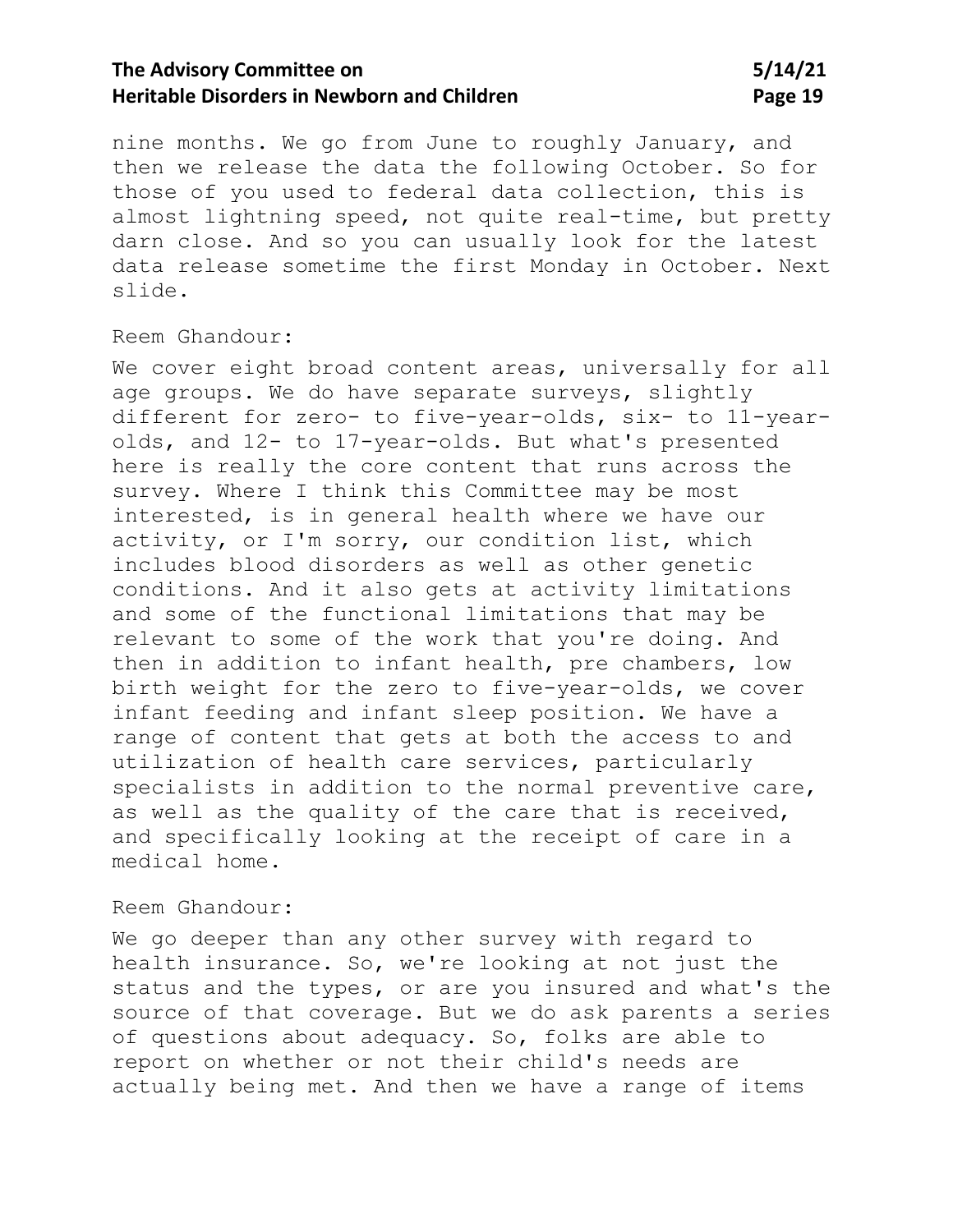## **The Advisory Committee on 5/14/21 Heritable Disorders in Newborn and Children <b>Page 20 Page 20**

that were brought over from our previous National Survey of Children with Special Healthcare Needs that focus on the impacts within a family of caring for a child with a special healthcare need without a genetic condition or some other condition. And then of course we have content that's related to family and neighborhood factors. For very young children, we've also now included a range of content related to healthy and ready to learn, which is specifically, sort of school readiness, in the simplest terms. And then for older children, we include content around health care, transition planning. Next slide, please.

#### Reem Ghandour:

One of the biggest drivers of our content is what our Title V and our state partners who work within the title universe need. And we are the source for 20 of the Title V performance and outcome measures. Some of them are bolded here, as they may be of particular interest to this work group. We're also the data source for 15 Healthy People objectives. We remain a foundation for much of the work that the CDC does in their National Center for Birth Defects and Developmental Disabilities. And we are a benchmark for our home visiting and healthy start programs and some of their performance measures. And others, we retain the CSHCN Screener, and so we're the primary data source for Children with Special Healthcare Needs, prevalence and impact. Next slide, please.

### Reem Ghandour:

Just to give you a sense of the utility of the survey. These are just a snapshot of a couple of the ways that the survey data get used. Sometimes we're very intimately involved in this kind of work. So, we are the data source for the state estimates that RWJF puts out every year on childhood obesity. And we usually run those data with them and help them make decisions about what should be presented. In other cases, we find out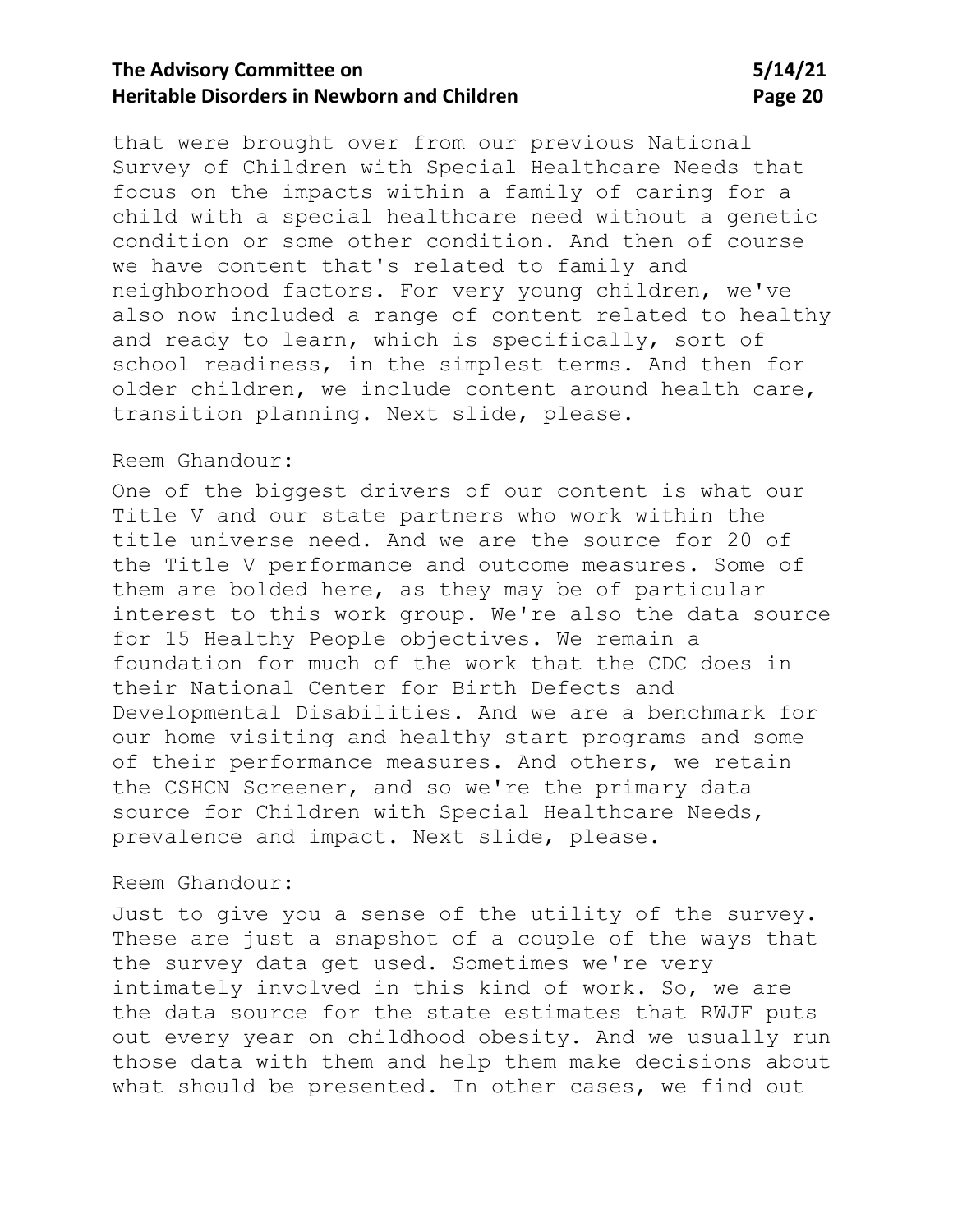## **The Advisory Committee on 5/14/21 Heritable Disorders in Newborn and Children <b>Page 21 Page 21**

with the rest of the world. So, when Starbucks used our family impact data to make changes to their personnel policy, we found out with the rest of the world on CNN. But we will take any use of the data. And we're grateful that both the public and private sector are able to use these data to improve both our understanding of the health status of kids, but also their needs. Next slide please.

#### Reem Ghandour:

So that's just a really high overview of the survey. I want to turn it over to Julie, to provide a little bit more in depth on the health conditions that are in there and some of the other indicators that we have.

### Julie Donney:

Awesome. Can everybody hear me okay? Okay. So, this slide gives you a sense of where genetic inherited conditions fall among the overall prevalence of current and lifelong health conditions among children. So, in 2018 and 2019, allergies were the most commonly reported health condition among children at 19.6% followed by ADD and ADHD at 8.7, and anxiety at 8.5. So other genetic and inherited conditions fall at number nine at 3.8%. Next slide.

#### Julie Donney:

Taking a closer look at heritable conditions, this graph compares 2018-2019 estimates with 2016 and 2017 estimates in the blue. At the top, other genetic conditions increase from 3.02% to 3.78%, and that was a statistically significant increase, but there were no statistically significant differences in the percentages of children with blood disorders, down syndrome, or cystic fibrosis. Next slide, please.

### Julie Donney:

In 2018, questions about newborn screening were added to the blood disorder and other genetic inherited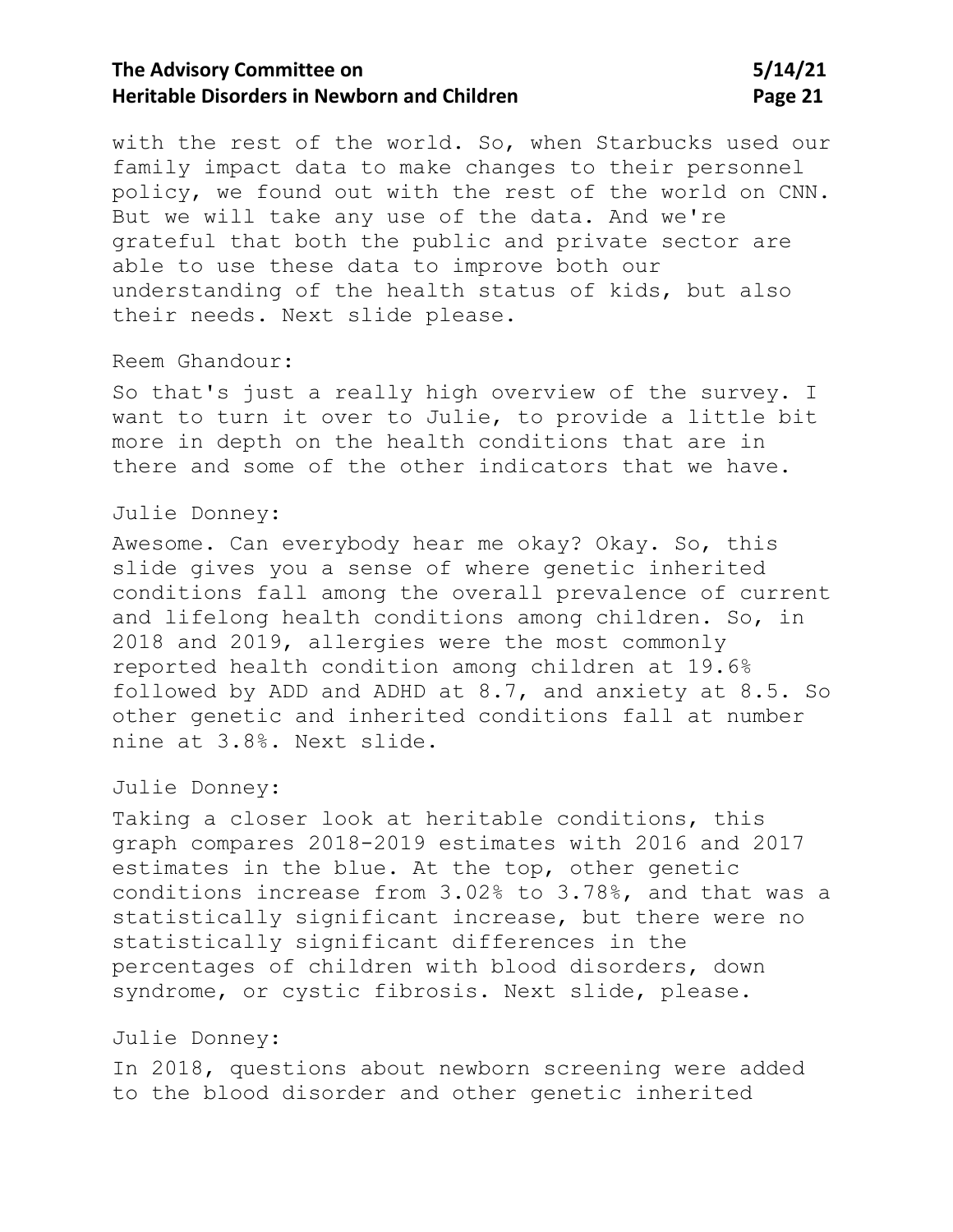## **The Advisory Committee on 5/14/21 Heritable Disorders in Newborn and Children <b>Page 22 Page 22**

condition questions. You can see them they're outlined in the red, were any of these blood disorders identified through a blood test done shortly after birth. These tests are sometimes called a newborn screening. Next slide.

#### Julie Donney:

And these pie charts show the percent of children with blood disorders and inherited conditions who were identified by newborn screening. So, the blue sections represent the percentage of children who were identified by newborn screening, and the red sections represent those not identified by newborn screening, so a different way. So, among children with genetic and inherited conditions on the left, 20.2% were identified by newborn screening, and among children with blood disorders on the right 66.4% were identified by newborn screening. Next slide.

#### Julie Donney:

So, this graph shows the differences by household income, insurance type, education, and maternal age. The blue bars represent children with genetic disorders who are identified by newborn screening, and the red represents the children with blood disorders who are identified by newborn screening. The percent of children identified by newborn screening decreased as income increased, and then more children with public insurance were identified by newborn screening than children with private insurance. There were no major significant differences based on education or maternal age. I'll just note here that the numbers for maternal age were quite small, even though it looks as though the percentage of children identified by newborn screening were much higher among women who were 42 and above, those numbers were very small, so they are unreliable. Next slide, please.

Julie Donney: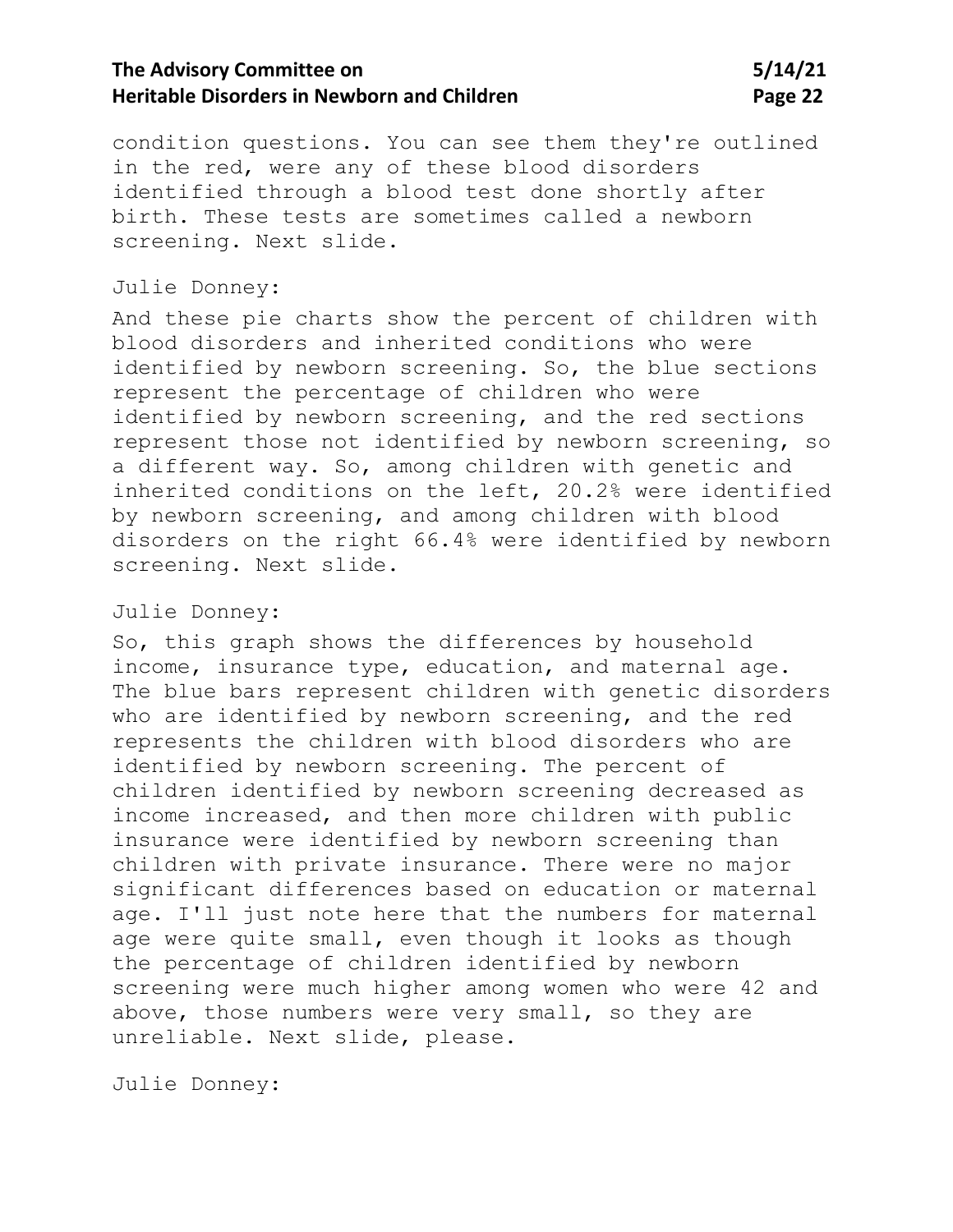## **The Advisory Committee on 5/14/21 Heritable Disorders in Newborn and Children <b>Page 23 Page 23**

These graphs show the percent of children with blood disorders or inherited conditions who have zero, one or two functional limitations. So, the National Survey of Children's Health captures 12 functional limitations. These are difficulty breathing, eating and swallowing, digesting food, using hands, moving around, difficulty concentrating, walking upstairs, dressing, doing errands, or if they have chronic physical pain, deafness or problem hearing, or blindness or problem seeing. So, on the pie graphs, the number of functional limitations increase as the color gets darker. So, for blood disorders on the left, a majority of children, 53.7% had no functional limitations, 19% had one functional limitation, and 27.3 had two or more. Among children with genetic conditions, 35.3 had no functional limitations, 26% had one, and 38.5 had two or more. I also wanted to note on this slide that other heritable conditions are not shown just because the numbers are so small, and so the estimates are unreliable. Next slide.

### Julie Donney:

This slide shows the percentage of children with each heritable disorder who had unmet needs there in the blue, or whose parents experienced frustration, getting care in the red. The black and yellow dotted lines show the percentage among all children to kind of give you an idea of what that looks like. Among children with heritable conditions, children with cystic fibrosis had the most unmet needs for healthcare and more of their parents experienced frustration getting care. Next slide.

### Julie Donney:

And finally, this last slide that I'll show you shows the number of hours per week that parents spent either arranging health care for their child or providing health care at home. The darkest blue represents reports of children not needing either care arranged or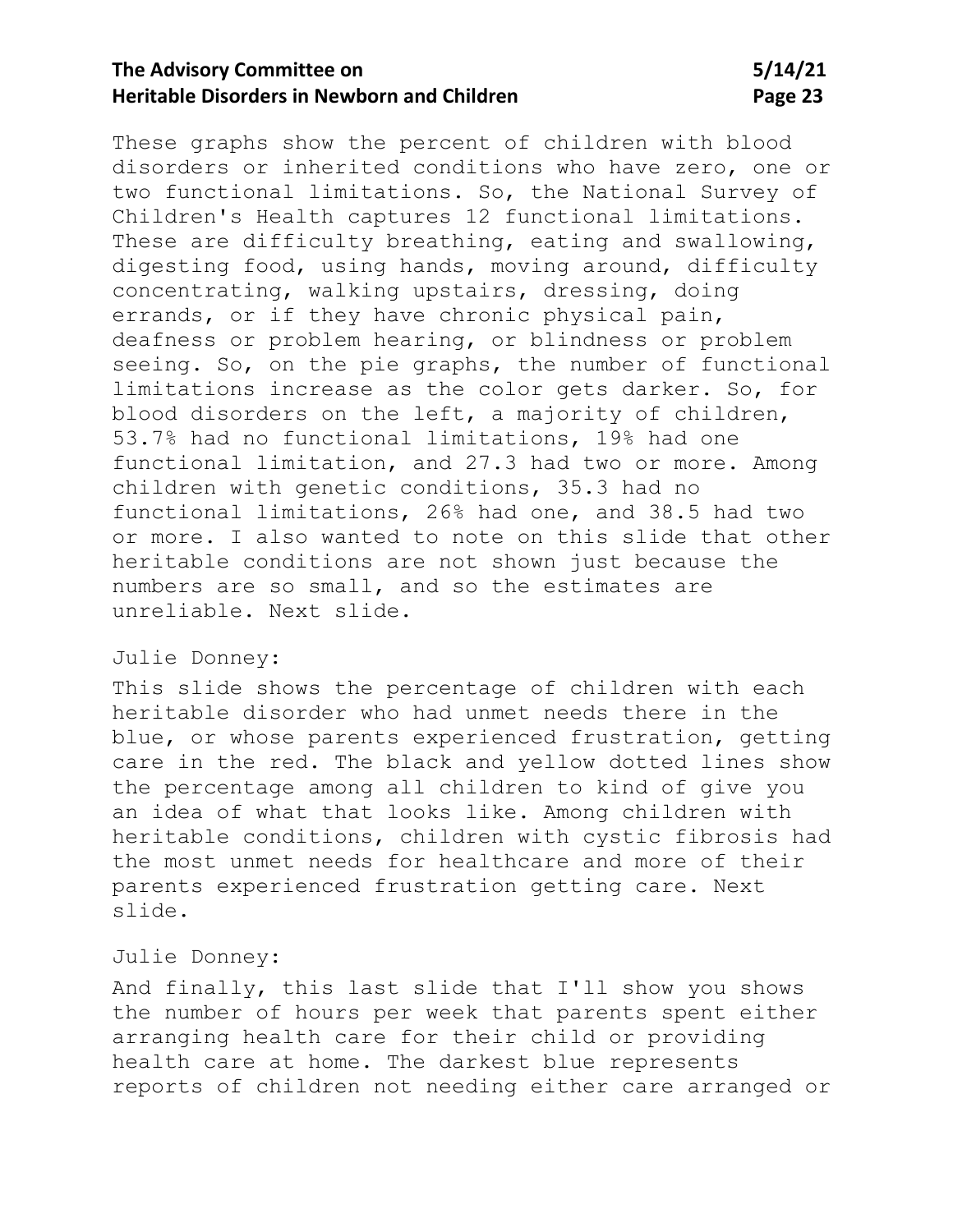## **The Advisory Committee on 5/14/21 Heritable Disorders in Newborn and Children <b>Page 24 Page 24**

provided, and then the light blue is less than five hours, and the red is five or more hours. And there's a lot of variation based on the specific health condition. Parents reported the most time spending, arranging, or providing care at home among children with cystic fibrosis. 32.4% reported five or more hours per week arranging care, and 53.4... Sorry, 54.3 reported five or more hours providing care at the home.

#### Julie Donney:

Among the heritable conditions, parents of children with blood disorders reported the least amount of time, arranging care. A majority of those children did not need or need, sorry. The majority of those children did not need arranging healthcare or providing health care in home. Next slide, I'll turn it back over to Reem.

#### Reem Ghandour:

All right, thanks, Julie. I think what was helpful about those data points is that it really just gives you a snapshot of kind of how you're able to stratify and look at sort of populations of interest and kind of their health status as well as their needs. Next slide, please.

#### Reem Ghandour:

So, the next couple of slides are just designed to give you a sense of where you go, if you want to get to the data, depending on your level of comfort. So, this is the HRSA web page. It really is a one-stop shop to get to pretty much anything, either that we've done as internally as kind of a data brief or what have you, but also can get you to all of the technical documentation as well as the data sets. Next slide.

### Reem Ghandour:

This is the data resource center. We fund this out of Johns Hopkins with Dr. Christie Bethell, and what's helpful about this particular website, if you're not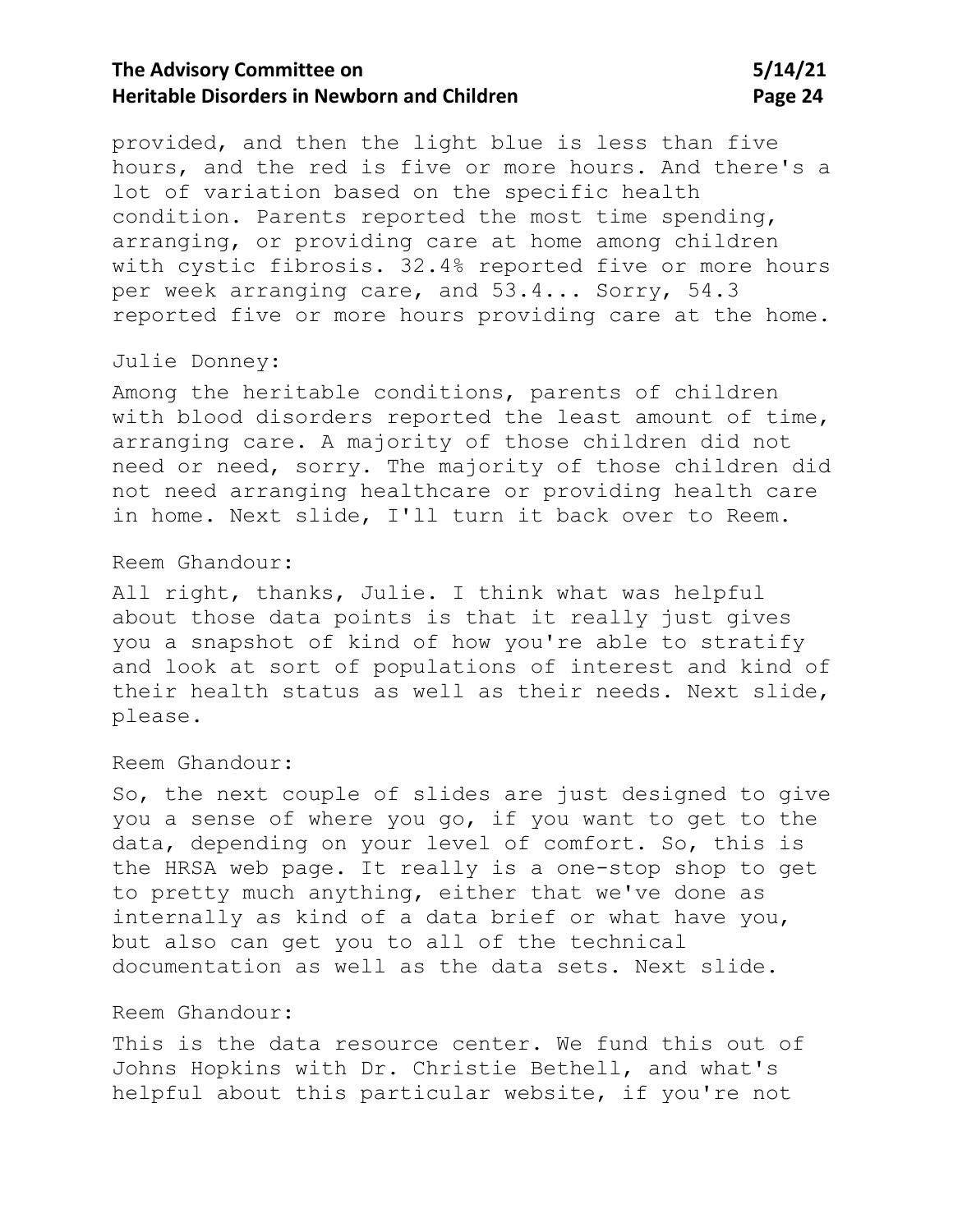## **The Advisory Committee on 5/14/21 Heritable Disorders in Newborn and Children <b>Page 25 Page 25**

familiar with it, it's a great kind of point and click. If you just want to get the quick prevalence of any condition of the 25 or so that we ask about, then you can do that. You can look at national estimate, state estimates, and then there's also an opportunity to do some very simple stratifiers by race, ethnicity, poverty, et cetera. Next slide.

#### Reem Ghandour:

For those of you who are more interested in actually diving into the data, you can download all of the micro files from the Census Bureau. At this point, we're not releasing combined files, which is probably of particular importance to folks who want to look at what disorders are genetic conditions that are relatively rare compared to some of the other conditions that we have on the survey. So, you would likely need to combine multiple years. You can certainly that, and we have technical documentation about how you would handle the waiting and how you upend the files, et cetera, if you need that assistance. Next slide.

### Reem Ghandour:

And I'm just going to wrap up now with just looking at a couple of the different ways that we are innovating with the survey and some of the new content that you can expect. So here is just a snapshot. It should say, sorry, the slide should say 2020 and beyond, but we have a little bit of new content for 2020. We actually tried to keep it relatively tight. These data will be available this coming October. We're going to be starting to internally look at the data files shortly here. And it is our first year where we had state over samples. And I'll have a slide on that in just a moment. In 2021, which will go out this June, we have new content that's sponsored on early childhood nutrition. We have some five questions related to COVID-19 impacts, and we've added an ACEs item, an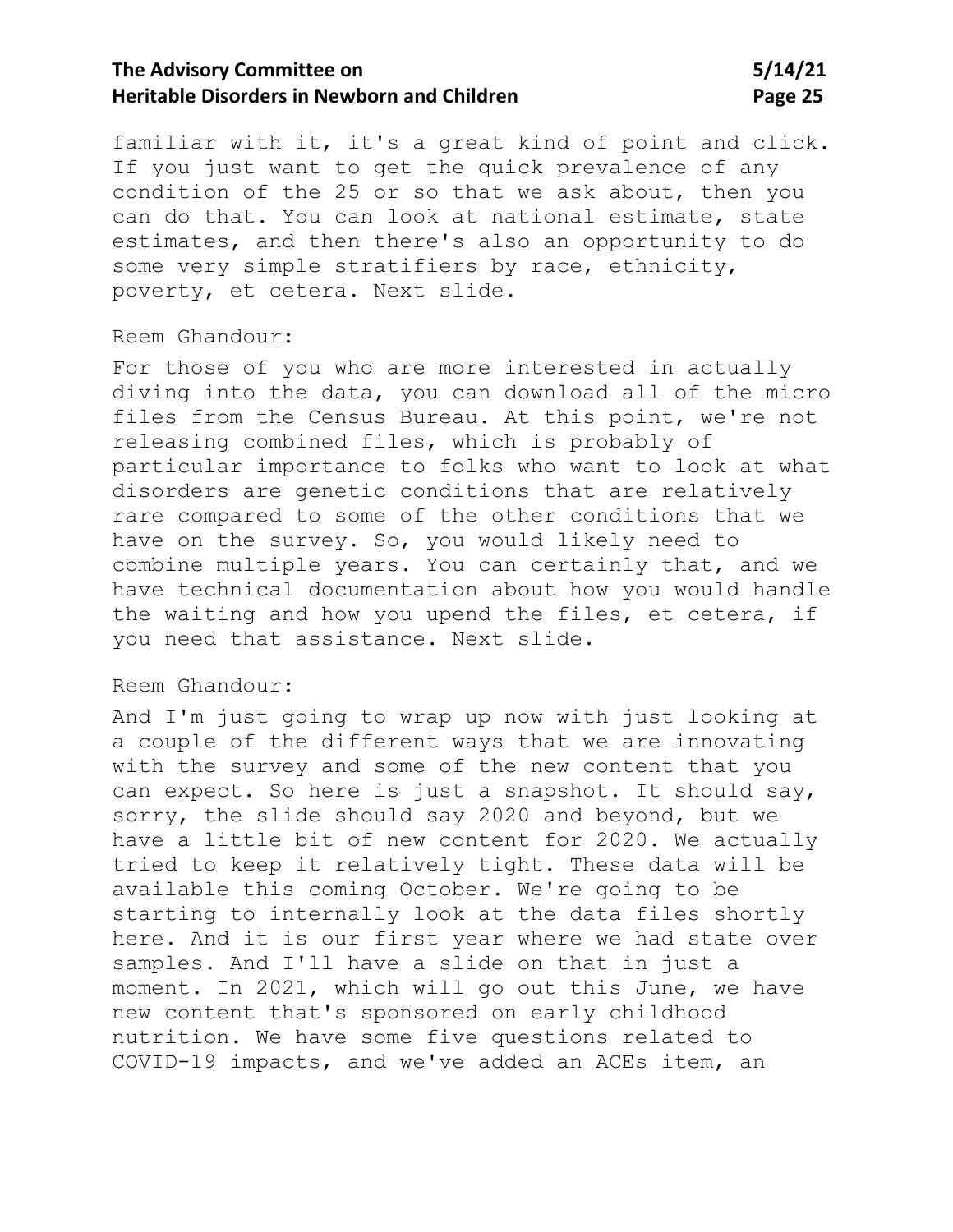## **The Advisory Committee on 5/14/21 Heritable Disorders in Newborn and Children <b>Page 26 Page 26**

adverse childhood experiences item, that focuses on discrimination due to physical ability.

### Reem Ghandour:

This is analogous to our race and ethnic discrimination item that's already on there, and we'll be doing a national oversample of young children. So, this is coming up. The 2021 sample is likely to be very robust. Even the 2020 is actually has about 41,000 observations. So, we are really building up a sort of a spectrum of sample that you can work with depending on what your research area of interest is. For 2022, we will be revising and finalizing, God willing, our content around early childhood learning. We're adding housing insecurity, as well as some content around disordered eating, parental leave, and urgent care. Next slide.

### Reem Ghandour:

Next slide, maybe. I don't know what's happening. There we go. Just a quick note on state over sampling. In 2020, we offered our state partners the opportunity to purchase over samples. And some folks did this because they just wanted to be able to do more robust analyses of smaller population groups. And others, and this is really, I think, more relevant for more than less of the states. They wanted to be able to do sub-state analyses. And so, since this works with each state independently to come up with a plan that meets both their budget and their analytic needs, and it costs anywhere from between 20,000 to 500,000, depending on the state and the analytic area of interest. So, we are planning, or had a total of nine in 2020, and are sort of maintaining some and swapping some out as we go forward in time. Next slide, please.

Reem Ghandour: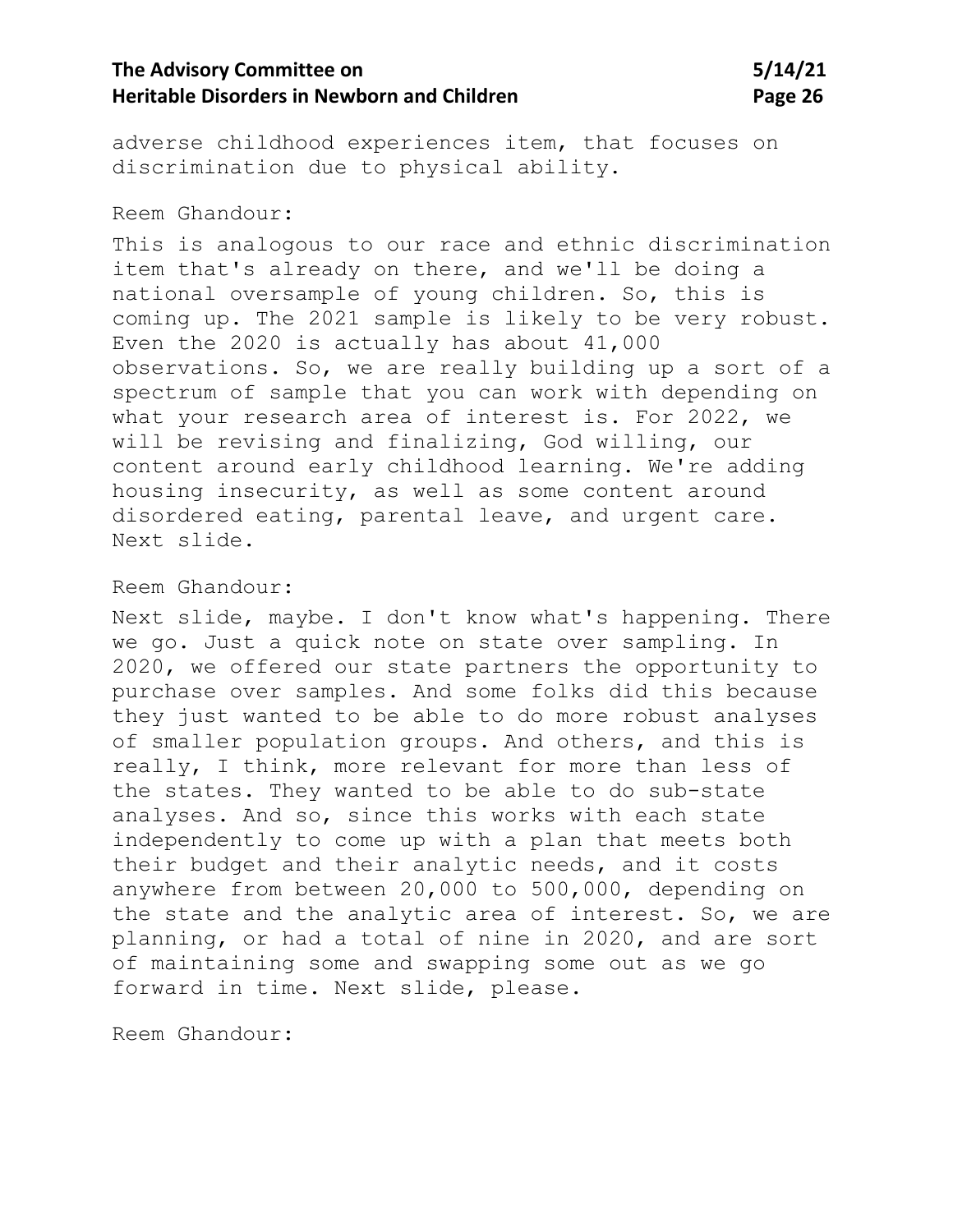## **The Advisory Committee on 5/14/21 Heritable Disorders in Newborn and Children <b>Page 27 Page 27**

And this is just a quick map of where we were and where we think we are headed. Just depends on Pennsylvania and New York, going forward. Next slide.

#### Reem Ghandour:

This is the national over sample that we'll have of young children. So, this is going to be great for folks who really want to dig into not just some of the early learning, but also kind of early childhood behaviors and family behaviors that promote early learning. We have five new questions that get at consumption of fruits, vegetables, sugar-sweetened beverages, as well as time spent playing outdoors. And so, this is one of those opportunities where the national over sample of young children is really raising all boats. So, we will have a much more robust sample overall for the 2021 survey. Next slide. And this is just my contact information. You should feel free to shoot me an email, and Julie and I can triage as needed. But again, this is just designed to give you a snapshot. We're happy to take any questions you might have.

### Cynthia Powell:

Thank you both very much. It's really informative. Interesting to find out more about the national survey. We do have some time for questions and comments. We'll start with Committee members first, and then we'll go to organizational representatives. Please remember to state your name before speaking, and we'll start with Jeff Brosco.

#### Jeff Brosco:

Thank you. This is Jeff Brosco, and I want to start by thanking you, Reem and Julie, and all your team. This is a national treasure. The ability to get this information and use it is just essential for all the work we do. I wish we could oversample in every state, it's sometimes tricky for our states to figure out a way to pay for oversampling. It's frustrating.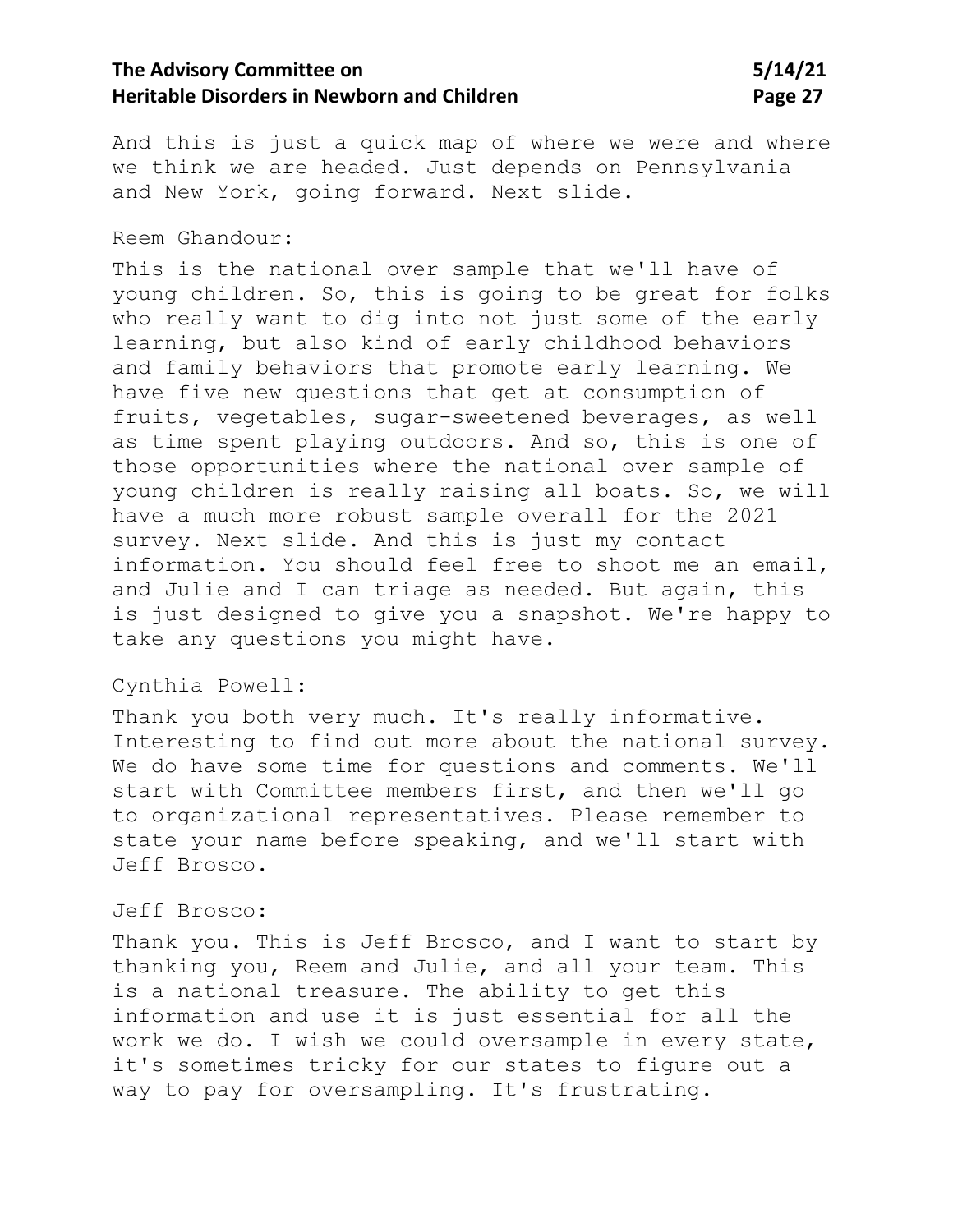## **The Advisory Committee on 5/14/21 Heritable Disorders in Newborn and Children <b>Page 28 Page 28**

#### Jeff Brosco:

I did have a question for you, Julie, in particular about the slide that looked at newborn screening diagnoses, that looked at level of poverty. And in particular, I wonder if you've had a chance to look at this because on one hand it could be that certain conditions are more prevalent in certain populations, but it could also be evidence that newborn screening helps reduce inequity in health care. So, I wonder if anyone's really looked at that more closely and if you have any ideas about it.

### Julie Donney:

You know, I'm not sure if anybody's looked at it more closely, I'll ask Reem, but I did find that really interesting, and I was hoping that you all might be able to explain that a little bit more. I was wondering, the question that came to my mind was, is this saying that, if these conditions are not caught with newborn screening that they go undiagnosed as they get older or I don't know. I was looking forward to learning more from you.

#### Jeff Brosco:

So, this is Jeff Brosco again. We actually did a paper looking at SCID some years ago. It showed before newborn screening. We thought SCID was primarily in non-Hispanic whites. And then after a couple of years of newborn screening in California, it turned out it was quite the opposite -- that it was Blacks, Hispanics, and Asians who had a much higher level of SCID in the prevalence. And so, we think that this is probably about the universal nature of newborn screening and shows how newborn screening is one of the ways that we improve equity in our healthcare system. But it could also be that these are confounded by who more is more likely to have a condition, and so I think it's worth digging into more.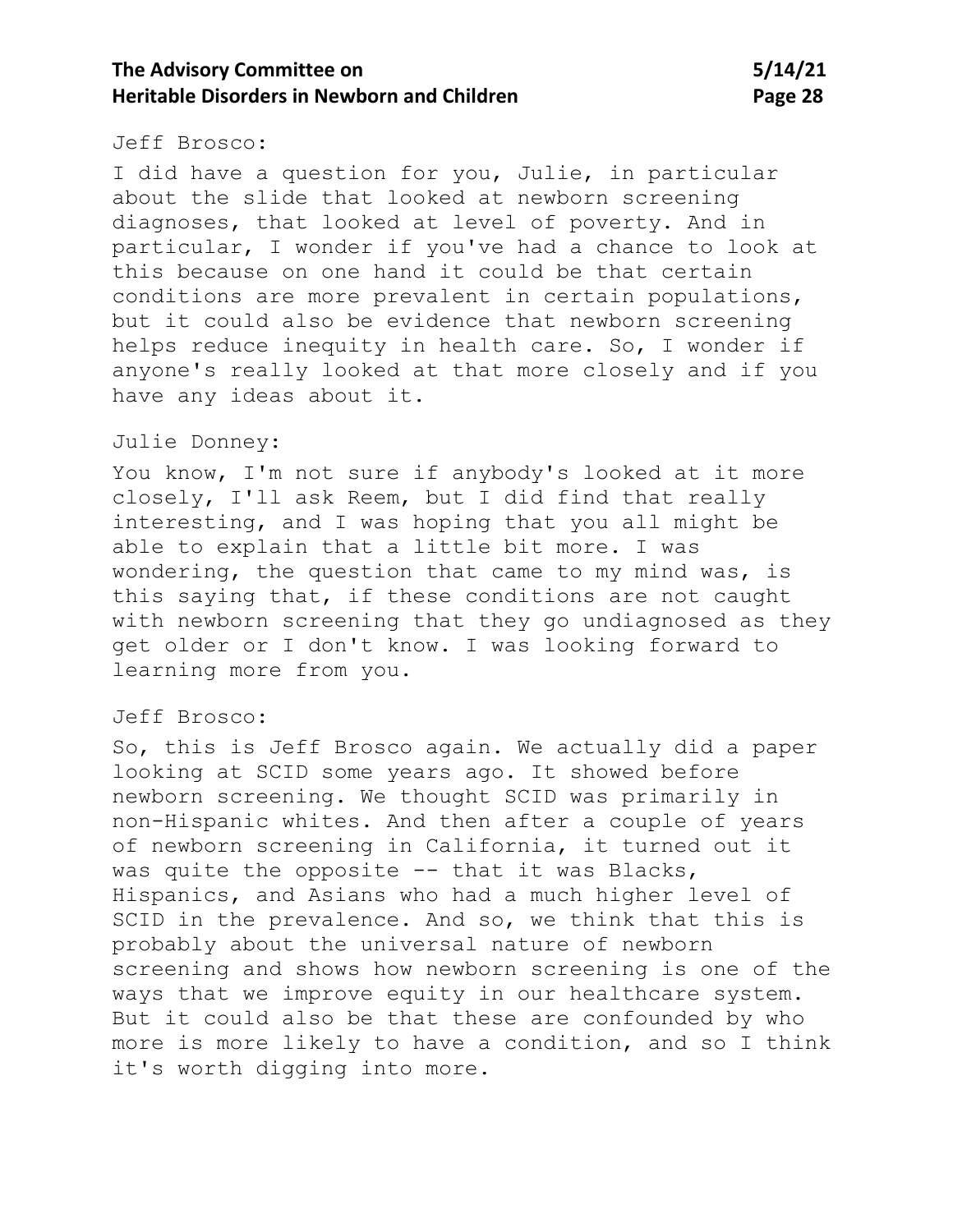## **The Advisory Committee on 5/14/21 Heritable Disorders in Newborn and Children <b>Page 29 Page 29**

Reem Ghandour:

To my knowledge no one has jumped in on that.

Reem Ghandour:

You know, I think this is one of the areas, where we haven't seen a ton of work done with it. So we'd love to see more, especially as the sample gets bigger and there's more to work with. We'd love to see more work done in that area.

Cynthia Powell: Melissa Parisi?

Melissa Parisi:

Thank you, this is Melissa Parisi from NIH. So, I wanted to thank you as well for this important work. And I remember when you were talking about adding the newborn screening questions. My question for you is that obviously, as you expand the survey and you want to be adding more questions, at some point, you must reach a saturation level where you can't ask everything you want to ask. So, what's the process for actually determining when you may retire questions or rotate them off of the survey.

Melissa Parisi:

And then I guess I also had a follow-on question about the state oversampling, and some of the reasons for that. I saw that you mentioned race and ethnicity targets, but I'm wondering if there were other reasons why states choose to oversample and how that process works a little bit better.

### Reem Ghandour:

Sure. I can take both of those and there's lots more to say. But in terms of content decisions, you're absolutely right. We're actually very sensitive to the length of time that it takes to get through the survey. We didn't want to be in the same position that NHIS was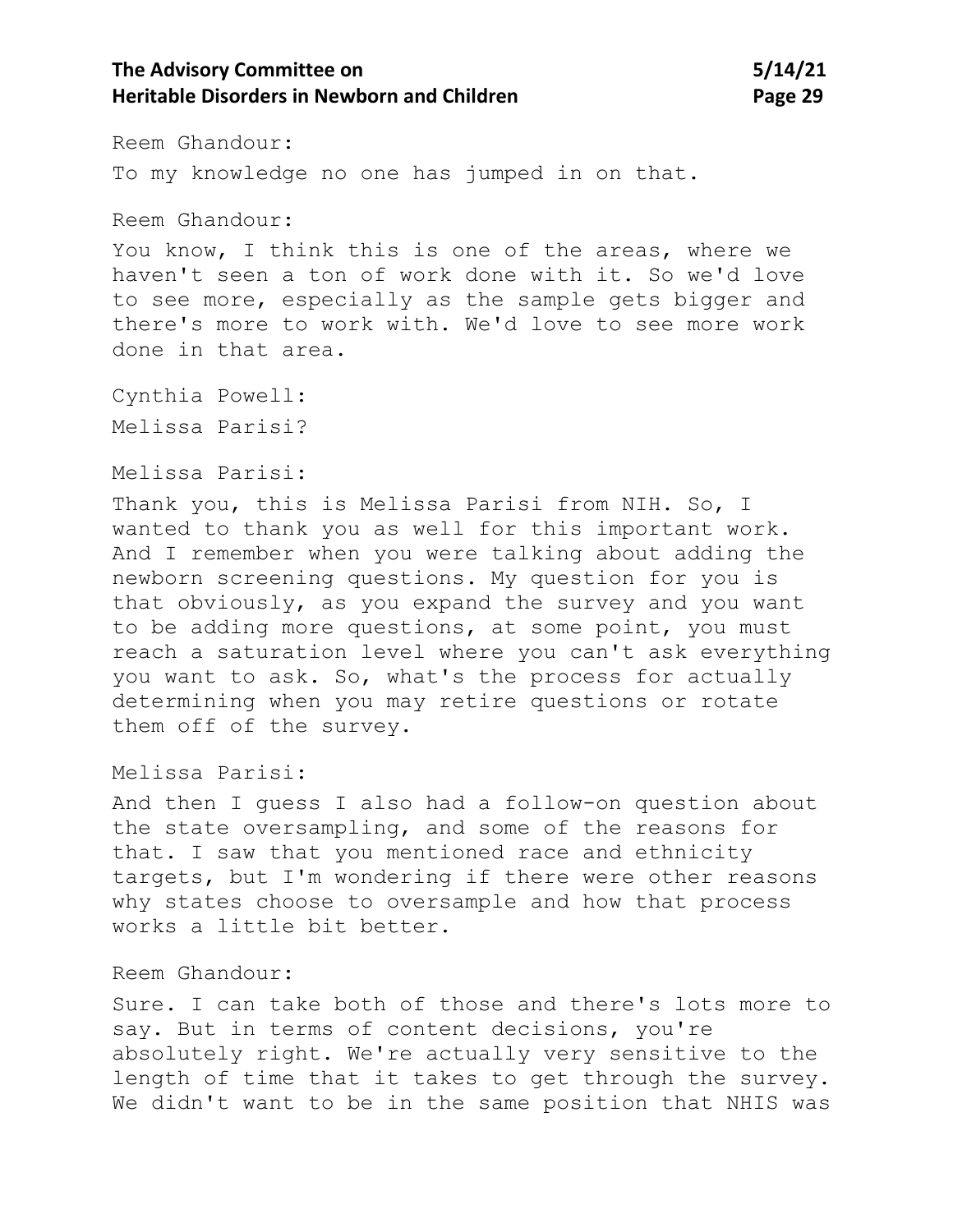## **The Advisory Committee on 5/14/21 Heritable Disorders in Newborn and Children <b>Page 30 Page 30**

in, where it was at getting at 60 minutes and they were really losing folks, even as an in-person survey. So, we're at 37 minutes right now on the web survey. And we know in particular that the instrument for children that are zero to five is the longest and that is because of everyone's interest in life course and early intervention, that is also the place where everybody wants to add content. So, we have a pretty robust process, where, folks, it takes about two years to be really honest. If somebody wants to propose content to really evaluate and actually kind of make it through the gauntlet and get added, that takes about two years.

#### Reem Ghandour:

So, we ask folks first to propose, preferably validated questions, usually not more than one to three, sometimes five, you see places where people have been able to sponsor up to five. We do a cognitive testing with census every single year of the survey. So, we do really try to make sure that everything that is on there works well with a range of respondents. And then we take a really hard look at the Bureau's priorities and populations that we are charged with serving legislatively, as well as the field. And we try to make the best educated decision we can based on the pros and cons.

### Reem Ghandour:

To date, we have very little content that has come off. What we've done is we worked closely with census to try to find efficiencies within the survey design to make it less burdensome. But the truth is we are getting to that place where we're going to have to make some hard decisions. And if content has simply not been used in any sort of papers that we can find, if it's really not a priority area for the Bureau or close partners, then that's sometimes a place where content would fall off. Especially, if it's not necessarily content that we feel like is the best way to get at a particular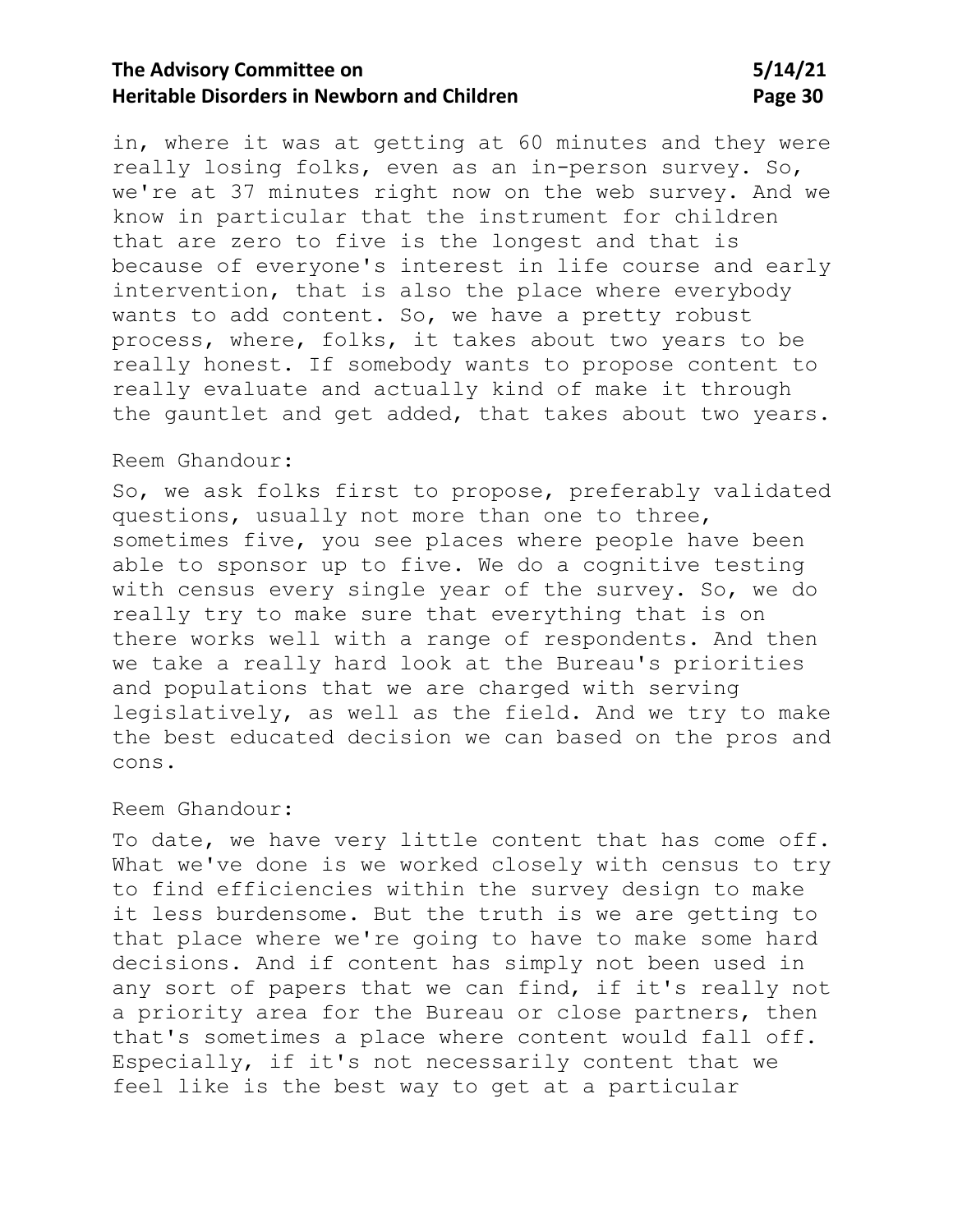## **The Advisory Committee on 5/14/21 Heritable Disorders in Newborn and Children <b>Page 31 Page 31**

question, or if parents aren't necessarily the very best reporters.

#### Reem Ghandour:

So, I'd like to say, it's a nice linear process. It's not, it's very iterative. And we rely a great deal on our partners in the Bureau, Joan and her team in particular kind of really help us and others in her position, sort of really help us make that determination and make some of the tough calls.

### Reem Ghandour:

To your question about oversamples. We've had states who wanted to really look at children with special healthcare needs in particular, although we do our best, and we do have an over sample of kids with special health care needs, I think when you really want to drill into that population on a somewhat more granular level. You still need a more robust sample. So, some states have looked at CSHCN status. Some have been interested, in particular, racial and ethnic groups, and some have been interested in a very particular area of content. They have a governor who really cares about early learning or early childhood, and that's where they want to put their money.

### Reem Ghandour:

I will say this, I think Jeff, one of your points about wanting to give more states the opportunity to purchase oversamples. One of the things we're trying this year with Pennsylvania, is that we're allowing them to pull it from their block grant allocation. Which for many states, the block grant is... What an oversample cost is, frankly, pencil dust on their block grant, but it's a more streamlined opportunity for them if they want to allocate those funds, and census and our team will work with them to create a plan that is within their budget.

Reem Ghandour: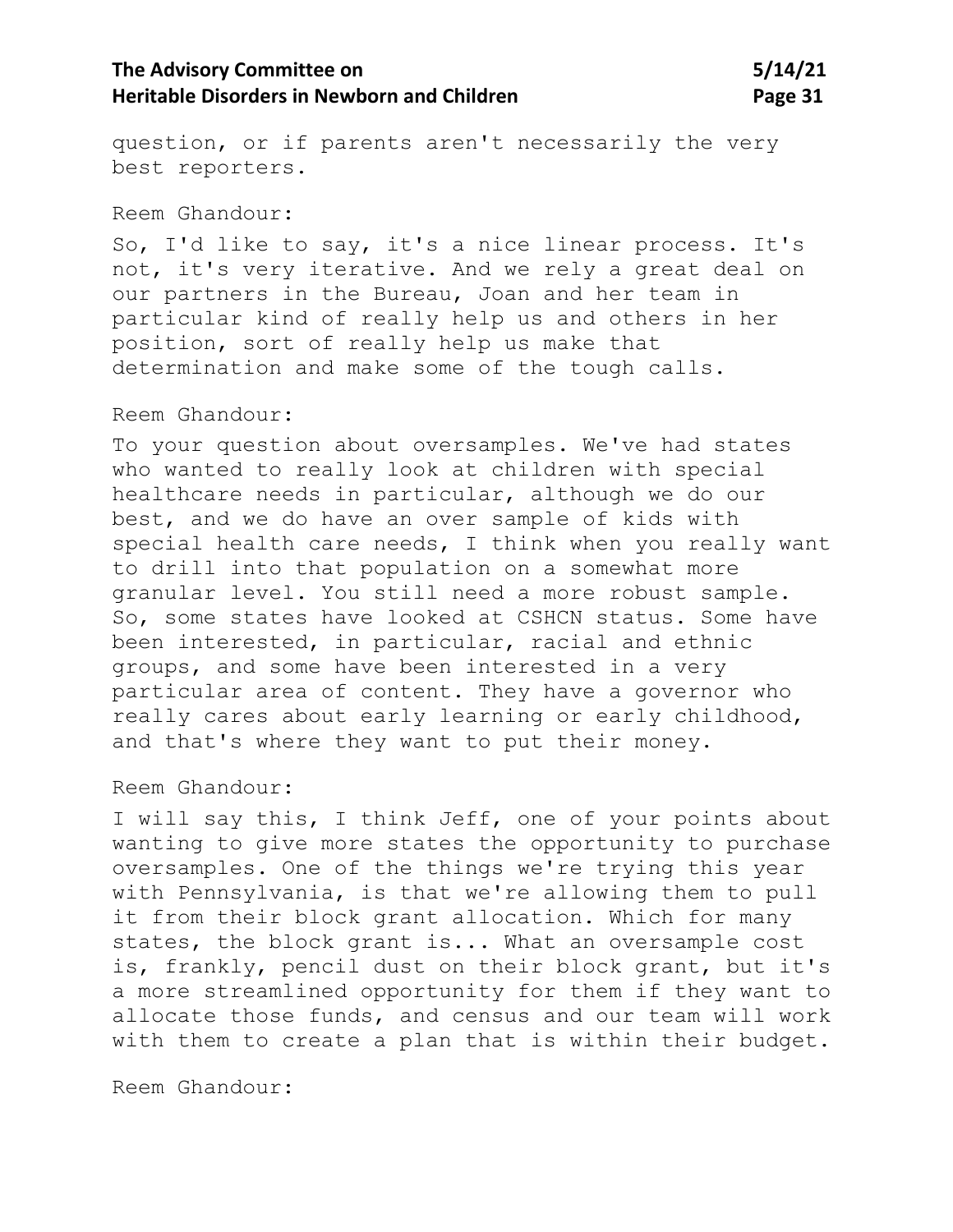## **The Advisory Committee on 5/14/21 Heritable Disorders in Newborn and Children <b>Page 32 Page 32**

Hopefully, I answered all of your questions, at least marginally.

Cynthia Powell:

All right, due to our time limitations, Mei Baker, Natasha, Jacob, and then we'll have to go onto our next session. Mei Baker?

Mei Baker:

Sorry. Okay. Mei Baker, a Committee Member. My question is more for clarification. And when we use a newborn screening, I'm more curious because Julie... defined is that you identify to detect it at a birth. I'm not so... I just want to be clear because for this group, when we are told we have a newborn screening we have a panel in mind. And just based on the data you presented, for example, you talk about the blood disorders. I see the slides, you have a sickle, and you got thalassemia and also you put a hemophilia in that. So it's... Why you look at that? Identify from where? Because I know hemophilia is not in a newborn screening panel. So could you just clarify, when do you use a newborn screening, if I understand correctly, it doesn't mean the newborn screening panel we address.

Julie Donney:

Maybe we could show the slide again with the newborn screening question.

#### Mei Baker:

Yeah. When you get the slides up. I hope I asked clearly, because you said that you have inherited disorder above a 20 also. So, to me, do the math. So, I thought maybe when you talk a newborn screening as a conception, or really indicated these, disorders, several disorders, so you identified at birth can be done through state newborn screening program also could be done at bedside, like in a hospital. I just want to know if I understand correctly.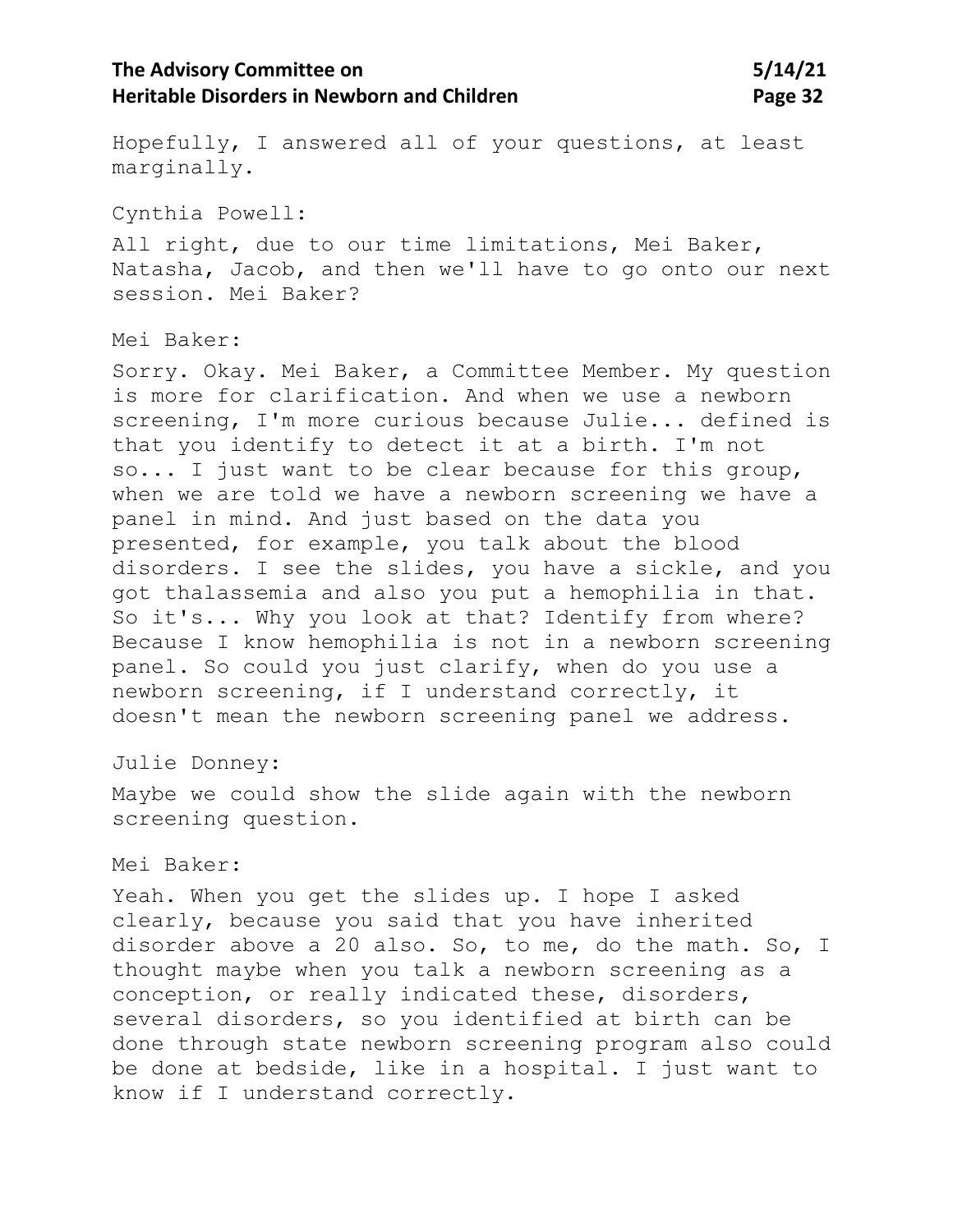## **The Advisory Committee on 5/14/21 Heritable Disorders in Newborn and Children <b>Page 33 Page 33**

#### Julie Donney:

Yeah. I actually I'm not sure. And Reem, I'm not sure if this was part of this discussion. I know that it says the tests are sometimes called newborn screening...screening. And I don't know if that would, account for that, but sometimes it's maybe not called newborn screening, but I don't know if you have anything to...

### Reem Ghandour:

Yeah. So, the only thing, so Mei, I think you're driving on an important point, which is the level of specificity that we're getting at when we ask some of these questions. And one of the sort of perennial challenges we have is that this is a parent reported survey and it's self-administered, meaning we don't have the advantage of an interviewer who can sort of ask probing questions or get in any more depth.

#### Reem Ghandour:

So, the questions you see here are basically the wording that we were able to come up with, working with Joan and her team, and others, I believe who are on this call, as well as after we had the opportunity to do cognitive testing. And we made sure that parents could actually understand what we were asking. So, to your point, it's possible that there is variation in what is being reported. And at least in the moment, when we did this, it felt like the best we could get, but we may be missing or mis-characterizing some of the experience of testing.

Mei Baker: Thank you.

Cynthia Powell: Natasha Bonhomme?

Natasha Bonhomme: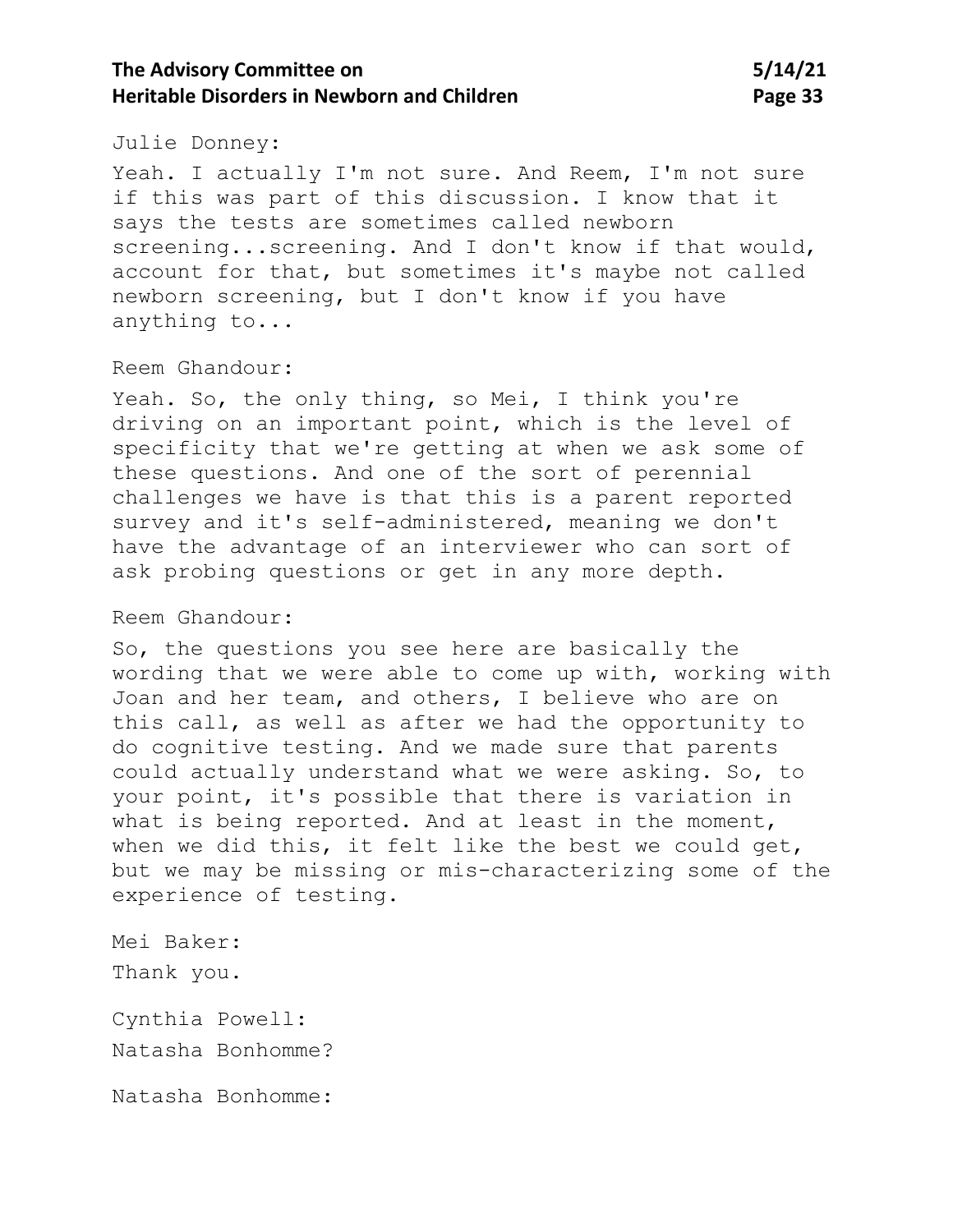## **The Advisory Committee on 5/14/21 Heritable Disorders in Newborn and Children <b>Page 34 Page 34**

Hi, Natasha Bonhomme, thank you. This is great. It's really wonderful to see these questions added in. I have, I quess, a comment and two questions. One, I think it's really interesting to see the data from the cystic fibrosis parents. Considering the fact that some would say that's an area that has had a lot of research and a lot of resources and so much done from a clinical perspective, but also the advocacy perspective. So that's just something that could be interesting to try to unpack.

#### Natasha Bonhomme:

My two questions, one's a technical one. For the other conditions, when you go into the database, are you able to see all of what was kind of written in, in terms of other conditions, is that available? Or, is that all collapsed under other genetic conditions?

#### Reem Ghandour:

So for that write-in, you would have to go in to one of the RDCs, it's not on the public use file, so you'd have to write a request and get in there.

### Reem Ghandour:

I have not, just from a resource perspective, our team, we're actually a pretty small team of about five people running the whole survey. So we have not had a chance to dig into the write-ins, but I think that's obviously an option and something that you could propose to do.

### Natasha Bonhomme:

Great. And then lastly, do you ask any questions about prenatal diagnosis? I think at a time now, when there are, there's a bit of an overlap between prenatal diagnosis and what you can be diagnosed with your newborn screening and early childhood, just seeing if there's any information there? Even though...

Reem Ghandour: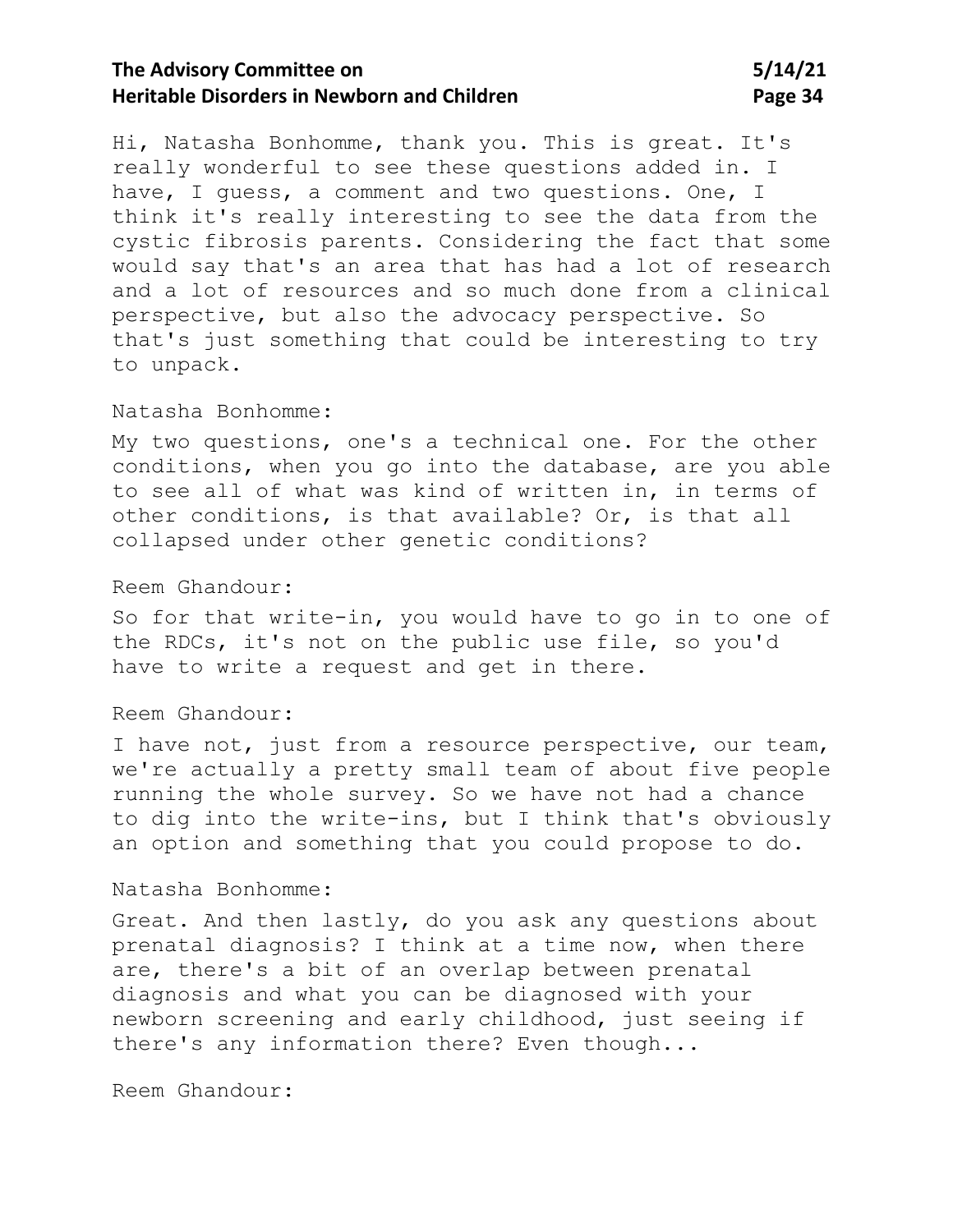## **The Advisory Committee on 5/14/21 Heritable Disorders in Newborn and Children <b>Page 35 Page 35**

That's a really interesting question, and one that actually just amongst our team, many of us are parenting young children and have been pregnant between the time that the 2016 survey was written and then even the 2020 questionnaire. And they uptick of like early prenatal screening is really different. Even in that time period, we've been debating whether or not we should add content on that. We weren't quite sure what the content should be yet. So, it's on our radar. We just haven't figured out exactly how to do it. And if you have thoughts, we would love to hear it. So, we're always open to that.

Natasha Bonhomme: Absolutely. Great. Thank you so much.

Cynthia Powell: Jacob Hogue?

#### Jacob Hogue:

Yeah. I think more of a consideration on top of what you were just speaking of as well as about Jeff's question. I wonder how much the general accessibility of prenatal diagnosis and preconception testing and screening is influencing that difference that you're seeing based on income level. Where I think, fortunately, newborn screening is a universally available testing modality, but there's certainly differences in access to care for prenatal testing. So those families that feel that the condition was identified based on newborn screening is probably different in populations that knew they were carriers for those disorders based on having the accessibility to that testing previously. So, I wonder how much that's influencing that difference, rather than being a difference in the rates of those disorders in those populations. Thank you.

Cynthia Powell: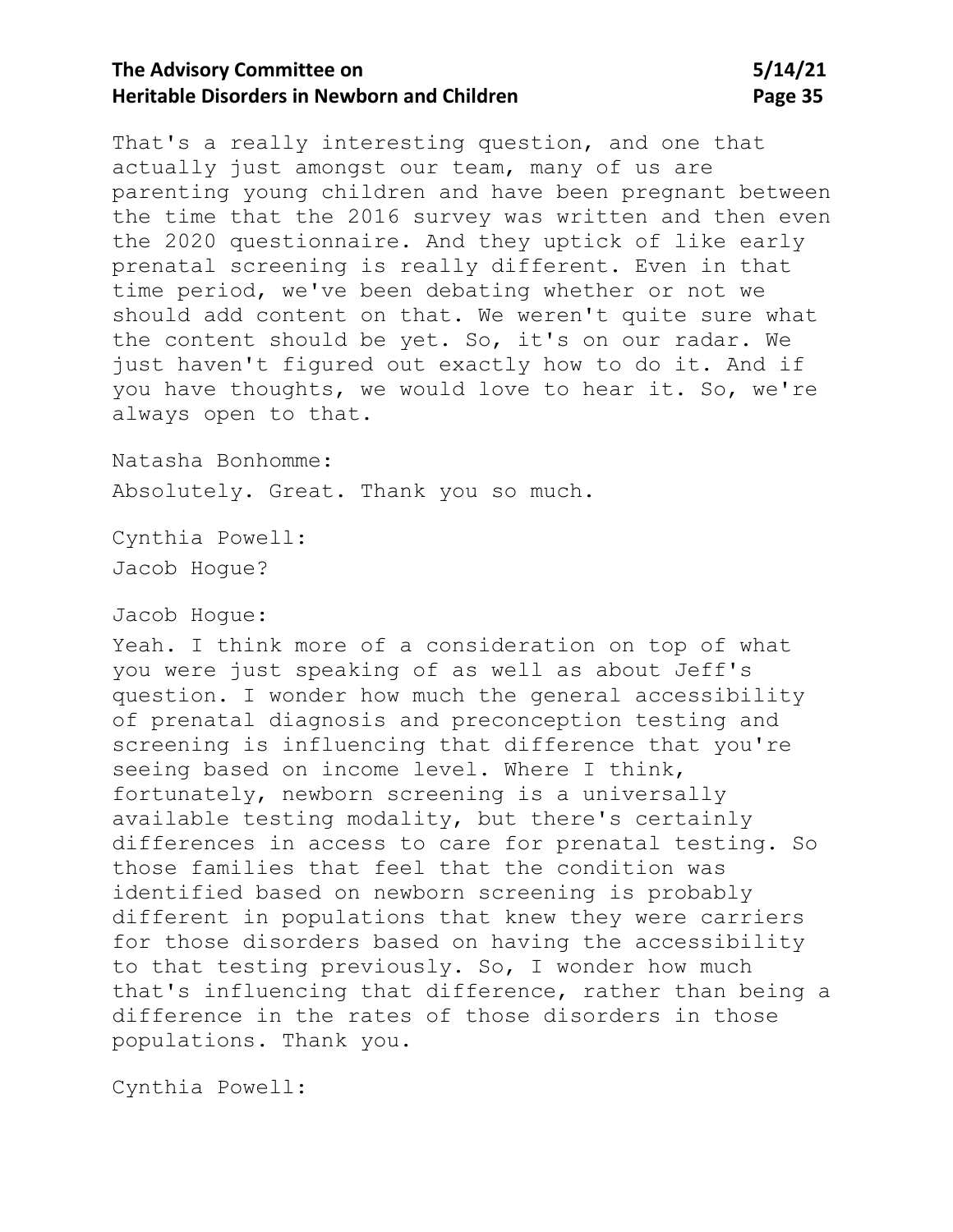## **The Advisory Committee on 5/14/21 Heritable Disorders in Newborn and Children <b>Page 36 Page 36**

Chris Kus.

Christopher Kus:

Yeah, you had mentioned in the 2021 survey, you're going to have six questions about COVID-19 related impact. Can you give me a sense of that, or any feel for what those questions would be?

#### Reem Ghandour:

Sure. Yeah, so what we did is, we've added some content... And the timing is a little challenging, but it was the best we could do under the timing of the pandemic, to be honest... So, we added content around missed preventive care, and the reasons for the missed preventive care. Not just COVID happened, but: my doctor's office was closed, my kid had COVID, things like that. So, we asked questions about that. We asked content around, let me just grab it really quick, around childcare disruptions. So, we also wanted to get at that and I'm just going to check the last one...

#### Reem Ghandour:

Let me send a follow-up on that. I apologize. We have questions in the household pulse survey as well. So, for those of you who are familiar with the household pulse survey, so we're just pulling in those data to... Oh, I'm sorry, the last set of items are around telehealth. So, whether or not your child received telehealth, different from what you would normally receive.

#### Reem Ghandour:

And we tried to match the NSCH questions with what we were putting in the household pulse surveys. So, we'd have some comparison of real time of what's been happening in the last couple of months, to what actually we see once we get in the field in June.

Cynthia Powell: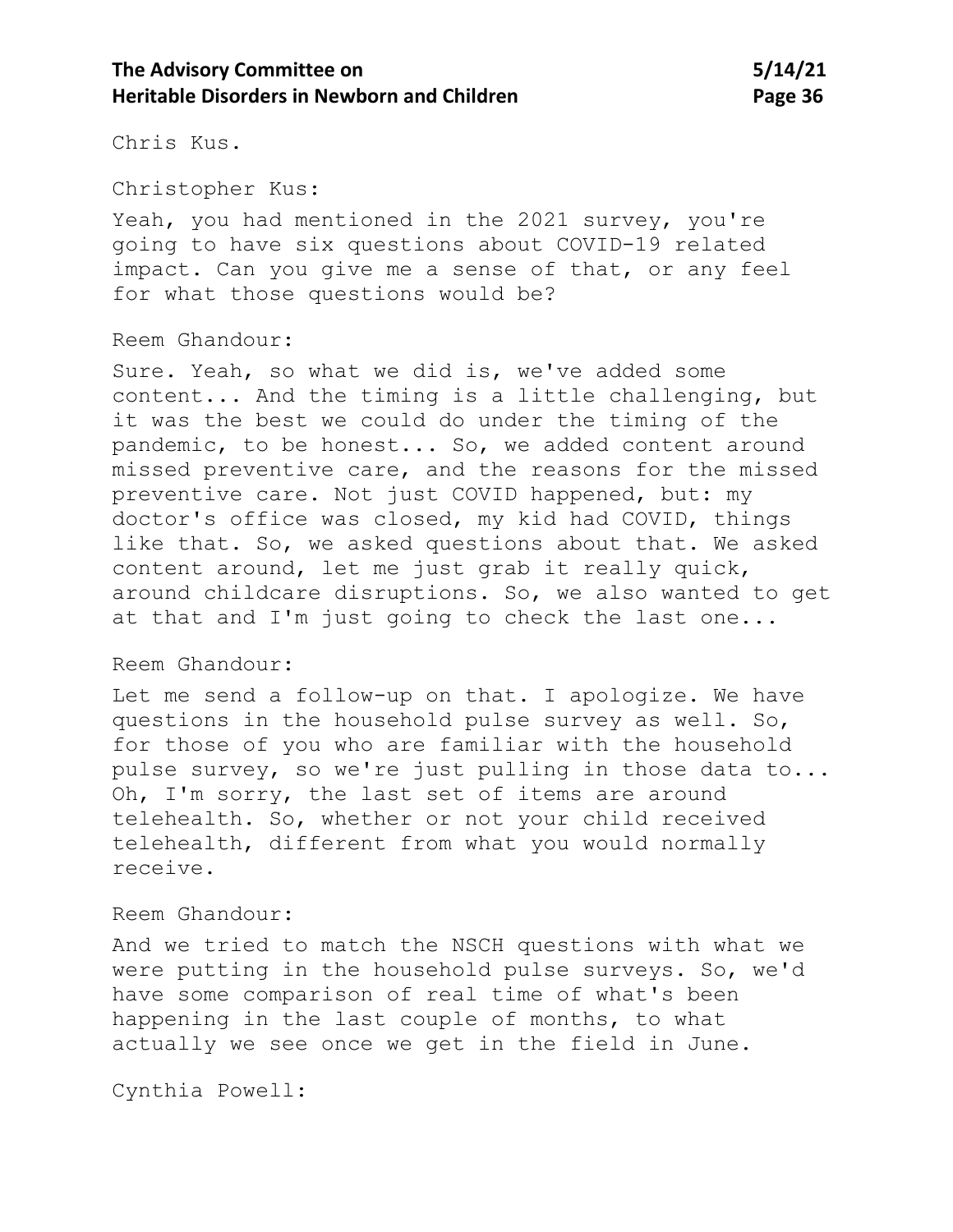## **The Advisory Committee on 5/14/21 Heritable Disorders in Newborn and Children <b>Page 37 Page 37**

Thank you.

Cynthia Powell:

And I'm told by Mia that we do have a few more minutes. If anyone else has any questions or comments before we move on.

#### Reem Ghandour:

I wanted to make one, if it's all right, just go back the commentary larger about how we add content, but then this, the last comment about parents access to either prenatal screening, that kind of thing.

#### Reem Ghandour:

One of the other things that we really look at in terms of services, when we ask questions about it, is whether or not the Bureau has a particular responsibility for ensuring access to something. So, there are any number of services we could be sort of tracking to see if parents have access to, but it's not always in the Bureau's lane to make a change in that area. And so that's one of the things we do have a fair number of items around developmental screening and things like that, but we haven't necessarily gone into the prenatal screening lane. And I think some of that is that we're still trying to figure out what is our role. And perhaps that's a unique space that this Committee in particular sits is: what is the role of the Bureau, what should we be promoting, and what are we accountable for, ultimately? Which doesn't mean we don't add things purely for the scientific, or the research sort of purposes, but we often also then track it to what would we do with those data? What are the policy and programmatic implications of the data?

Cynthia Powell: Jeff, did you have another?

Jeff Brosco: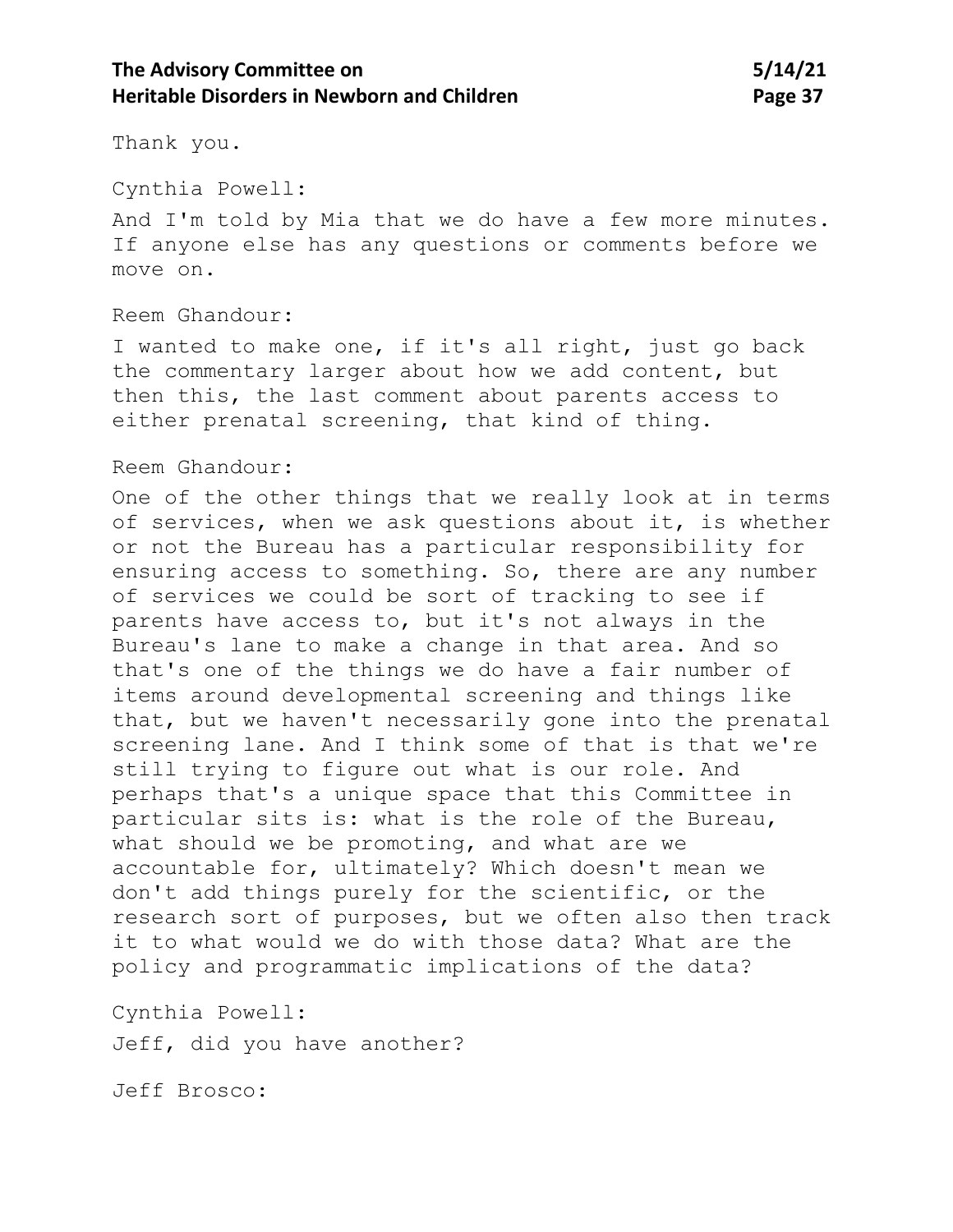# **The Advisory Committee on 5/14/21 Heritable Disorders in Newborn and Children <b>Page 38 Page 38**

I guess if we have time, this Jeff Brosco. I'm following up on what you just said. Because, I also, like Natasha, was struck by the difference in reported need by parents of children with cystic fibrosis. In some ways that might be a research question, right? So, Natasha, I could write a grant and do some qualitative research, but do you do that as well? Do you sort of understand what your questions mean, follow up with some families to see. The question about unmet need is always a really tricky one, because people's perceptions of what they need might be misplaced. So, do you get a chance to do that kind of research as well?

### Reem Ghandour:

That's a great question. We have not for some time. And I think to your point, yes, what you say is unmet need really depends on what you think you should be getting in the first place. And we know that wealthier parents have a different perception of what they should be getting. And so, there is a subjective nature to a lot of... I mean, that's one of the strengths of, of the survey, right? Because you're getting parents and like what they really think. And I think you always have to take a lens to say, well, why might they think that in the first place?

### Reem Ghandour:

So, what I would say is that in my experience running a survey, what I've found is that we can pay for kind of standard usability kind of feasibility testing that we do with census every year. Which is like, can people actually get from point A to point B in your survey. Right?

### Reem Ghandour:

And then I think, it's honestly what we found, is really almost have to put out a separate pot of money and pay someone else to do that much deeper dive.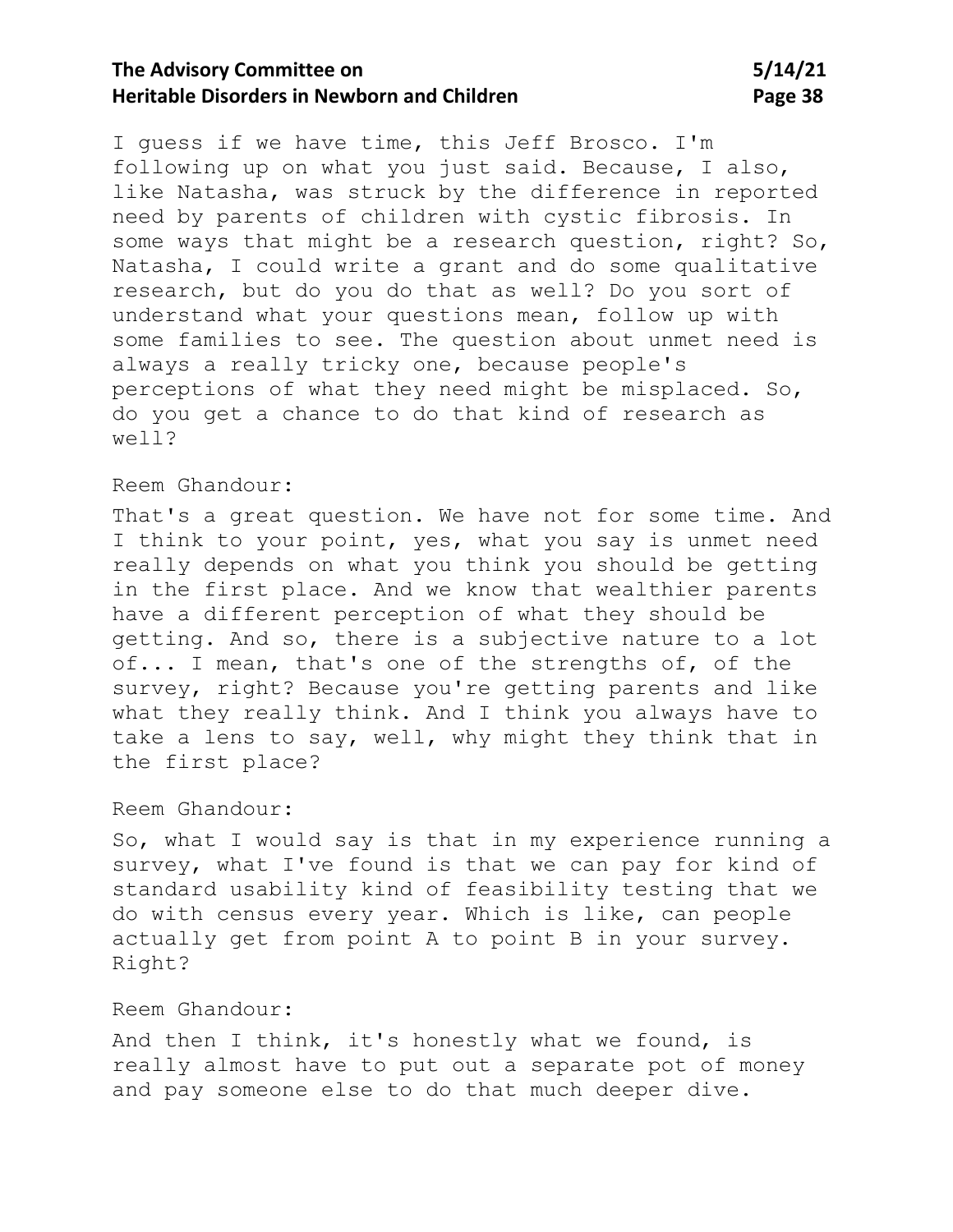# **The Advisory Committee on 5/14/21 Heritable Disorders in Newborn and Children <b>Page 39 Page 39**

That's sort of a true cognitive testing where you're really pulling out, what are the themes? What are you really hearing? You can do really much more targeted recruitment than you can for something...

#### Reem Ghandour:

And we are doing that for Healthy and Ready to Learn with the National Center for Health Statistics, cognitive interviewing lab. That was sort of by chance we had some extra money, and we were able to do that.

#### Reem Ghandour:

But I would argue that you probably need that kind of testing as well as the regular usability testing. And they're just different lines of investment, if I'm honest.

### Kamila Mistry:

This is Kamila. Just to jump in on that. I think there's been some work on those unmet need questions, Jeff, from other surveys because those are standardized questions. And so, you may be able to... because I think they have that some deeper dives with regard to validity and really are we all thinking the same thing, those kinds of questions, I think he was referring to.

Cynthia Powell: Joan Scott?

Joan Scott:

Yeah. This is Joan Scott from HRSA. I just wanted to note, one of the original reasons we added the newborn screening was at the suggestion of the Committee to see whether or not this was a vehicle where we could say something about the long-term outcomes for individuals and children who had been detected through newborn screening. And so, some of our initial forays into it was to see what kind of data we could get out and, is there a way that we can massage it, or improve it going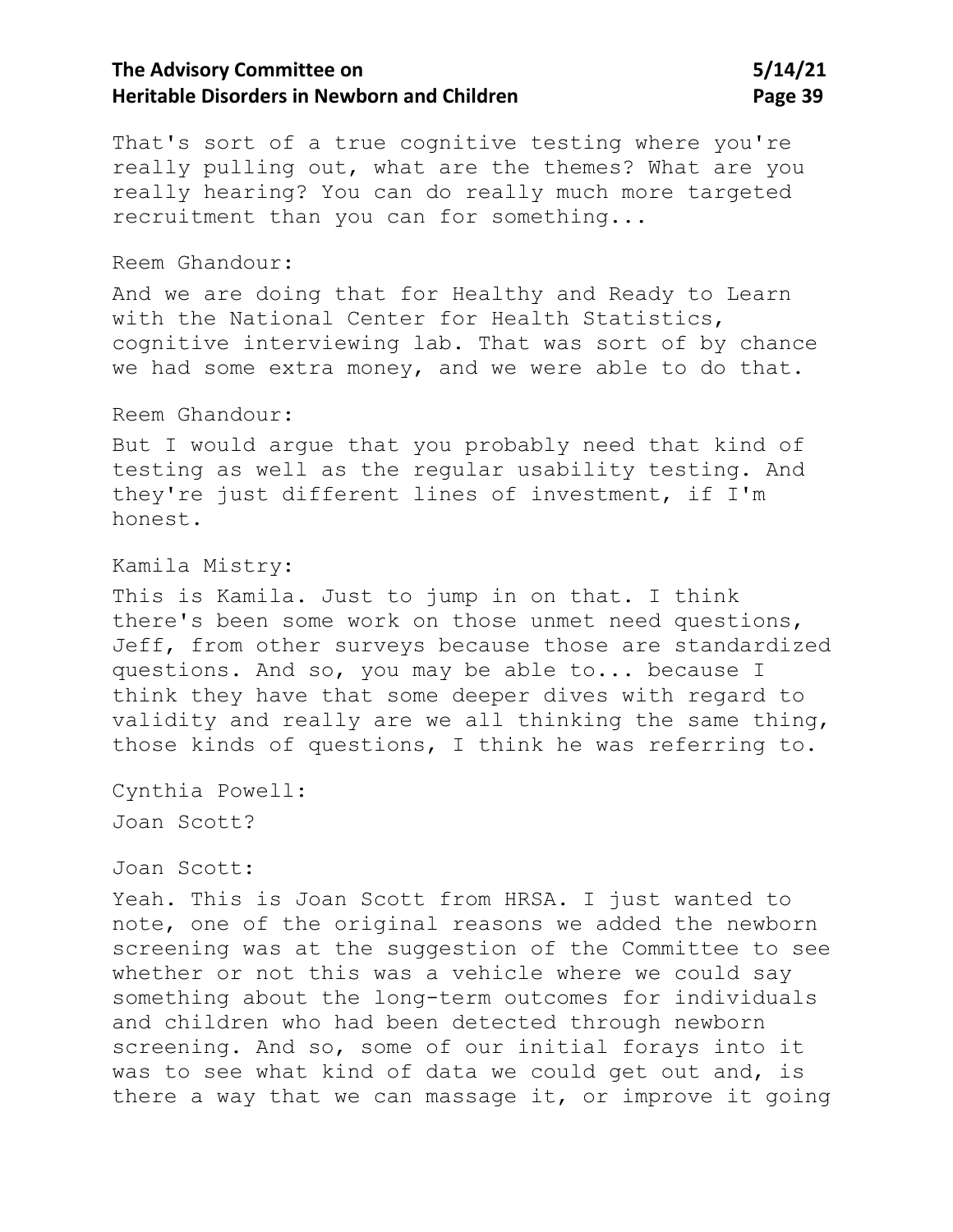# **The Advisory Committee on 5/14/21 Heritable Disorders in Newborn and Children <b>Page 40 Page 40**

forward and how we're asking it in order to address the question that the committee's been asking for a long time about, what can we say about the long-term impacts?

#### Joan Scott:

Of course, the problem is that the rarity of some of the conditions that are, individually on the RUSP, it's difficult to say anything about the individual conditions and that's just our limitations. But I'm certainly welcome any suggestions from Committee members about how we can potentially look at the survey and improve our abilities to say something about the long-term outcomes for kids. Thanks.

### Cynthia Powell:

Dr. Ghandour, Dr. Donney, thank you once again for sharing this information with the Committee, clearly it's an area of great interest and opportunities. So, we appreciate your being with us today.

#### **PUBLIC COMMENT: REVIEW OF THE EVIDENCE REVIEW PROCESS**

Cynthia Powell:

Next, as you know, the Committee has undertaken a review of its evidence review and decision-making processes. In February of 2019, the Committee initiated this project by convening an expert advisory panel to consider the key components of the review. In 2020 and 2021, the Committee continued to gather information on ways to strengthen the evidence review process, including: an examination of its nomination form, assessment of stakeholder values, newborn screening decision-making criteria, and the decision matrix and review of added RUSP conditions. The Committee is working to finalize the updates to these processes. And today we will have the opportunity to gather stakeholder input through public comment.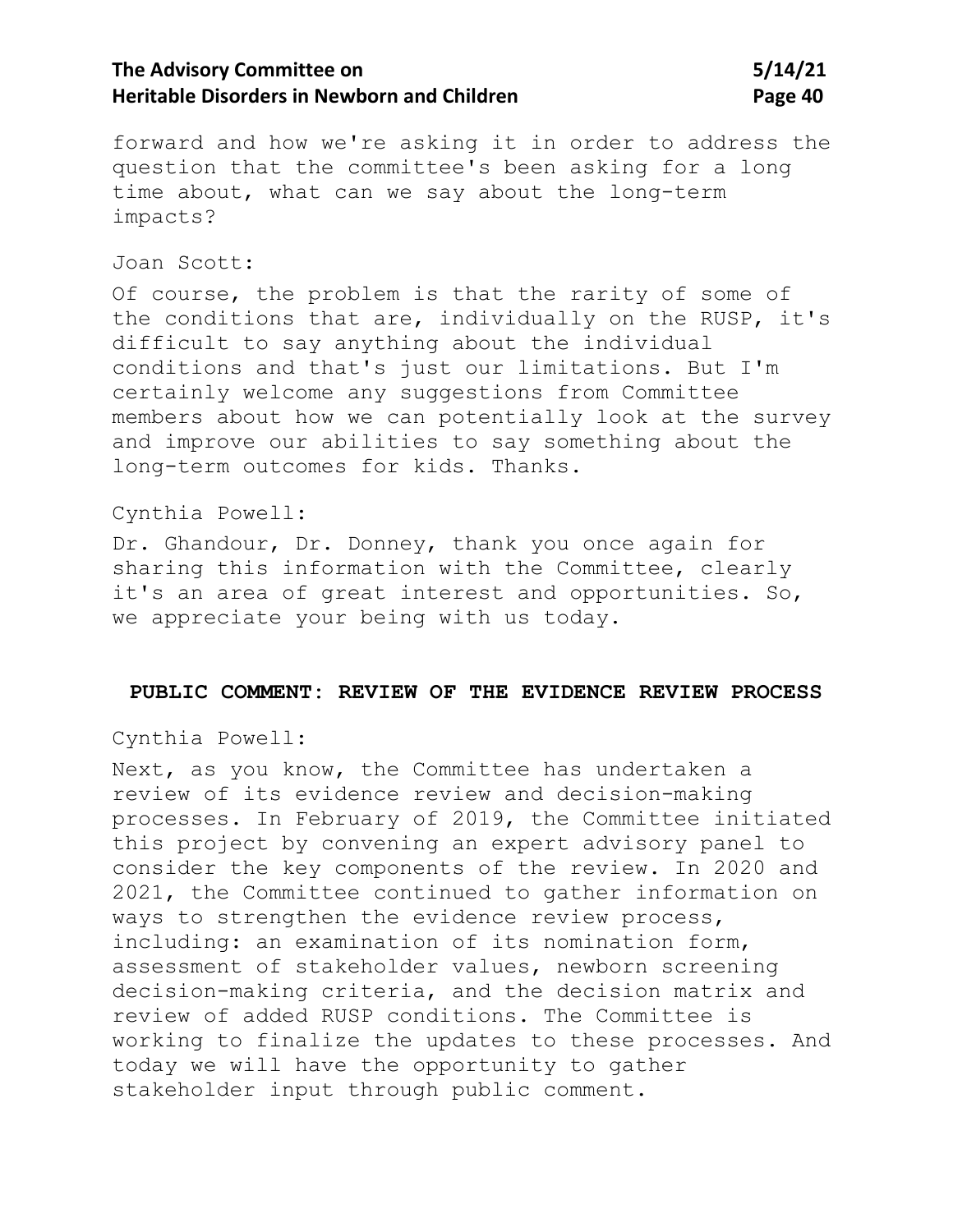# **The Advisory Committee on 5/14/21 Heritable Disorders in Newborn and Children**  Page 41

#### Cynthia Powell:

We received one written, and one oral request to comment on this topic. The American Society of Gene and Cell Therapies urge the Committee to collaborate with the FDA, ensure the RUSP keeps pace with treatment approvals, and ensure the process to review conditions nominated for inclusion on the RUSP is, transparent, predictable, and timely. We will now hear from Elisa Seeger who registered to submit oral comments. She has also submitted a written version of her remarks, which was disseminated to the Committee, Ms. Seeger, the floor is yours.

Elisa Seeger: Thank you.

Elisa Seeger:

Dear Chairwoman Powell and members of the Advisory Committee for Heritable Disorders in Newborns and Children,

### Elisa Seeger:

On behalf of the over 30 million Americans living with rare diseases, and as co-chair of the EveryLife Foundation's newborn screening and diagnostics working group, I am pleased to offer the following comments to inform the Advisory Committee of ongoing conversations about the review process for new RUSP nomination packages. The community congress is a forum for collaboration across stakeholders representing over 200 individual rare disease patient advocacy organizations. In addition to over 90 other healthcare and biotechnology organizations.

#### Elisa Seeger:

Our newborn screening and diagnostics working group is dedicated to ensuring that the rare disease community received their earliest possible access to life-saving diagnostic opportunities through newborn screening and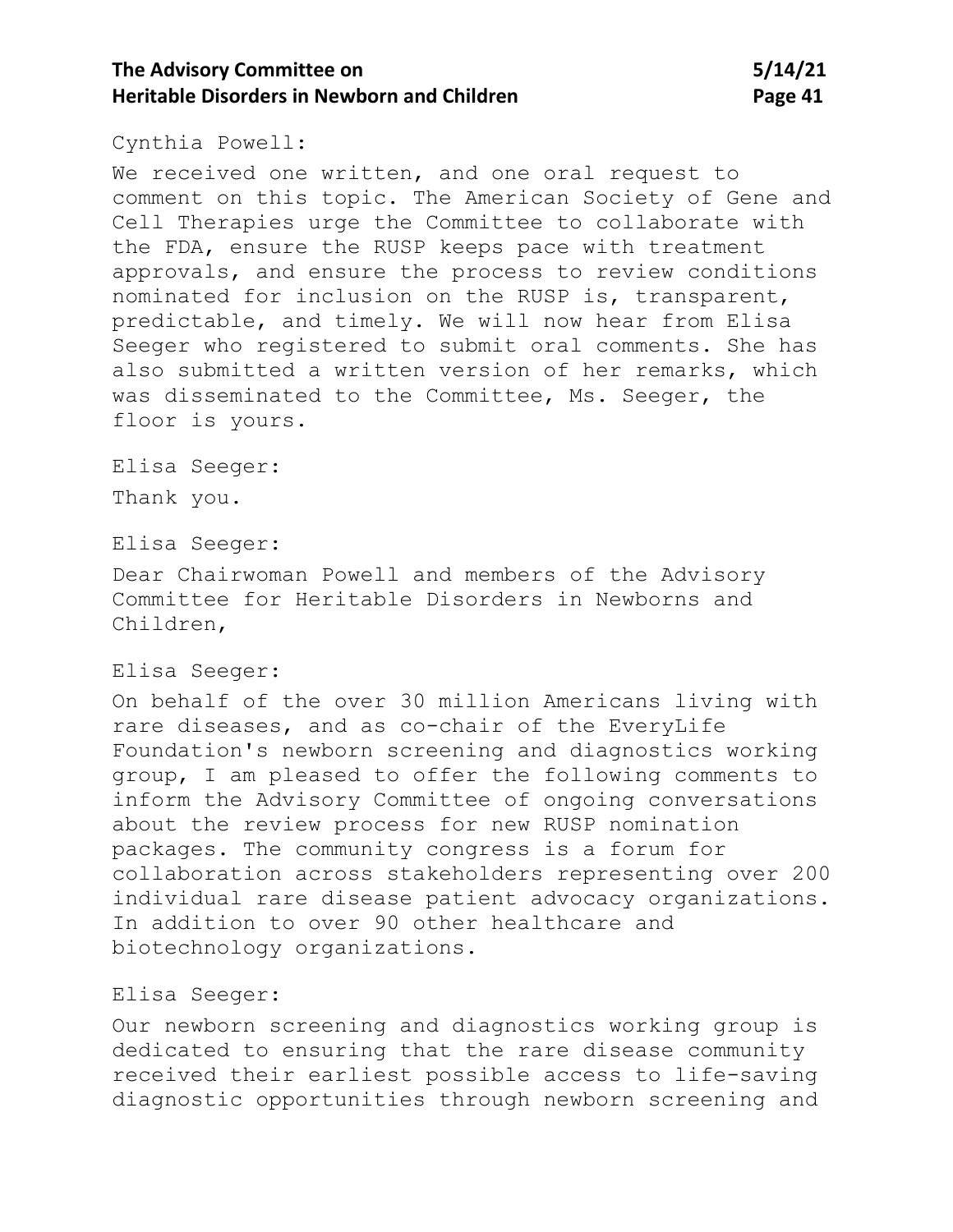# **The Advisory Committee on 5/14/21 Heritable Disorders in Newborn and Children <b>Page 42 Page 42**

other diagnostic tools. Our communities work for many years with experts to develop a newborn screening system, and infrastructure, around our disease community. We invest in developing care standards and screening tools and conducting pilots, and then work to help lead the compilation of a nomination package that meets the evidentiary requirements for the RUSP.

### Elisa Seeger:

We understand that the periodic review of this process necessary to ensure that standards are current and rigorous. As you proceed, we hope the review and implementation of an updated evidence review process continues to be conducted in a manner that is transparent and inclusive of patient community members as key experts.

#### Elisa Seeger:

We'd like to thank you for today's public comment period, dedicated to this topic. To inform your activities. We offer the following comments; as the Advisory Committee seeks to update your review process for newly nominated conditions, while also considering a new process for assessing implementation and outcomes for conditions previously added to the RUSP, it is important to ensure that any new functions of the Advisory Committee can occur without sacrificing the pace or the quality of the review of newly nominated conditions.

#### Elisa Seeger:

Both of these Committee roles are important to the future of newborn screening, but neither should inhibit the ability for the other to occur. As an organization dedicated to supporting patient advocacy groups that are leading newborn screening programs, we are aware that numerous strong nominations will be submitted to the Advisory Committee in the coming years. As you prepare for an increasing number of RUSP nomination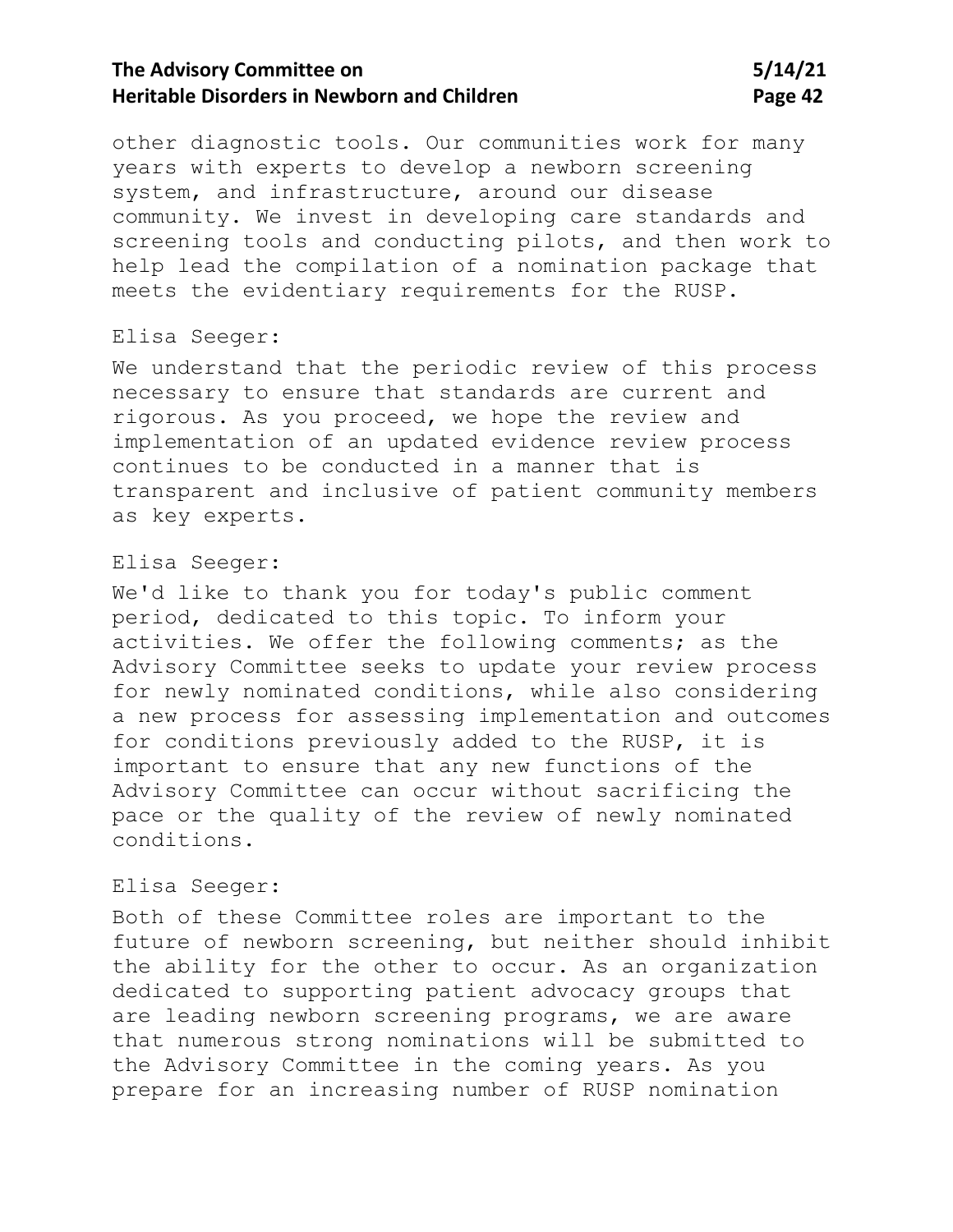# **The Advisory Committee on 5/14/21 Heritable Disorders in Newborn and Children <b>Page 43 Page 43**

packages, we urge the Advisory Committee to develop a strategy to ensure that no condition's review is delayed due to the lack of resources to review new packages.

#### Elisa Seeger:

As you are aware, communities work for many years to develop newborn screening systems and develop the evidence required for a RUSP nomination. We request that the Advisory Committee considers these communities when considering any changes made to the evidence review process.

### Elisa Seeger:

In addition, we ask that you consider a transition period rather than a specific transition date, for enabling a phasing of any evidentiary requirements, changes, and updates.

#### Elisa Seeger:

We are pleased that the Advisory Committee is requesting feedback about the educational materials that will accompany the update to the review process. These materials will help ensure the newborn screening community understands and adapts to the changes and that no community is left behind because they were unaware of the updates to the evidence review process.

### Elisa Seeger:

The revisions to the review process will impact stakeholders across the newborn screening system. For these reasons, we suggest the Advisory Committee to create a variety of educational materials for newborn screening stakeholders. Identifying changes to the evidence review process, and how those changes impact specific communities throughout the entire newborn screening system.

Elisa Seeger: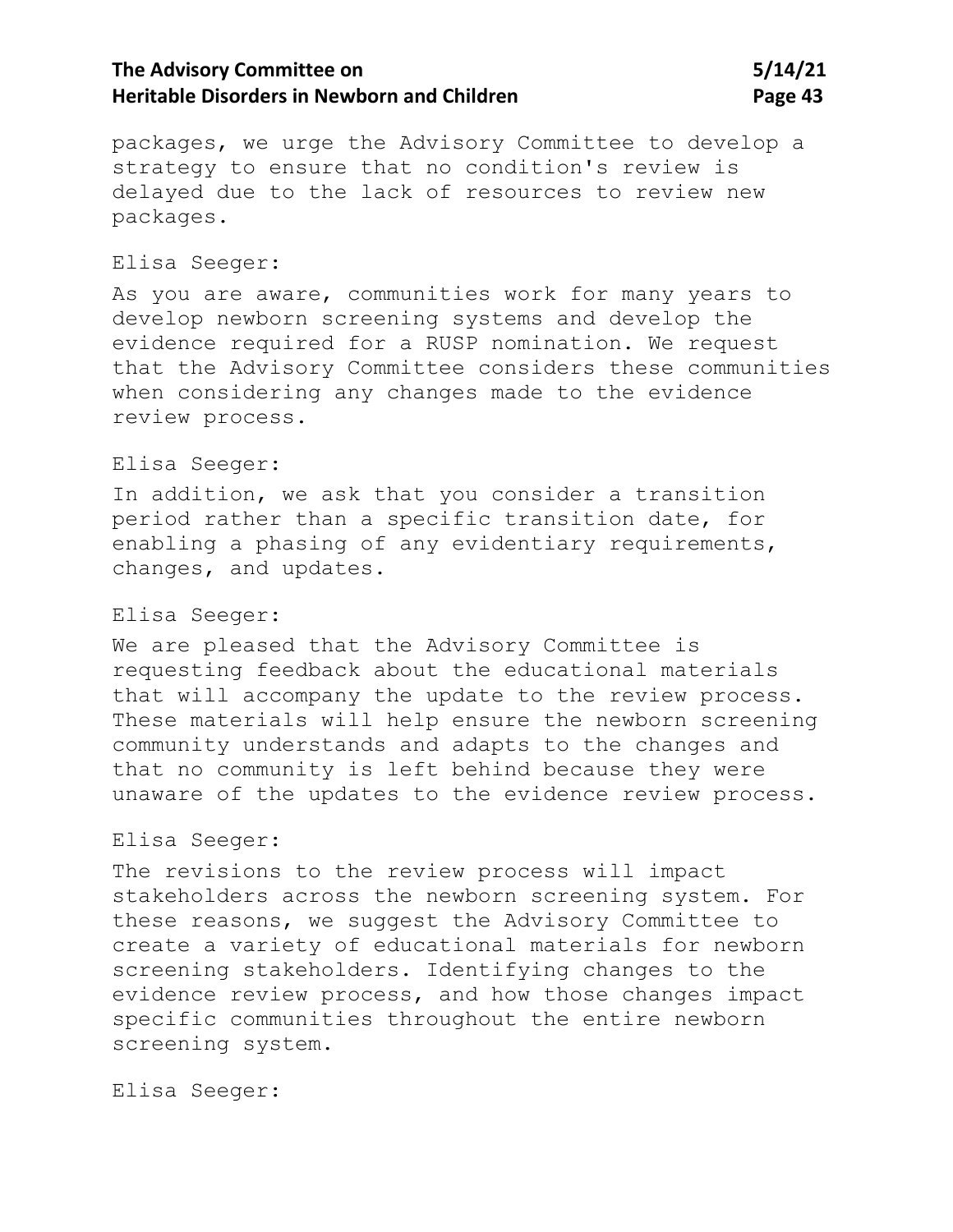# **The Advisory Committee on 5/14/21 Heritable Disorders in Newborn and Children <b>Page 44 Page 44**

Creating a collection of education materials will help to ease the transition from the current evidence review process, to the updated review process. To accomplish these educational goals, we encourage the Advisory Committee to establish a multi-stakeholder working group, to include representatives from the patient community, to inform the development and dissemination of these materials.

Elisa Seeger:

We appreciate that the COVID-19 pandemic has placed even greater demands on the precious time of our newborn screening leaders. And we are grateful for your unwavering dedication to our rare disease patient communities. The EveryLife Foundation and the membership of our community, Congress, newborn screening, and diagnostics working group stand ready to support your work. And we look forward to engaging with you over the next coming months. Thank you.

Cynthia Powell:

Thank you for your comments. Next, the Committee will break and return at 11:40 AM Eastern Time, thank you all.

#### **BREAK**

#### **ROLL CALL**

Cynthia Powell:

Welcome back everyone. We're going to start out by taking roll once again, starting with our Committee members. Kamila Mistry?

Kamila Mistry:

Here.

Cynthia Powell: Mei Baker?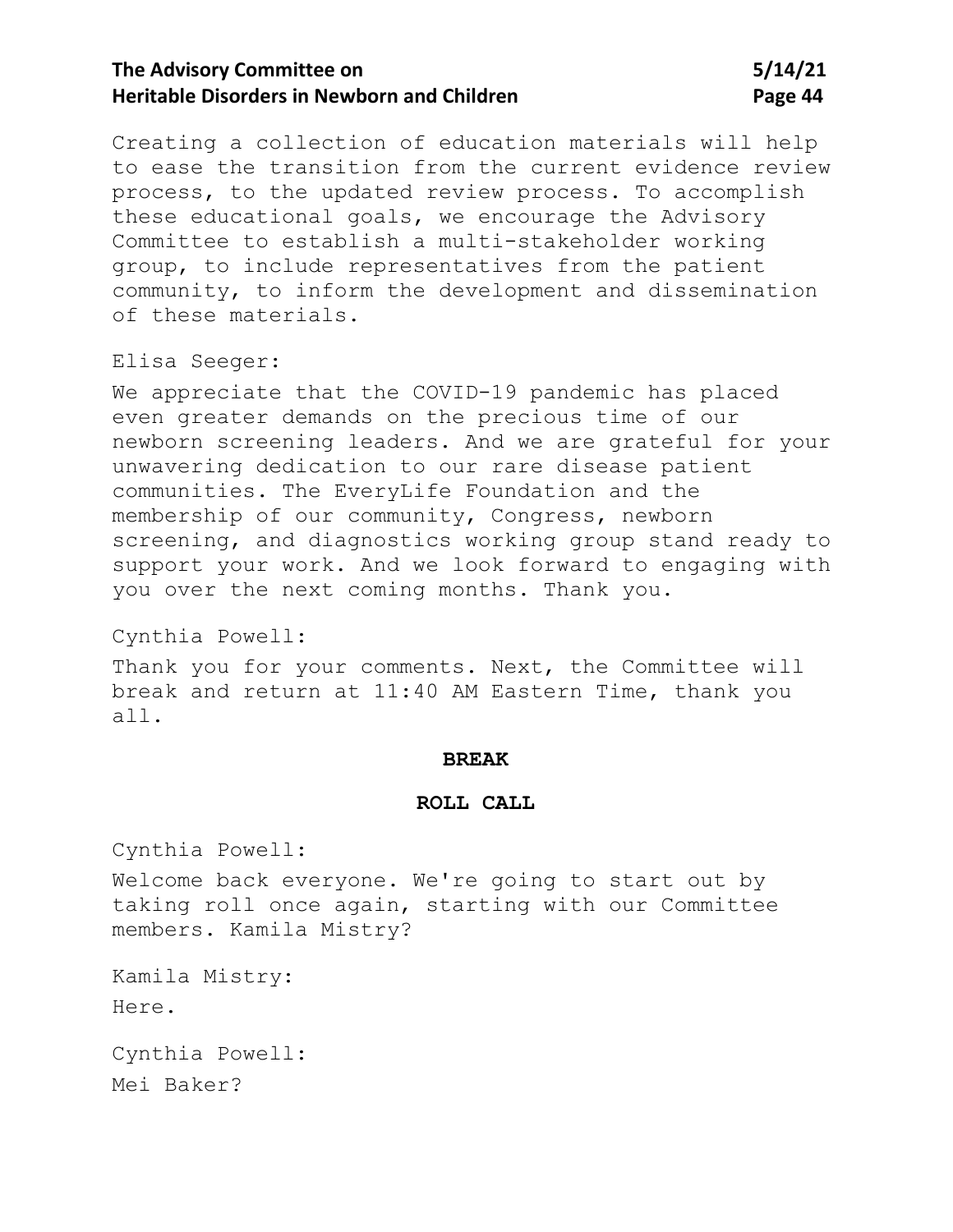# **The Advisory Committee on 5/14/21 Heritable Disorders in Newborn and Children** *Page 45* **Page 45**

Mei Baker: Here. Cynthia Powell: Jeff Brosco? Kyle Brothers? Kyle Brothers: Here. Cynthia Powell: Jane DeLuca? Jane DeLuca: Here. Cynthia Powell: Carla Cuthbert? Carla Cuthbert: Here. Cynthia Powell: Kellie Kelm? Kellie Kelm: Here. Cynthia Powell: Joan Scott? Joan Scott: Here. Cynthia Powell: Shawn McCandless? Shawn McCandless: Here.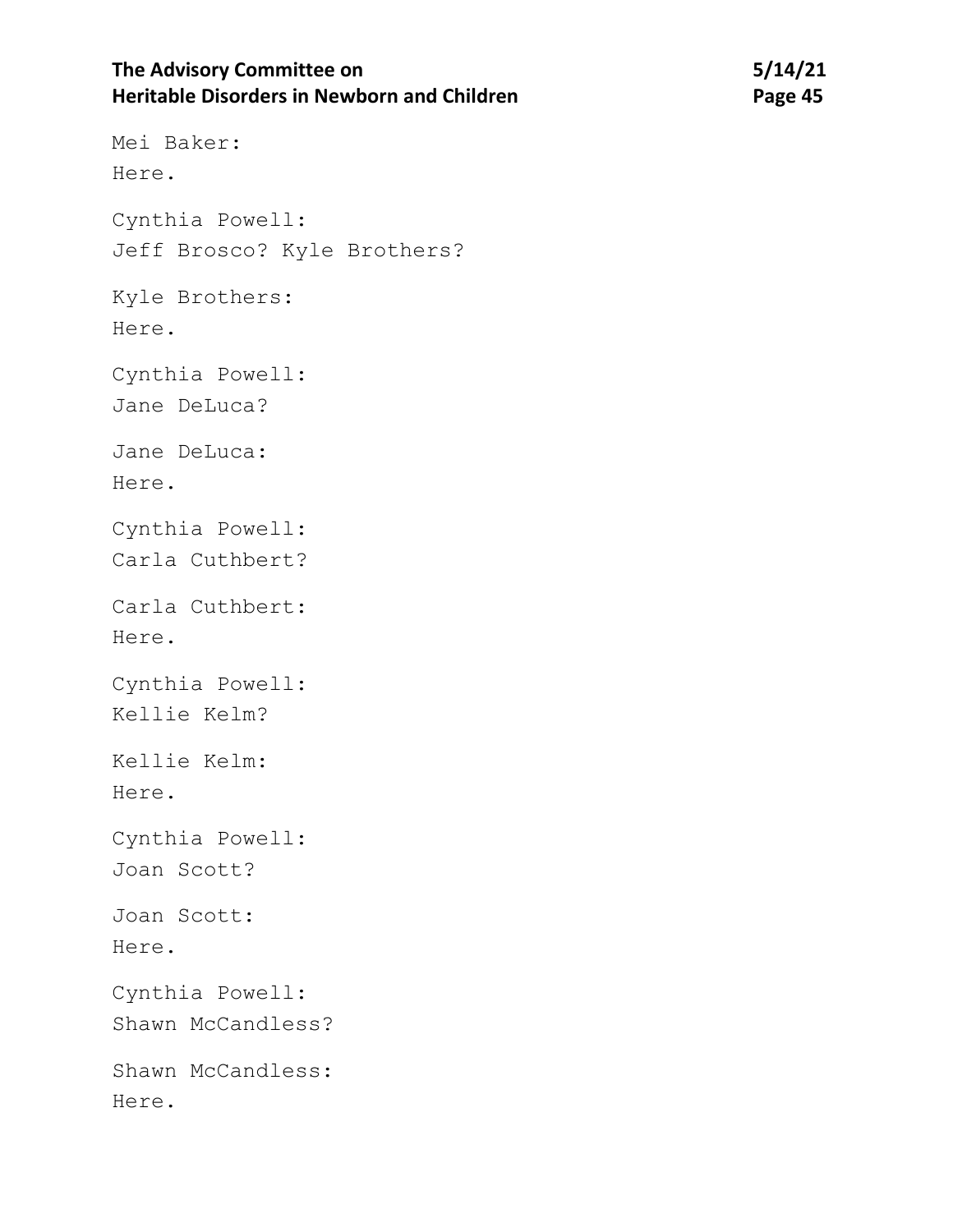# The Advisory Committee on 5/14/21 **Heritable Disorders in Newborn and Children <b>Page 46 Page 46**

Cynthia Powell: Melissa Parisi? Melissa Parisi: Here. Cynthia Powell: And I'm here, Cynthia Powell. Annamarie Saarinen? Annamarie Saarinen: Here. Cynthia Powell: And Scott Shone? Scott Shone: Here. Cynthia Powell: And our organizational representatives, Robert Os-Jeff Brosco: Jeff Brosco, I'm here. I just can't find my mute button. Cynthia Powell: Okay. Thanks. Robert Ostrander? Robert Ostrander: I'm here. Power was off here all morning, but we got it back finally. Cynthia Powell: Oh, that's good. Debra Freedenberg? Debra Freedenberg: Here.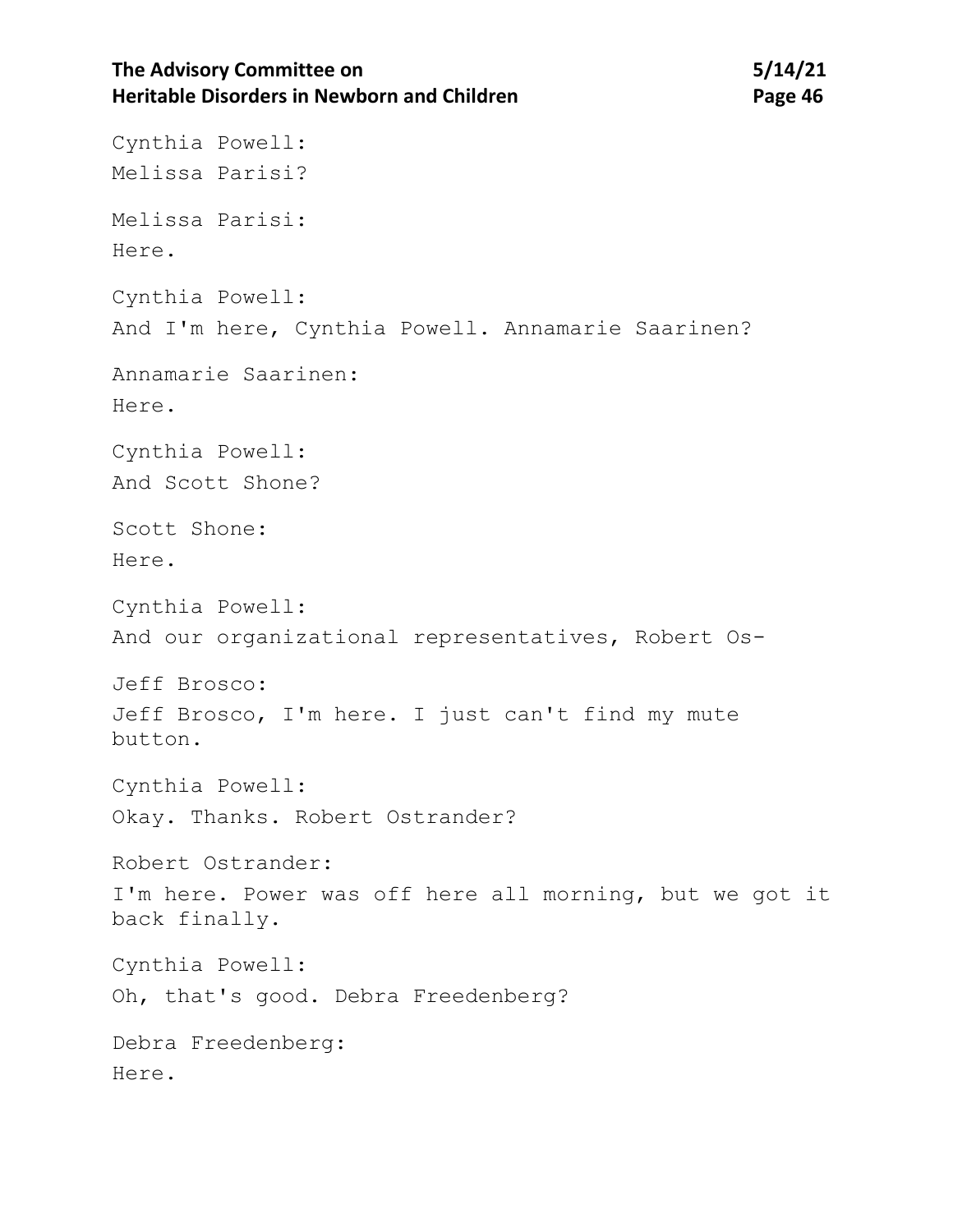# **The Advisory Committee on 5/14/21 Heritable Disorders in Newborn and Children** *Page 47* **Page 47**

Cynthia Powell: Maximillian Muenke? Steven Ralston? Jed Miller? Jed Miller: Here. Cynthia Powell: Susan Tanksley? Susan Tanksley: Here. Cynthia Powell: Chris Kus? Christopher Kus: Here. Cynthia Powell: Shakira Henderson? Jennifer Kwon? Jennifer Kwon: Here. Cynthia Powell: Jacob Hogue? Jacob Hogue: Here. Cynthia Powell: Natasha Bonhomme? Natasha Bonhomme: Here. Cynthia Powell: Siobhan Dolan?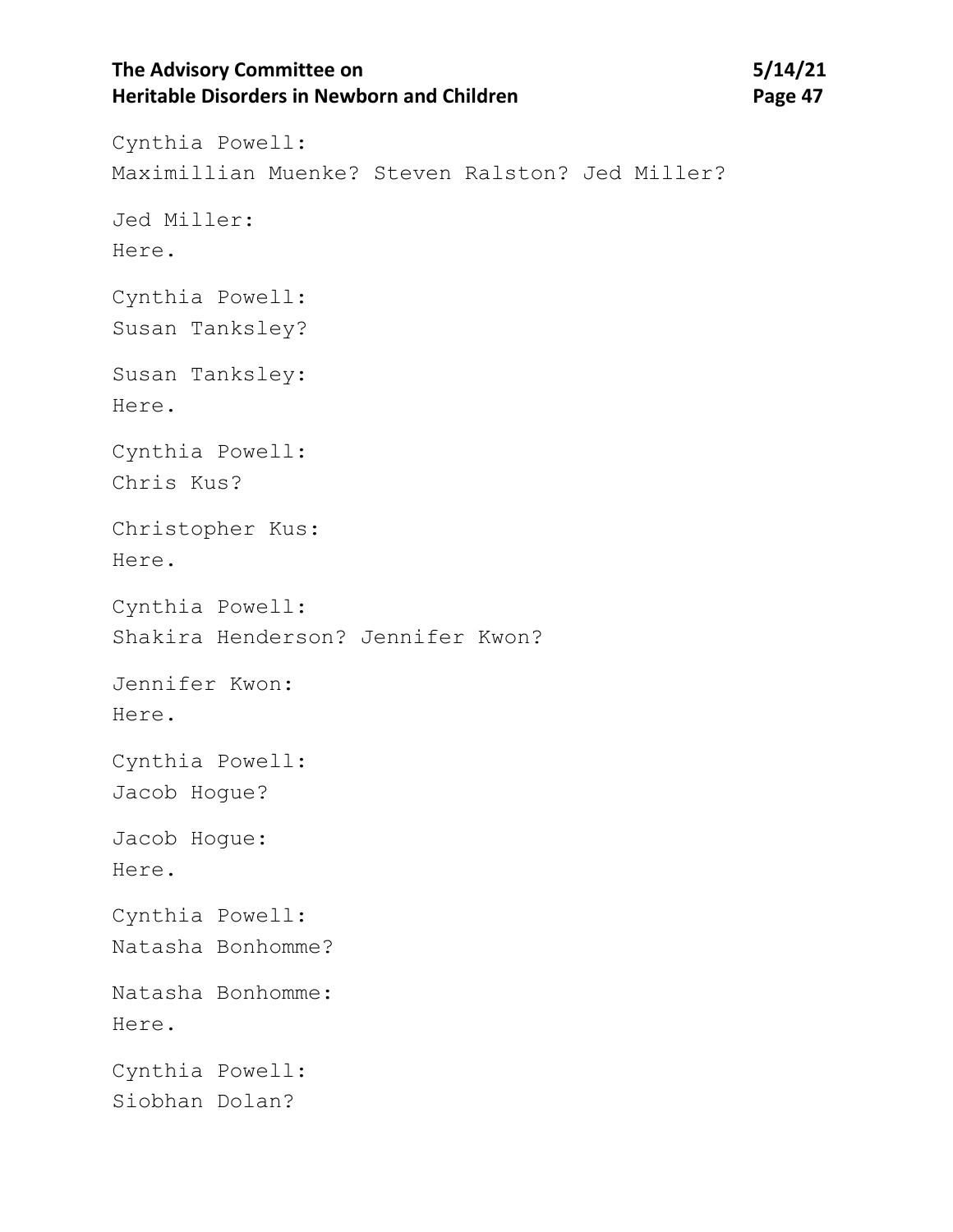# **The Advisory Committee on 5/14/21 Heritable Disorders in Newborn and Children <b>Page 48 Page 48**

Siobhan Dolan: Here.

Cynthia Powell: Cate Walsh Vockley?

Cate Walsh Vockley: Here.

Cynthia Powell: And Georgianne Arnold?

Georgianne Arnold: Here.

Cynthia Powell:

Thank you. If I could have the next slide please. Let's see. I think I had some introductory slides that we were going to use.

### **NEWBORN SCREENING WORKFORCE: SHORT- AND LONG-TERM FOLLOW-UP**

Cynthia Powell:

Okay. Well, while we try to bring those up. So, our last session of the meeting is going to be on the newborn screening workforce short- and long-term follow-up. The newborn screening workforce continues to adapt and evolve to challenges and new demands in the field. Thank you. It's critical for the Committee to stay apprised of current and future issues facing the newborn screening workforce. During today's panel, we will have an opportunity to explore issues pertaining to the short- and long-term follow-up workforce. We'll hear speakers spanning the continuum of follow-up services from the American Board of Medical Genetics and Genomics, the National Society of Genetic Counselors, the Child Neurology Society, and the Sickle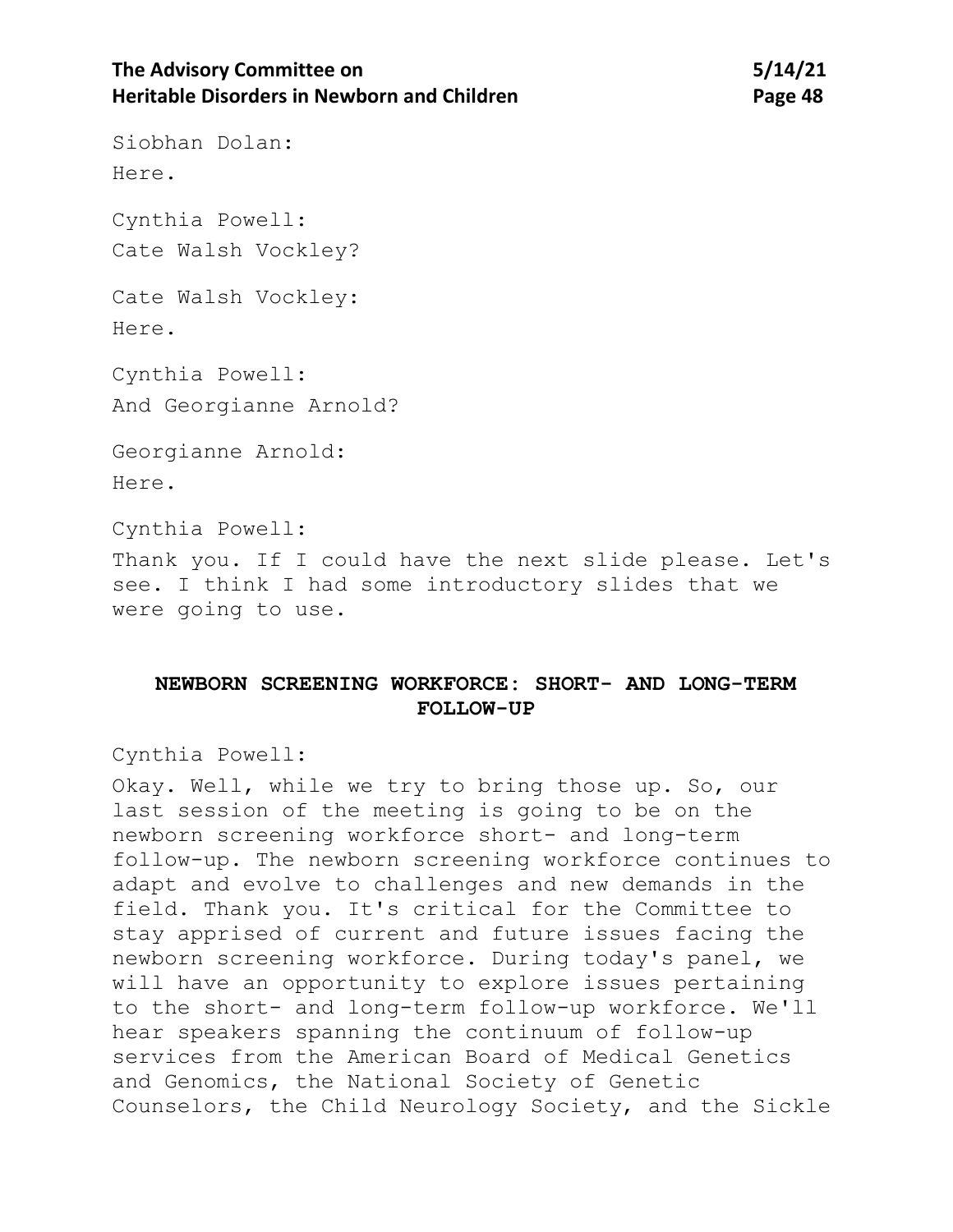# **The Advisory Committee on 5/14/21 Heritable Disorders in Newborn and Children**  Page 49

Cell Disease Treatment Demonstration Program. Before I turn it over to our panel of presenters, I'd like to frame the discussion with some background information.

#### Cynthia Powell:

Many experts and professionals comprised what we think of as the newborn screening workforce. Typically, those include genetic and metabolic specialists, primary care providers, public health professionals, which includes all public health laboratory staff and follow-up staff, additional medical specialties and hospital staff play a pivotal role as well. The current and future status of the newborn screening workforce is a key component to the success of newborn screening, from screening through diagnosis. The conversation today is a starting point for ongoing discussions, and we'll focus on genetics providers, other specialty providers, and an advanced practice provider model being utilized in sickle cell disease programs.

### Cynthia Powell:

At future meetings, we hope that subsequent conversations will delve into the important role of other professionals. These include others in the public health domain, our metabolic dieticians who provide care ongoing day-to-day care for patients with inborn errors of metabolism and who are critical in devising appropriate standards of care for those patients. We also would like to include audiologists and otolaryngologists who are critical in the diagnosis and treatment for patients identified with hearing loss through newborn screening. There are many other health care professionals involved now with the care of infants identified through newborn screening, including endocrinologists and cardiologists as just a couple of additional examples. Next slide.

Cynthia Powell: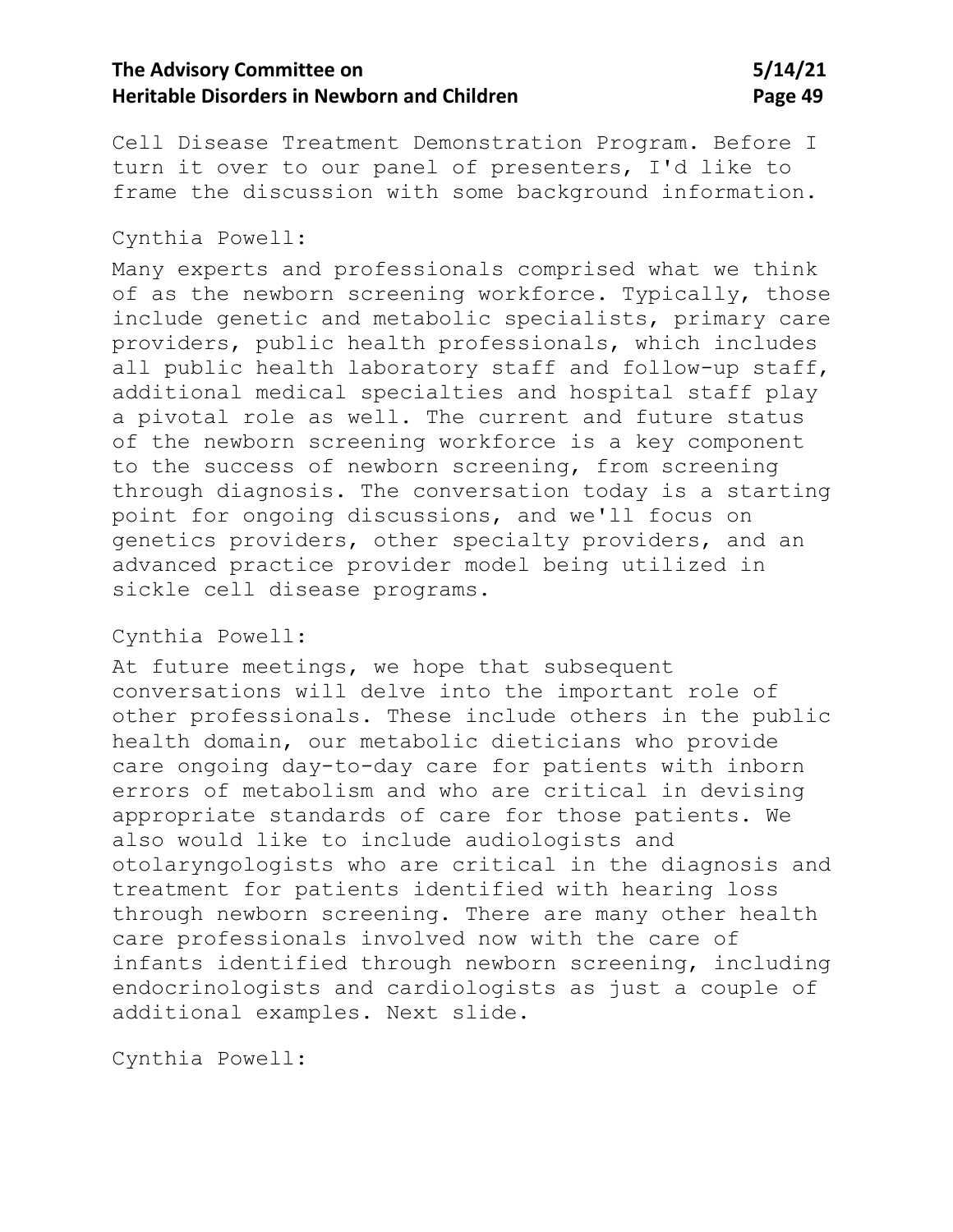# **The Advisory Committee on 5/14/21 Heritable Disorders in Newborn and Children Children Page 50**

By way of recent background in 2019, the HHS Labor Appropriations Bill included language, asking the GAO to conduct an analysis of the medical genetics workforce in order to report what is known about the changes in the size of the genetic counselor and medical geneticist workforces, and what is known about the geographic distribution of these workforces. Dr. Herrera Butler of Washington requested the GAO to conduct this workforce study. The American College of Medical Genetics and Genomics, and the American Board of Medical, Genetics, and Genomics partnered to survey the field of board certified or eligible geneticists in the United States to provide information and data to the GAO. The National Society of Genetic Counselors and the American Board of Genetic Counseling provided data and information to the GAO. The GAO interviewed officials from HRSA, NIH and the Bureau of Labor Statistics. The GAO interviewed two of the seven HRSA supported regional genetics network. Next slide.

### Cynthia Powell:

The GAO report shows the steady rise in the numbers of genetic counselors and a more modest trend in the number of newly certified medical geneticists, which reflects the reported average of seven genetic counselors and two medical geneticists per 500,000 individuals in the United States. Next slide. The other key findings from the GAO report are that there is wide variability in the numbers of genetic counselors and medical geneticists across States, and that most are found in hospital settings. So, what does this mean for newborn screening? Next slide.

#### Cynthia Powell:

GAO data represents data for both professional groups across all disciplines beyond newborn screening. We know that as we add additional conditions to the RUSP, the needs will vary greatly. I think we're faced now with the need for more neurologists. And we're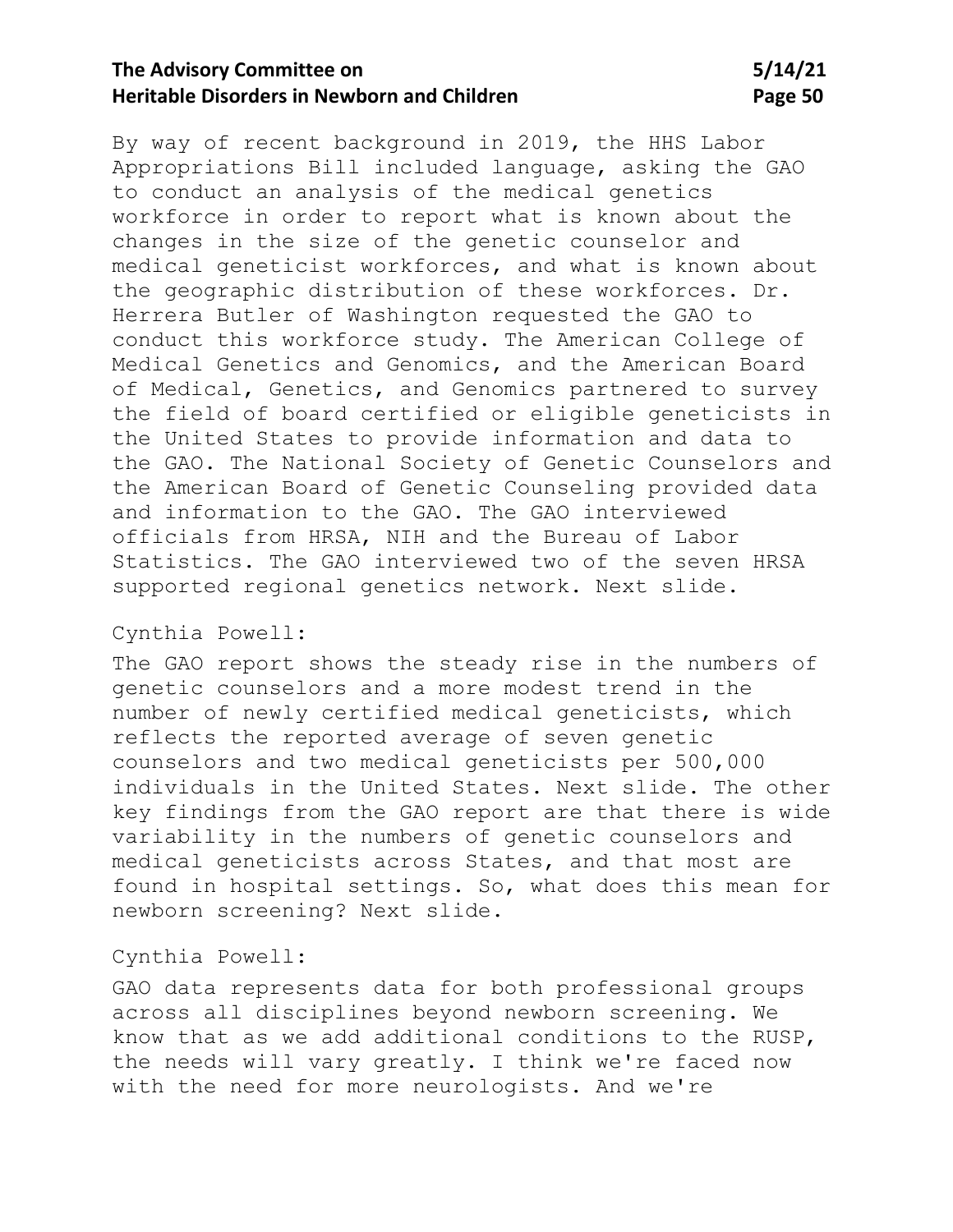# **The Advisory Committee on 5/14/21 Heritable Disorders in Newborn and Children Mage 51 Page 51**

fortunate today to have Dr. Kwon talk to us more about that because that's a group that in the past has not been that involved in the short- and long-term followup care for children with conditions identified through newborn screening.

### Cynthia Powell:

We know that as the complexity of follow-up care increases, how is that going to impact the Committee's decision-making regarding a recommendation of new conditions. If parents are going to be faced with the challenge of having to travel, perhaps thousands of miles to seek appropriate care for their child who's been diagnosed with one of the conditions. So, today's presenters will explore the challenges and opportunities that lie in the newborn screening workforce and will provide an important starting point as we explore the newborn screening workforce across future meetings.

### Cynthia Powell:

With that, I would like to welcome our first presenter. Dr. Miriam Blitzer is the CEO of the American Board of Medical Genetics and Genomics. She also holds an appointment as professor in Division of Genetics and the Pediatrics Department at the University of Maryland School of Medicine and was Division Head for 20 years. She has been active in state and national work, including having served as chair of the Maryland State Advisory Committee for Inherited and Congenital Disorders. Dr. Blitzer has served on many boards, including the ABMGG and the American Society of Human Genetics. I'd now like to turn it over to Dr. Blitzer.

Miriam Blitzer:

Thank you, Dr. Powell. Can you hear me?

Cynthia Powell: Yes, we can.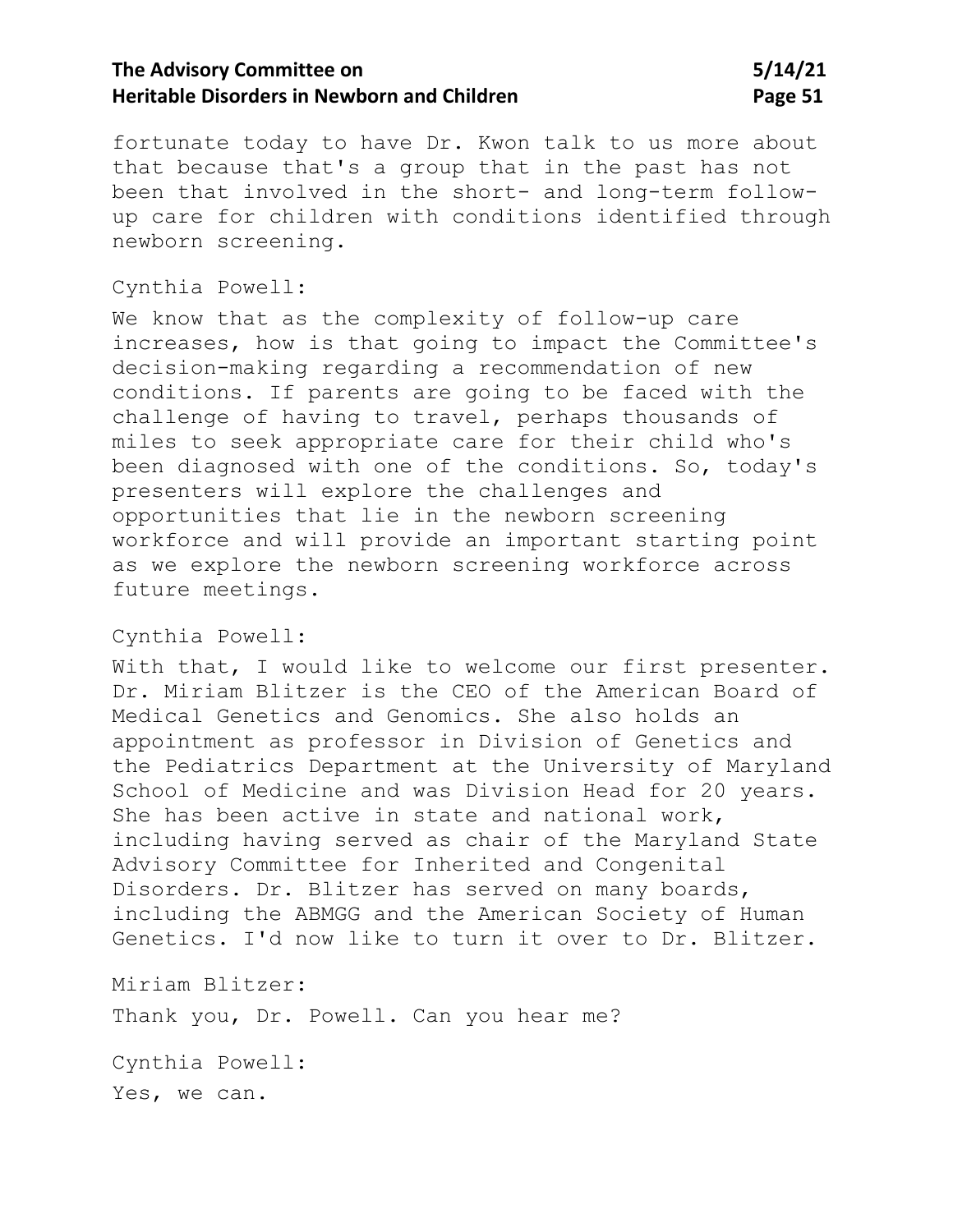Miriam Blitzer:

Okay, great. And I really appreciate you and the entire group inviting me to participate and share a bit of data with this group. I think hopefully I'll set some foundational information for everyone to move forward. I'm going to focus today's talk mainly on clinical geneticists and I'll describe that as I go forward. Next slide please. Sorry. I was trying to change my own slides. I start every one of my tasks just to remind you what the American Board of Medical Genetics and Genomics is. Our mission is specifically to serve the public and the medical profession by establishing professional certification standards and promoting lifelong learning as an excellence as well as excellence in medical genetics, and genomics. So as a medical board, we like our other medical boards that we work with, certify individuals who have met rigorous standards to become board certified in our field and work with them to continue lifelong learning, to keep their excellence in their process.

#### Miriam Blitzer:

Next slide please. So, who are we? Just to give you a brief overview. We are an independent medical board. We are established 40 plus years ago. We evolved out of a need that was recognized by leaders in the field to improve the level and standards of clinical care in the area of medical genetics. And if you think back 40 years, genetics was a relatively new clinical science. It had been a research and was transitioning into the importance of a medical profession. And it was felt that starting an independent board was important in order to do two things, one to certify medical geneticists, which document their expertise in their field.

## Miriam Blitzer:

This included at that time, 40 years ago, clinical geneticists who I'm going to be referring to, and these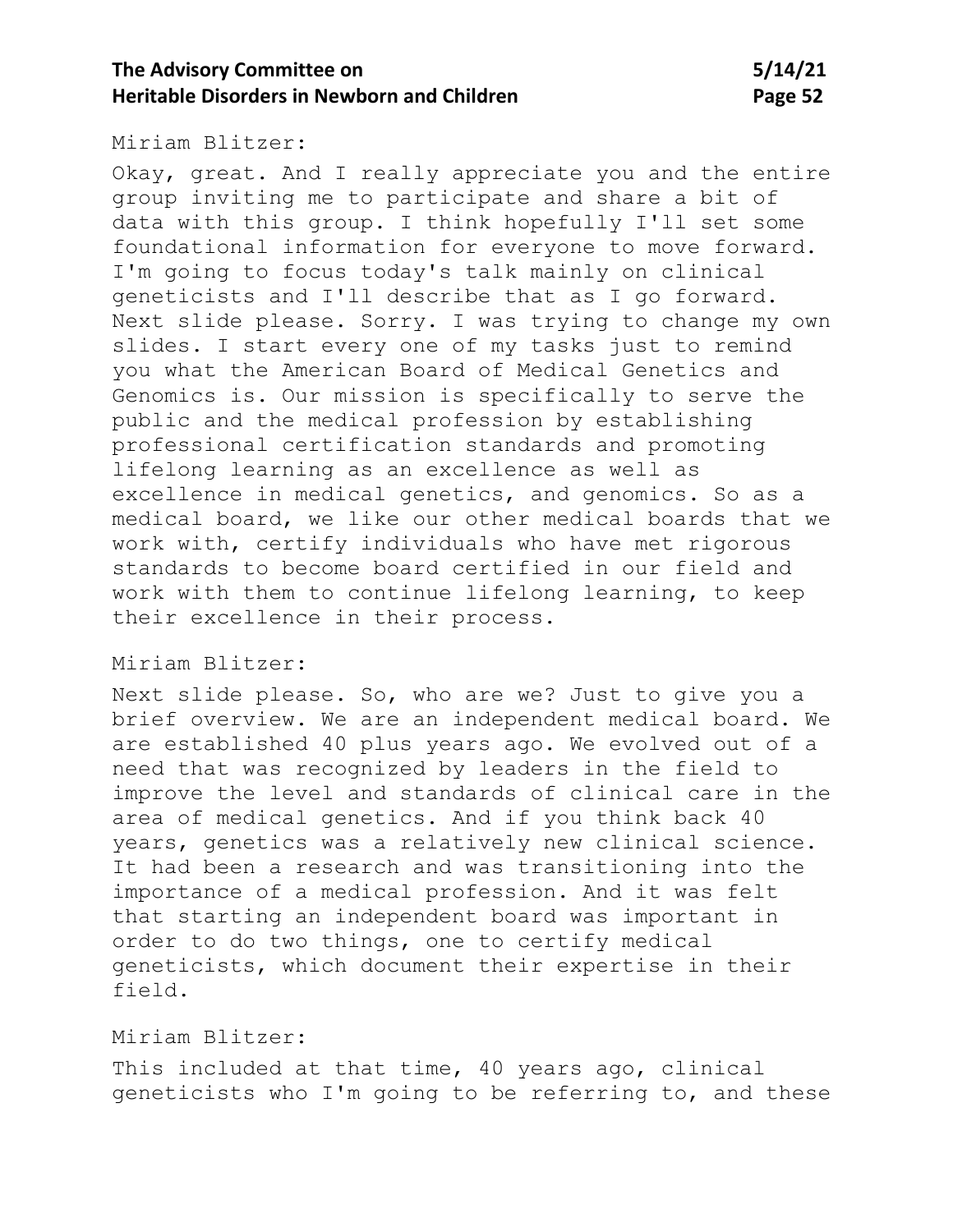are MDs who practice in the field of medical genetics, clinical laboratory geneticists, which at that time included biochemical geneticists, running diagnostic labs for inborn errors of metabolism and cytogeneticist, and at that time, ABMGG certified the genetic counselors as well, and with a certified individual with specialized training, defined clinical skills and expertise. The board also accredited training programs up until the establishment of the board, the residencies and fellowships were not accredited and standardized, and this was considered a really important need. Next slide, please.

### Miriam Blitzer:

This evolved such that in 1991, approximately 10 years later, or 30 years ago this month, ABMGG was accepted as the 24th board into an organization called the American Board of Medical Specialties which is an overseeing organization. It's a federation of all the medical recognized medical boards, such as pediatrics, internal medicine, maternal fetal medicine, psychiatry, and neurology, and the like. So, we're the newest board at that time. We still actually are the newest board. There has not been another specialty accepted by ABMs since that time. The other thing that happened is accreditation of our programs, our residency programs transitioned over to another organization called the ACGME, which accredits all residency and fellowship programs in medicine for the other boards and ours as well. And our laboratory training programs over the last three years have transitioned over to ACGME for accreditation as well. Next slide, please.

#### Miriam Blitzer:

Just to give you one more background side, before I get into some of the data, I have ABMGG, that's us, that's the board. And like all medical boards, we set the standards that are required to be able to sit for the initial certification examination. We deliver and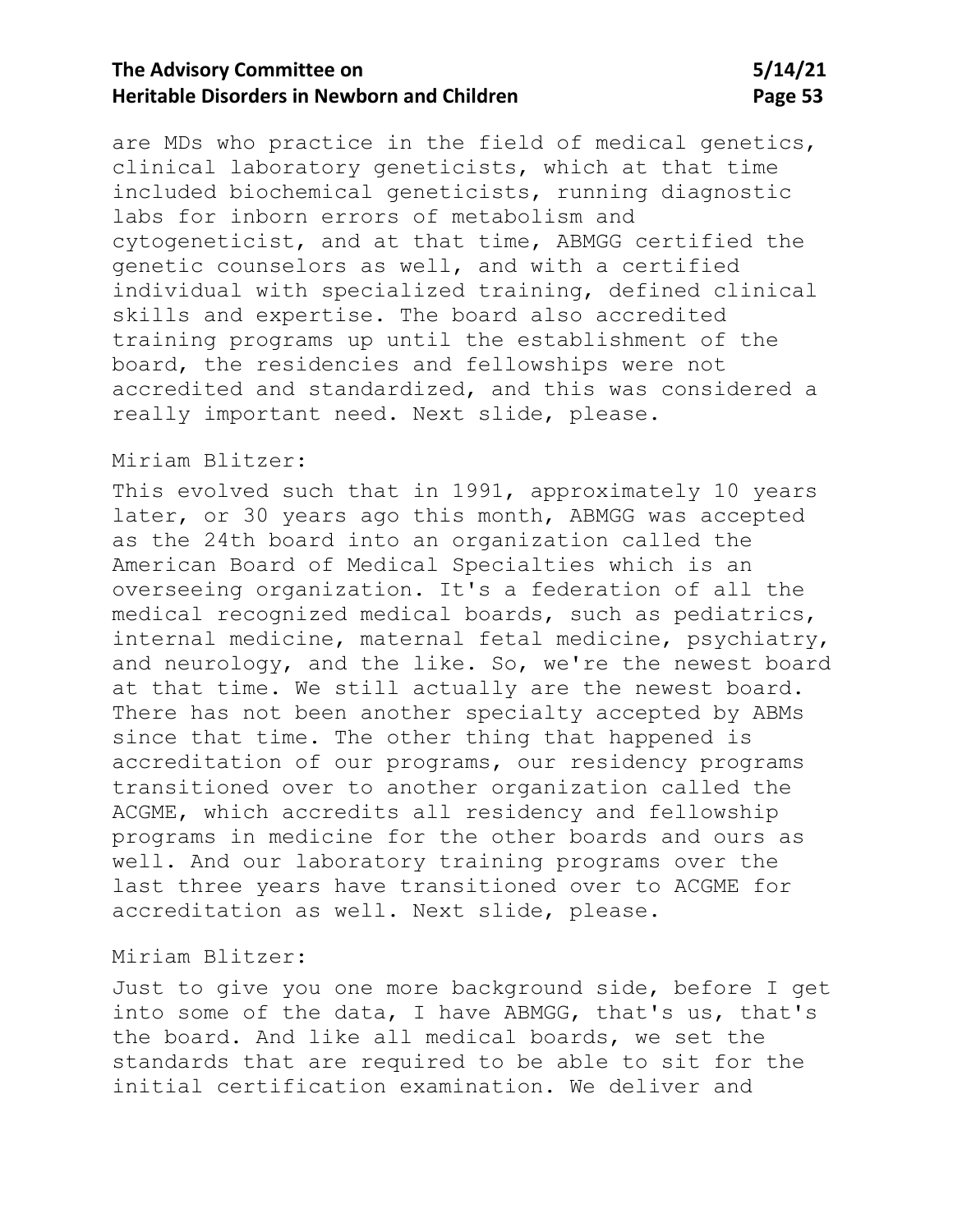administer the exams for these individuals. And we set the standards and administer programs for maintaining your knowledge base and continuing certification for all of our diplomates. I'm going to mention the college, the American College of Medical Genetics and Genomics, which most of you are familiar with. The ACMG is a membership based professional society. It's the professional society for medical genetics and genomics. They're the providers of educational and learning activities. They advocate for their members and fellows and the clinical profession. So, we work collaboratively. We're connected to one of other, but we are parallel on our missions and different. Next slide please.

### Miriam Blitzer:

Okay. Now the board certifies individuals in clinical genetics and genomics, that's the MDs and that's where I'm going to focus the rest of my talk on. We also have a subspecialty in medical biochemical, genetics, where individuals who are clinical geneticists can get additional training and focus their practice, which is a very important for this group on inborn errors of metabolism and certainly all those disorders that are identified through newborn screening. We also certify laboratory geneticist in the diagnostics labs for biochemical genetics and the specialty of laboratory genetics and genomics, which is a merger between cytogenetics and molecular genetics. Next slide.

### Miriam Blitzer:

The residencies, and I bring up how we train our MDs very briefly because I think this is where the workforce challenge comes in. To become a medical geneticist or a clinical geneticist, you have to complete a two-year accredited residency, which requires additional pre year of residency in another field with a 12 months of direct patient care or you can complete what we call a combined residency.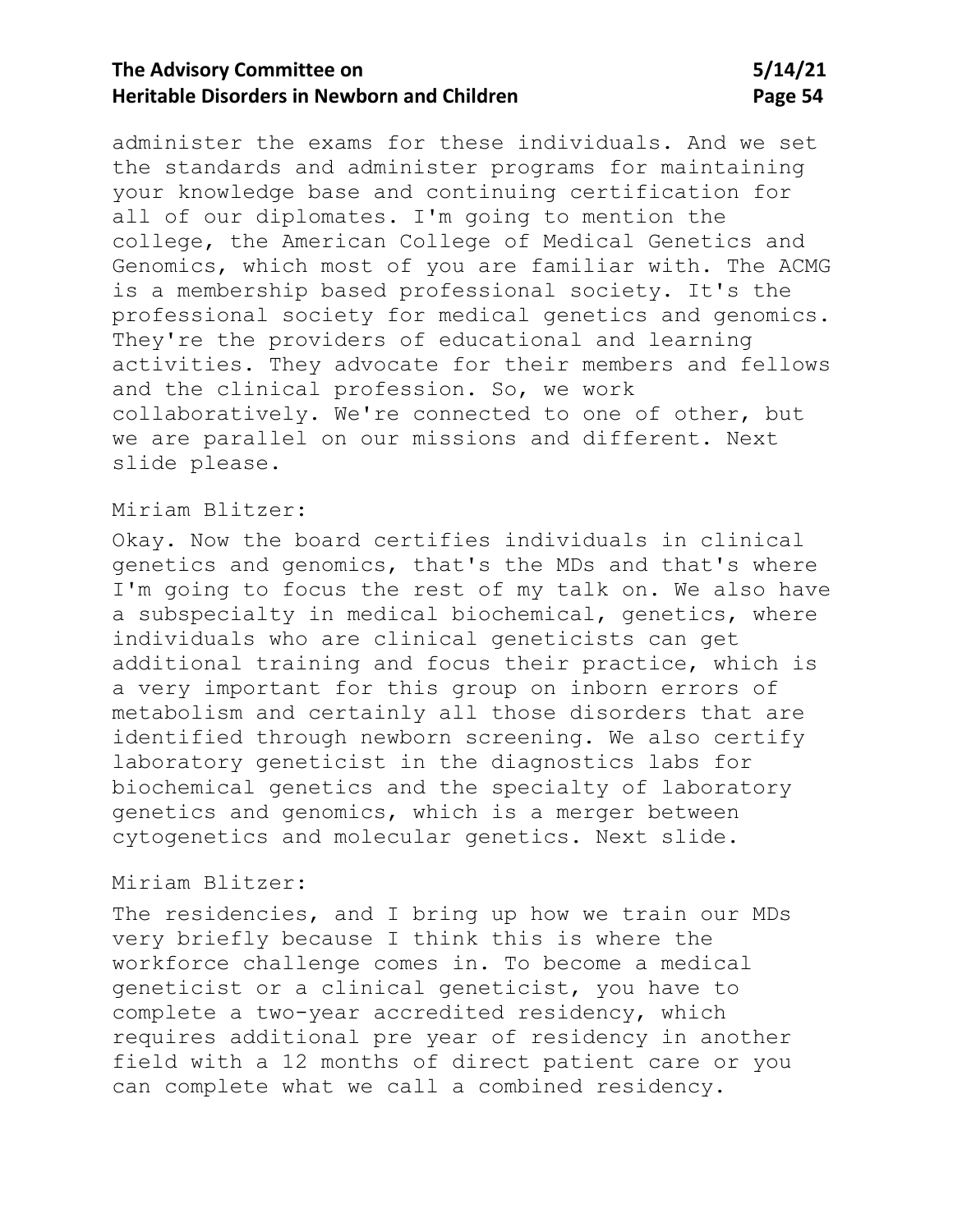Combined residencies are approved by two specialty boards, like American Board of pediatrics, American Board of Medical Genetics, where we have approved combined training for four years. And at the end of that training, the individual, the physician is able to sit and become certified in two specialties. And these are the different areas we have. This has been actually a way we are seeing an increase in a workforce. Next slide.

### Miriam Blitzer:

I'm just going to say that we have this many accredited programs, 46 around the US, that's a relatively small number. And the biggest goal that we have is to recruit more clinical geneticists into these areas. Next slide. I want to sort of ask you to look at the far right. These are residents. We're looking at the pipeline here, which are very important components. And if you look at the far right, it says how many residents are in training programs. From our standpoint, there's been a significant increase from '14, '15 to this current year from 129 to 161. We're not talking large numbers, that's a large increase. But when we think about the numbers, they are relatively small. Next slide.

#### Miriam Blitzer:

This is a slide with little bit more detailed than the one that Dr. Powell showed from the GAO report. We provided directly from the board a fair amount of data to GAO. And this is showing the numbers of newly certified clinical geneticists in the last 10 years. And are we seeing an increase? Yes, we are. We're hoping that this will continue. We give our exams every other year, so they are given in two months from now or three months. Our numbers are still small because these are every other year exams, but we are starting to see an increase. Question is, is this insignificant enough at this point? And then how long will this take? Next slide.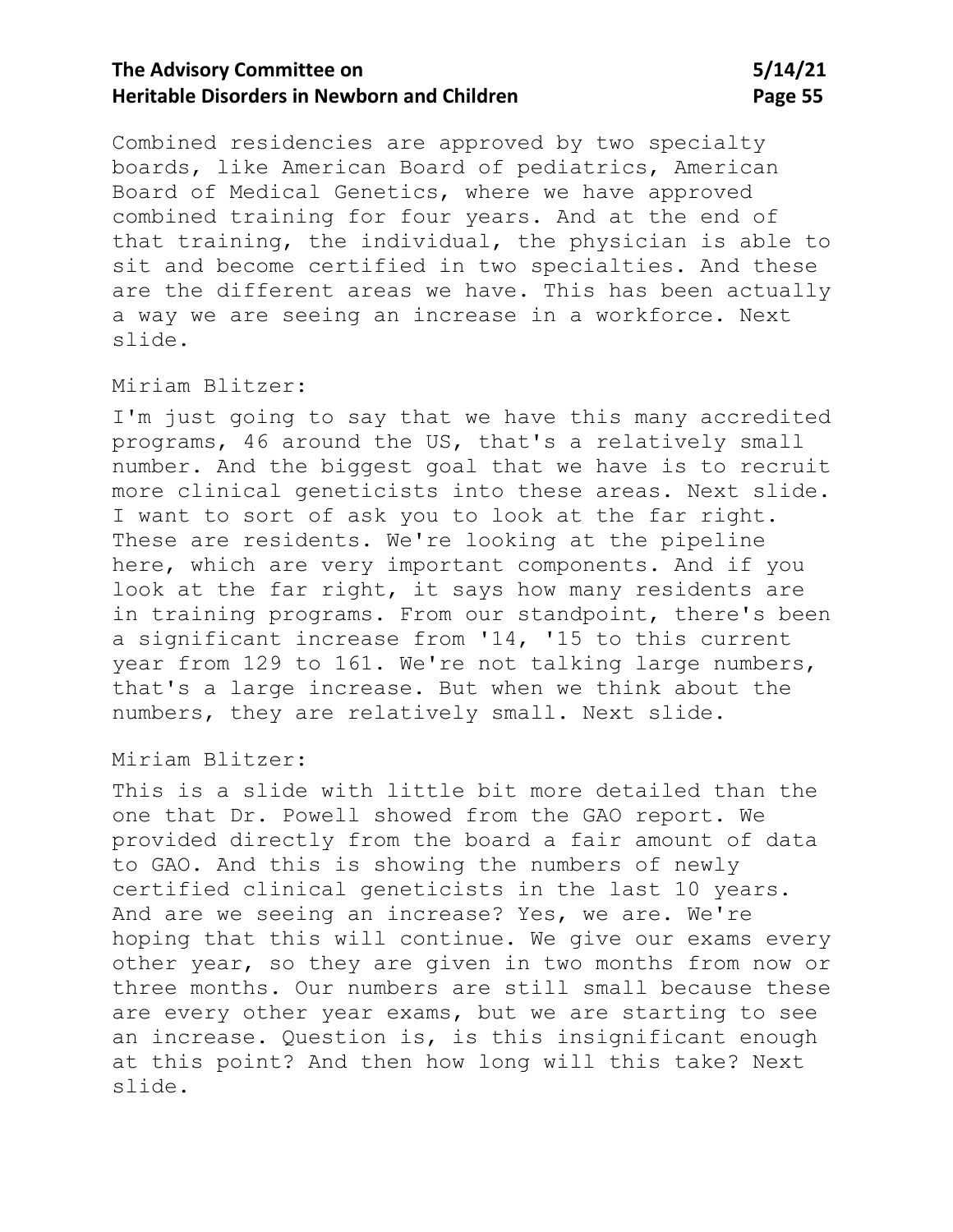Miriam Blitzer:

I know these slides have been provided to you, but basically this is at the top line. It says that there are currently sort of 1,240 clinical geneticists in the US. These are practicing, taking out retired, taking out deceased, and these data will be updated. This is the data we submitted to the GAO. This will be updated this year. This will likely increase. If you look at the bottom from our inception as a board, what you're seeing here is the clinical geneticists in practice in red compared to those that were certified that year. And you'll see that as expected from the early years, a fair number of individuals have retired or have died. And we are starting to see a maintenance of clinicians going forward. And obviously this is going to depend on maintaining and seeing how we're going to increase these numbers. Next slide. I'm going to skip this slide which just show some of our demographic breakdown and show it a little differently on the next slide, please.

### Miriam Blitzer:

This shows just where we are right now with non-retired clinical MD geneticists who we know are in practice. And just to give a hand to, because I think looking at our workforce and the big focus for the ABMGG in the next few years is going to be defining our workforce in much more detail. And working with our professional societies on recruitment. This is not really surprising for those of us in our field. We actually are a predominantly female majority; I should say female for clinical geneticists. We are not very diverse. And this is a concern of ABMGG and our specialty as it is for any medical specialty at this time. And this is an area that we are beginning to focus on. And we are also right now looking at the data for our pipeline, our trainees in comparison to our diplomates now. And it also impacts, and we're also looking at scope of where people are practicing. Next slide.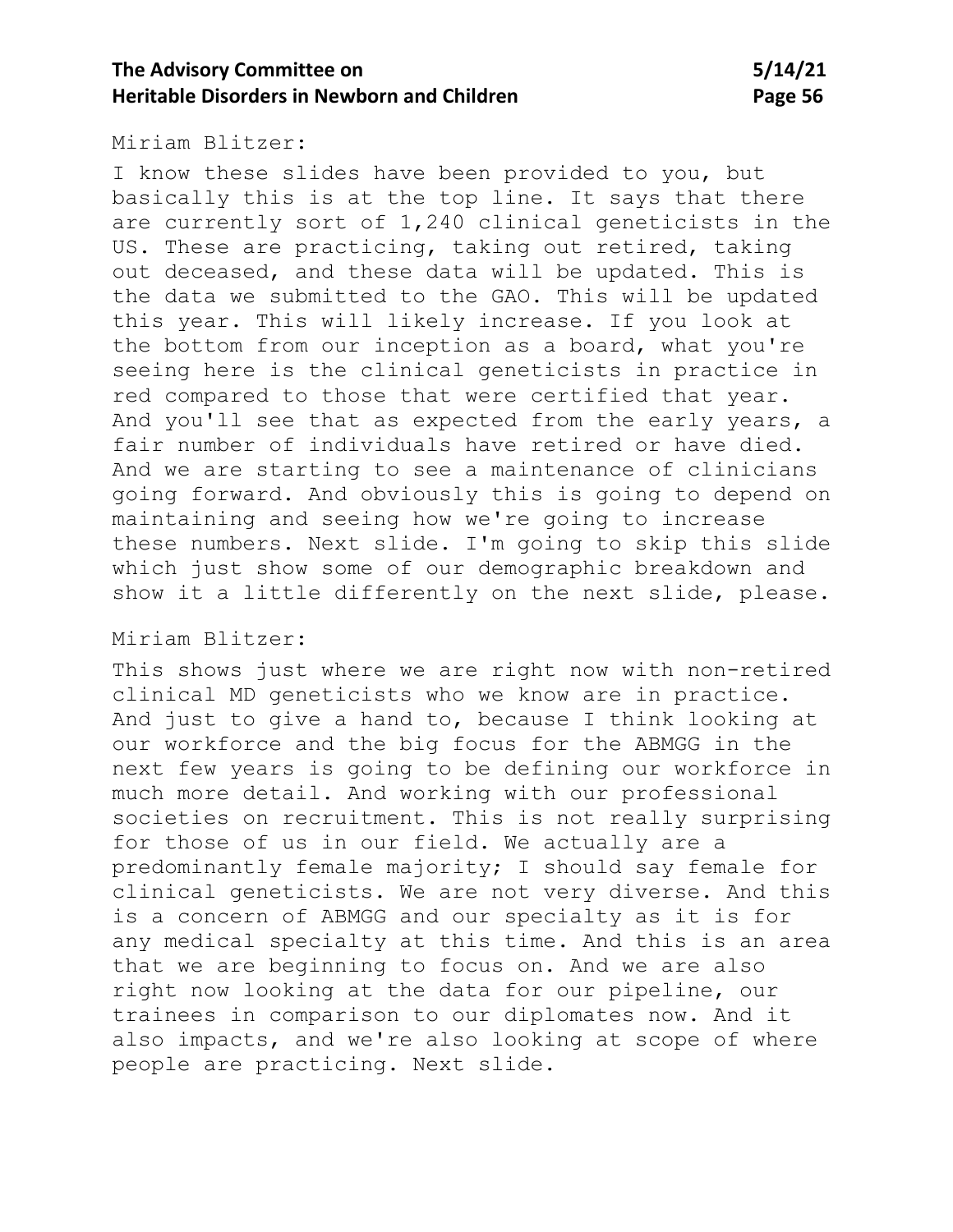Miriam Blitzer:

So, Dr. Powell mentioned this, and this is just an updated graph of what we had submitted to the GAO as far as where our clinical geneticists and how certainly are they going to be able to provide services, especially for follow-up of newborn screening, depending on where they're located. Not a surprise to us in the field, but also a concern is if you look, there is a number of states that have one, two or only three geneticists for their entire state. And obviously there is a concentration in particular areas and certainly in the major academic centers, as Cynthia mentioned. And we have one state, as you can see with no clinical geneticist practicing currently in that state, at least according to our last run of these data. We'll rerun these data again after our next certification exam and it will be a bit more specific. Next slide.

### Miriam Blitzer:

So as Cynthia also mentioned, the ABMGG and the ACMG did a workforce study in response to the GAO. The data the board provided the GAO was not through the survey, it was complete data. Survey data always is a little more difficult or challenging to interpret, but these data were published a week and a half ago on May 3rd in Genetics and Medicine. In this survey, there were almost 500 clinical geneticists who responded. And the data I think were fairly telling in the sense that the average workweek was 50 hours, and we went through in this looking at the wait time for new patients, which is significantly long, location and I showed you the map and the amount of clinical duties.

### Miriam Blitzer:

I will say that telehealth and telemedicine has been helpful in genetics. And we were able to sort of manage the COVID pandemic a bit better in our field, but certainly the duties are really challenging here,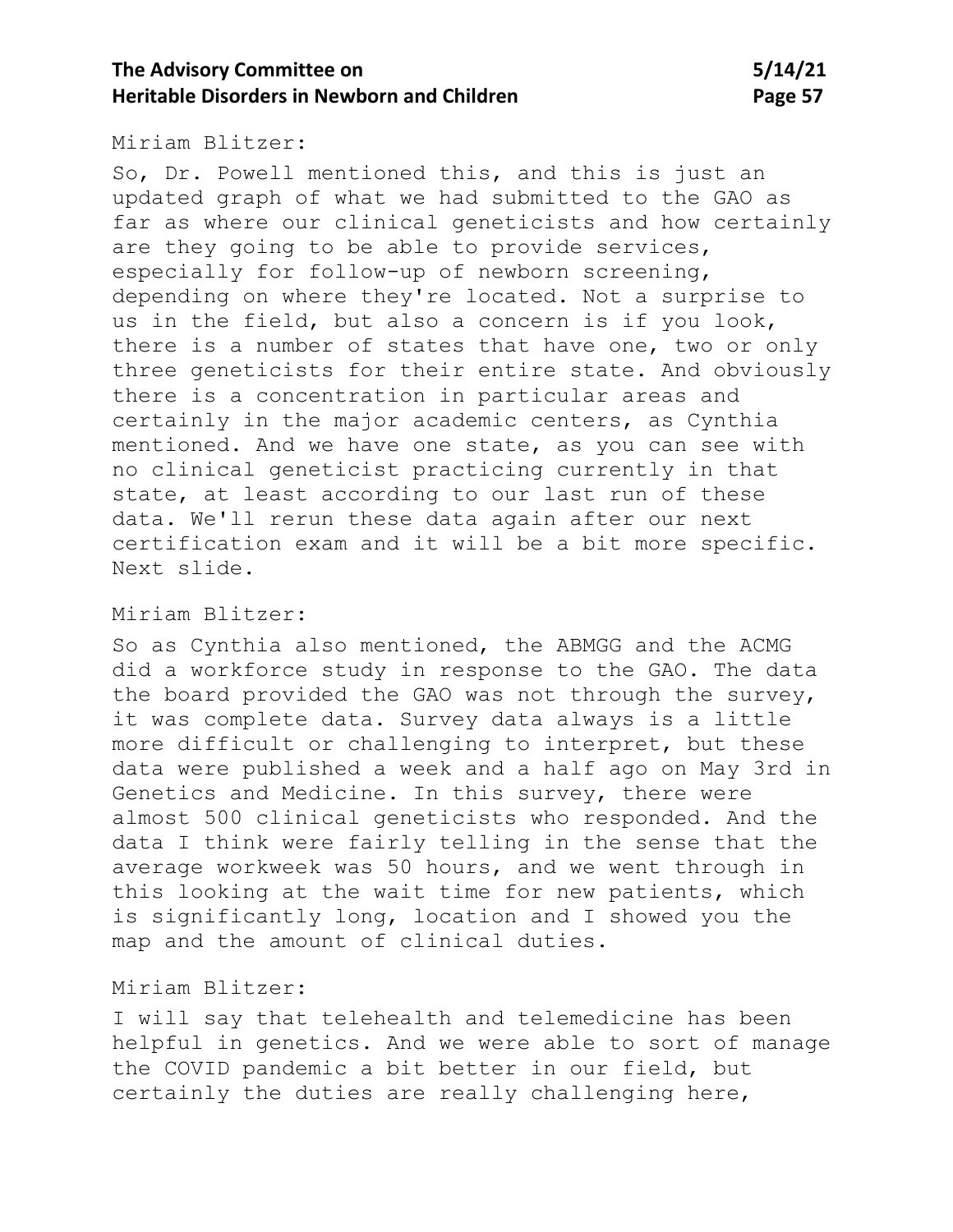# **The Advisory Committee on 5/14/21 Heritable Disorders in Newborn and Children Children Page 58**

especially with newborn screening in the sense of looking at how do we get patients in because there are emergency patients. Conclusions from this are very straightforward that there's a gap between genetic services needed at the workforce capacity and this is where the concerted effort really needs to be made. Next slide. I think that is my last. Dr. Powell. I don't know if we're holding questions to the end, which I am guessing.

Cynthia Powell: Yes.

Miriam Blitzer: I welcome to answer.

Cynthia Powell:

Thanks very much Dr. Blitzer. And we were going to hold questions and have a general discussion after all of our speakers have presented if that's okay with you.

Miriam Blitzer: Okay.

Cynthia Powell:

So next we will hear from Cate Walsh Vockley who serves as the Committee's organizational representative from the National Society of Genetic Counselors. Ms. Walsh Vockley is a senior genetic counselor at UPMC Children's Hospital of Pittsburgh Division of Medical Genetics and is certified by the American Board of Medical Genetics. Her current clinical interests include genetic counseling for inborn errors of metabolism, especially newborn screening disorders and working with the plain communities of Western Pennsylvania. Other interests include genetics education and the ethical implications of clinical genetics and genetic testing. And I'll turn it over now to Cate.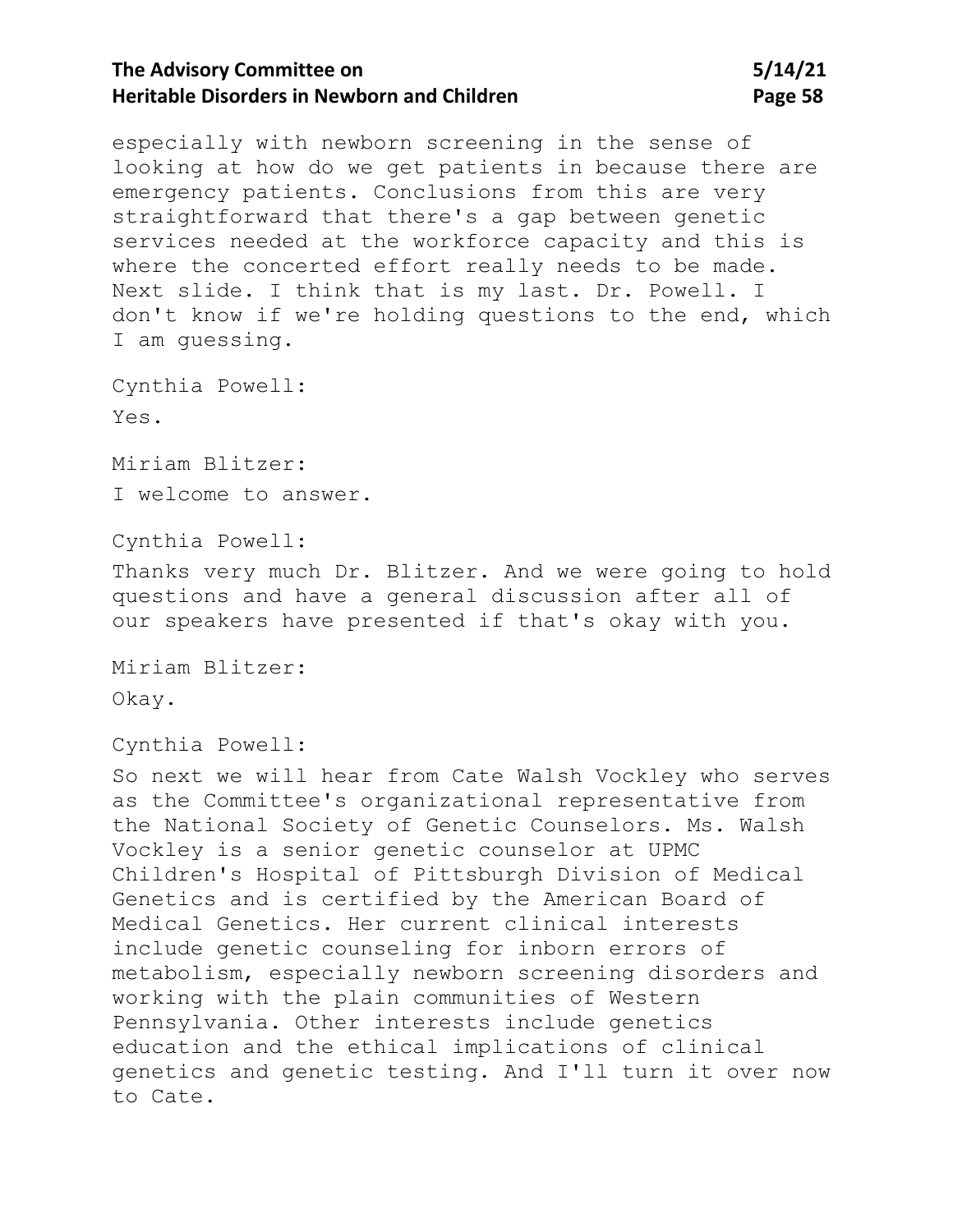## **The Advisory Committee on 5/14/21 Heritable Disorders in Newborn and Children <b>Page 59 Page 59**

### Cate Walsh Vockley:

Great. Thank you, Dr. Powell, and thank you to you and to the Committee for bringing this topic to conversation. I think it will be so essential as we continue to add to the rest. My conversation is perhaps a little bit more applied and a little bit more specific to newborn screening as we look at genetic counselor workforce and needs. Next slide please.

#### Cate Walsh Vockley:

So next slide. I thought it was important to start our conversation by looking at what roles genetic counselors do currently play in the field of newborn screening. We actually do a professional status survey on an every two year basis through the NSGC. And while it lists a very small number of genetic counselors in newborn screening and in public health, I think that reflects the fact that many genetic counselors have newborn screening as a part of their work during their activities that not too many genetic counselors are only working solely in newborn screening because I've had many conversations over the last two months with people who don't see themselves as primary newborn screeners.

### Cate Walsh Vockley:

So, lots of under ascertainment of the workforce, I think there. But if you look at genetic counselors who fill roles in the newborn screening system, we have genetic counselors working everywhere from the federal genetic services programs through the regional genetics networks that they've been mentioned several times during this meeting, coordinators of state genetic service programs, serving on state newborn screening advisory boards, patient advocacy programs, a lot of genetic counselors working as laboratory liaisons through the private and state run, newborn screening laboratories, many genetic counselors who work with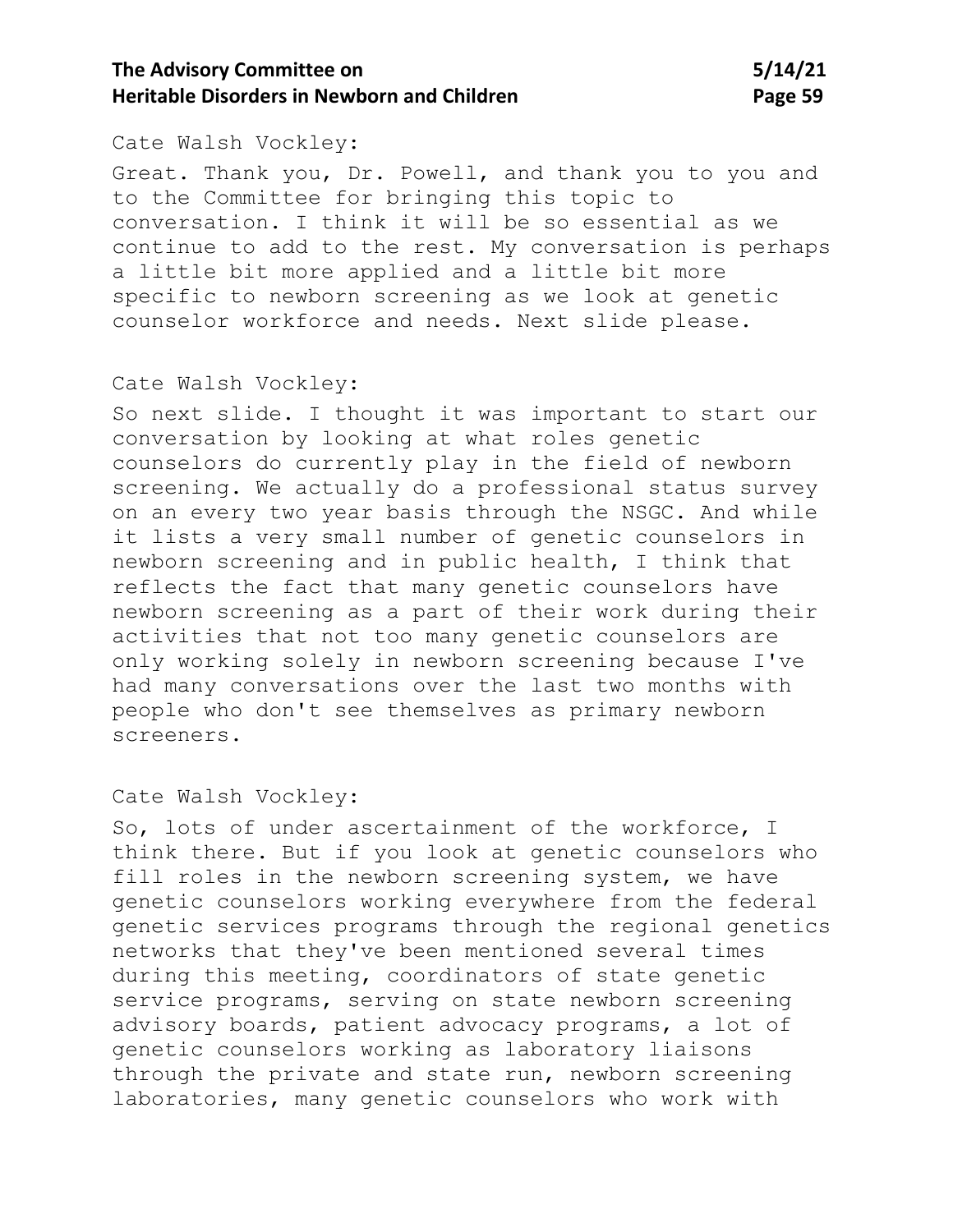# **The Advisory Committee on 5/14/21 Heritable Disorders in Newborn and Children <b>Page 60 Page 60**

families who are referred because of a positive newborn screen, both for short-term and long-term continuity of care relationships. We also have genetic counselors who work in clinical research and clinical trials for disorders that are identified through the newborn screening programs, and also some who work supporting therapeutics for patients who are identified. So really across the spectrum of the newborn screening system. Next slide please.

### Cate Walsh Vockley:

So, I'm going to focus on some workforce challenges for genetic counselors and newborn screening. Next slide. A lot of these will focus on educational needs for the various people involved in newborn screening. Certainly, families need to be informed about new diagnoses or new potential diagnoses, other healthcare professionals who are not familiar with these disorders. And even the newborn screening workforce in the laboratories may need to be informed about newly added conditions. We certainly need knowledgeable informants to work with families, what we call families in waiting. People who are identified depending upon the state screening protocols may have a positive biochemical screen and need to have follow-up testing, certainly confirmatory testing at a minimum. Families may have a significant wait times and may have many questions. The addition of Pompe and MPS 1 have already significantly increase the need for individuals knowledgeable about these disorders and about the molecular genetics, not only of the genes involved, but pseudo-deficiency alleles and similar issues.

### Cate Walsh Vockley:

Cascade testing has also become a big issue for conditions as they're being added, particularly in the early timeframe for conditions like Pompe, ALD and SMA, because there may be family members who are young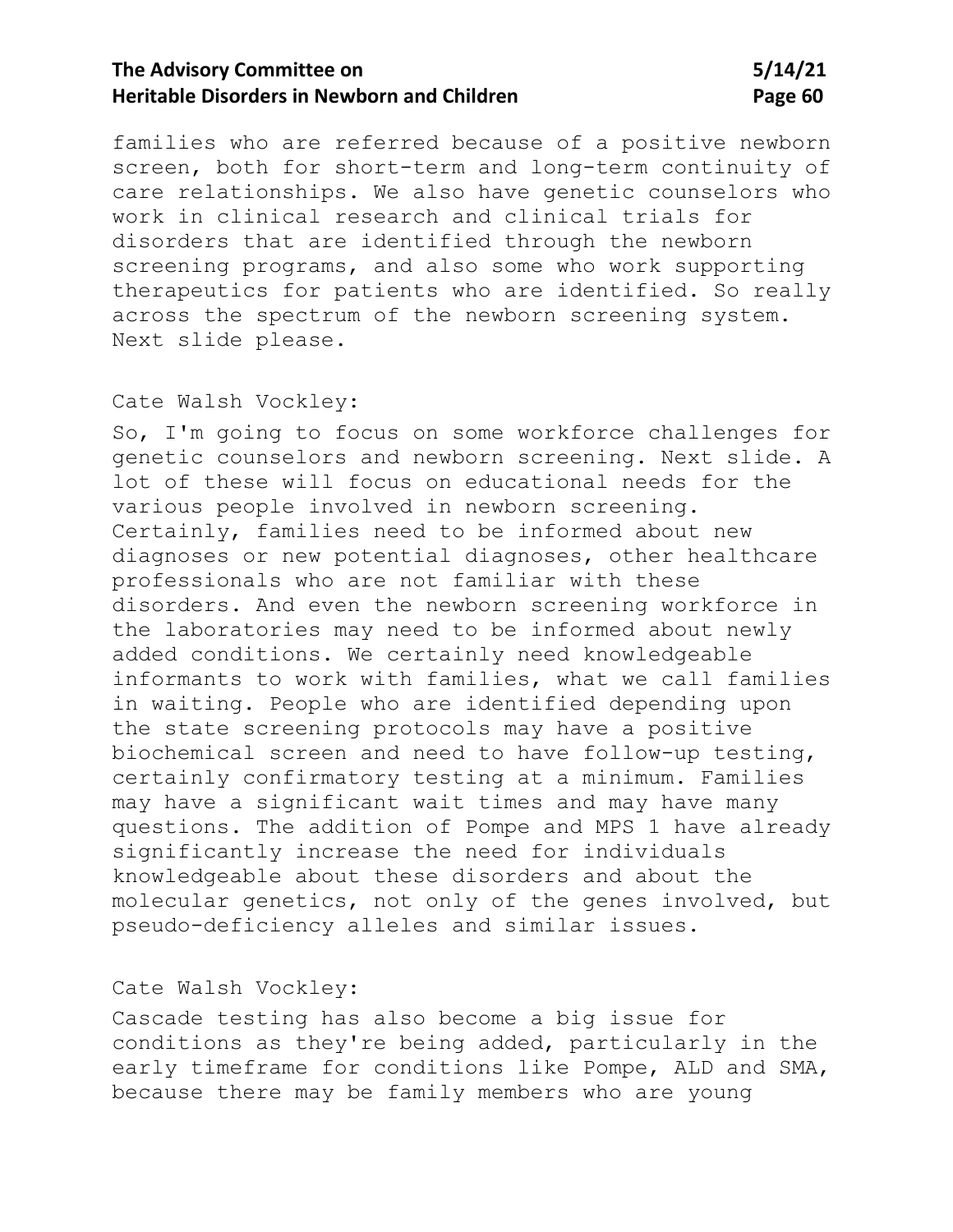## **The Advisory Committee on 5/14/21 Heritable Disorders in Newborn and Children Mage 61** Page 61

enough yet to perhaps be affected by one of the later onset variants who are candidates for screening. Diversity, as Dr. Blitzer mentioned for among our providers is an important issue as well as we serve a more diverse and complex population seeking care. And this impacts not only clinical care, but also public health with a variety of different diversity issues. And then as I mentioned, we need individuals who are knowledgeable about clinical trials for conditions on the risk as more and more therapeutics are being developed for these conditions.

### Cate Walsh Vockley:

More and more therapeutics are being developed for these conditions. Next slide please. Another issue that came up frequently as I talked to my colleagues was one of the needs for competitive compensation based on training, experience and skills. And this impacts both public health and clinical care. There's a lack of defined positions for genetic counselors in public health. Oftentimes genetic counselors are taking coordinator positions or administrative positions that don't acknowledge their degree and their skill level. This affects not only retention of more experienced counselors, but even entry level positions where it's difficult to recruit knowledgeable individuals because of salaries that are not competitive. There's also a need for promotion opportunities or a job ladder. There are also lack of defined civil service positions for genetic counselors. We have acknowledged in all of this conversation that state programs are certainly underresourced, but we need to look at more creative ways to fund these positions so that we can compensate people for their skillsets. And all of this has impacted, of course, by the limited a number of MD geneticists, certainly those in biochemical genetics to do the follow-up work that these families need. Next slide please.

Cate Walsh Vockley: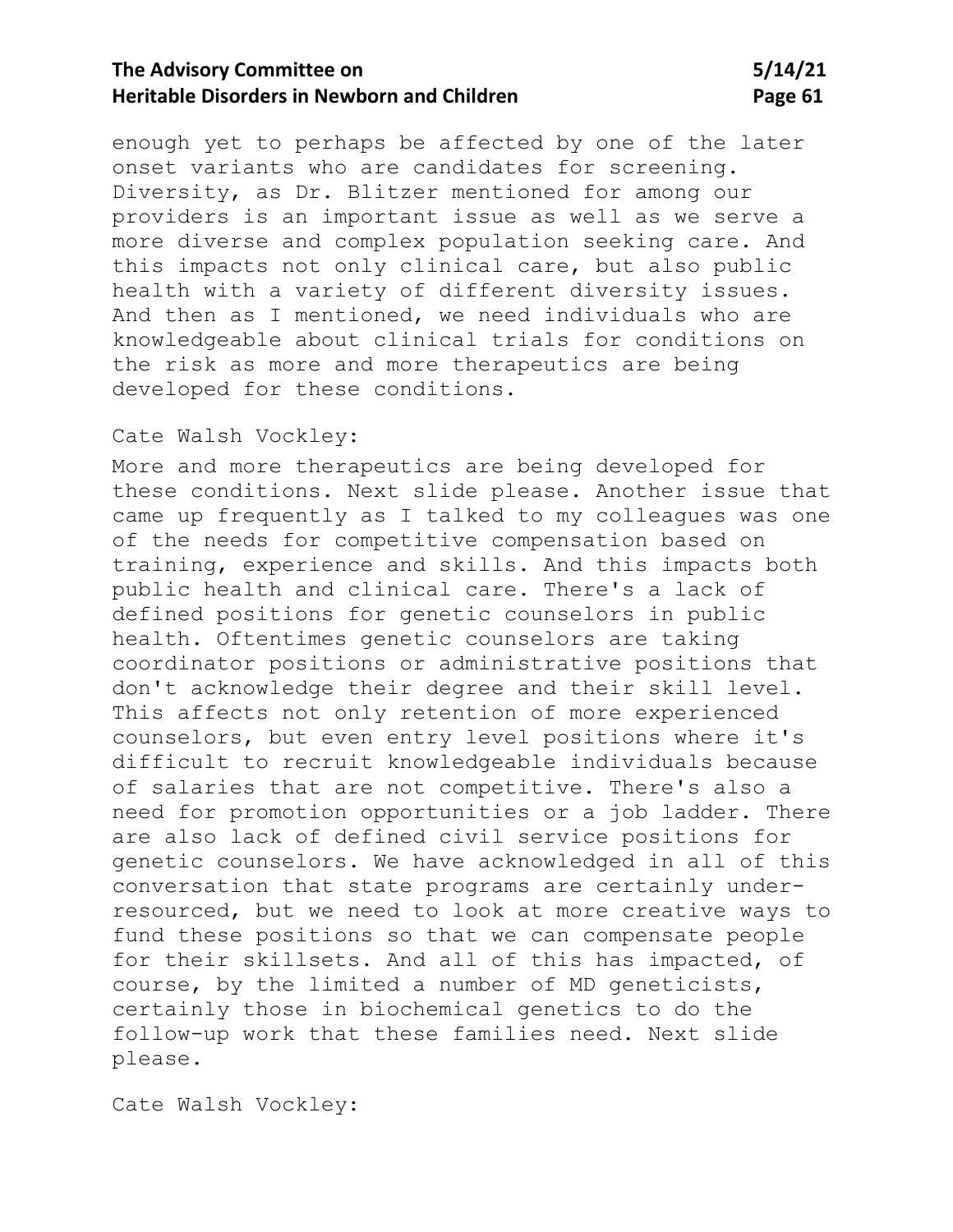# **The Advisory Committee on 5/14/21 Heritable Disorders in Newborn and Children Manual Children Page 62**

Just a little bit more information on some of the salary issues. If you look at again, small numbers with this survey, we had about a 50% response rate and only a small number of newborn screening and public health. But if you look at median salaries for counselors who identify as working in newborn screening and public health, as compared to all counselors reporting, there's a significant difference in compensation that we would like to see improved. Next slide please.

#### Cate Walsh Vockley:

So looking at present and future solutions, genetic counselor activities and newborn screening. One thing that some programs have been doing is looking at increasing prenatal newborn screening education for families. We had a pre-conference symposia around the NSGC meetings a number of years ago targeting prenatal genetic counselors who discus screening throughout pregnancy and we hope can integrate inclusion of newborn screening education in the prenatal genetic counseling setting. Time is an issue for these people because they have lots of different things to talk about.

#### Cate Walsh Vockley:

They've also been a number of innovative solutions for newborn screening education that are being developed. Some of our students particularly have been very creative with chatbots and iPhone applications, and there are many videos developed or in development that have been done by genetic counselors. Hawaii, if you're not familiar with the materials available there, this is a project of the Western States Regional Genetics Network, not NSGC specifically but involved in quite a number of genetic counselors. They have developed parent fact sheets and are in the process of developing new videos all done by genetic counselors in conjunction with specialty care providers and the link there will take you to those. If you look at the ALD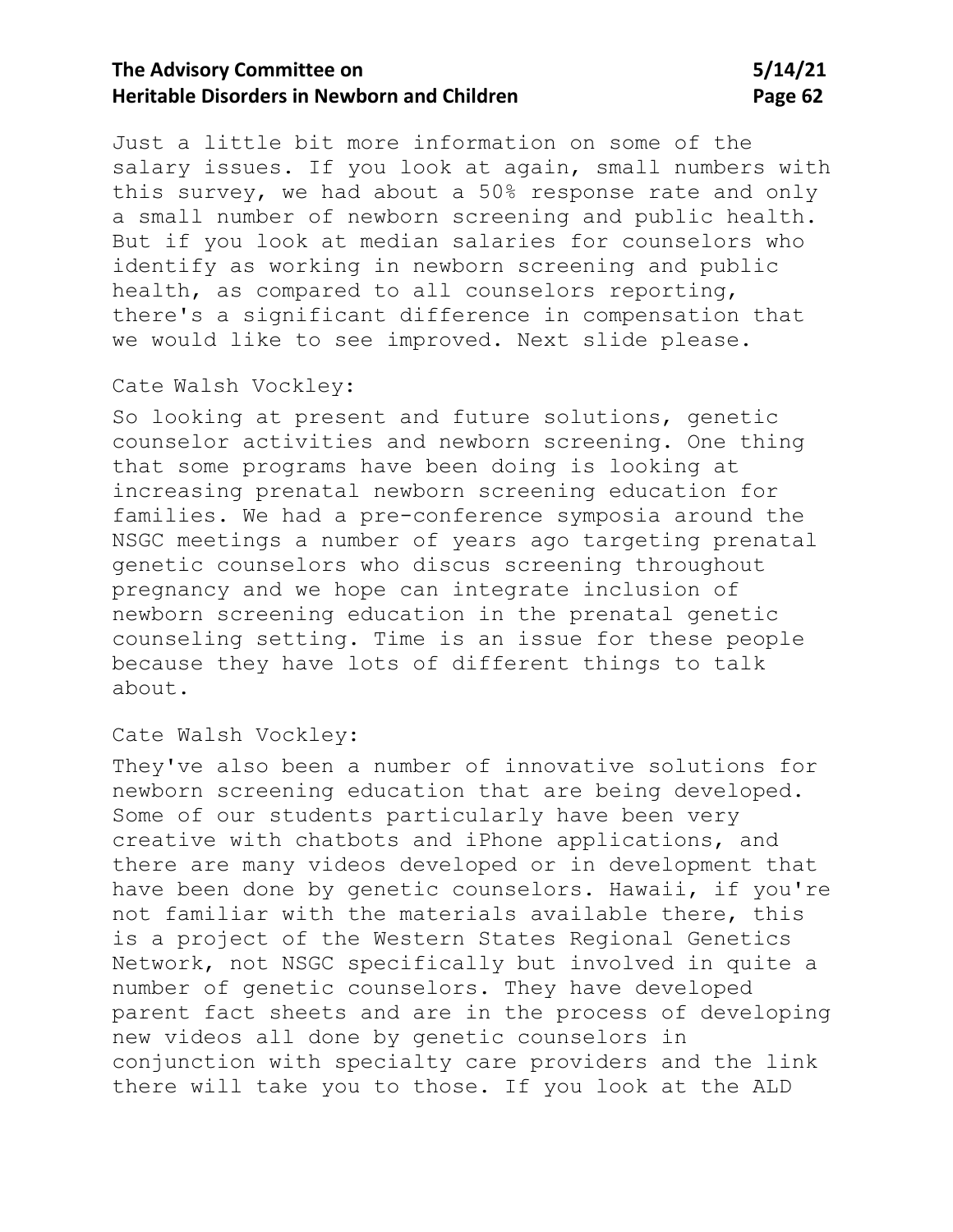one in particular, that one has a new video that's just been developed. Next slide please.

Cate Walsh Vockley:

We also have information from some of our colleagues about families expressing frustration about notifying providers not always being knowledgeable about the condition in question. Certainly, genetic counselors have training and expertise in delivery of high anxiety news that can be very effective in that setting. As more and more molecular results are being included in some states with the first notification of results, families are asking for explanations about this, as are our primary care providers who may choose to inform the family but have a need for some background information that they may not have had in their training before communicating with the families and in many areas, genetic counselors are providing some of that information to primary care providers. There are also genetic counselors who play a role in helping to do risk assessment and look at needs for immediacy of referral. As conditions with broad phenotypes are added to the RUSP and the state newborn screening panels. Next slide please.

Cate Walsh Vockley:

Genetic counselors are also being asked to provide ongoing support for families. Not all clinics have... Most have nurses involved, not all have social workers as part of their teams and genetic counselors often fill multiple roles, including genetic counseling, care coordination and the cascade screening that I mentioned earlier, looking at family members who may be at risk. As the lysosomal storage disorders are added I think this has become a real issue and may continue. Other genetic counselors that I've talked to play a role in quality improvement and quality assurance within their state systems working to decrease false positives as we learn more about screening for some of the lysosomal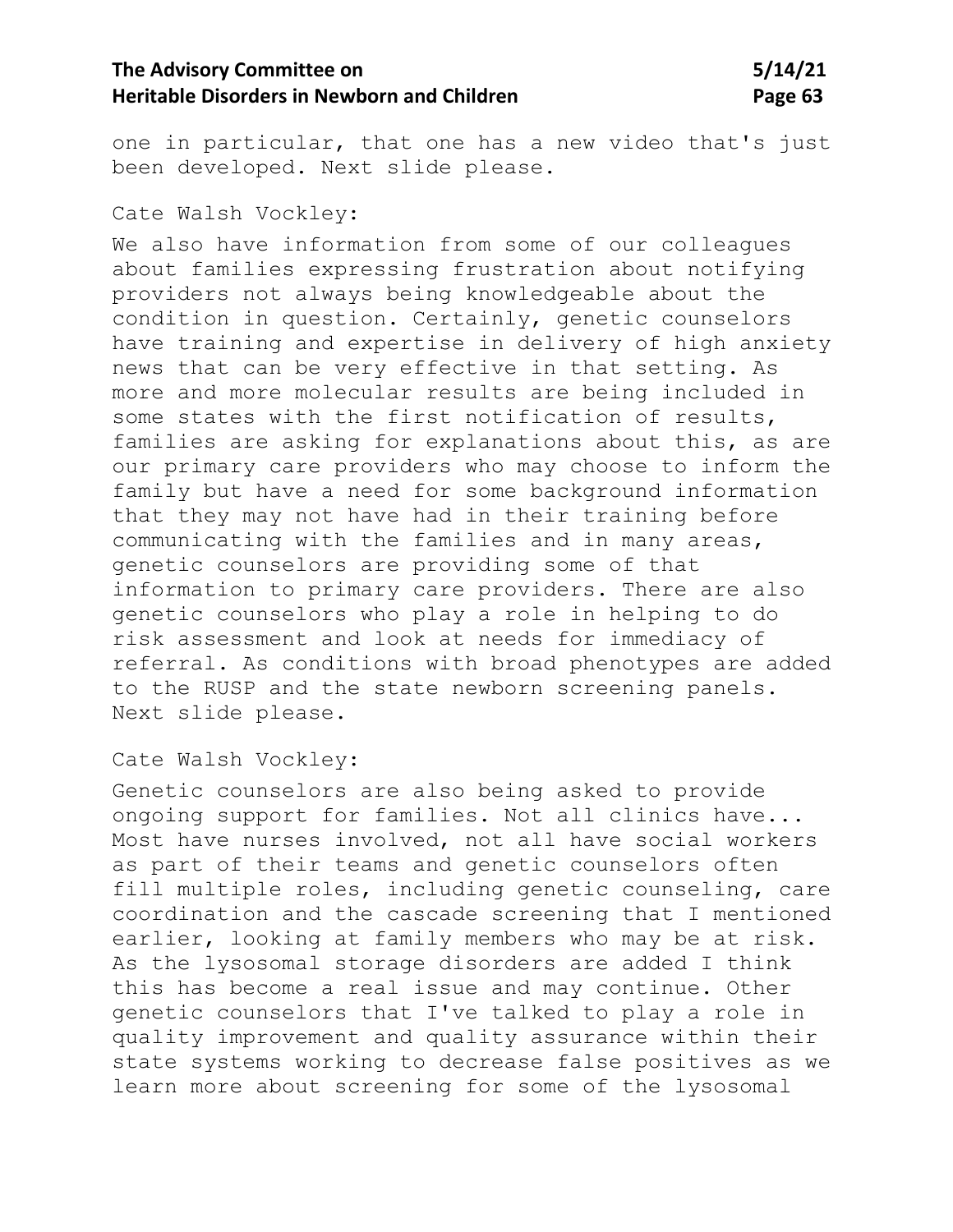storage disorders, and also play a role in providing follow-up data on short- and long-term follow-up for state systems so that assessments can be done to look at allocation of resources for family needs. Next slide please.

### Cate Walsh Vockley:

Much like what Dr. Blitzer talked about, there has been an increase in the number of genetic counselors who are being trained. There's been an exponential growth in training programs in the last five years. And we now have 55 total programs with a student enrollment increase by 52% and a professional growth rate of over a 100% in the last 10 years, and it is anticipated that this continues. There are now over 5,000 practicing genetic counselors, while not all of them are in newborn screening obviously, that number is growing as well. There has been an increase in metabolic and newborn screening curriculum content in some programs. And also, there are development of CEU materials for previously trained genetic counselors in newborn screening and metabolism. There also is a long-standing focus on public health in the University of Pittsburgh program. So, students are being trained in public health as part of their genetic counseling training. Next slide, please.

#### Cate Walsh Vockley:

Our focus in diversity, we have a strong commitment on improving the diversity in our field. The organization commissioned an assessment by an external group, The Exeter Group, looking at current diversity issues and are in the process of developing a five-year organizational plan. As has already been mentioned, NSGC also is contributing to the genomics workforce diversity initiative. And there are several programs in place already that are very effective. There's, again, Western States Regional Genetics Network has been active in a minority genetic professional network. And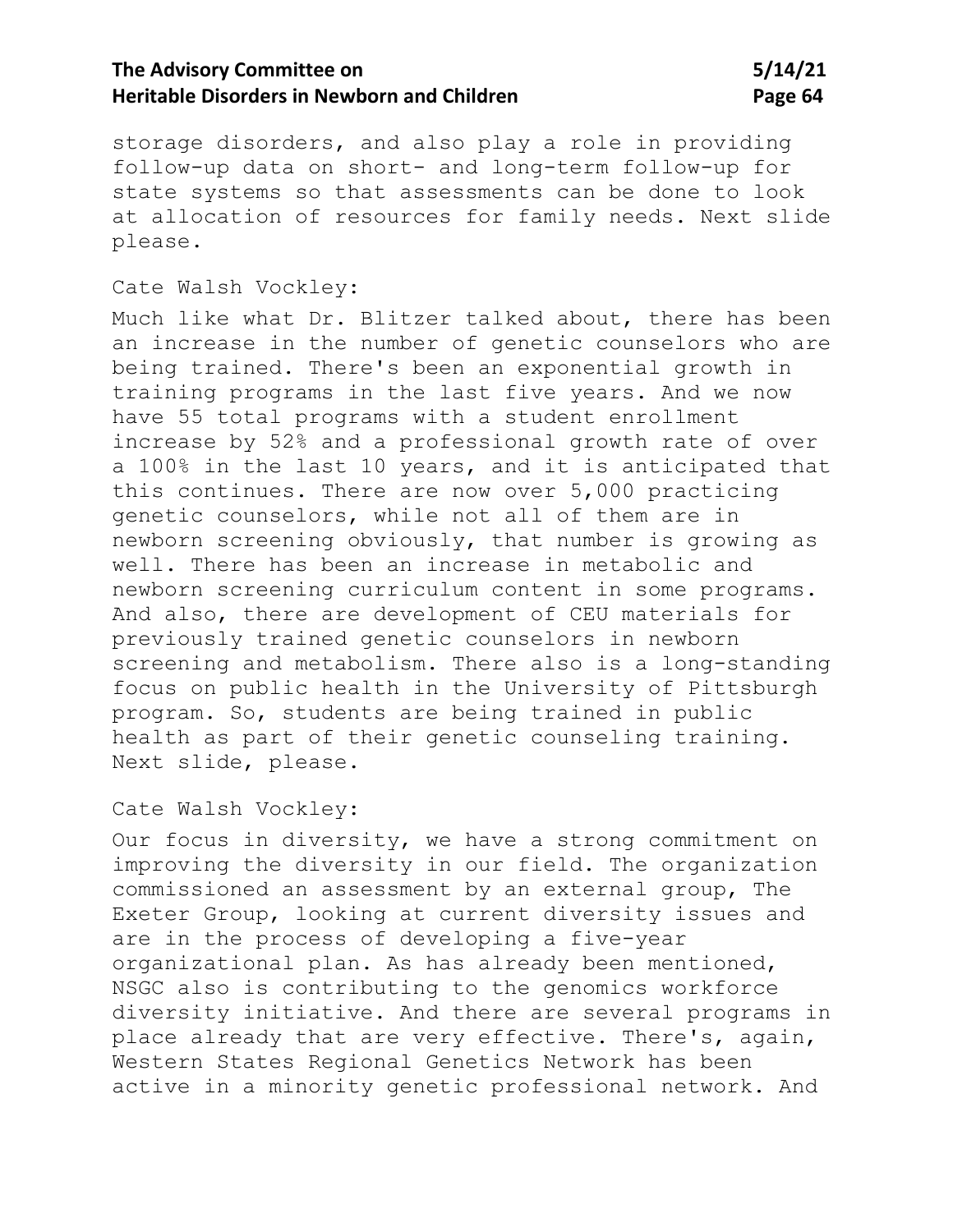there are 800 current members that support and mentor minority students into the field and support those already in the field. There's also a newer program out of Arcadia, now University of Pennsylvania training program. Erica Price, who is a recent graduate, developed the golden program, and that also supports young minority students who are interested in the field of genetic counseling. Next slide, please.

#### Cate Walsh Vockley:

As far as the compensation goes, and I'll just go through this briefly, NSGC has had a number of legislative efforts to increase access to genetic counseling services. House Bill 2144 currently before the House of Representatives and Senate Bill 1450, just introduced about a week and a half ago, look at GC reimbursement for services for Medicare and CMS. And while this may not seem relevant to newborn screening because it doesn't address pediatric reimbursement necessarily, we believe that there will be downstream effects because hospitals will be able to bill for genetic counseling services, allowing them to hire more genetic counselors, allowing genetic counselors and private practice to bill. And also this may encourage other covering entities like Medicaid and private payers to pay for genetic counseling services, thus increasing access to genetic counseling services. Next slide. I have a couple of supplemental slides. Next slide.

### Cate Walsh Vockley:

First, I'd like to thank some of my colleagues who contributed to the presentation. Next slide. This is just ABGC diplomats by year from 1982, through current. As I said, over 5,000 -- 5,629, currently boardcertified genetic counselors. Next slide. A representation of the output from the Exeter Group is a JEDI assessment that you can review at your leisure. And then one more slide I believe is the link to the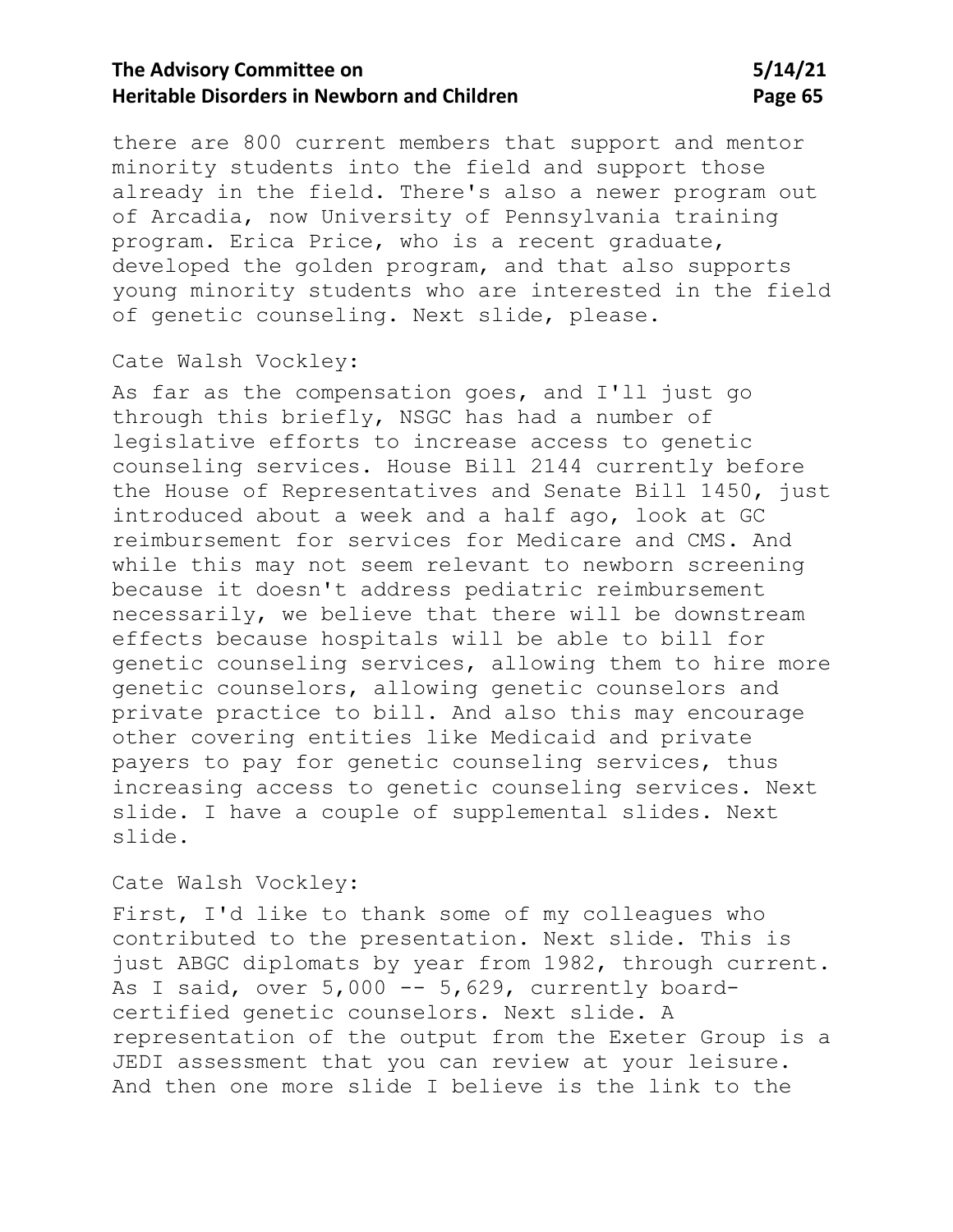# **The Advisory Committee on 5/14/21 Heritable Disorders in Newborn and Children Children Page 66**

information from the Western States Regional Genetics Group patient, or family education brochures, and they are really comprehensive and very nice. And as I said, people are welcome to utilize them and the YouTube videos to share with their patients as long as acknowledgement is given to the team that produced them. And I'll stop there and wait for questions at the end. Thank you.

#### Cynthia Powell:

Thank you, Ms. Walsh Vockley. Next, we will hear from Dr. Jennifer Kwon, who serves as the Committee's organizational representative from the Child Neurology Society. Dr. Kwon is an academic child neurologist with a strong interest in improving long-term clinical outcomes in children diagnosed with rare disorders by newborn screening. She is currently at the University of Wisconsin where she is the director of the pediatric neuromuscular program at the American Family Children's Hospital, which is a muscular dystrophy association care center, and a parent project muscular dystrophy certified care center. Dr. Kwon.

### Jennifer Kwon:

Thank you. I'm Jennifer Kwon, and I'm happy to speak as the organizational representative for the Child Neurology Society to the Advisory Committee. Next slide, I am at the University of Wisconsin and my only disclosure is that I'm the site PI for Novartis, formerly AveXis, sponsored clinical trials in gene therapy for spinal muscular atrophy.

### Jennifer Kwon:

Next slide. I'll be talking about the Child Neurology Society, briefly introducing our society as well as who we are as child neurologist and how we've grown. Despite our growth, we still have a number of workforce challenges primarily to keep up with the new discoveries in the field and the new treatments. We do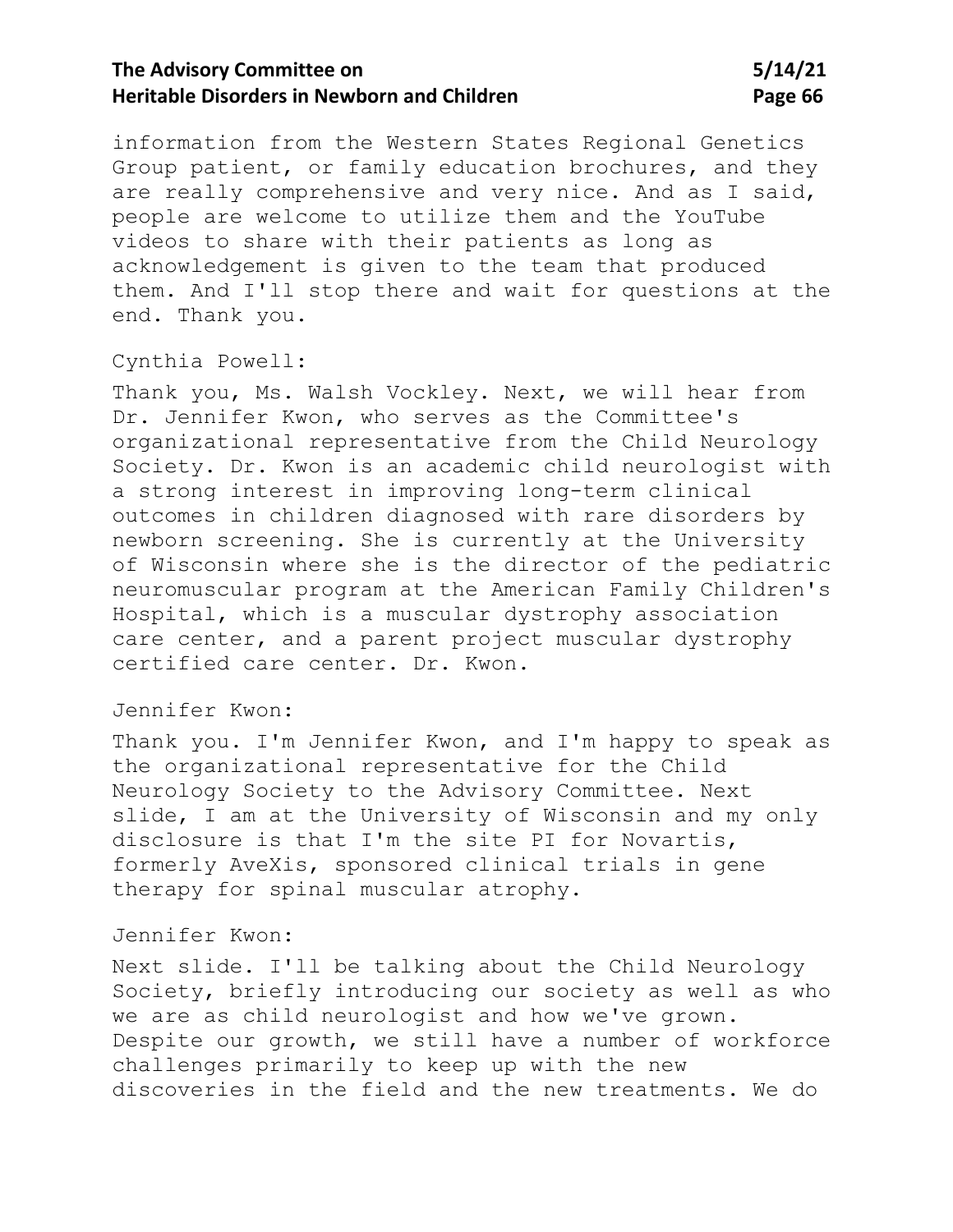need more child neurologists, as well as child neurology sub-specialists, including neuromuscular subspecialists and those who specialize in other degenerative conditions, such as inherited white matter disorders. The Child Neurology Society in the past year and a half has come up with some innovative solution to addressing the challenges that we face as a profession. So I'll briefly talk about our COVID response and telehealth guidance, as well as ways we have of trying to increase recruitment over time.

### Jennifer Kwon:

Next slide please. So, the national office of the Child Neurology Society is based in St. Paul, Minnesota, and our executive director is Roger Larson. Our current president is Dr. Phil Pearl. The Child Neurology Society was founded in 1972, and it had an initial enrollment of about 200 members. Today the membership is over 2000 and it exists to serve academic research and practice-based needs of child neurologist. So, who are child neurologist?

### Jennifer Kwon:

Next slide please. So, after medical school, child neurologists undergo a five-year post-graduate residency. Historically, child neurologists were actually adult neurologist who had a particular interest in neurologic conditions presenting in children. Our training reflects that background. So, we have two years of training in pediatrics, a year of adult neurology training, as well as two years dedicated to pediatric neurology. Many of us go on to additional subspecialty training after that, either in epilepsy, neurophysiology or neuromuscular disorders. Because of our year training in adult neurology, many of us also see adults actually in practice or continue to follow our pediatric patients into their adult years. Today, there are over 70 university-based child neurology training programs, enrolling over 150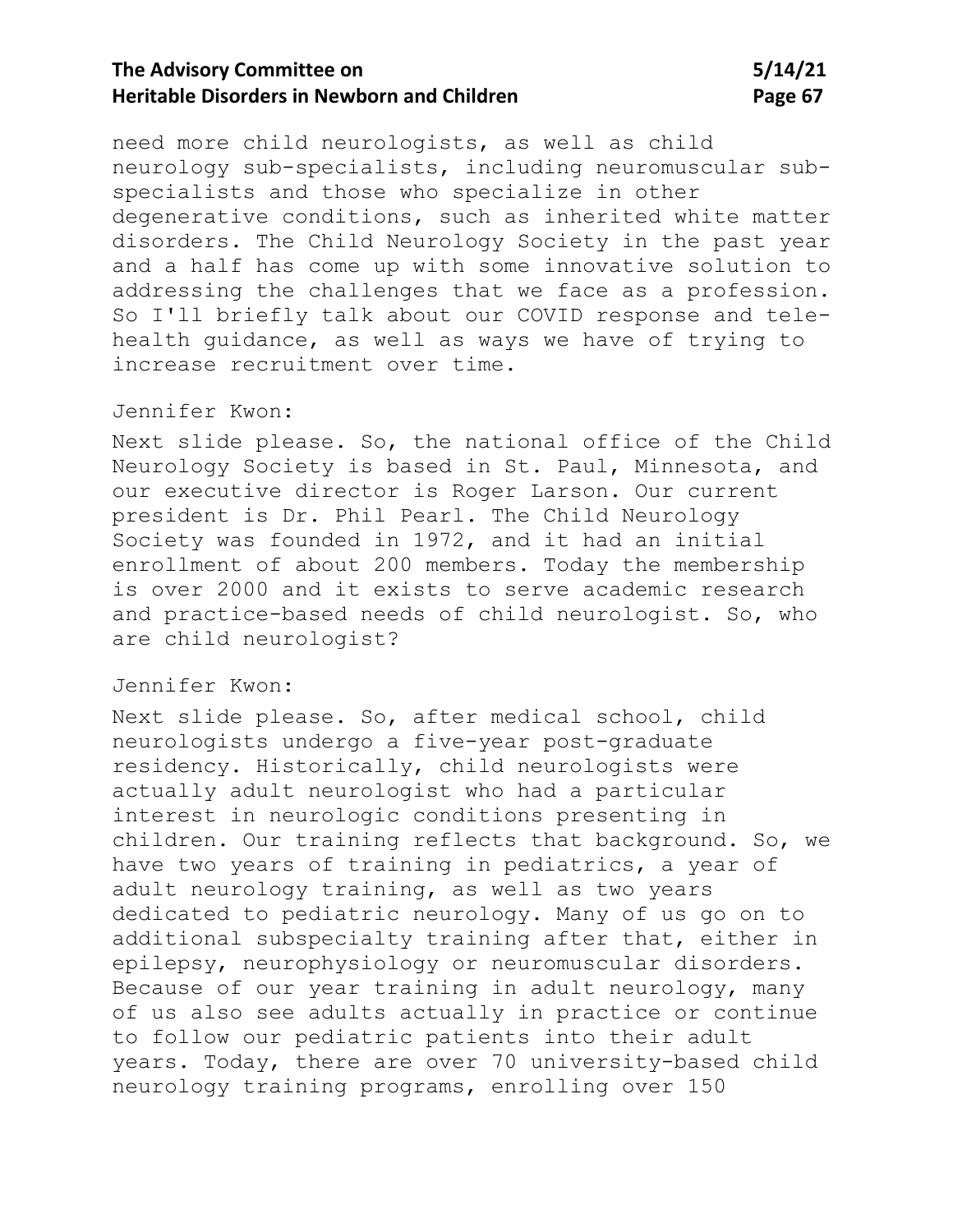# **The Advisory Committee on 5/14/21 Heritable Disorders in Newborn and Children Change 68** Page 68

candidates yearly in the US and Canada. That's an increase from 2000, so over the past 20 years, when there were only 58 programs and approximately 80 positions. So, that is one. We've had workforce concerns since the late 90s and this was one way of responding to those concerns. Also, it's helped that we are part of the Match Program.

#### Jennifer Kwon:

Next slide, please. I really enjoy Dr. Blitzer's numbers from the board. I don't have those similar numbers available to me, but just based on child neurology society membership, obviously our numbers have grown. So basically, as I said, we now have over 2000 members and you can see how that's increased over time. Unfortunately, it's still not enough to meet the demand that we have right now, and that's not even including newborn screening. So next slide, please.

### Jennifer Kwon:

The reason for that demand is really just the dramatic increase we've seen in medical knowledge, including information about genetic mechanisms and how that leads to novel treatments. More and more of us are seeing the need for sub-specialty training because standards of care for some of these rare conditions, so I'll give you an example, infantile spasms, or even some of the disorders that we see in newborn screening such as ALG, they have standards of care that we feel in order to really implement require a higher level of training than we received in our general child neurology training. So having that additional specialized experience can be helpful.

### Jennifer Kwon:

Even community-based general child neurologists find themselves increasingly facing rare conditions for which they need to keep up with this new knowledge. And, again, having access to specialized centers is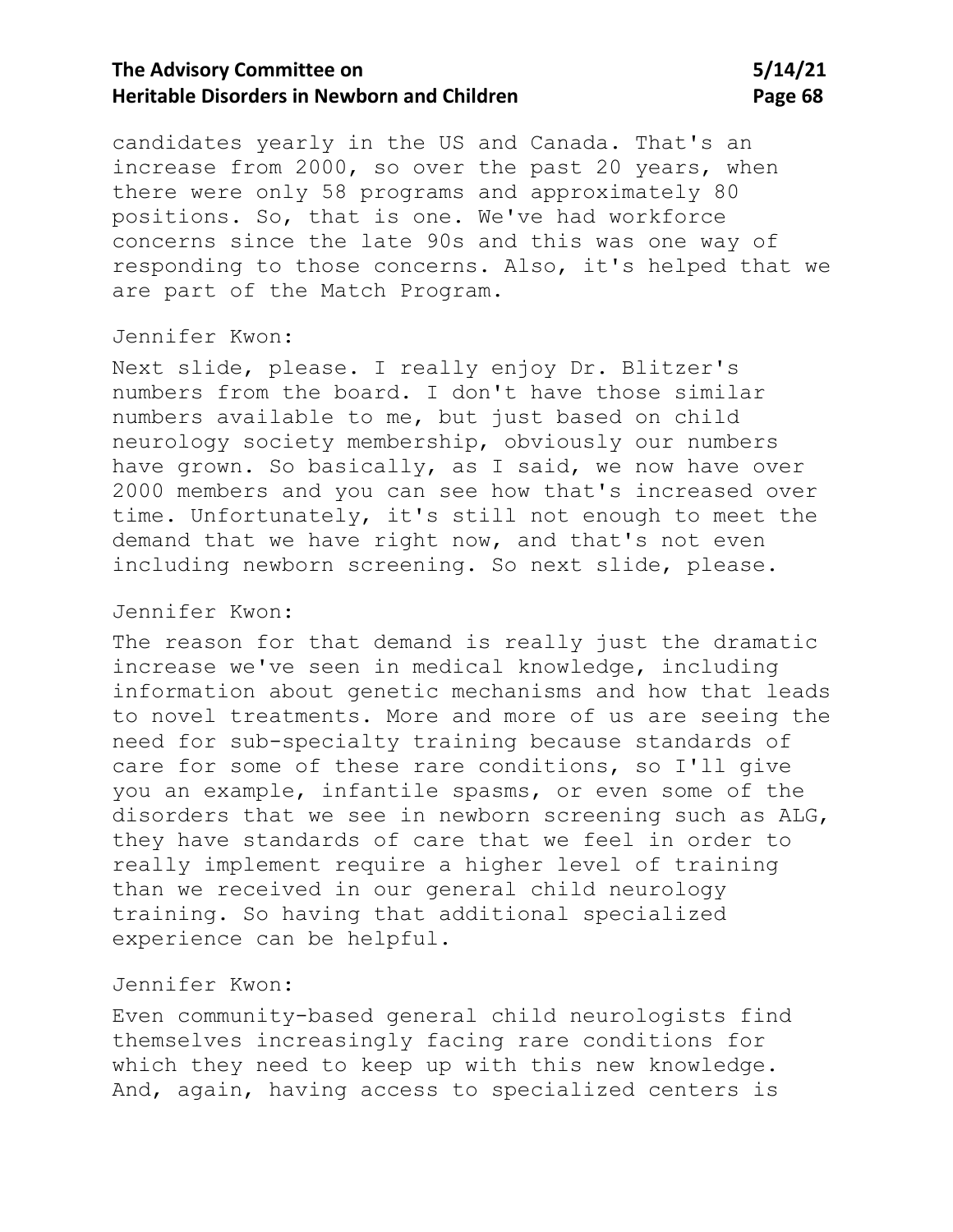## **The Advisory Committee on 5/14/21 Heritable Disorders in Newborn and Children Change 69 Page 69**

helpful for our community-based colleagues. So, because of the complexity of our patients, we find that we routinely engage with other specialists and services. We care for our patients in a multidisciplinary world filled with therapists, geneticists, genetic counselors, and more. And that also impacts what we're able to do and how we're able to provide services. So, all of these things put a lot of pressure on our field. Next slide please.

### Jennifer Kwon:

So, as I said, we need more child neurologists to keep up with these innovations and the heightened expectations that we have. We also have an aging workforce that we need to replace. Even though the number of training opportunities has increased, really we haven't seen much of an increase in terms of interest. So even though we have twice as many people applying for available residency slots, the overall number of residency applicants has not really changed over the years. So, we do need to think of ways to improve recruitment of new trainees. Part of the issue that we face is that compensation has not been good as it has been for adult neurologist. Child neurologists, we span that area between loving the brain and neurology and also always wanting to experience the joy of working with children. And so, part of the cost of that is that our discipline takes a lot of time and we're not paid at the same rate as our adult neurology counterparts.

#### Jennifer Kwon:

We do tend to work in large urban areas. And I actually think that pressure is going to increase as our patients become more specialized and we know more about genetic mechanisms and ways of intervening with care, child neurologist feels more compelled to be at centers that have the kind of imaging services and neurodiagnostic services that they need to be able to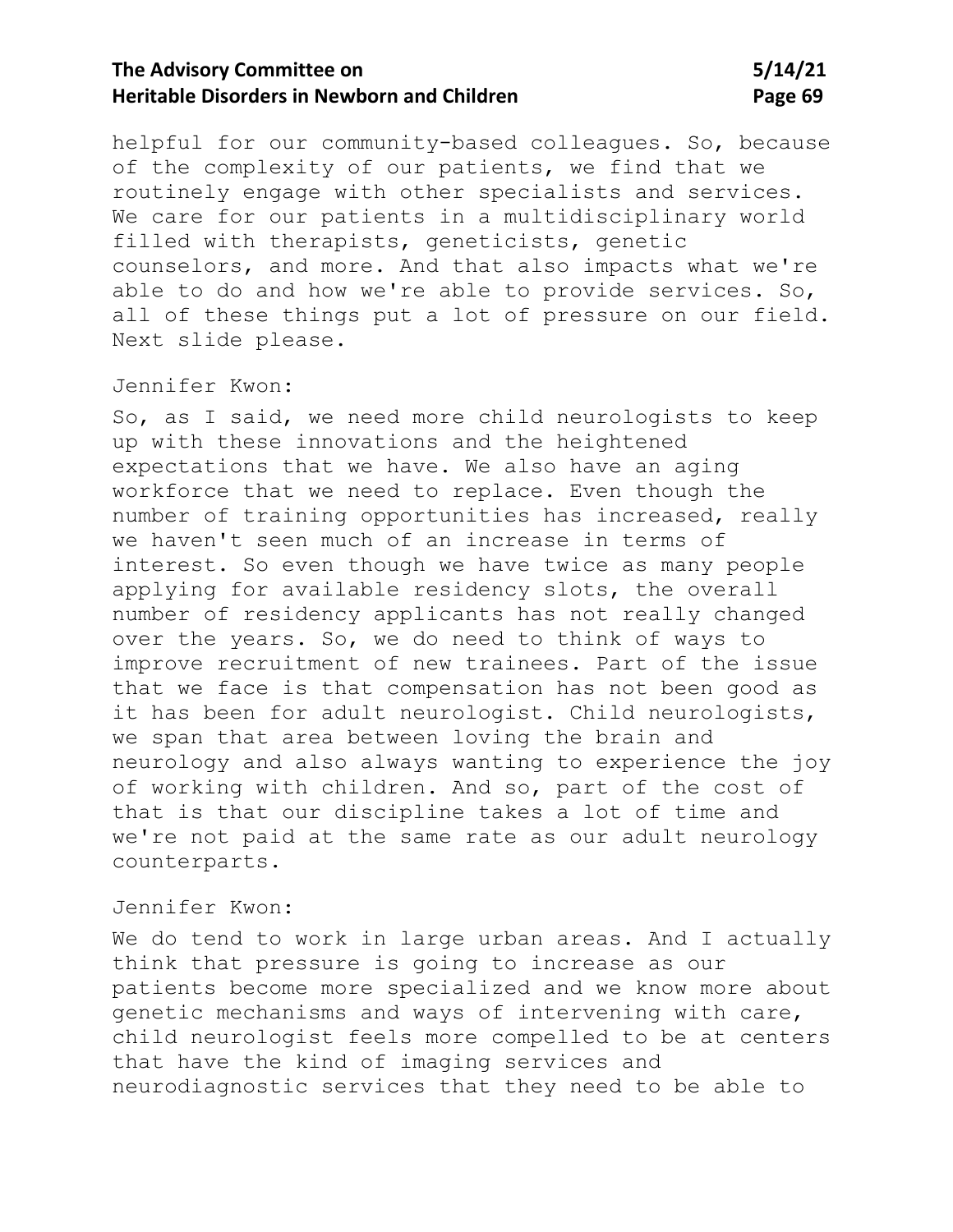# **The Advisory Committee on 5/14/21 Heritable Disorders in Newborn and Children Changer 20 Assets The Page 70**

provide good care. So, we tend to cluster in more urban areas, and that is certainly a stress on our patients because they need to travel longer distances to see us. We've tried to work out different ways of addressing that. Next slide, please.

### Jennifer Kwon:

So, on the top right is the fact that since COVID we've been using more multidisciplinary tele-health services, but I would say that over the past 10 years, child neurologists have really seen the need for tele-health expansion. There just have been a number of barriers. The one positive about COVID that was brought up at yesterday's session, I think Michele Caggana, was the first one who mentioned it, but other people also chimed in to say that the increasing use of tele-health has been a real benefit of the COVID pandemic. And I would say that we've experienced it as well. Many of the state-based barriers and insurance space barriers to tele-health disappeared under the emergency acts of COVID. And we were able to see patients much more readily without having to force them to travel to see us. And so that's been a real benefit. And unfortunately, we're seeing that disappear as states no longer are bound by emergency procedures and are not really allowing telehealth services, for example, across state lines, that's been a real problem.

### Jennifer Kwon:

What we did also do during COVID is that when patients would come to see us for their in-person visits, we tried harder to increase our care coordination for those patients. So, if I knew that a patient had to come in for an NJ tube change, for example, we would try to add on some surveillance, laboratory testing and other visits during those in-person trips by families. Again, that increase in care coordination is a burden that child neurologists take on. We especially took that on in the neuromuscular program for our patients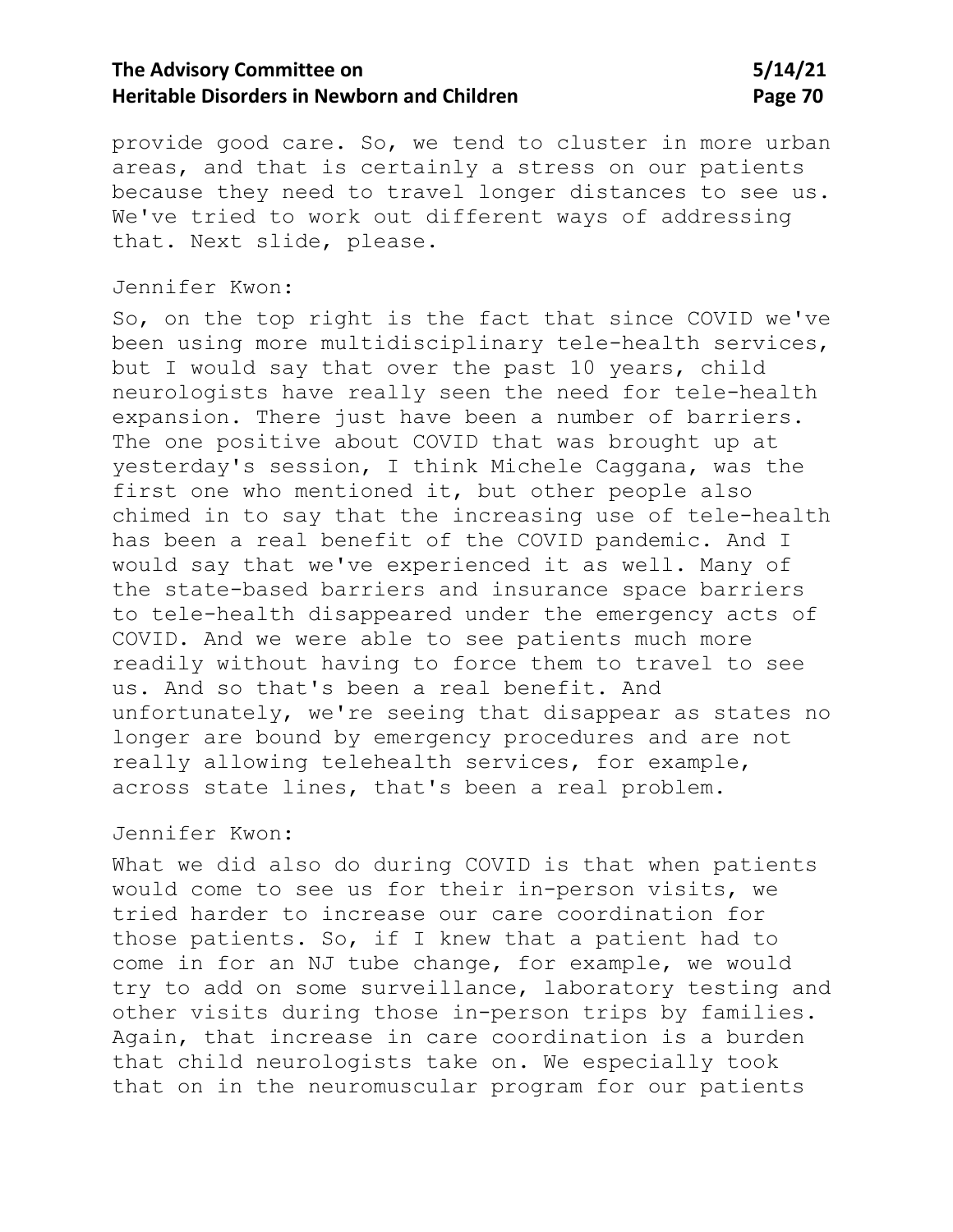who had been identified by newborn screening, let's say with SMA, who needed to come in for a visits for lab work. The other response that child neurologists across the country are implementing, those of us who are in larger centers in more urban areas do try to travel ourselves to outreach clinics to see patients in more distant parts of our states.

#### Jennifer Kwon:

So, during the COVID times especially, the Child Neurology Society came up with a number of statements and practice guidelines to help child neurology members. So, that included an ethics statement about accessibility to services during the COVID-19 era. We had a change in practice parameters for infantile spasms, again, to allow families and providers alternative ways of treatment at a time when it was harder to see patients in person. There were guidance's about how to conduct tele-neurology examinations and I will say that one of the positives of telehealth visits is that it's often a much more comfortable visit for children, as you can imagine, they're playing in their home and you can see much more active engagement sometimes doing home visits that way.

#### Jennifer Kwon:

There was also guidance from the Child Neurology Society about reopening practices and how to safely do that, as well as a statement on institutional racism, which is an obvious public health concern. Child neurologists, because of the conditions that we treat, do depend on our society to help us understand the best care practices, how to safely care for children who have rare conditions. And so, we we've benefited from the SMA newborn screening guidelines that were sponsored by Cure SMA, but included the input of many child neurologists. The X-linked adrenoleukodystrophy guidelines likewise, have been a great help in terms of following children with X-ALD and I look forward to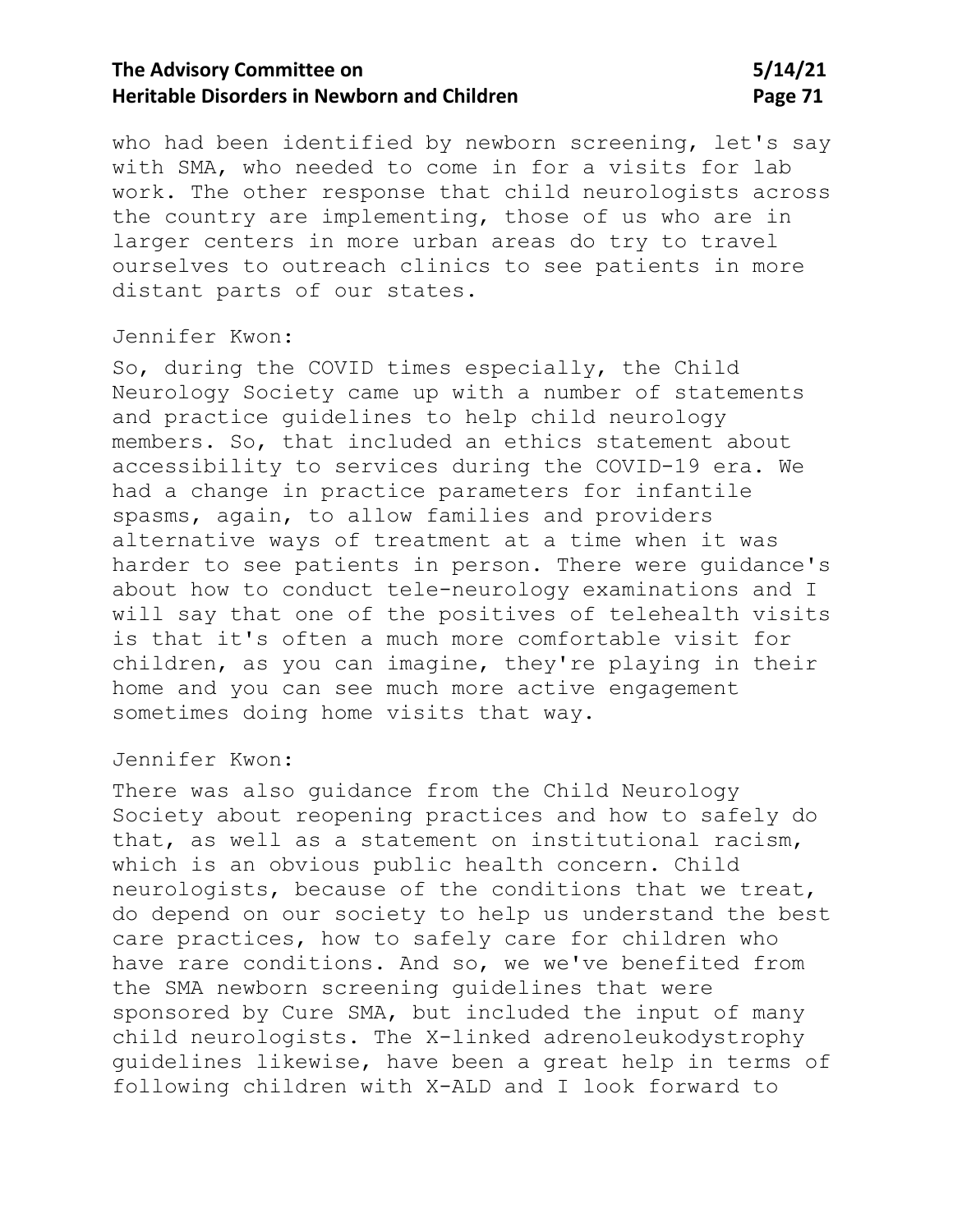looking at the guidance and the patient information that Kate Barkley had noted in her talk. Next slide please.

### Jennifer Kwon:

So, SMA was added to the RUSP in 2018, and this map shows the number of states that have adopted screening for SMA, 36 as of last month when I looked at the map and that's about 70% of newborns in the US who are being screened for SMA. And the reason I bring that up, next slide please, is because, of course, SMA newborn screening has I think really brought child neurologists into the fold of newborn screening, short and long-term follow-up care. So, we are the primary specialist who see infants identified by state newborn screening programs. Before there was newborn screening for SMA, we were the ones who led efforts to define natural history studies that could be used in the clinical trials that help develop the novel treatments that are available for spinal muscular atrophy. I think that it's hard to express how overwhelming it has been to see the benefits of newborn screening in this population.

#### Jennifer Kwon:

So, I would say that one of the new things that we'll have to do, so short-term follow-up for SMA has involved a fair amount of just scrambling to identify the appropriate treatment and to institute them early. And you may wonder what long-term follow-up needs there are, but I think that in the 2018 meeting, before it was approved on the RUSP, there were a number of concerns that were raised about these highly efficacious treatments, but the fact that we hadn't really been following these treatments for very long, we were only seeing the data over a few years. And how do we know about how long and how durable these treatments are? So, I think most child neurologists are committed to following these patients who are referred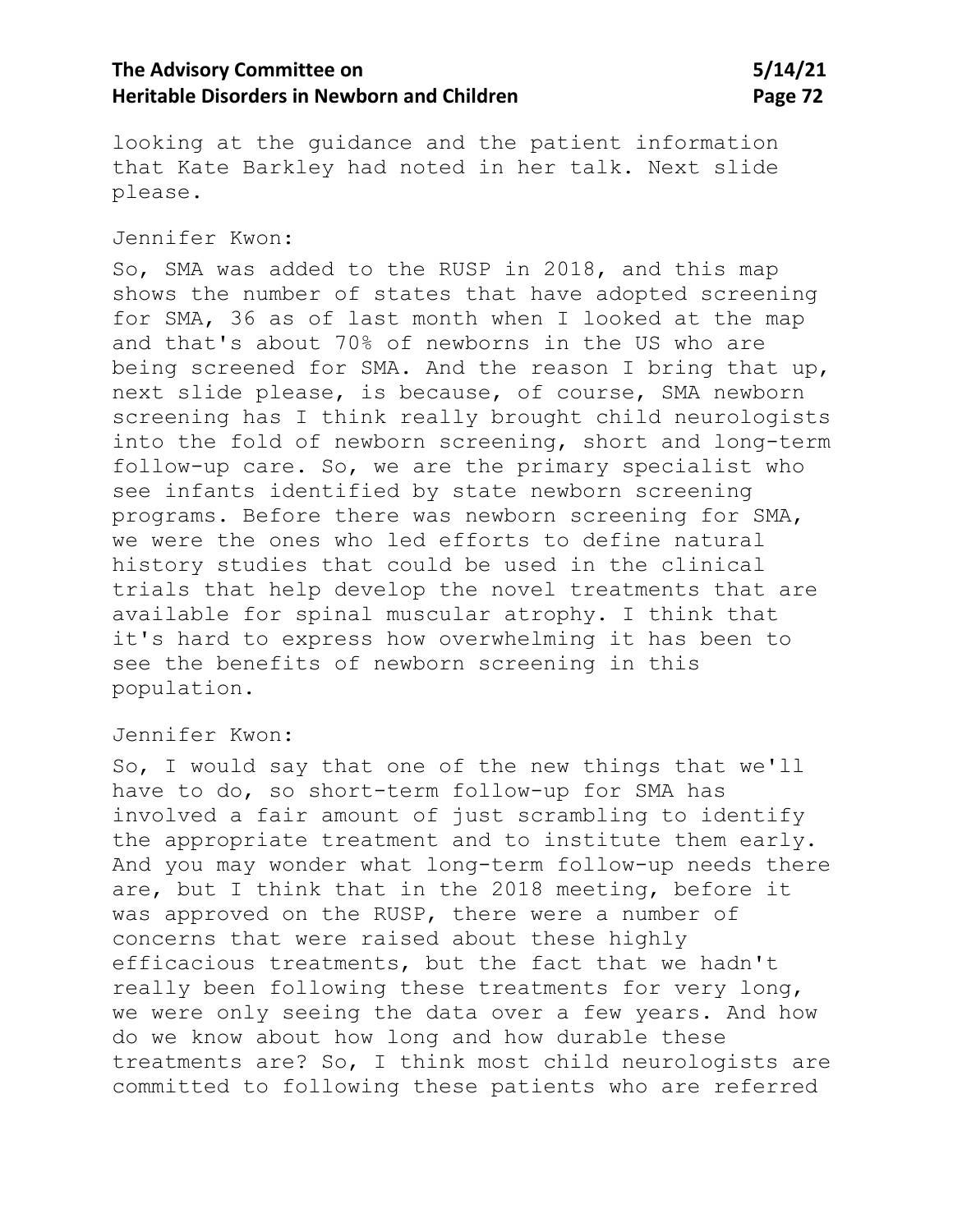# **The Advisory Committee on 5/14/21 Heritable Disorders in Newborn and Children Manual State 19 and Page 73**

soon after newborn screening. We're committed to following them for years in terms of understanding the natural history of SMA that's being treated, or that has been treated in the pre-symptomatic stage.

### Jennifer Kwon:

So, we have always recognized the importance of multicenter collaborations and I should also say the importance of multidisciplinary collaborations. While SMA is a particular disorder that I think most child neurologists are fairly comfortable with, the other disorders that we're going to be involved with that are identified by newborn screening are ones where we would certainly need multi-disciplinary help. I think Cate Vockley brought up the comment about patients in waiting in her talk. And I was just thinking about how that really applies to children who identified with late-onset Pompe disease and with adrenoleukodystrophy. I think they feel like they're waiting for the shoe to drop. In terms of being child neurologist and wanting to follow their neurologic status, how do we bring in the other disciplines who were also needed to care for these patients and to answer these families' questions?

### Jennifer Kwon:

So, while we've been energized by the benefits of SMA newborn screening, we do have a lot of questions that we have about what our role is and how to make the most of our role with these other newborn screening programs.

### Jennifer Kwon:

So, this was really a fairly brief talk, next slide, to introduce you to who we are as child neurologists and what we want to do to help with future newborn screening program efforts. I want to thank Margie Ream, who is a child neurologist at Nationwide Children's Hospital. She's been involved with the Evidence Review Group. And I think that the involvement of child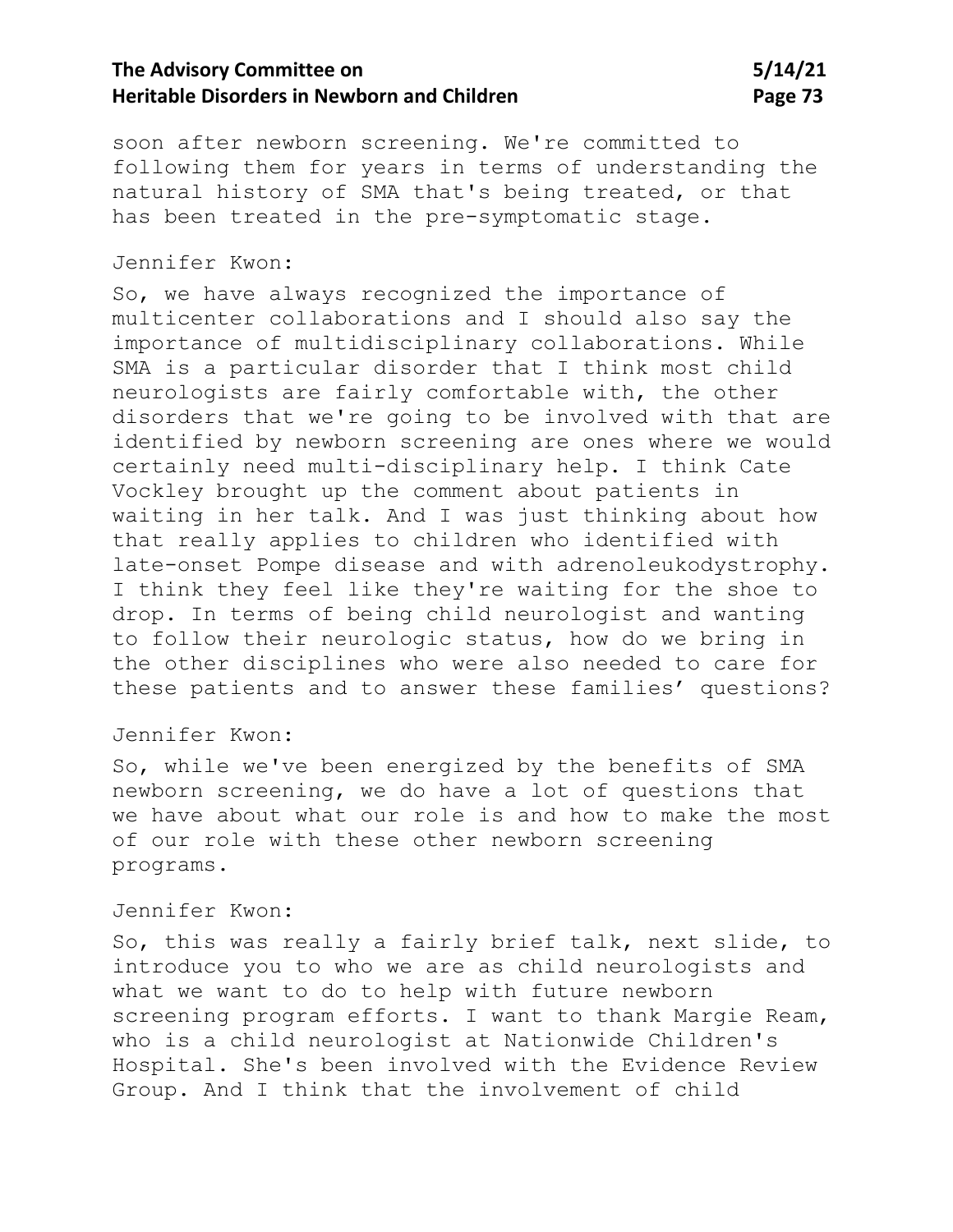neurologists in the Evidence Review Group, as well as on this Committee, will be very important as new disorders are being introduced to the Committee. I also wanted to thank my colleague, Adam Wallace, a child neurologist here at the University of Wisconsin, who has also thought a lot about workforce issues and how to improve that. And really the key is to improving medical school enrollment overall in our high school and undergraduate, and then improving the exposure of neurology to our medical students. My last slide was just a slide about questions, but I'll wait until the end. Thank you very much for your time.

#### Cynthia Powell:

Thank you, Dr. Kwon. Next, we will hear from Dr. Julie Kanter and Dr. Marsha Treadwell, who are both principal investigators for the HRSA funded Sickle Cell Disease Treatment Demonstration Program. Dr. Julie Kanter currently at the University of Alabama at Birmingham is a lifespan hematologist specializing in sickle cell disease. She works closely with a variety of national partners on advocacy and research, as well as industry and federal partners to develop new treatments for sickle cell disease. She has specific interest in gene therapy, adhesion therapy and novel combination therapy. Dr. Kanter has received NHLBI funding in dissemination and implementation to improve access to care for affected individuals.

### Cynthia Powell:

She has authored and co-authored more than 100 articles, book chapters and abstracts. Dr. Treadwell is a professor of pediatrics in the division of hematology at the University of California, San Francisco. She is the Jordan fund endowed chair in the Department Of Hematology, Oncology at UCSF Benioff Children's Hospital, Oakland. Dr. Treadwell is co-PI and regional director for the HRSA-funded Pacific Sickle Cell Regional Collaborative that focuses on improving access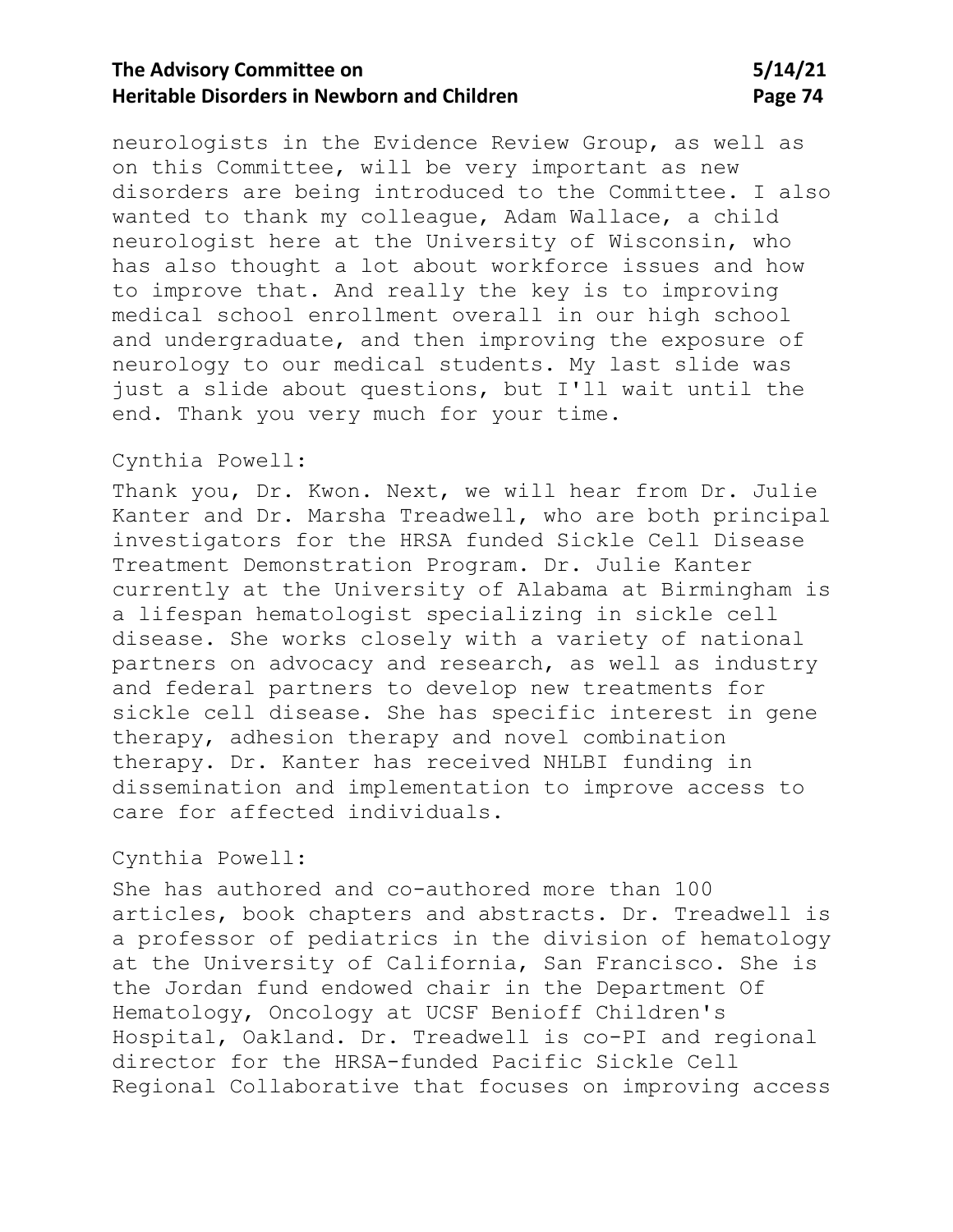# **The Advisory Committee on 5/14/21 Heritable Disorders in Newborn and Children Manual State 19 and Page 75**

to sickle cell disease care in 13 western states. She is co-PI and director for the Sickle Cell Care Coordination Initiative funded as a Sickle Cell Disease Implementation Consortium Project by the National Heart, Lung, and Blood Institute. Dr. Treadwell is recognized internationally as an expert in the transition from pediatric to adult care, quality of life, patient reported outcomes and community engagement. Dr. Kanter, I will now turn it over to you.

#### Julie Kanter:

Thank you very much. And thank you for having both of us today. I would be lying if I said that these efforts were just mine and Dr. Treadwell's alone. In fact, we represent two regions of the HRSA Sickle Cell Disease Treatment Demonstration Project, and all of these efforts have really been done in collaboration with our national groups, all our national PIs. So we're going to talk about increasing access to expertise in sickle cell disease care by training of...

### Julie Kanter:

Talk about increasing access to expertise in sickle cell disease care by training of advanced practice providers. Next slide. These are disclosures which really aren't relevant. Next slide. So, the goal, it seems in many genetic diseases is too many patients, not enough experts to really help manage the care of these individuals. And this is especially true in adults living with sickle cell disease care. And in fact, many adults are receiving care in settings that don't have appropriate resources. I can tell you stories that are amazing. 40-year-old patients who've never seen a sickle cell specialist, of 23-year-old patients who once saw sickle cell specialists when they were one or what they remember as one, and then haven't seen one since. And so, the goal all along has been, how do we improve access to care? And in previous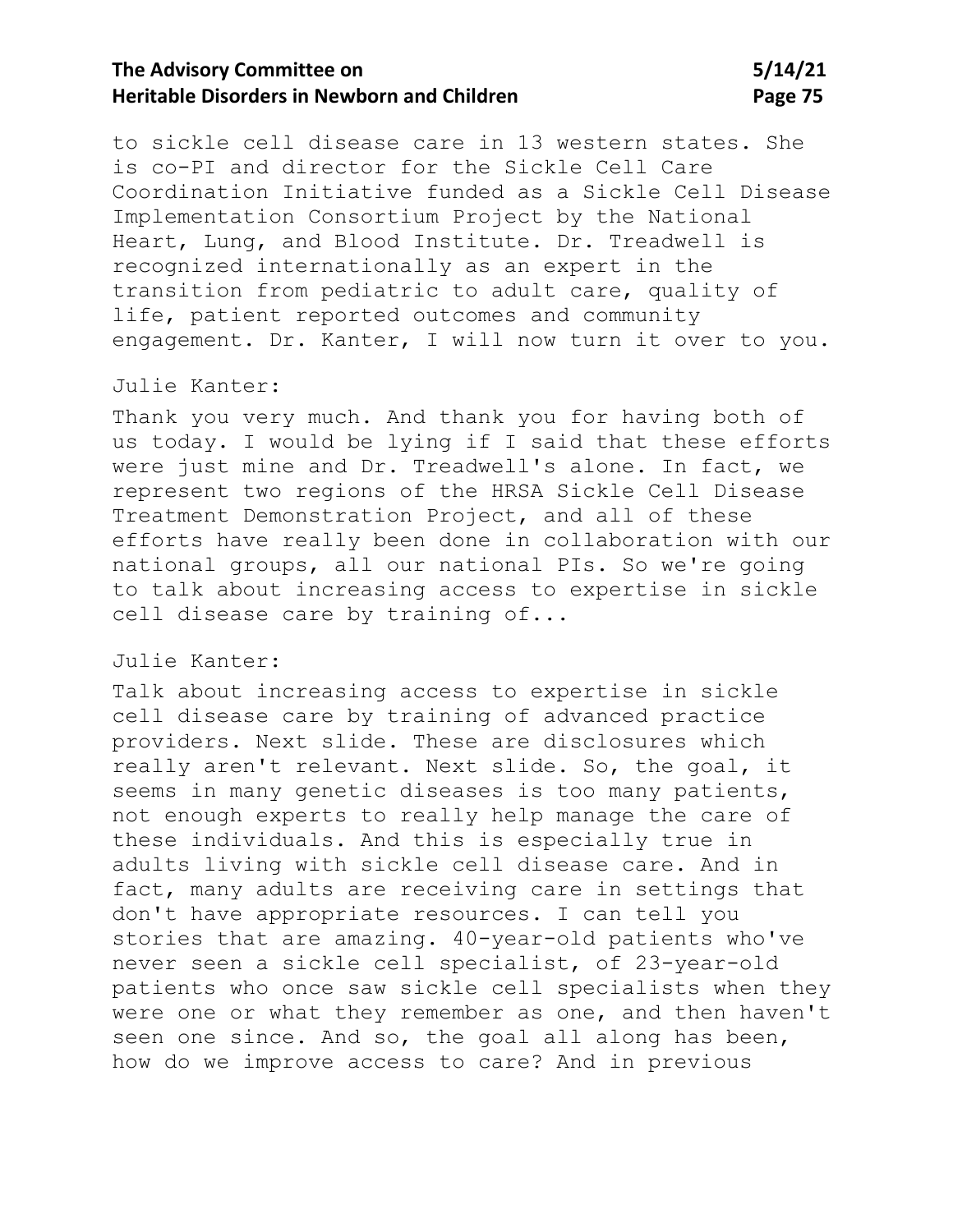sickle cell disease treatment demonstration projects, this was thought to be through primary care providers.

#### Julie Kanter:

If we could further educate primary care doctors in managing sickle cell disease, that would increase the number of physicians who had expertise to provide this care. However, despite multiple years of effort, we've really recognized that there is a concerted lack of interest. Now, primary care doctors are heroes in our field of medicine. They're managing every condition out there and they don't often have the time to dedicate to learning enough about sickle cell disease, a multisystem disorder to provide this kind of expert care. So, there's lack of interest due to lack of time. And there's clearly insufficient reimbursement. There's also insufficient support systems for primary care doctors, social workers, case managers, and other necessary personnel. So, we attempted a new solution during this last sickle cell disease treatment demonstration project grant. It was called the STAMP initiative, the sickle cell disease training and mentoring program for primary care providers.

### Julie Kanter:

And it was enjoined project of the grantees and the office of minority health and OMH recruited primary care providers from everywhere, multiple societies centers, et cetera. They really said to us, "We don't believe you guys have tried hard enough to recruit these primary care doctors." "We're going to try for you". And well, over a thousand individuals were recruited. In my state alone it was over 300 individuals and the R part of this, the regional grantees were to hold ECHO education and mentoring sessions designed for primary cares doctors.

Julie Kanter: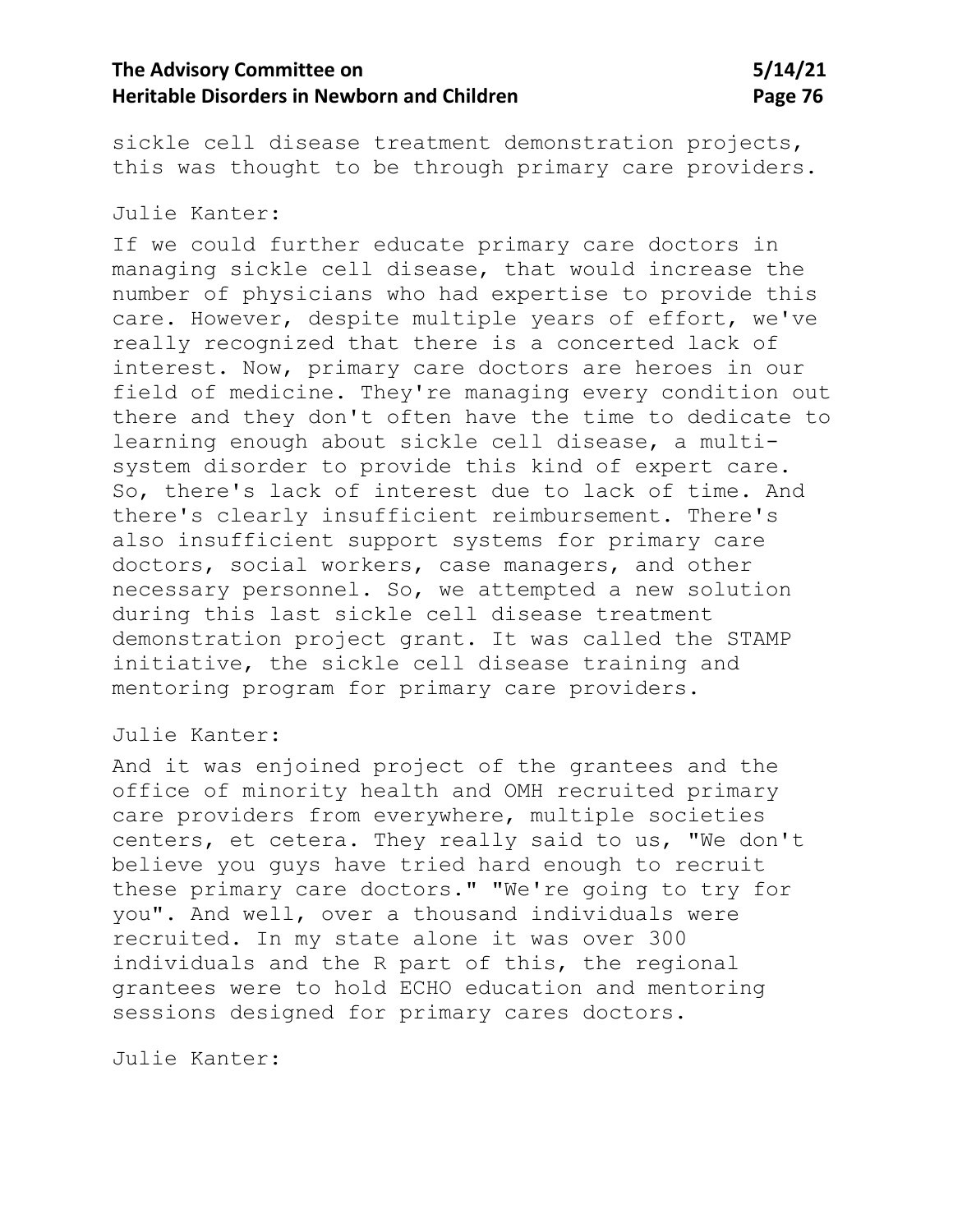The good news is, STAMP was well attended, but it was really a variety of healthcare workers and community members, was very few primary care doctors, very few primary care doctors who did attend didn't reach out and attend more than one session. And actually, none of them followed up with an ongoing interest to manage or take on the care of patients with sickle cell disease. So obviously we said, "Okay, we have to find another way." So, we regionally, all of the PIs had gotten together and we collectively believe it's appropriate to shift capacity to building advanced practice providers who can be trained to work as extensions of sickle cell specialists. Next slide.

### Julie Kanter:

So, from there was born the SUPPORT program. The sickle cell disease, advanced practice providers, opportunities, resources, and training program, known as SUPPORT because it's made way too hard to say all of that at once. And this is a collective program that really is run by all of us. So, Marsha and I are representatives of a greater good. We're really doing a lot of this work. And that's especially the synergy region Northeast, run by Dr. Sophie Lanzkron.

#### Julie Kanter:

And there are three main components of this program. So first there's an APP focused ECHO. This is an ECHO that's recurring telementoring session, and it's specifically geared for APPs. In fact, it's run by and sponsored by advanced practice providers with physicians, just lurking in the background in case they're needed. It's case-based learning and mentoring sessions with brief didactics on specific areas of sickle cell care. And again, fully facilitated by APPs.

### Julie Kanter:

As many of us already have specialized APPs in our clinic, they are really the best ones to teach other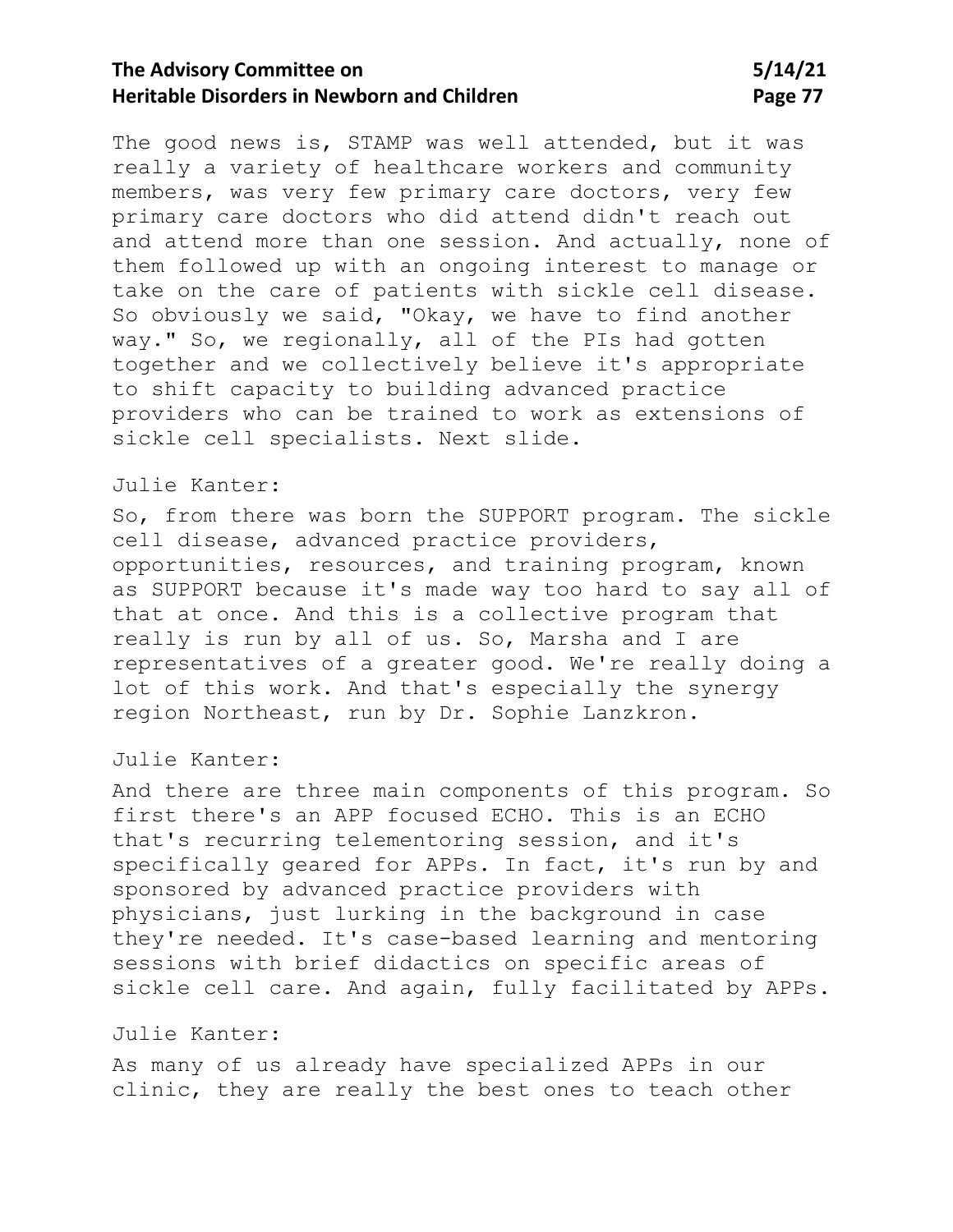peers. And they're open to all APPs regardless of their expertise in sickle cell disease care or the participation in this second component. The second component is a web-based online curriculum. This is a special learning management platform that we have developed to specifically allow for asynchronous education of APPs in sickle cell disease care.

#### Julie Kanter:

And this is a series of, as you might imagine, curriculum where they have pre- and post-tests, and if they complete everything in addition to their ECHO attendance and the following observership, they actually will get a certificate. So, the observership is at sickle cell disease centers of excellence. And these are times that APPs can come and observe and really get additional training in quality evidencebased care for sickle cell disease. So, what we've done is all of our treatment demonstration project grantees have identified and referred APPs to participate in SUPPORT. We've all worked together to formulate and provide the curriculum content, provide the observership opportunities, and then to collectively pay for this as well out of our treatment demonstration grants and OMH supplements. Next slide.

### Julie Kanter:

So, what are the goals? To increase access to quality evidenced informed sickle cell disease care. We know that we need more providers, and we are partnering with APPs to do this. So, partner with site leads and in specific States to train APPs, and then embed those APS in primary or secondary settings. So that may be for example, that we have more APPs within our sickle cell disease centers, so that we can increase the number of patients that we manage, but it may be, as I did in South Carolina, that I have an APP in an entirely separate area of South Carolina, who really runs the day-to-day clinic of a small clinic with sickle cell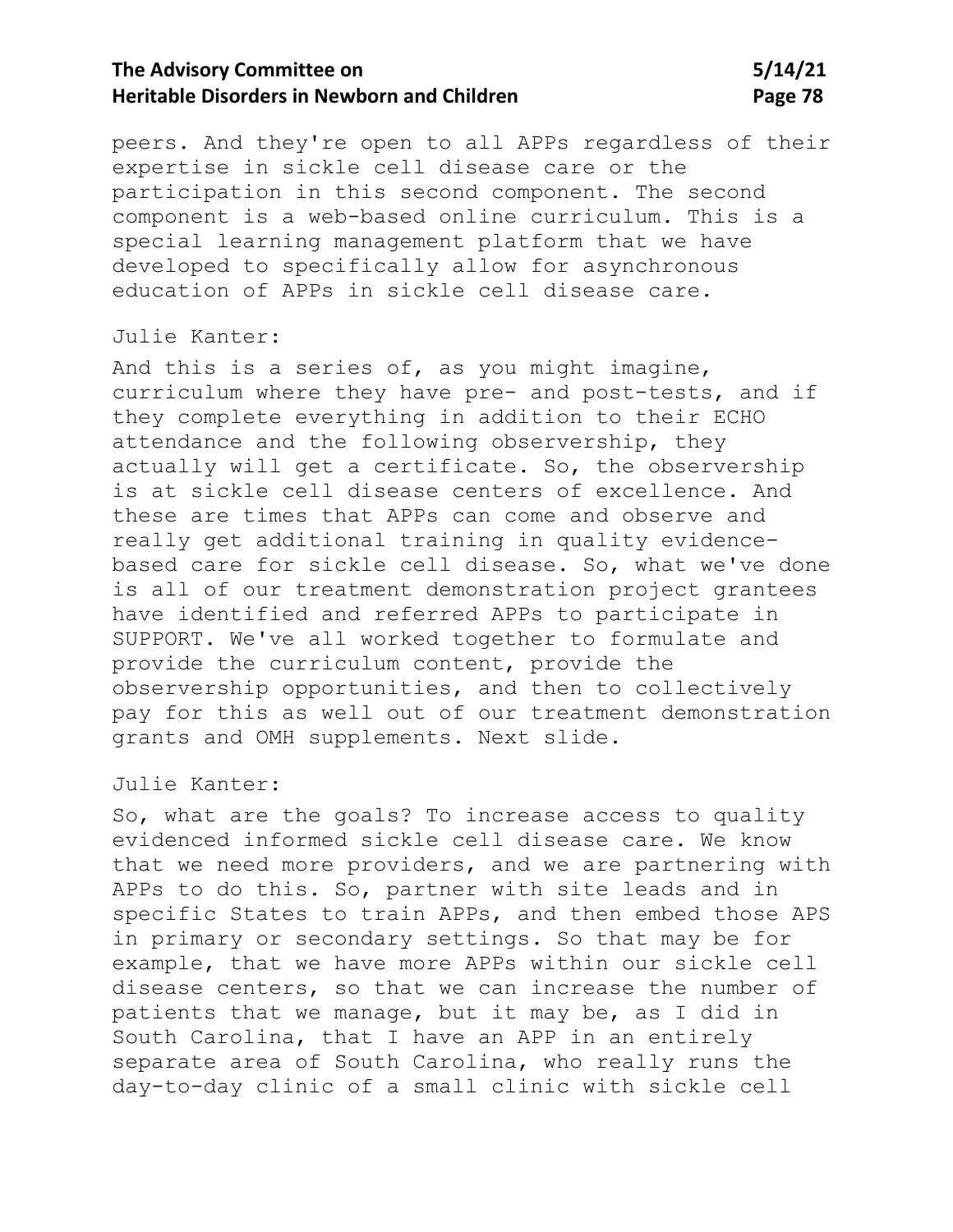# **The Advisory Committee on 5/14/21 Heritable Disorders in Newborn and Children Manual State 19 and Page 79**

disease patients. And that I am there constantly if she needs me or to help manage those patients and to provide opioid prescriptions, or it could be that an APP works in primary care but agrees to take on a significant number of individuals living with sickle cell disease.

### Julie Kanter:

We're including these ECHO sessions that are tailored for APPs, we're increasing the accessibility to specialists for on-demand consultation and then facilitating additional co-management so that we can really get hands-on and improve the care for our patients. We're doing measurement in many different ways. We're measuring the number and type of participants in the ECHOs and other trainings. The number of individuals with sickle cell disease served and then looking at other things such as hydroxyurea prescriptions, pediatrics who have completed transcranial doppler or stroke screening, and are they getting the right immunizations? Next slide.

### Julie Kanter:

So, this is our logo, our SUPPORT logo. Again, it's a one-year program and the participant is required to attend the ECHOs, complete the curriculum and an observership. There's many modules that make up this curriculum, that includes benign hematology, pain management, which you can imagine we do quite a lot of, especially in adults with sickle cell disease, but also with children. Identifying, recognizing, and treating acute sickle cell disease complication. Understanding the use of disease modifying and curative therapies and ensuring that we are appropriately evaluating and helping those with specific issues with social determinants of health.

Julie Kanter: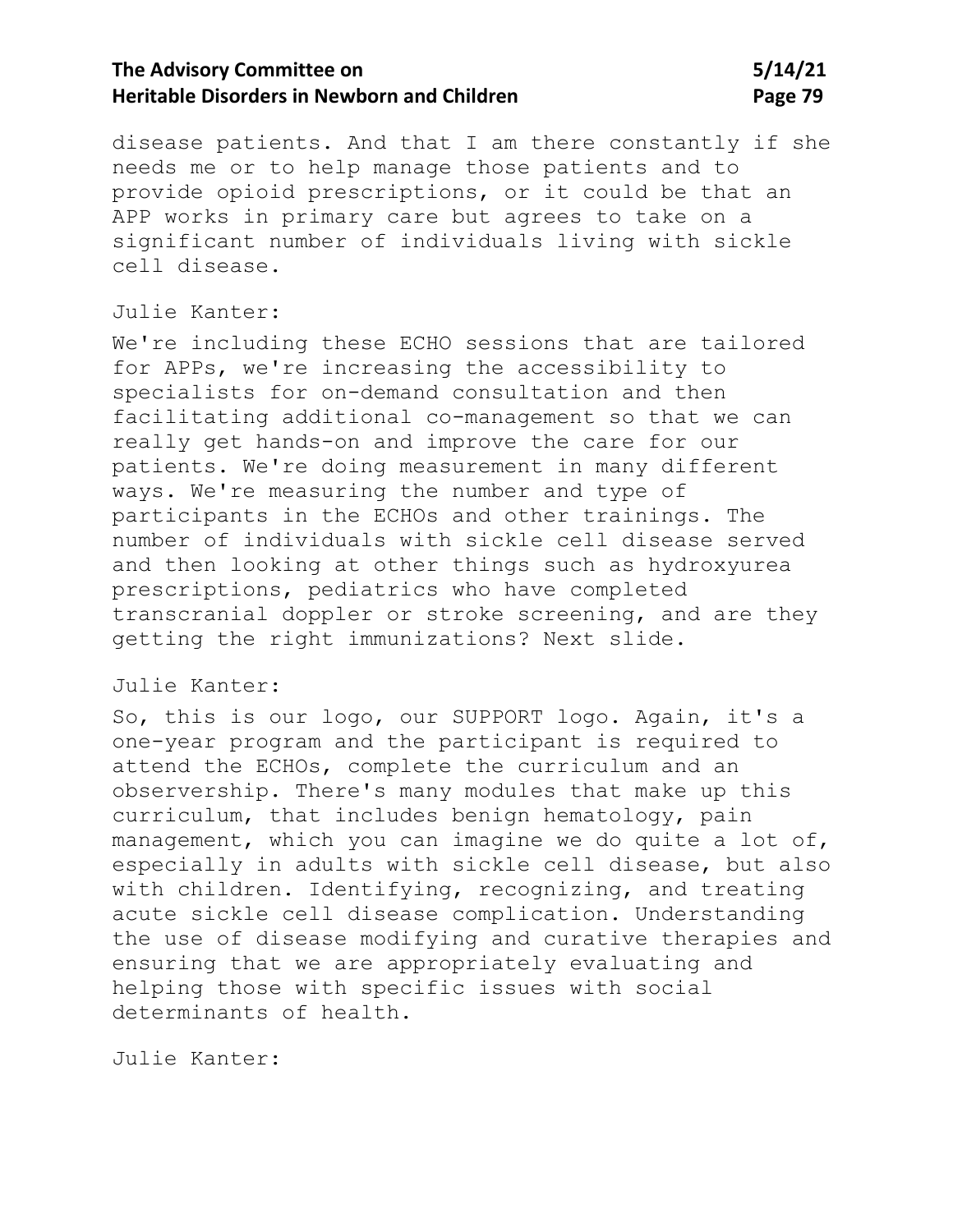As discussed previously, there's also modules on implicit bias and addressing systemic racism. Next slide. So, this is just our ECHO flyer that shows you what we're doing and how our goals are really to make hub and spokes using our SUPPORT ECHO series. And we've had excellent attendance. So, we're very excited about that. Next slide. And with this, I'm going to turn it over to Dr. Treadwell. Thank you very much.

### Dr Marsha Treadwell:

Thank you so much. And thank you to the organizers for having both of us. As Julie mentioned, we definitely are a part of a big collaborative that's national. We represent two of the regions, but there are five regions for the sickle cell disease treatment demonstration program. So, I'm just going to talk a little bit about our evaluation, which has really just begun. We're really working with a supplement right now. And so, with that, the regional collaborative, the five regions are as Julie mentioned, we are looking at these advanced practice providers and how we're going to evaluate that is, their assessment of their sickle cell disease knowledge based on existing guidelines and their confidence in their knowledge of sickle cell disease.

#### Dr Marsha Treadwell:

Within the Pacific Sickle Cell Regional Collaborative, we're also using some implementation science strategies to evaluate this program. So, I can talk a little bit more about that. We have... So, we have two APPs in the Pacific region. We have two hematologists who are mentoring them, and the mentors completed a practice change readiness assessment measure. And then our study coordinator here interviewed both mentors and that the advanced practice providers, the two advanced practice providers to find out what they feel is needed to best support their training, what will be needed to extend this training beyond the supplemental pilot and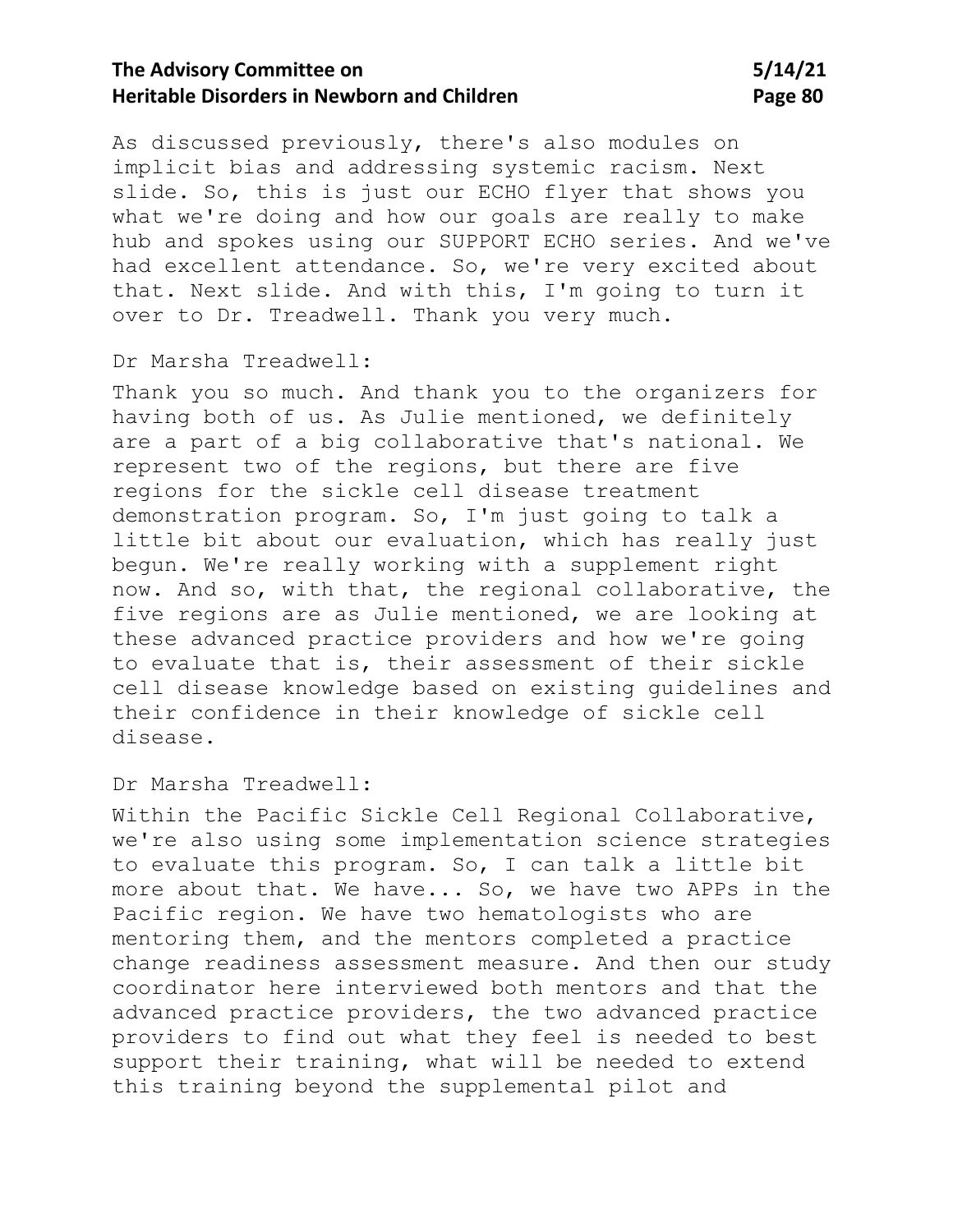# **The Advisory Committee on 5/14/21 Heritable Disorders in Newborn and Children Manual State 81 Page 81**

anticipated challenges, as well as other thoughts. Next slide.

Dr Marsha Treadwell:

So, the two sites in the Pacific region, one is pediatric, and one is adult. With the pediatric site, the hematologists and the advanced practice provider are at different hospitals. The mentor's practice size is about 40 patients with sickle cell disease per month. They're just getting started together over the last few months. So, they haven't really co-managed patients yet. Where we're starting in terms of our metrics is that hydroxyurea adherence is quite high as is the adherence with the transcranial doppler screening. Site two is an adult site. So, the APP is actually in a primary care clinic that serves sickle cell disease. The mentor's practice sizes about 15 a month. So, it's smaller than the pediatric site. The mentor and APP are currently co-managing. So they came into the project co-managing people with sickle cell disease. With the hydroxyurea adherence and immunizations, not quite as high. Next slide.

#### Dr Marsha Treadwell:

So, when we asked in terms of baseline readiness, the pediatric site really focused on in thinking about how ready they are to implement the advanced practice training that this training really fit in with their organizations, strategies towards innovation, it's aligned with the institution's priorities. And they really feel that their ability to observe results is going to really help move the project forward. They also felt very strongly that there is a project program champion within their organization, good relationships, the ability to use evidence informed care and the areas to improve might be, there's not really a systematic place to... System in place to monitor how well the practice changes end up being implemented. They're concerned about a return to the previous way of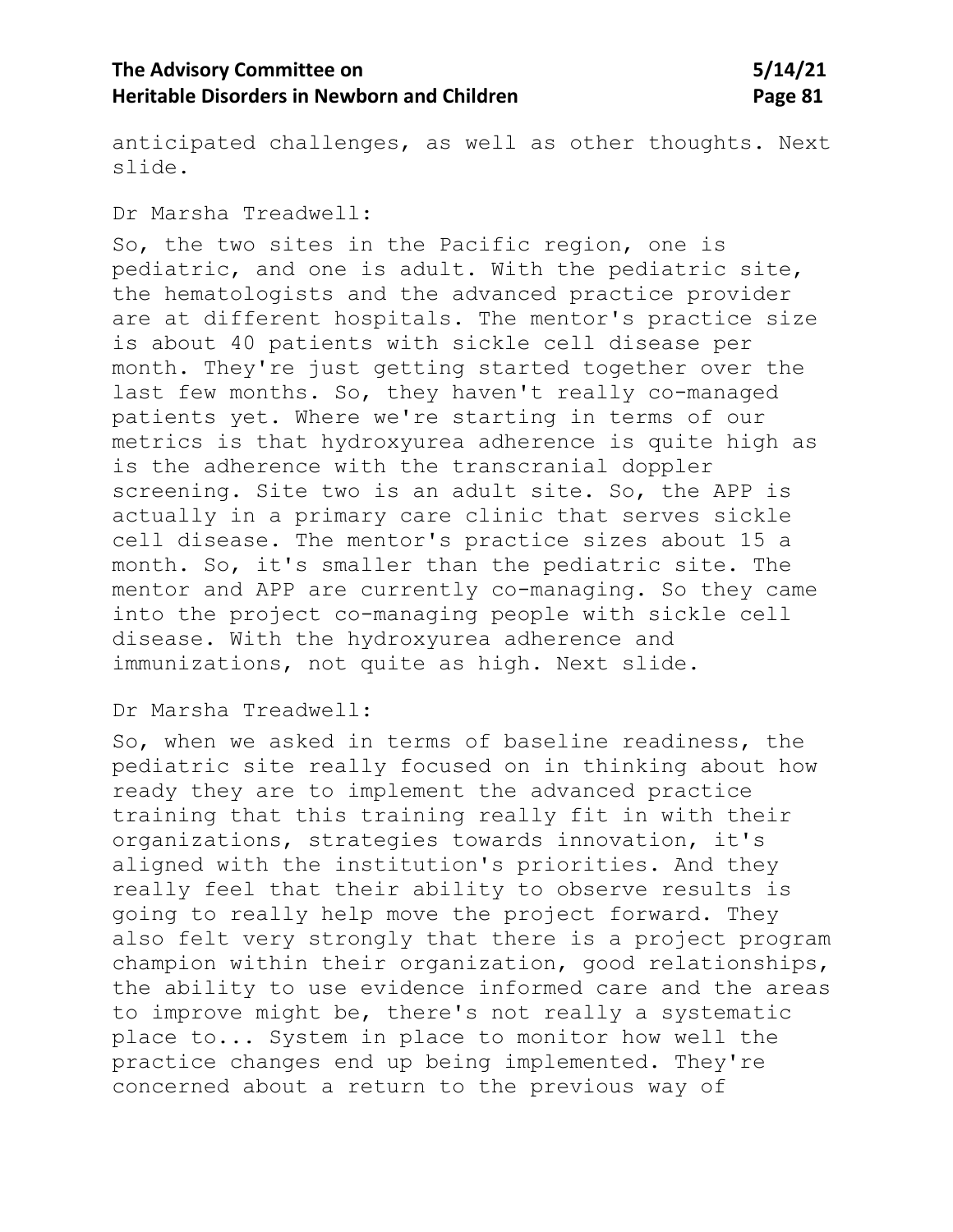administering care and that this the priority in terms of sickle cell may not be as high as it should be.

### Dr Marsha Treadwell:

Next slide. For site two similar ratings in terms of that, this is an innovative program and so that's attractive to the larger institution. And again, it aligns with the larger institution's goals. They do have a champion... Again, very similar to the pediatric site in the remaining strong ratings of readiness, as well as the weaker ratings. Next slide.

### Dr Marsha Treadwell:

So, in doing our qualitative interviews, areas of consensus between the mentors and the mentees across the two sites, they all felt that the APP project was a very important strategy for increasing access to quality evidence informed care for people with sickle cell disease, with a representative quote that prior to this, so many things were falling through the cracks. They did have some concerns about communication within and between health systems across the two sites and across the mentors and mentees, that there's a need for a broader staff education about sickle cell disease, not just having it lie on the APP and the mentor. It's important for the mentor and the APP to have a very collegial relationship with easy and open communication, that this funding supported the supplement is allowing this project to unfold. And what would program success look like to be able to intelligently and confidently speak about sickle cell disease versus having a superficial knowledge? Next slide.

### Dr Marsha Treadwell:

Site differences in one of the sites, the APP again is dedicated to the sickle cell population. And the other they have their duties. In the pediatric site the relationship between the mentor and APP is new, whereas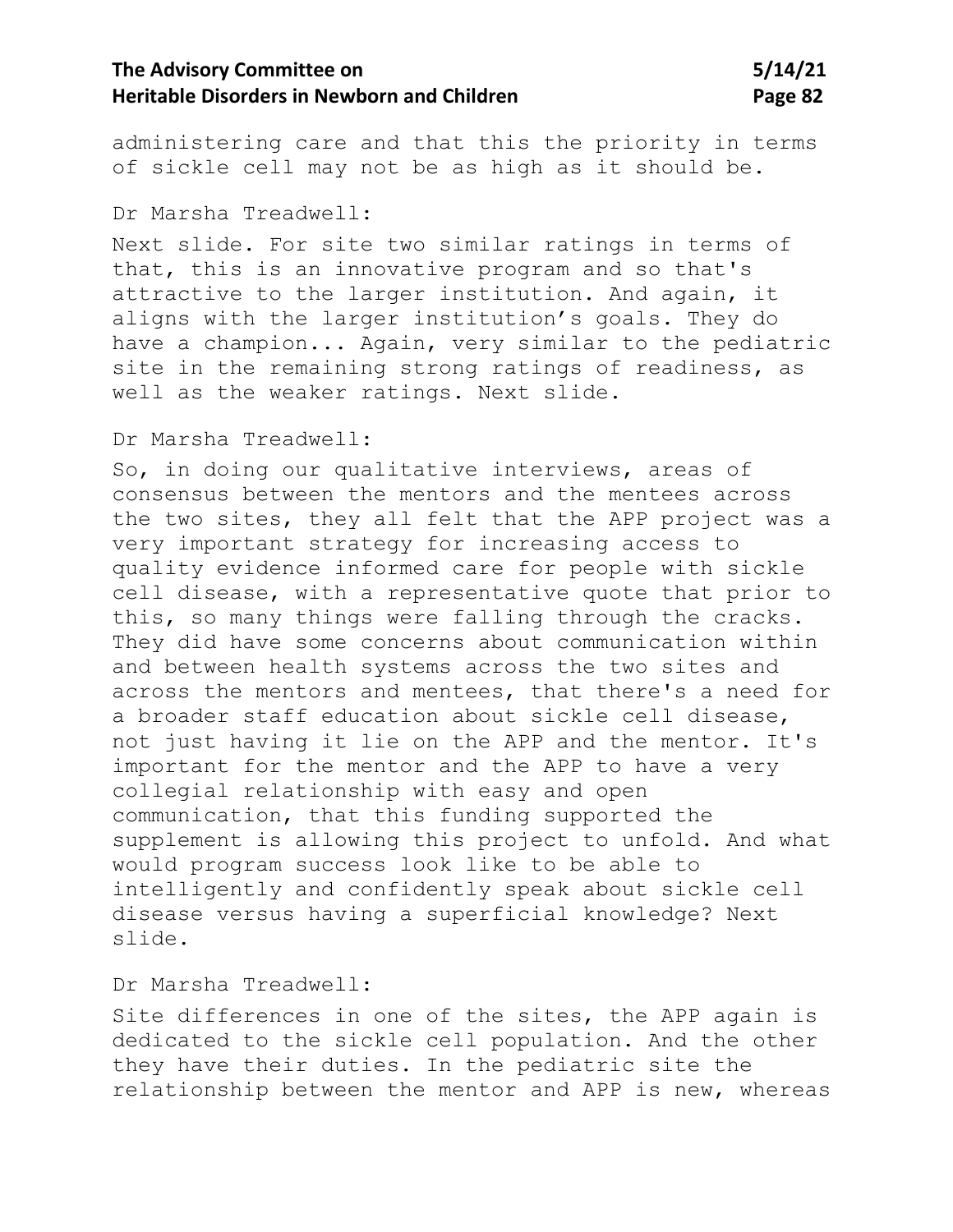in the adult side it was already established. It was mentioned in another presentation here that access to a social worker is so important for a genetic condition, sickle cell disease no less, and that access is limited. And that... One of the sites it was limited. And then one of the sites as well, there was some concern expressed that other providers might feel that the APP was actually taking their patients away. Next slide.

### Dr Marsha Treadwell:

So, across both sites, as Julie mentioned, we... Pain is so important in sickle cell disease. And the adult side actually has already a focus on implementing individualized pain plan. So, we will likely look to adding pain management itself as a quality indicator. We really need to include the voice of individuals with sickle cell disease participating in this APP supplement and find out what they think about the quality of an access to care.

#### Dr Marsha Treadwell:

We have an additional supplement to expand telehealth and that's being integrated with this APP supplement. We want to expand the sickle cell education for the APPs across the state, the region and the nation, and provide specific education about structural racism and its impact on sickle cell disease, as well as incorporate a focus on social determinants of health. Next slide. And I think that's it. Thank you so much.

### Cynthia Powell:

Thank you very much, Dr. Treadwell and Dr. Kanter. We'll now have an opportunity for discussion questions and comments as usual we'll open it up to our Committee Members first followed by Organizational Representatives. And please remember to state your first and last names and make sure your mics are open. Let's see. Scott Shone.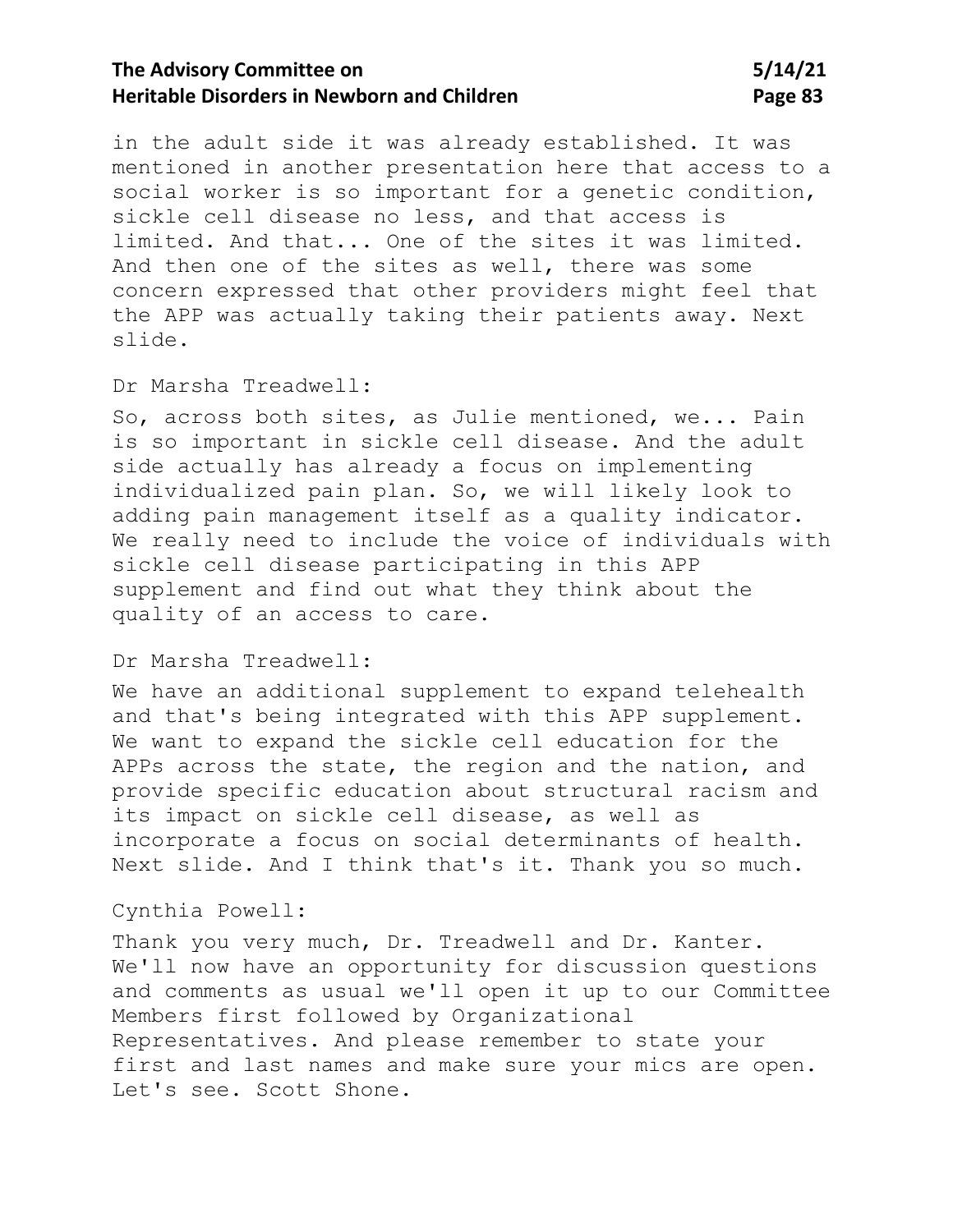# **The Advisory Committee on 5/14/21 Heritable Disorders in Newborn and Children Manual State 84 Page 84**

Dr Scott Shone: I didn't have my hand up, but I'm happy to make a comment.

Cynthia Powell: Okay. I'm sorry. I thought I saw your hand.

Dr Scott Shone:

No. You were reading my mind Dr. Powell. I'll just... I just want to say real quick then while I have the mic that, great presentations and clearly, especially on the geneticists and genetic counselors' perspective, real clear need as we're moving forward with these disorders to expand that workforce. And I think it's interesting juxtapose next to some of the public comment on the need for the Committee to get ahead of new therapies and move expeditiously to add conditions to newborn screening, and further reinforces a constant drum beat that we've had at the Committee meetings over the past, at least years that I've been on the Committee across the different topics we've talked about, whether it's workforce education, continuity of operations, that this is a system and the programs alone that are being encouraged to expand lab testing and follow up, have to rely on a system that is dependent upon the workforce shortages we just heard about and so many other things.

### Dr Scott Shone:

And so, I would encourage and look to partner with those who want to continue to expand at an exponential rate, that we work beyond just the newborn screening programs, but as a system to look at the genetic counselors, the geneticists and everything else that we need to make the system function to expand those as well, because, Dr. Kwon's presentation on neurology, just... There's so much that has to grow beyond just the tests and getting babies to care, to make this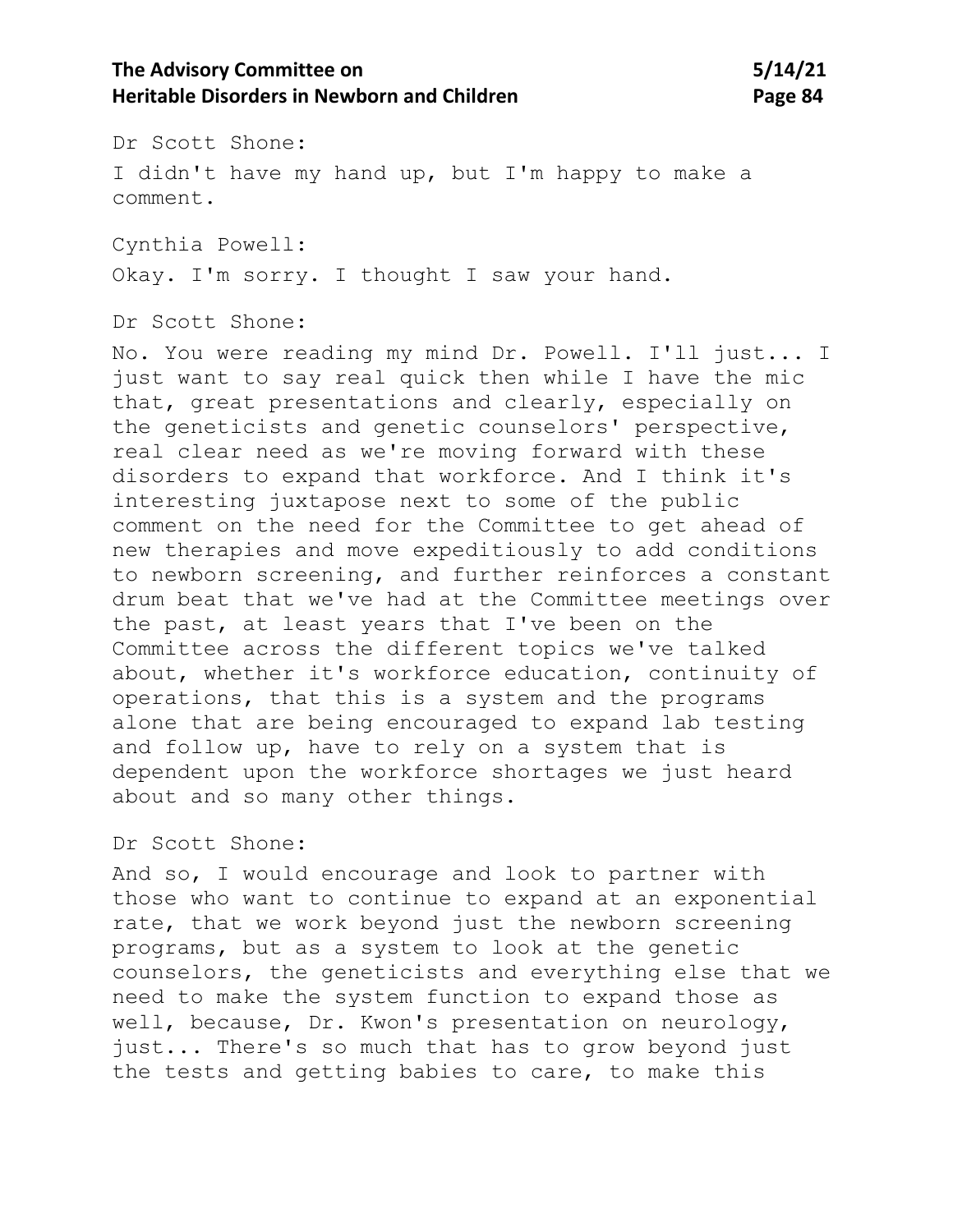# **The Advisory Committee on 5/14/21 Heritable Disorders in Newborn and Children Manual State 85 Page 85**

work, to assure that we are finding and appropriately treating quickly. Thanks.

Cynthia Powell: Mei Baker.

#### Mei Baker:

Sorry. Took a time to for me to unmute. Mei Baker, Committee Member. My question is for Dr. Treadwell. I wasn't thinking that in the future, because giving such a promising for gene therapy for sickle cell disease. So how does the training and education go hand-in-hand? Because I almost think our newborn screening, the education material, I have to start to think about this aspect because the equity accessibility, so could you make some comments on that?

Dr Marsha Treadwell:

Well, I actually defer first to Dr. Kanter and then I'll speak on it.

Julie Kanter:

All right. So, I think gene therapy is very promising, but I think we have a very long way to go before it's going to be universally available. I do think there's the potential for that, but we don't even know the optimal gene therapy. There are some significant barriers that we've recently come across. Hopefully we won't see again with the advent of leukemia as into sort of failed gene therapy, but I do think it's important in general, in newborn screening to impart so much more hope. I have many individuals living into their sixties and seventies with hydroxyurea and our newer therapies that are available, not just gene therapy, but crizanlizumab and oxbryta and other ones coming down the pipeline.

Julie Kanter: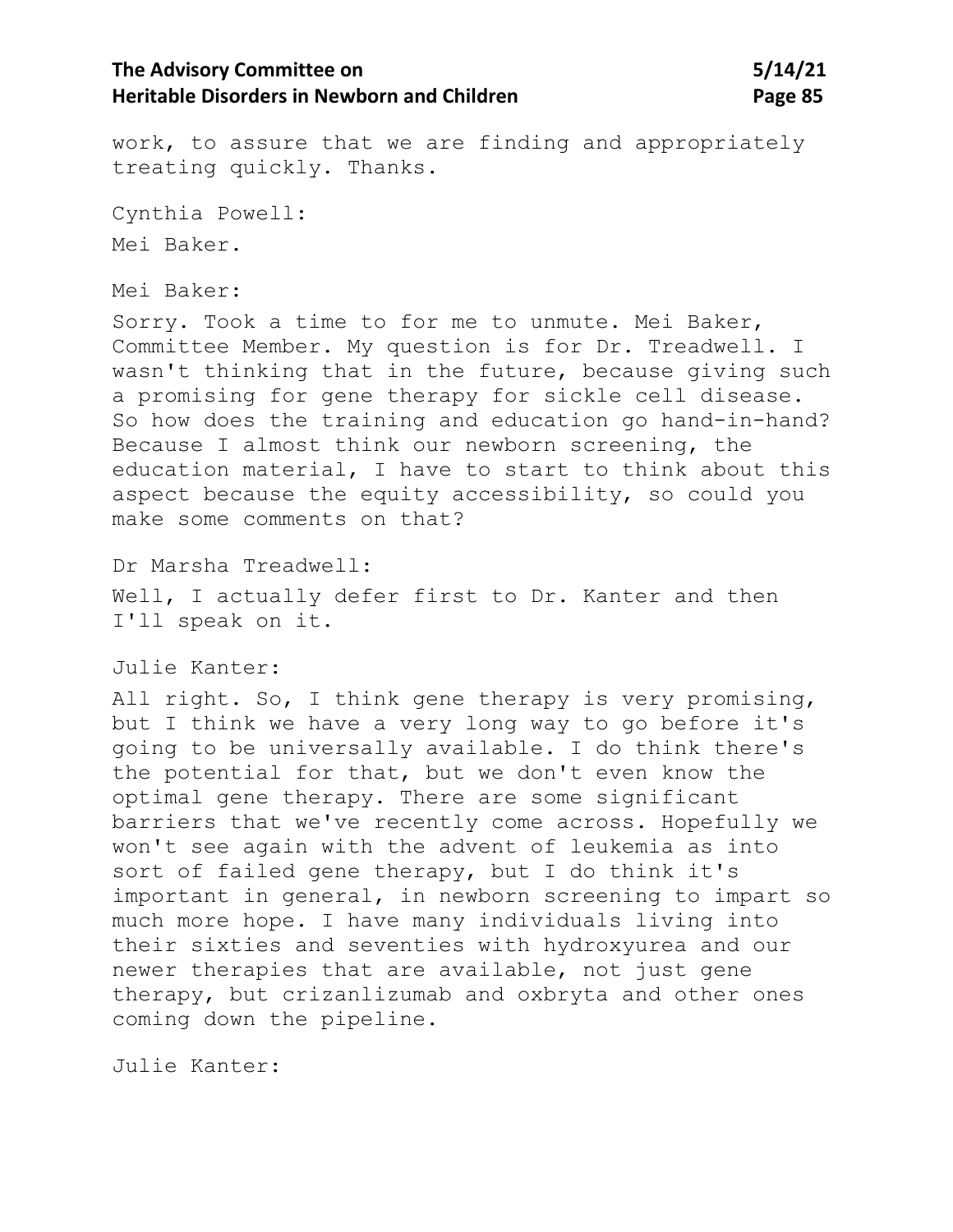And our increase use of exchange transfusions and then stem cell transplant itself. So, I think we have incredibly diverse new therapies and more are coming. So, I hope that helps answer, but I think gene therapy is going to be another five to 10 years before we get too far.

### Dr Marsha Treadwell:

Yeah, exactly. And what I would just add is that in sickle cell disease, there has been limited focus on the disease modifying and curative therapies until recently. And the quality of life of people has really been neglected. And so, this increase in workforce, I think can address that while we were in the midst of beginning to roll out these disease modifying therapies and curative therapies. It's really important in terms of the quality of life and our APP who's the adult provider working on the pain management, she's... That's a huge focus. And again, it'll be a while before people are going to not be having those issues with pain. Thanks for that question.

Mei Baker:

Thank you. Yes.

Cynthia Powell: Melissa Parisi.

Melissa Parisi:

Thank you. Melissa Parisi from NIH. My question is one that's a little bit more generic and I'm raising this for anyone to answer if they know. I think all of us would agree that one of the silver linings from this pandemic has been the increase in telehealth and telemedicine services being made available to families and Dr. Kwon, I was a little distressed to hear that reports are that states are now reverting back to previous restrictions on allowing cross state provisions of care for providers who may not be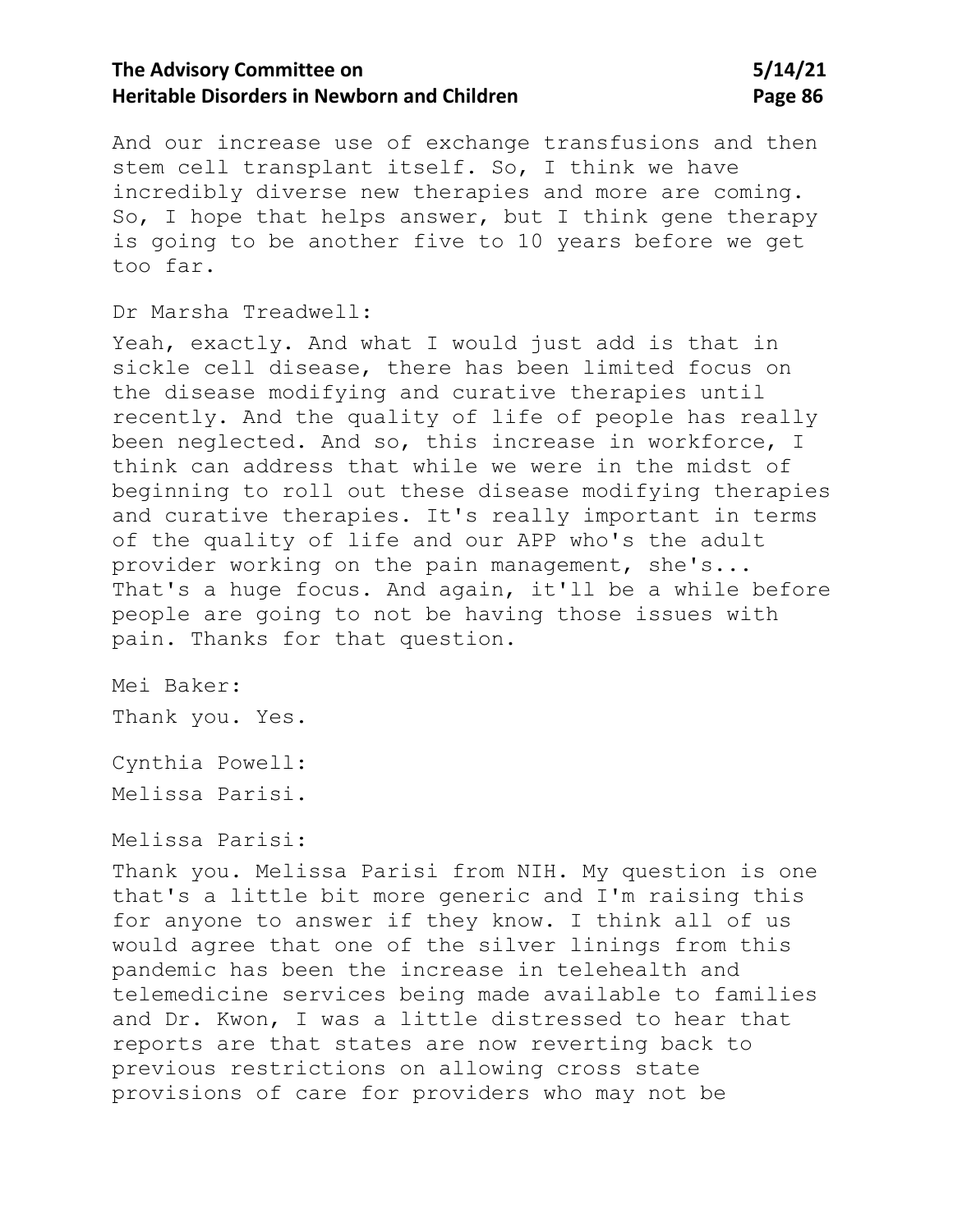# **The Advisory Committee on 5/14/21 Heritable Disorders in Newborn and Children Manual State 87 Page 87**

licensed in a given state. I guess I'm wondering if given the, I would say overwhelming support for continuing in this mode, if at all possible, if there's any legislation, federal legislation or activities that any groups are pursuing that might actually try to establish standards nationwide for the provision of telehealth services.

Cynthia Powell:

Dr. Kwon, do you want to respond?

### Jennifer Kwon:

I'm not aware of any, because it is complicated with the States. I think that the American Academy of Neurology and the Child Neurology Society, and probably any other society that has benefited from interstate telehealth would agree that we need some relaxation of these restrictions. But I think it's difficult for national entities to make these sort of state-based recommendations. But I will... Certainly it's one of my pieces of homework to go back to the CNS and AAS, to ask them what they're doing in this regard. Because we're definitely feeling it. I have families who drive across the border just to be in Wisconsin so that I can see them. So, we're doing a telehealth visit from their car basically, and that's better than nothing, but it does feel a little silly.

Cynthia Powell:

Cate, did you want to respond to that?

### Cate Walsh Vockley:

Yeah. I just wanted to second what Dr. Kwon said, that really becomes an issue of states. I actually just yesterday got an email from the Pennsylvania licensing board saying that they were going to be discontinuing the waivers that were put in place when COVID impacted the system. So, it really is a state licensure issue. And I don't know how much influence the federal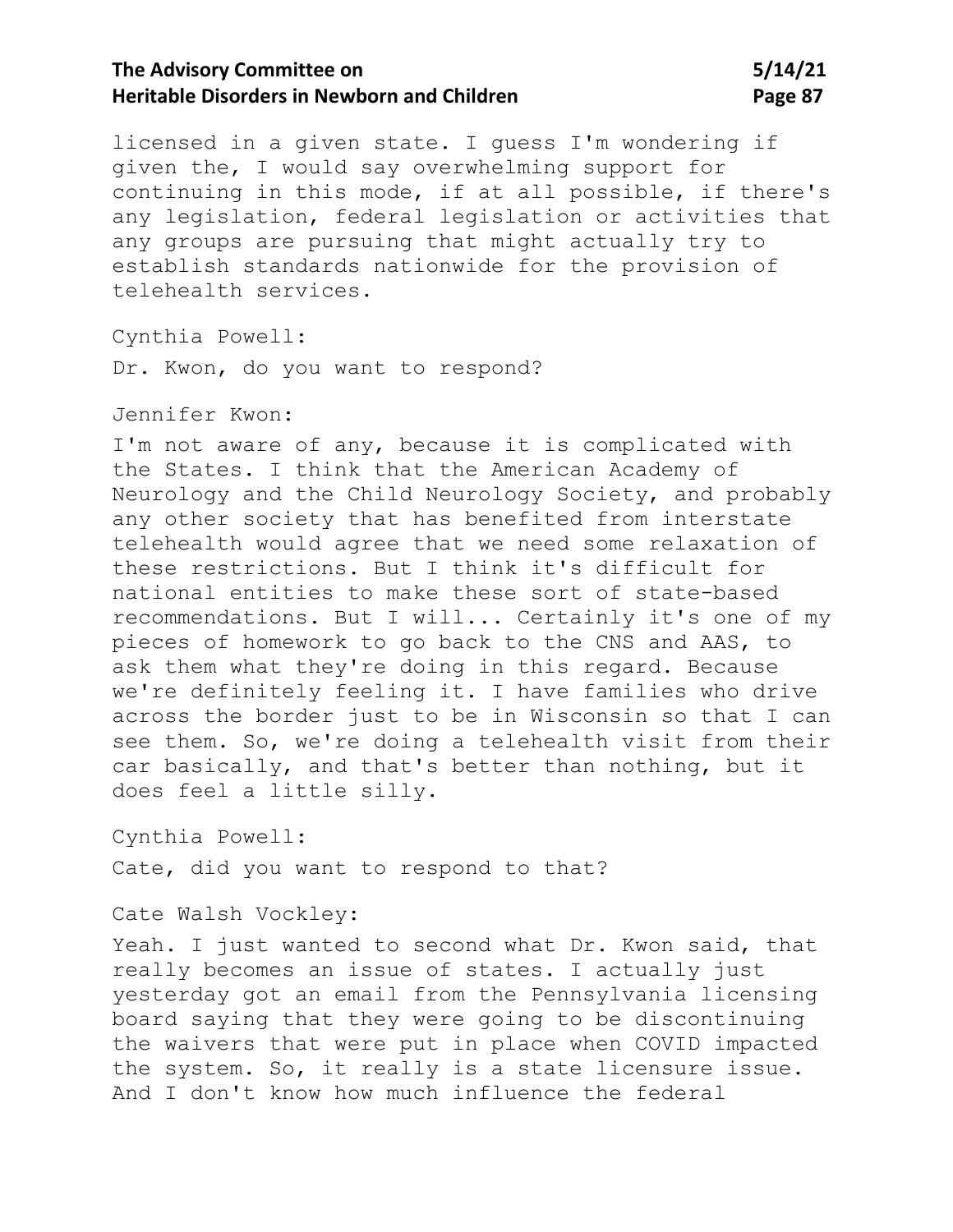legislation might have on something like that. So, we may have to go back to the old way of state by state.

Cynthia Powell: Joan Scott, did you have a comment?

Joan Scott:

Yeah, thank you. I was just going to offer up potentially the services or information, HRSA runs the HRSA Office of Telehealth Resource Centers and there is one that does address national policy and issues, and we can certainly have them reported an upcoming meeting if the Advisory Committee is interested on trends and activities that are happening in this area.

Cynthia Powell:

Thank you. Okay. Robert Ostrander.

Robert Ostrander:

Yeah. Hi, Robert Ostrander, AAFP. I spend a lot of time in the adult world as well, and I think... What happens in the adult world can inform some of our discussions. I got into the sort of this whole universe 20-some years ago when my practice was part of a national learning collaborative on medical home for NICHQ for children and youth with special healthcare needs, and it was striking in that collaborative. About two third pediatricians and one third family physicians, how different in some ways, our approach to people with chronic conditions was because we have a lot of adults with complex chronic conditions. And I think there may be some lessons learned when we're trying to address some of these workforce issues in looking at how the adult primary care world deals with super complicated patients. And both through evolution and intent of a reasonably highly functioning primary care medical home.

Robert Ostrander: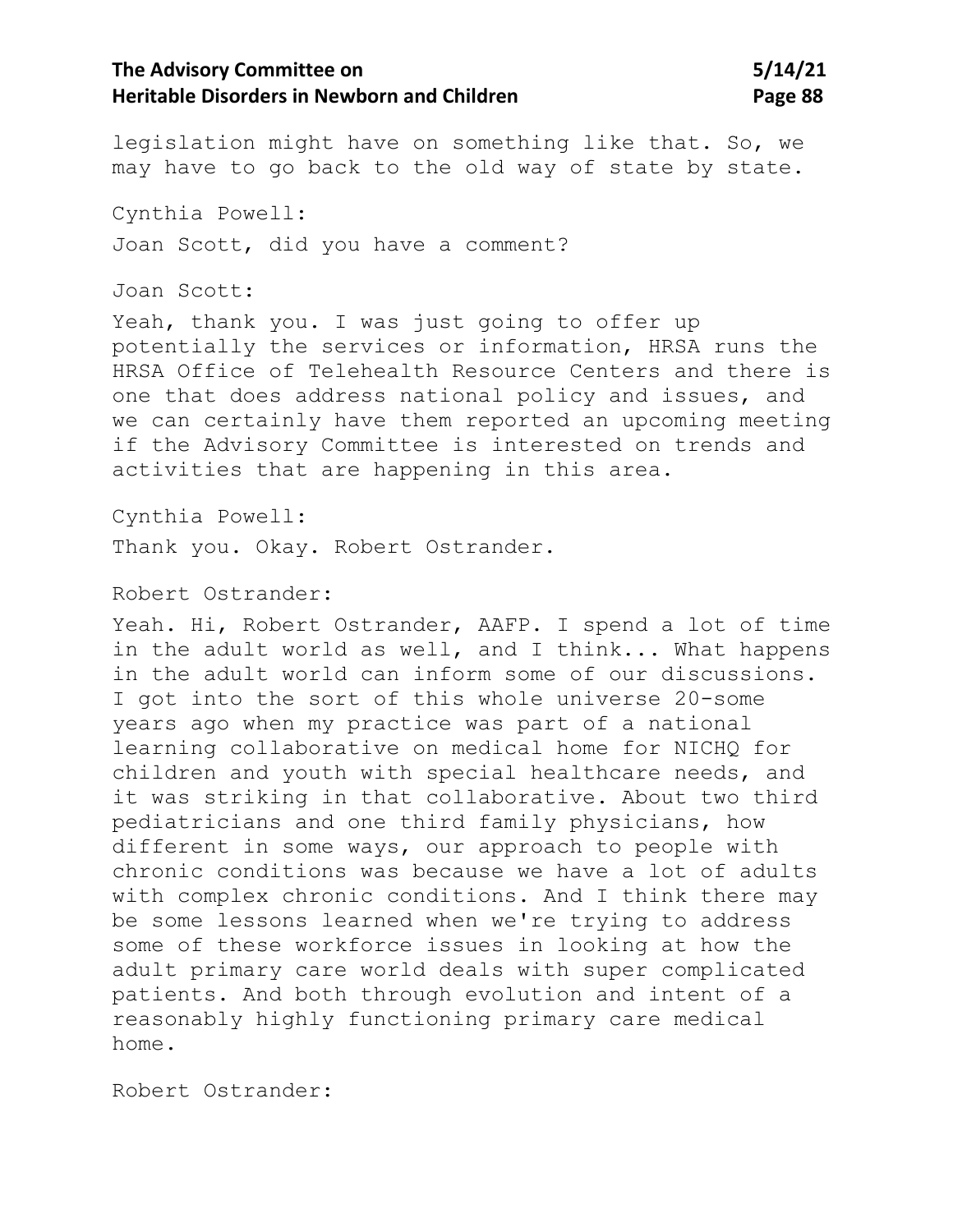A lot of us are pretty good at handling adults with very complex conditions. And I think maybe some of that model could be considered. It should look as to how to get workforce help from the primary care world as numbers of the medical home. One of the challenges though, and one of the differences is that a lot of our folks with complex conditions are reasonably common, so we have some experience, and we also have connection with our sub-specialists that we're working with. It becomes a little more muddy, whether it's adults or kids when it's a complex, rare disease. But I still think that's something that should be looked at when folks are exploring potential ways to stretch the workforce of subspecialists and geneticists for that matter.

### Robert Ostrander:

I'm not at all surprised that they couldn't get interested with Project ECHO for PCPs, because I get several a year, I get an email or an invitation to join a six or 10 session Project ECHO for some specialized disease that everybody thinks primary doctors should know more about. So, I agree with that. I'm glad you tested that model, but I'm not surprised it didn't work. And I think it's good knowing that going forward. And to phrases this in form of a question, I just wonder across the group and especially maybe Dr. Kwon, partly because she and I worked together, but when she was back in western New York, had any thoughts about a model that involves the primary care physician in a way that allows some of the work to be shifted to the primary care physician without making the primary care physician the center of that specific disease's management?

Cynthia Powell:

Dr. Kwon, do you want to comment?

Jennifer Kwon: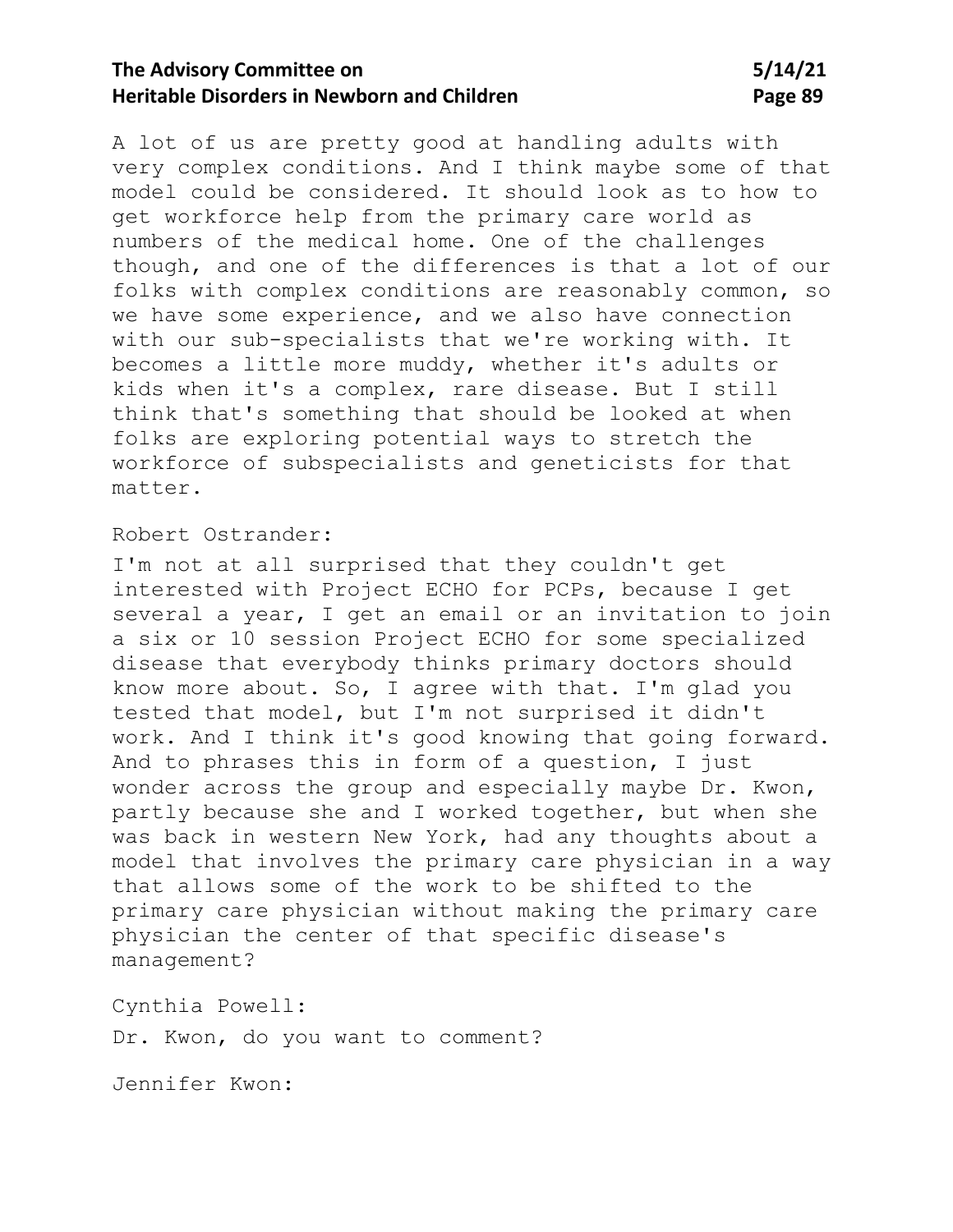Well, what I would say is that, I think that one of the things I thought was so interesting and inspiring from Dr. Kanter's and Treadwell's presentation was that it was a reminder of how disease specific these issues are. What a beautiful reminder of the lifelong chronic multi-system difficulties of caring for this particular disorder and how hard it has been and how challenging it has been to wrap our arms around it, to move it forward. And in many ways we have to recreate that for every one of these rare conditions that we face, some of them to a lesser degree that than others.

### Jennifer Kwon:

And so, I would say that I am pretty bad at it in figuring out ways of involving primary care physicians on partly because the diseases that I sit in a silo with tend to be... They just tend to be more specialized. But I do see that changing. For example, I do think that for some conditions like X-linked adrenoleukodystrophy and late onset Pompe disease, I think their follow-up... I have seen how an engaged primary care physician can really make a big difference in terms of compliance and patient satisfaction and quality of life with those disorders. So, I have to think more about it myself.

### Julie Kanter:

This is Julie Kanter, and I just wanted to tell you, we have worked with medical homes as well. It wasn't just isolated primary care physicians. The global STAMP project was everyone. If there were a primary care state provider in the state. And it wasn't just that they were invited to ECHO, they were actually given our phone numbers and email addresses. If they had a concern or problem or consultation for sickle cell disease, I was terrified we were going to get inundated. I can't tell you how disappointed I was to not get any calls. And I've also worked directly with medical homes, where the patients ended up actually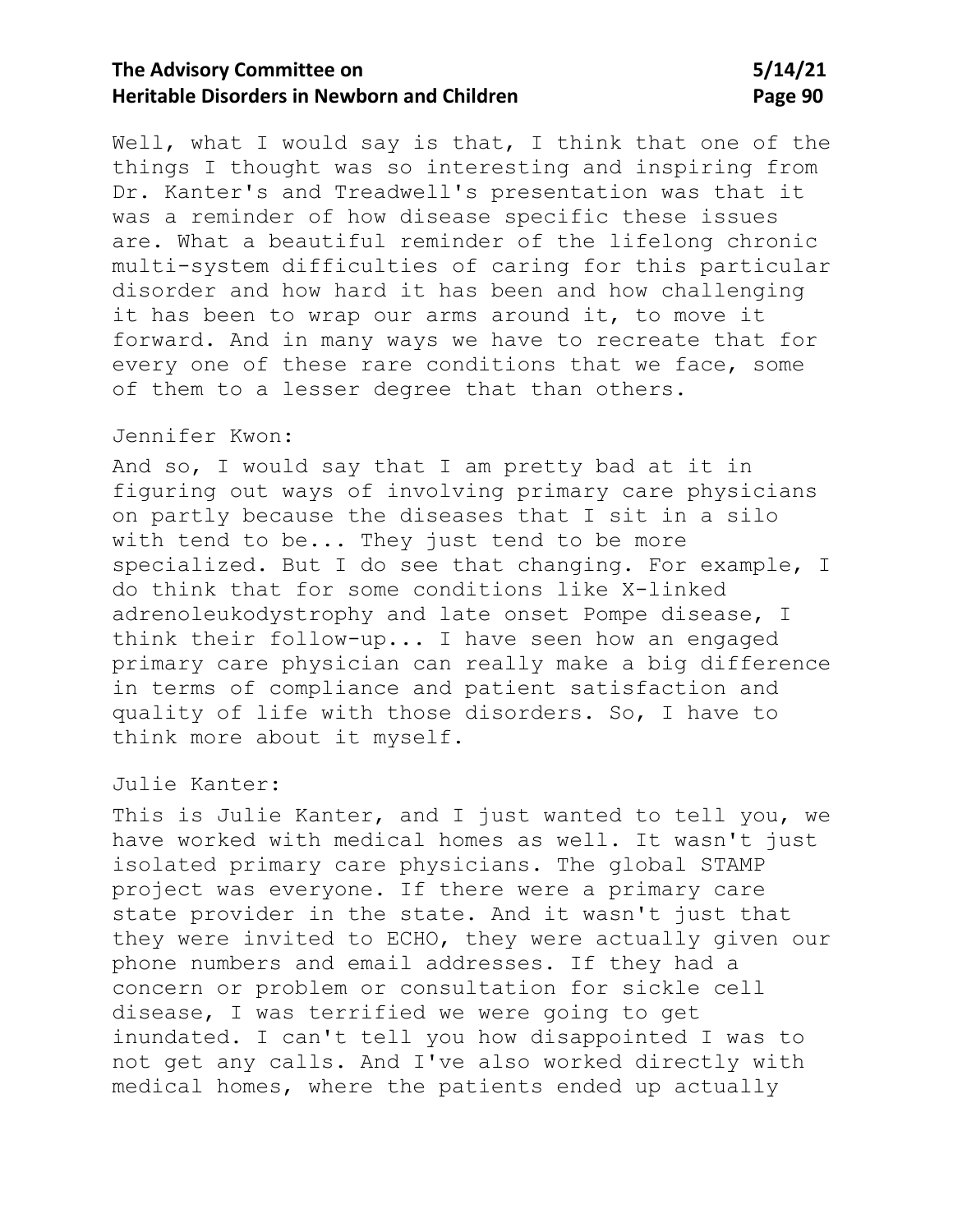# **The Advisory Committee on 5/14/21 Heritable Disorders in Newborn and Children Manual State State Page 91**

leaving the medical home in order to come into our center where they could get more specific care. However, what we have done and what I actually think has been incredible useful, and I did this in South Carolina and in Alabama, we actually have a primary care provider in my sickle cell center.

### Julie Kanter:

And that's what has been done in many other places as well, Ohio State, Atrium health, just to name a few. And we have seen incredible satisfaction from patients. We're actually now hiring a psychologist as well, because patients have lives too. And so, they don't want to have to go to their sickle cell specialist and their primary care doctor and their psychologist when they're trying to work and maintain a family. So, we call it the one-stop shopping model. And it's not going to be feasible for everyone, but we've... The amount of increase in primary care complications and needs addressed has just tripled. So, I think that the medical home model is fantastic, but I like it as a specialty medical home model in some of these very complicated patients.

Cynthia Powell: Jed Miller.

#### Jed Miller:

Yes. Hi, Jen Miller, Association of Maternal And Child Health Programs. I was going to say that I'm going to ask the converse of what Dr. Ostrander was asking, but then Dr. Kanter, what you said is going in this direction is, and I'm curious about panelists experience where, because of family preferences, they desire the specialist to be the medical home.

### Jed Miller:

I know you just mentioned about Dr. Kanter about subspecialist medical home. I'm wondering especially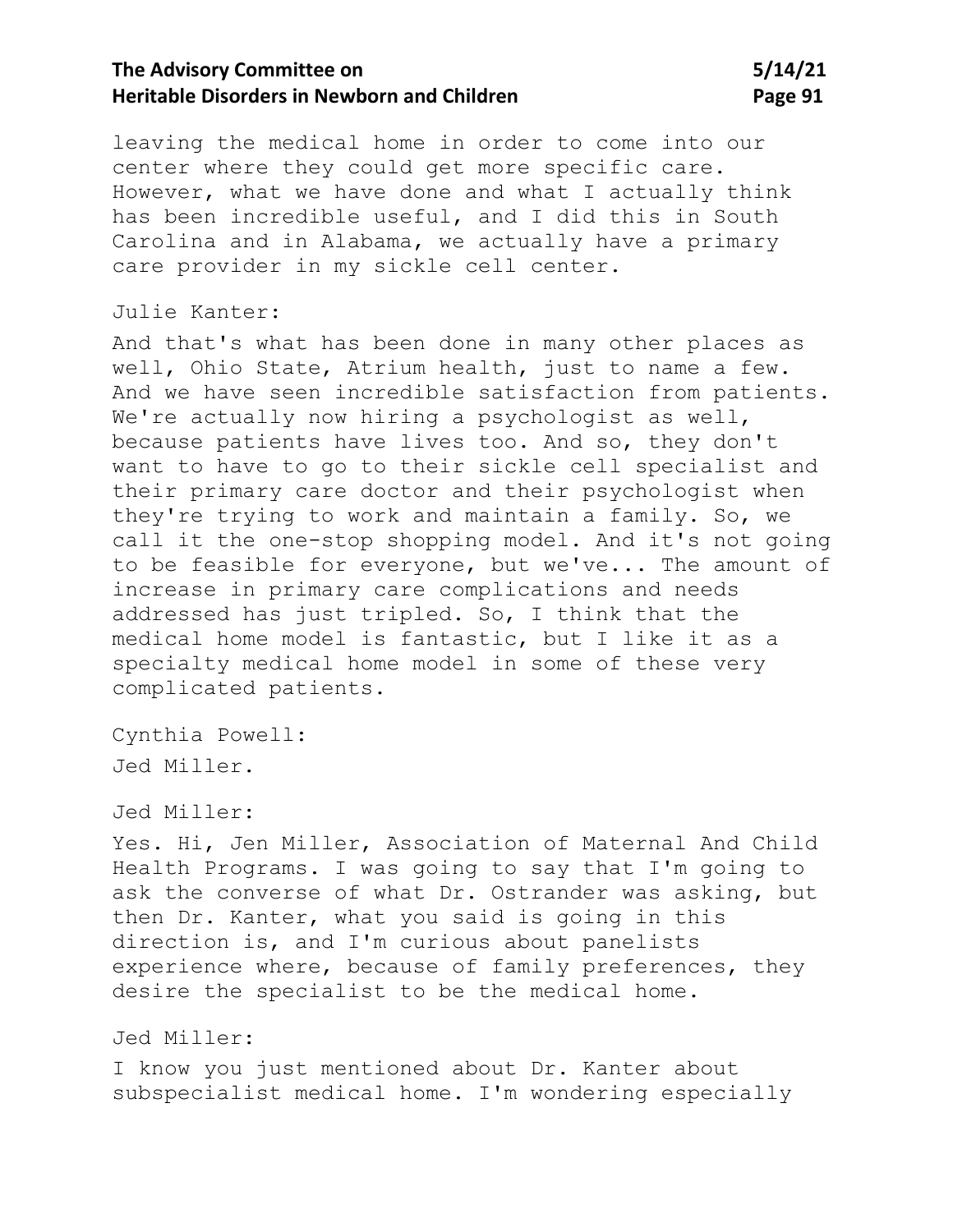# **The Advisory Committee on 5/14/21 Heritable Disorders in Newborn and Children Manual State 10 and Page 92**

for Dr. Blitzer, but not only for you with respect to the uncombined and residency in pediatrics and medical genetics, I'm not sure if you capture any data about how providers practices actually look. In that scenario, they'd be armed to be, they could provide well-child visits as well as do the specialty care.

### Jed Miller:

I'm just curious if there's any experiences on that front in terms of functioning as a medical home with or without the routine health maintenance measures such as immunizations. On somewhat related note, Dr. Kwon, you were talking about seeing children longer than you might otherwise into early adulthood. I'm wondering if there's any experiences with that life course and actually caring across generations.

#### Jed Miller:

Meaning, if you see children long enough, perhaps they will become parents to themselves. Just thinking about even parenthood itself could be thought of as a longterm follow-up measure of sorts, outcome in certain ways. Just curious if any panelists have any comments on those topics.

Cynthia Powell:

Mimi, do you want to take that first?

Miriam Blitzer:

I'll start briefly. Thank you, Dr. Miller. From the standpoint of individuals who are certified or trained and then are ultimately certified in two specialties and let's concentrate the majority of those would be peds and medical, genetics, and genomics. We do and I'm going to let Dr. Powell comment afterwards as this is her area as well. We do see since geneticists do see patients across the ages.

Miriam Blitzer: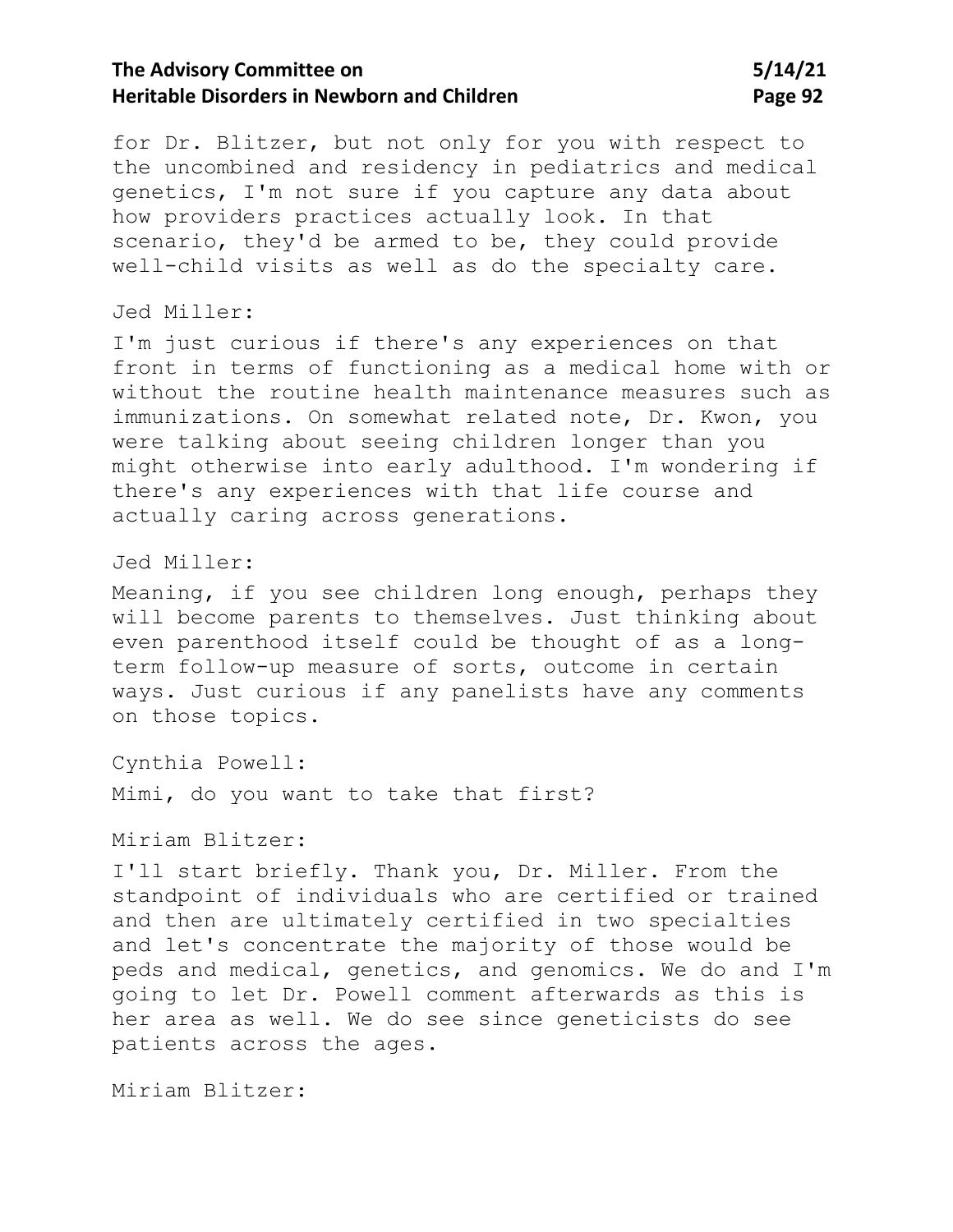There's not the pediatric restriction on them that metabolic patients many times continue with their geneticist, who may also be a pediatrician, but really as a geneticists, managing their care. At many situations, at many institutions, it does become their primary care home, their medical home, to some extent. The board in and of itself does not do practice surveys, our college does.

### Miriam Blitzer:

Also, in the workforce study, we did get that feedback as well. I would say in general, we do see people going into the combined and those that are interested in metabolic, certainly managing patients as they transition from pediatrics to adulthood in their own families. I wanted to also mention that we have this relatively new specialty. The first exam was given in 2009 of a subspecialty in medical biochemical genetics. It is a group that is growing.

### Miriam Blitzer:

Again, the numbers are small because it's a new specialty or subspecialty, but it's clearly the area of growth where most individuals who are completing or many of the individuals are completing their residency and training in peds, in medical genetics, or in the combined are also training in the subspecialty within almost doubling from 2017 to 2019 in the number of individuals certified and moving forward. I do think the answer is that the medical home would be there for those groups. Dr. Powell?

#### Cynthia Powell:

Yeah, I agree. I think we are training a number of individuals now in who have a background in internal medicine, which has really been very helpful to help as our patients with rare disorders transition to adulthood. It's been extremely difficult to find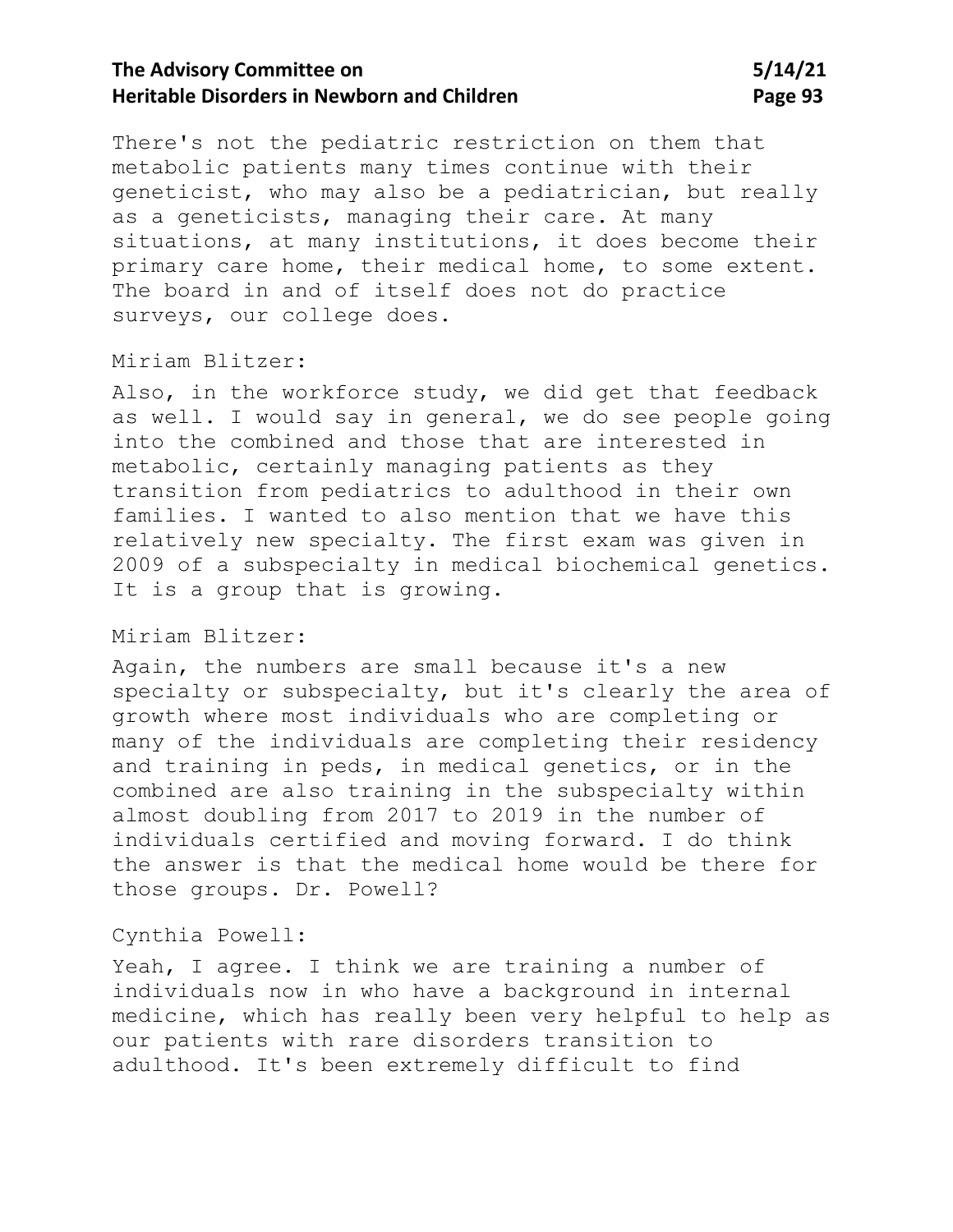# **The Advisory Committee on 5/14/21 Heritable Disorders in Newborn and Children Manual State 1948 Page 94**

providers willing to take care of them in any area, even specialty care. I'll turn it over to Dr. Kwon.

#### Jennifer Kwon:

Thanks. I think this is where it's helpful to remember that I work as part of a team. In many places, in many medical centers, it is difficult for a primarily pediatric provider to see patients easily into their adult years, emergency rooms. I think it requires me to become familiar with the adult medical care system, which can be challenging for a variety of reasons.

### Jennifer Kwon:

As soon as my patients get to that 18-to-21-year transition period, I will say that at this point, I tend to try to transition them to adult neuromuscular providers, for all kinds of practical reasons. Even the nurse practitioners that many of us work with may only be licensed to take care of patients who are pediatric patients. I think that there's this ripple effect, like who will the emergency room see?

#### Jennifer Kwon:

Where will they be admitted? Having the adult age makes it challenging. Sometimes, I'm not sure what a medical home is. I feel like that's a term that's used less in Wisconsin than it was in New York when I lived there. I think that patients who have rare disorders identified by newborn screening, who have chronic diseases, that require a lifetime of care, need a medical network.

#### Jennifer Kwon:

They need a medical support system that we have to help identify and help maintain through their life cycle. I will say that for example, with SMA, I follow a number of patients into their adult years, and it is fascinating how many of them want to be parents, and are making decisions about treatment based on that. I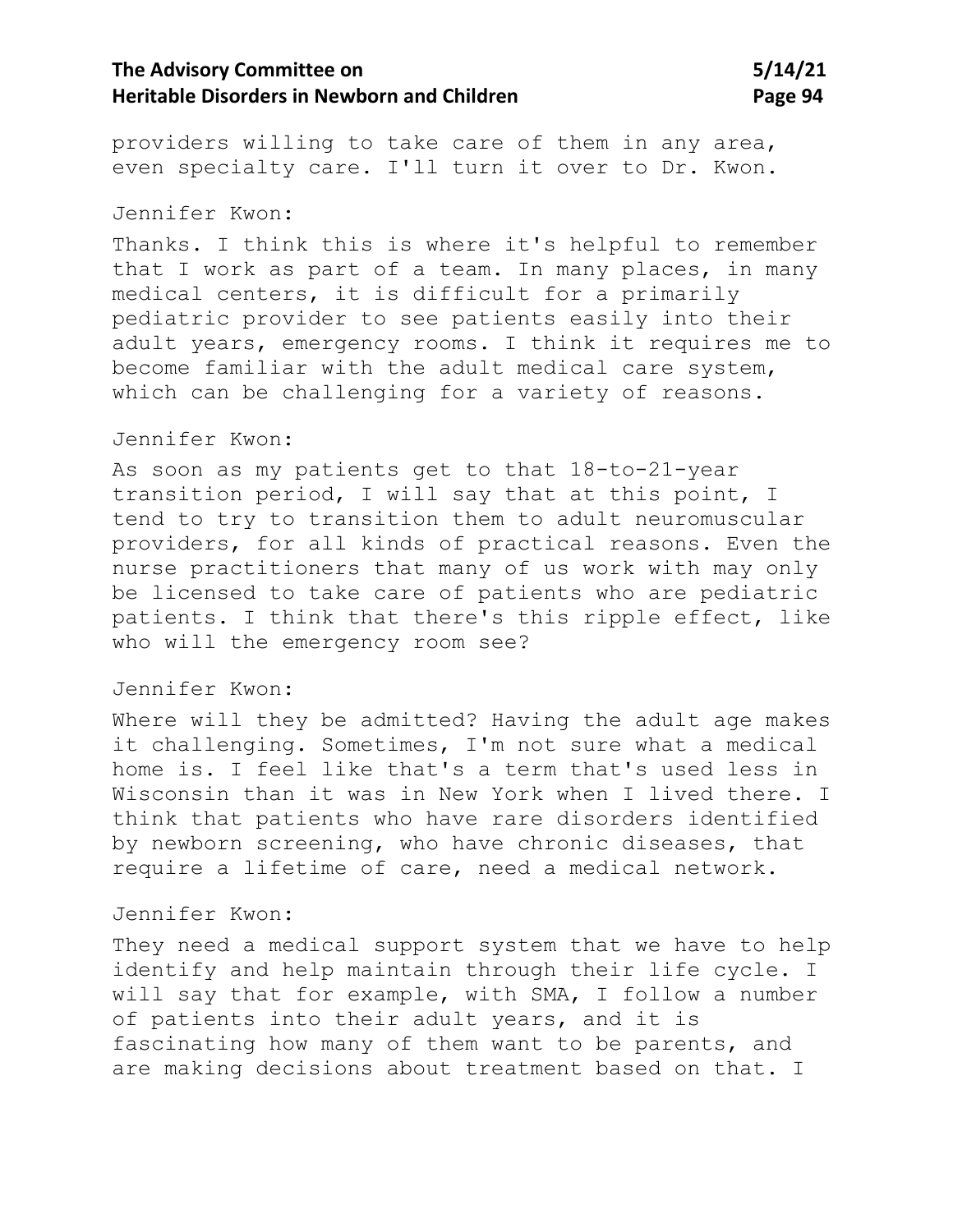# **The Advisory Committee on 5/14/21 Heritable Disorders in Newborn and Children Manual State 19 and Page 95**

do think that the system is unfortunately feels very fragmented and broken right now.

Jennifer Kwon:

It doesn't make it easy for us to create those lifetime networks for patients with chronic diseases.

Cynthia Powell:

In order of those who I've seen with their hands raised first, we'll take Natasha, then Siobhan, then Georgianne and Debra. You'll be after Georgianne. Natasha?

#### Natasha Bonhomme:

Great. Thank you so much. Natasha Bonhomme, Genetic Alliance, I have a two-part question mostly for our first two speakers. I wonder if you could speak a bit to what the vision is for the growth of the workforce in genetics. Are you looking at hoping for 15% to 20% above what we currently have? Is it measuring the length of time that someone has to wait to go and see a genetics service provider and reducing that to X number of days, just trying to get a better sense of what would success look like?

Natasha Bonhomme:

Not necessarily just for today, but where we're projected to go, knowing that there are projections around gene therapy, and all other parts of the system. Then also, my part two or second question is it was really interesting to see the growth of genetic counseling programs, as well as the growth of student enrollment.

#### Natasha Bonhomme:

Just wanting to get a better sense of is the growth in diversity equal to that more or less, just putting that into context knowing that particularly in the past year, there's been a number of different work groups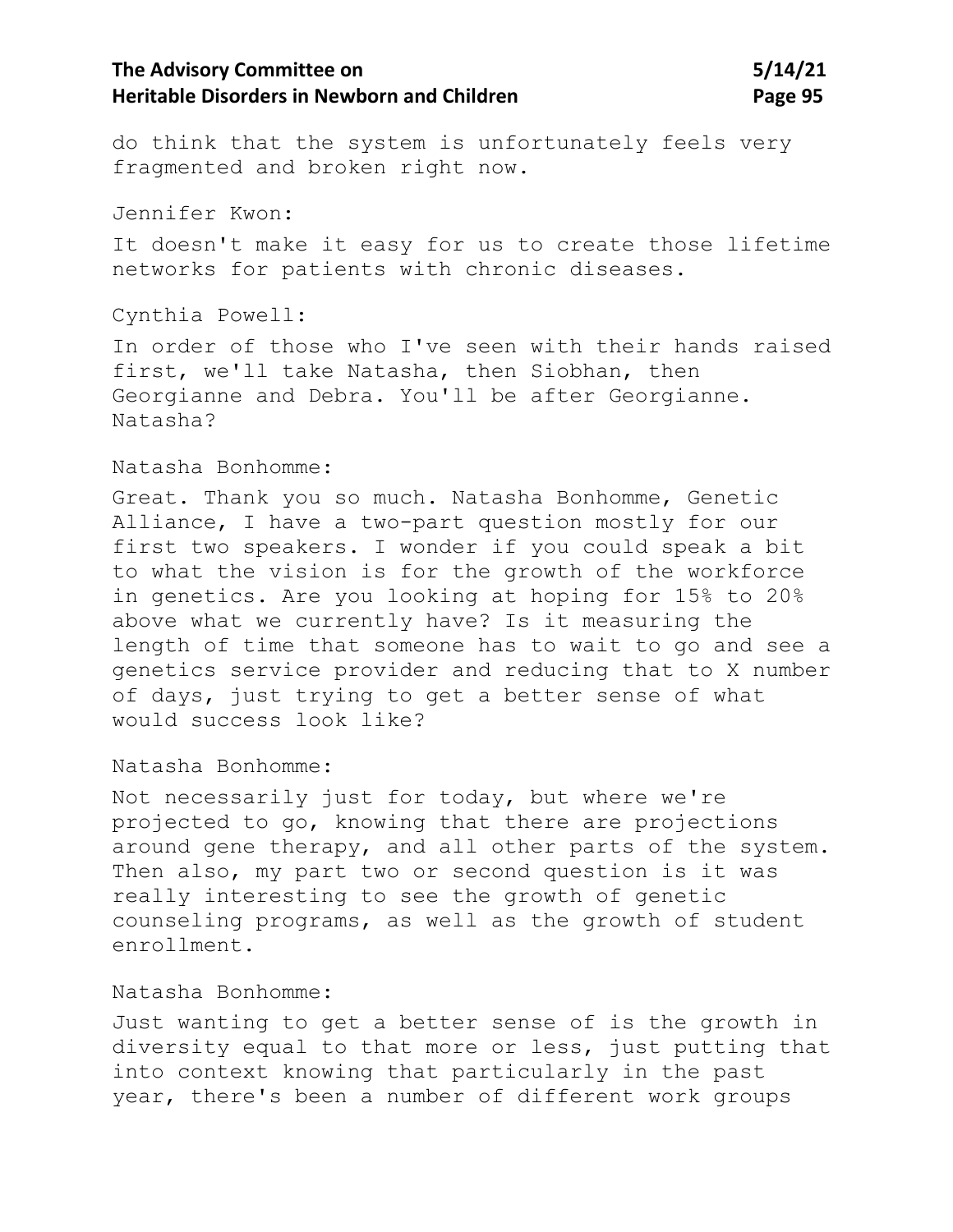# **The Advisory Committee on 5/14/21 Heritable Disorders in Newborn and Children Manual State 1988 Page 96**

and initiatives really looking at that issue? Thank you.

Cynthia Powell: Mimi?

### Miriam Blitzer:

Thank you, Natasha. Those are excellent questions and topics that we're thinking about very seriously. The question of growth, and that's what we're looking at now is first understanding what has the growth been and do we see growth? Then also, understanding how many clinical geneticists' laboratory and other of the workforce working with genetic counselors and dieticians and other providers, nurse practitioners do we need?

#### Miriam Blitzer:

From the standpoint of ABMGG, and we really are looking with the college on this, since we are the certifying arm, is that we would really hope that we begin to see. My personal thoughts would be a significant increase of 10% to 15%. Looking at it consistently, the CS slope begin to go up. To that end, I wanted to touch base on your second topic.

### Miriam Blitzer:

We are a relatively new specialty, although it sounds like we're pretty old at 30 or 40 years, but we are relatively new, to recruit into our specialty. Let me first talk about, let me just only talk about clinical geneticists recruiting from med school. We have to be on the forefront. When medical students get into their third or fourth year of training, there isn't a requirement that, "Do a medical genetics rotation." For instance.

Miriam Blitzer: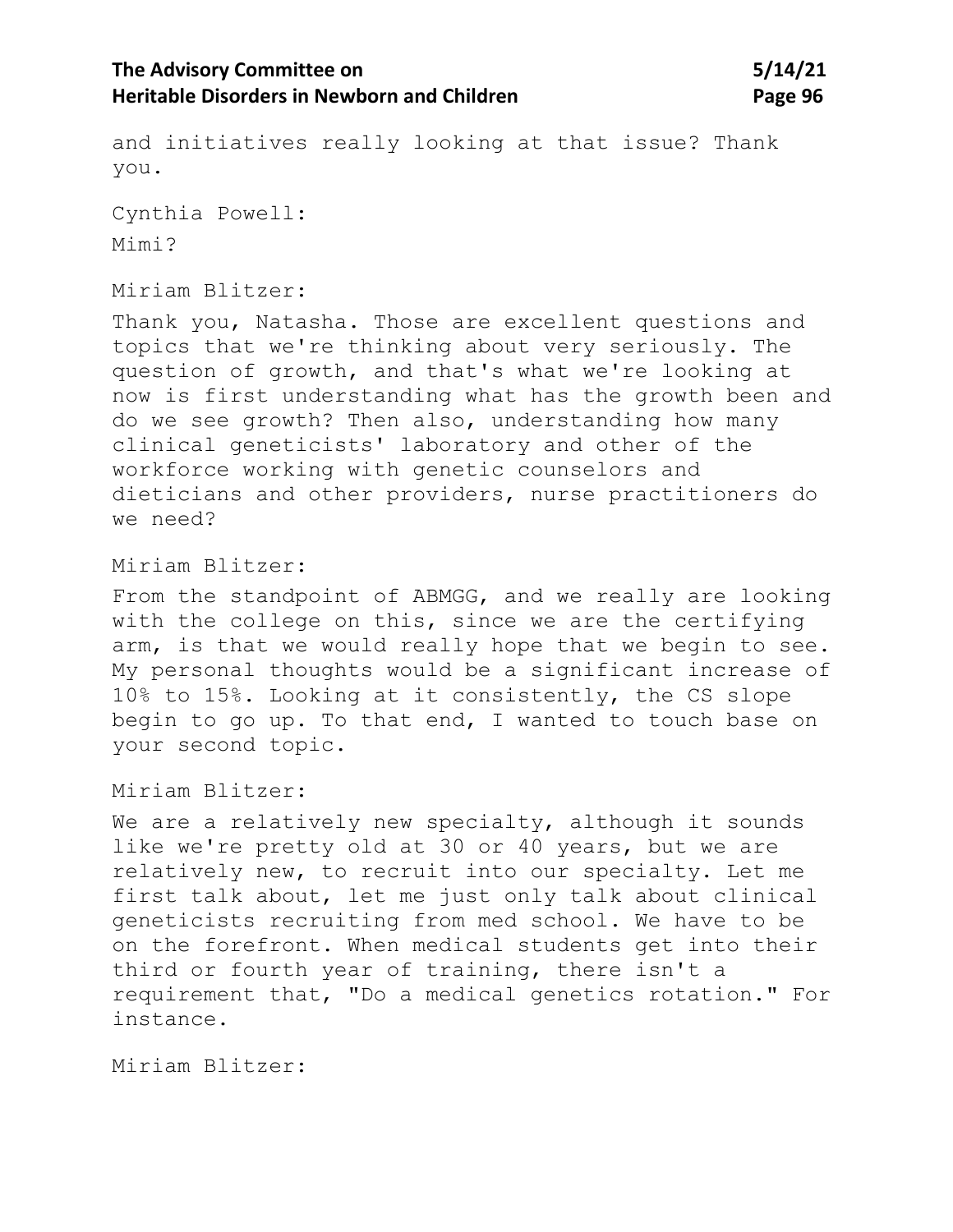# **The Advisory Committee on 5/14/21 Heritable Disorders in Newborn and Children Manual State 19 and Page 97**

Sometimes the goal is how do we get them as excited and recognize what this field is all about and what the promises are? I do think the combined residencies have helped. I do think that a better reimbursement for clinical geneticists will help. We're not there. From the standpoint of diversity, that's a huge issue, not as in our specialty, but it's one that we're focusing on.

### Miriam Blitzer:

One of the things we're doing is definitely, as I mentioned before, right now, we're in the midst of trying to look at what's the pipeline look like compared to clinical geneticists and medical geneticists that are already in practice. We are actually a relatively young specialty as far as looking at the age of our diplomas, but we need to look at this. We have a task force working on this.

#### Miriam Blitzer:

One of the things is that we still have open slots, open positions for residents in certain programs. One opportunity there is how do we, not only attract medical students, but underrepresented minority medical students into our specialty, and have them recognize the field. For instance, out of the four HBCU medical schools there's not one clinic board certified clinical geneticists at any of those four.

#### Miriam Blitzer:

There's not really good role modeling or exposure. How do we partner and do this to that end? I'm working with the Dean at one of the HBCUs on how to increase exposure and excitement to our field. Recognizing how important it is that they be an incredibly competitive group to come into our field and we need them. I'm going to stop there. Thank you.

Cynthia Powell: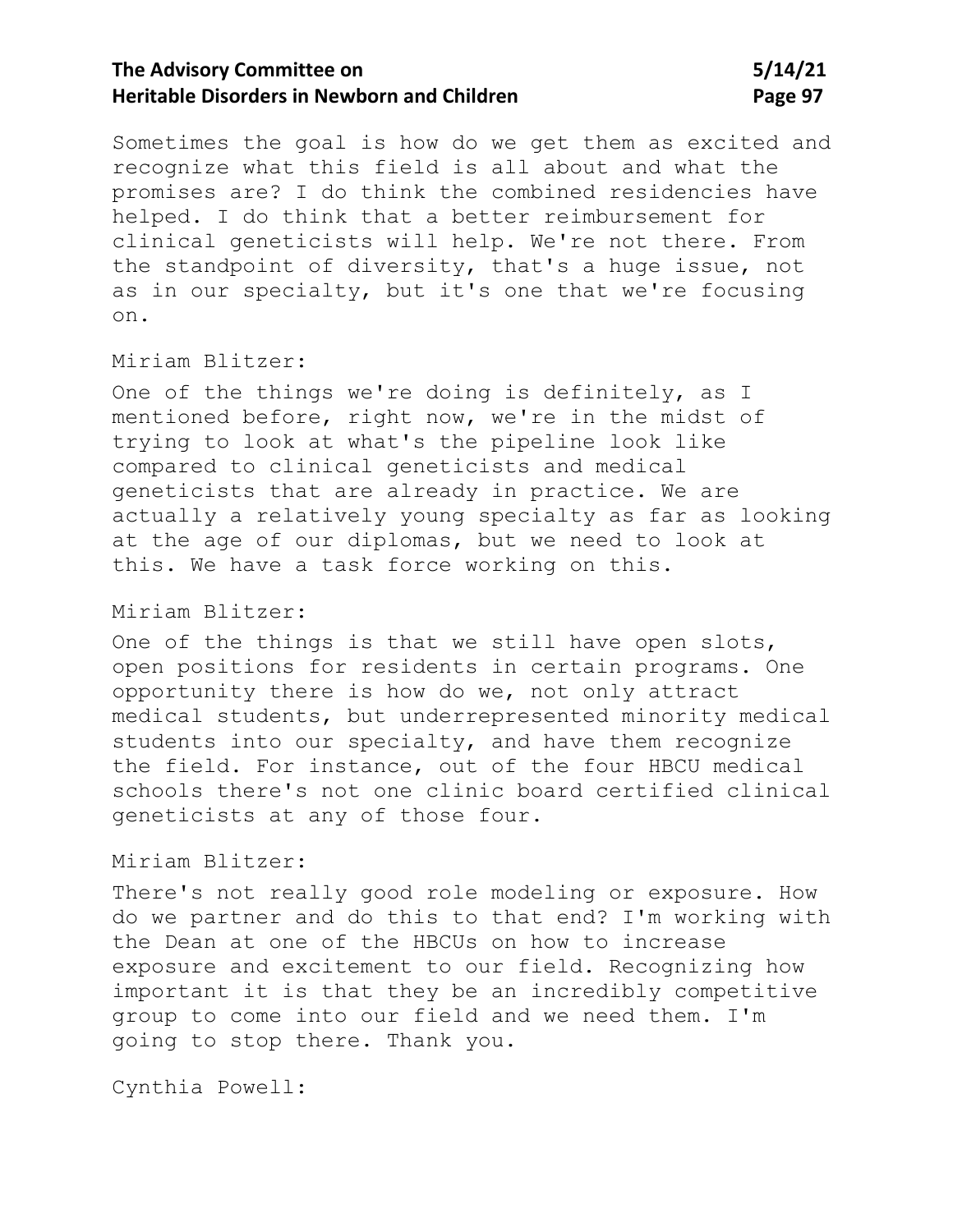# **The Advisory Committee on 5/14/21 Heritable Disorders in Newborn and Children Manual State 1988 Page 98**

Siobhan Dolan.

Siobhan Dolan:

Good afternoon. Thank you so much for this extremely interesting set of discussions this afternoon. My question is for Cate Walsh Vockley. Cate, I was wondering if you have any thoughts or comments on the role of genetic counseling assistant as a way to flesh out and expand the genetic counseling? That's actually the question. Do you see a role?

### Siobhan Dolan:

Where does that work? How could that fit in a genetic counseling assistant role around this newborn screening and increasing genetic counseling capacity?

#### Cate Walsh Vockley:

We have been using genetic counselors in general genetics clinic, not so much in the newborn screening setting at this point, although I do believe that that is one way that we could increase capacity with having. Here in Pittsburgh, our genetic counselors are really helpful with some of the coordination of appointments with coordination of testing, reaching out to family members to get samples.

### Cate Walsh Vockley:

A lot of the nuts and bolts of getting things done. I do think that that is one area where we have been able to utilize non-genetic counseling trained individuals. They do have to go through a period of training themselves, but oftentimes it's within the clinic setting that they're trained. I know some of the programs do have a one-year genetic counseling assistant training program as well.

### Cate Walsh Vockley:

I do think that's been a big help and could be applied in newborn screening as well. Relative to the previous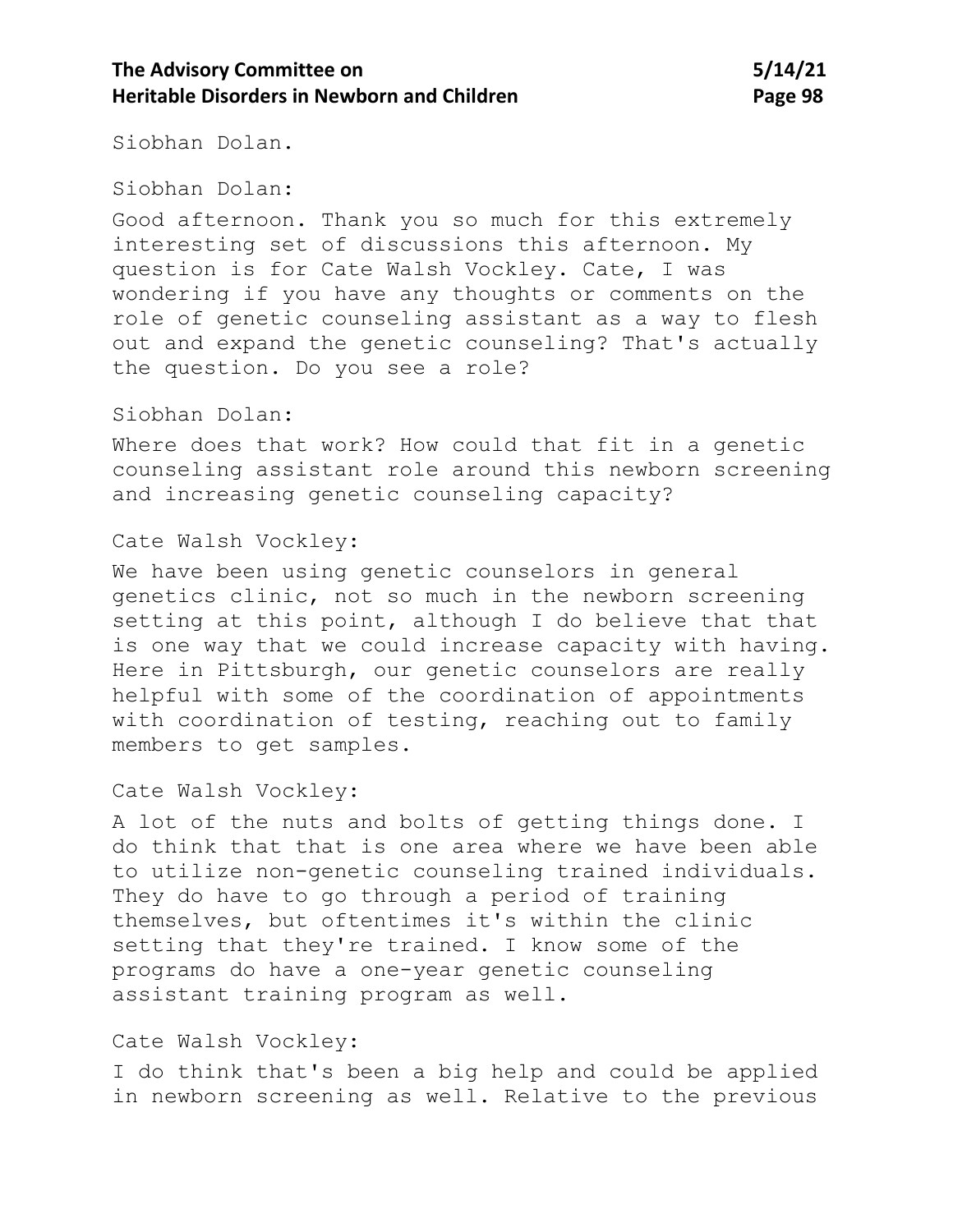comments in terms of growth of the profession, genetic counseling training doesn't exist in a vacuum. We are bound by available clinical training sites and the requirements of the accreditation, and board in terms of moving forward with more programs.

#### Cate Walsh Vockley:

I think the anticipation is that we will continue to grow. I think the growth rate has been so significant in the last five years that it will be hard to keep up that growth rate. I think there are a lot of people interested in doing that. As far as the diversity question, I know, looking at our programs incoming students, there's been a tremendous effort to increase diversity in the programs.

#### Cate Walsh Vockley:

The program directors organization has been making efforts in that regard. I do think that our program, at least a third of the students are considered underrepresented, maybe closer to a half. I think it's doable. I think we can reach out to the communities and increase diversity in our field.

Siobhan Dolan:

Thank you.

Cynthia Powell: Shawn McCandless. Did you?

### Shawn McCandless:

Thank you. This conversation is both enlightening and very frustrating. I've been just writing down lists of notes of things to discuss. I have a lot of questions about number one, what is the role of this committee in thinking about this issue? I understand this is more for informational and brainstorming, but these workforce issues are incredibly complex.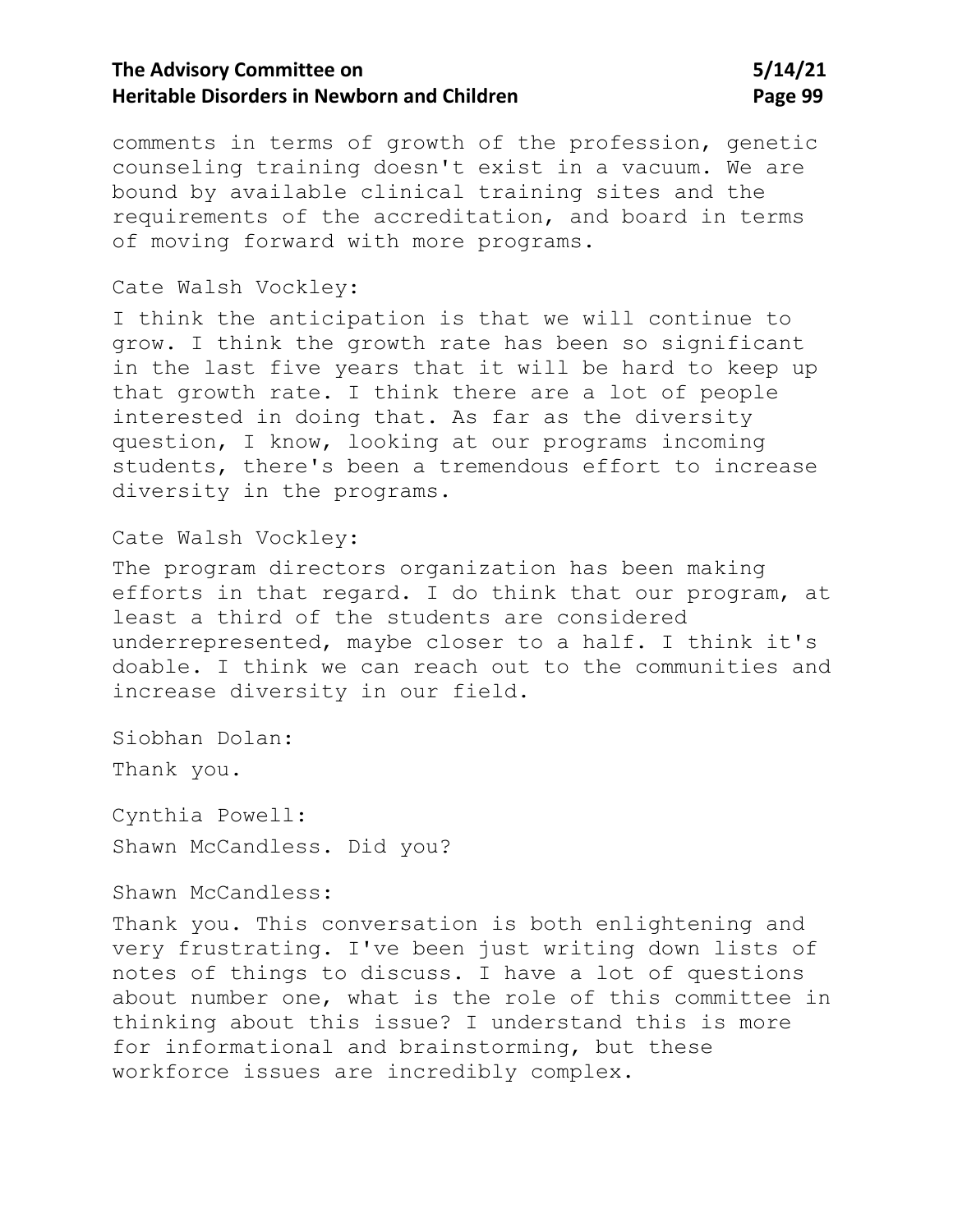#### Shawn McCandless:

Some of the thoughts that I've had are, first off, is there really a shortage? Are there shortages and who determines the workforce need? I think if you look at the NSGC website, they have the National Society for Genetic Counselor states explicitly that there was not a shortage of genetic counselors. They have pretty good information to support that on the website for physicians.

### Shawn McCandless:

With that said, there's clearly a deficiency in certain areas in the U.S., and the same is true for positions. There are genetics clinics for physicians in the U.S. where you can be seen with very little weight. There are other places where you have to drive hundreds of miles and still have a six to 12 month wait to be seen. It's a shortage maybe, but it's also a distribution issue.

### Shawn McCandless:

All of the problems that have been addressed with diversity is there are problems with salaries. There are problems with getting providers where they're needed. All of this, in my opinion, comes down to the fact that we don't have a healthcare system in the United States. We have basically a healthcare free market, a free-for-all, where as if you can get somebody to pay for something, you will do it. It's a totally messed up marketplace.

#### Shawn McCandless:

None of the things that we're discussing are going to be solvable in my opinion, in the absence of some meaningful reform of our healthcare system. That brings me back to where I started, which is, what can this committee do? What should we be doing? I think that the folks who were talking about sickle cell and the development program for ADPs had the right target, is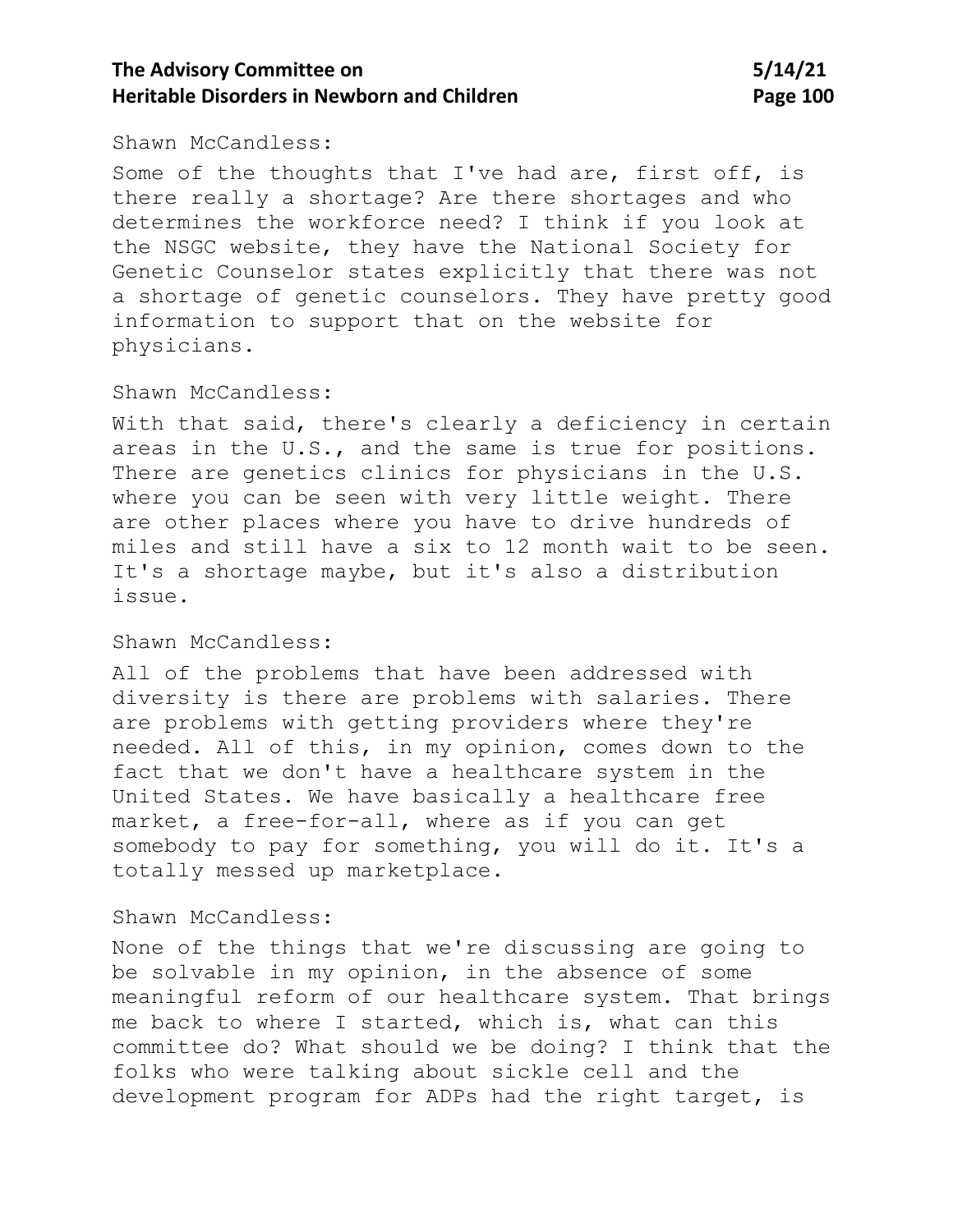that we should be encouraging ways to really specifically identify what is missing in our newborn screening systems and follow up.

Shawn McCandless:

Then, figuring out creative ways to address those specific needs. I'm not sure that we're getting there and I'm not sure what the mechanism for getting there is. I'd be curious what others have to say.

Cynthia Powell: Georgianne Arnold?

#### Georgianne Arnold:

Well, Siobhan stole a little bit of my thunder, but the SMID has recently convened an ad hoc committee looking at workforce. I participated in a few projects with Mark Corson from Rare New England on workforce recruitment. One of the significant concerns of the candidate to come to the recruiting sessions is money, not because they want to be rich doctors.

### Georgianne Arnold:

If you want to be rich today, you become a hedge fund manager, but because they have \$200,000 in loans and they can't really go into one of the lowest paying medical specialties. With this group, having a theoretical federal connection, I'm wondering if you look at the NIH loan repayment program for people doing research, could newborn screening be added to that, so that there's some loan repayment for people who work within the newborn screening field?

### Georgianne Arnold:

Could there be a small grant program for recruitment seminars, that we could go out in and literally get pizza and Coke and go to medical students, and college students and try to recruit them, educate them, and recruit them into the field? I would really like to see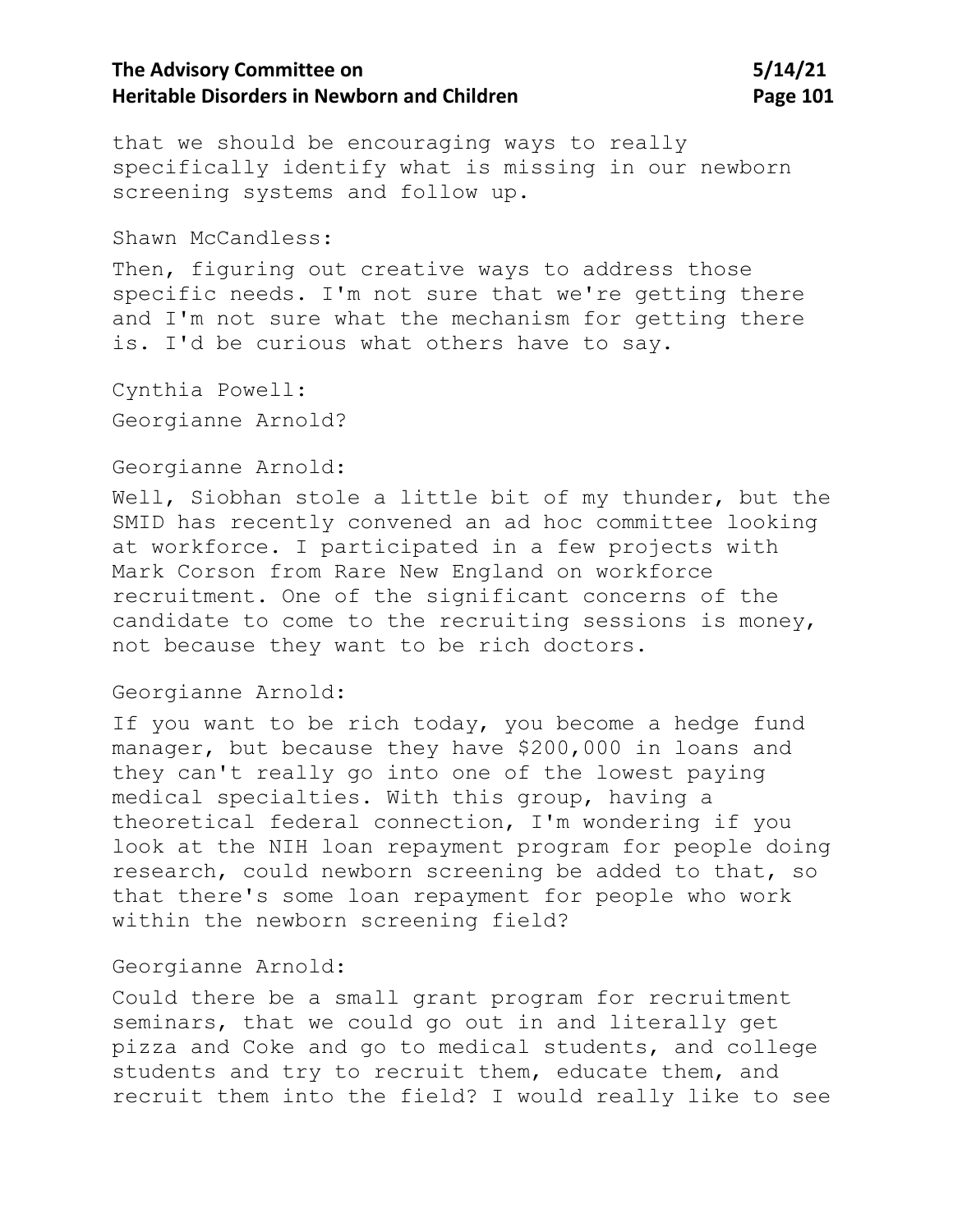us perhaps utilize available resources to help ease the burden of going into this field.

Georgianne Arnold:

After talking to some college and med students fairly recently, it's real. The worry that they won't be able to afford a house or send their kids to college because they've gone into medical genetics is real.

Cynthia Powell:

Debra Freedenberg.

Debra Freedenberg:

Some of the questions I have other people have raised, especially even in a state that appears to have a fair number of clinical geneticists that doesn't really reflect what's happening across the state. There may be a large number of geneticists concentrated in one area of the state, while other areas who have significant population centers are underserved for genetics and may have no access to genetic services.

### Debra Freedenberg:

There are large underserved areas where there may be a concentration of geneticists in one large urban area. I think that's true for a lot of other States as well. Another issue was this transition issue from pediatrics to adult and medical homes. We dealt with a fair number of folks who've undergone that transition, and it's always a difficult period. The feedback that we've gotten is that pediatric medical homes tend to have wraparound services.

#### Debra Freedenberg:

When those patients wind up in adult medical homes, often they don't find those same wraparound services, and it's been rather bumpy transitions as well for them. Then, the third point that I just wanted to make is a lot of clinical geneticists aren't pediatric-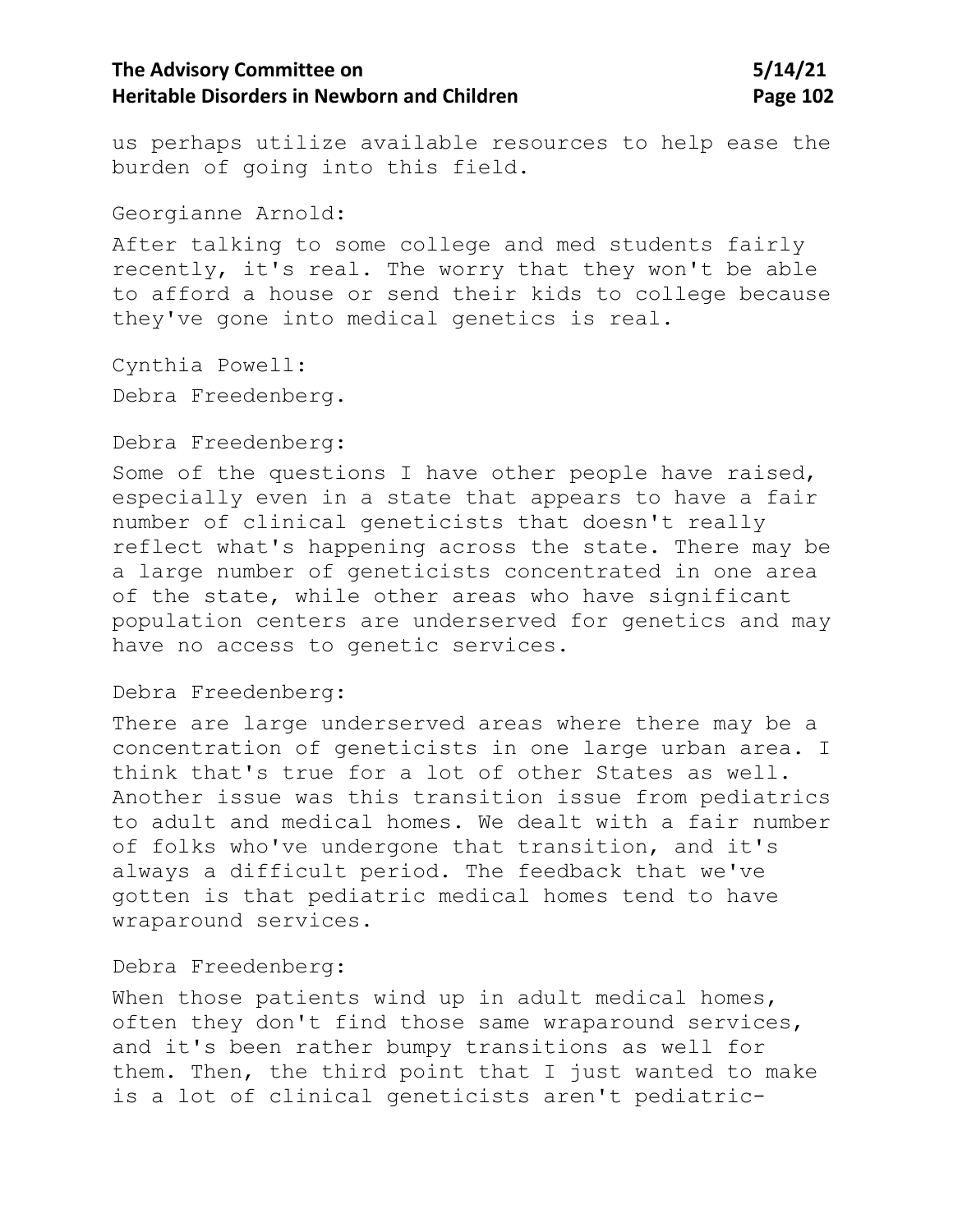based. If you're based in a children's hospital, you may have a hard age cutoff that pediatric hospital may say, "You are not seeing anybody over 18 or over 21, or whatever it is."

#### Debra Freedenberg:

Dr. Kwon has alluded to that. It's a liability. We're not used to handling somebody with a heart attack or whatever. I know, I myself in was pulled into my chair's office one day when I was treating an adult with Pompe Disease as to why I was treating an adult when I was based in a children's hospital. I think that's a very real issue that's out there, and that will continue to be out there in terms of geneticists who are based in pediatric centers are not viewed as being able to treat adults, even though most clinical geneticists do treat adults.

### Debra Freedenberg:

I think that you need to recognize depending on the setting where they are, that it's also a barrier to continuing care for long-term care as well. In terms of recruitment and involvement of geneticists in newborn screening programs, it can be very difficult to integrate in a system that is not used to a specific category of genetic counselors to integrate them into a state program.

#### Debra Freedenberg:

It's not impossible, but it is a large task. I think almost everything else someone else has brought up. Thank you.

Cynthia Powell:

Thank you. Scott Shone, you had your hand raised. If you want to say something, I'll give you the final word.

Dr Scott Shone: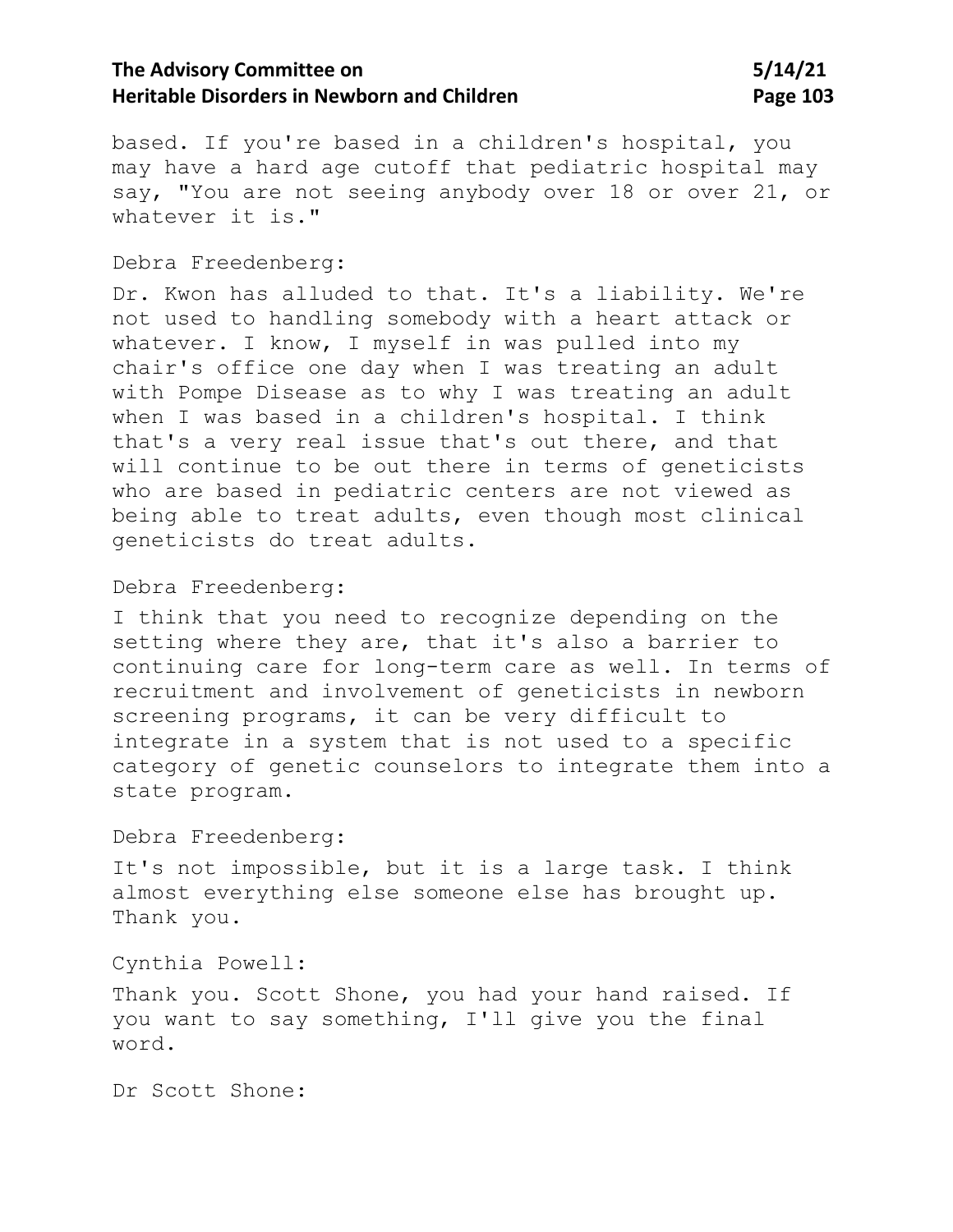I think what Georgianne mentioned around more incentive-based opportunities is where I think we need to be thinking, and I would expand it to the whole public health workforce, not just newborn screening. I think across the board, we've learned that there are challenges getting people to come into public health. The administration announced some huge opportunities yesterday to reinvest in newborn screening.

#### Dr Scott Shone:

As we've discussed, I think what's important for those of us who have broader roles in public health beyond just the newborn screening system as these opportunities come about because of the pandemic. We make sure that all of the pieces that newborn screening touches are also incorporated in all of these long-term infrastructure changes that we're making to the public health system.

#### Dr Scott Shone:

Again, I just, I hate to sound like a broken record, but I keep coming back to system and we all need to be aware of how integrated we are. When we make these adjustments, we're thinking about all the upstream and downstream activities and people and processes from where we stand and look at that. I appreciate Georgianne's comments around that. I didn't become a public health laboratory director to be wealthy.

#### Dr Scott Shone:

I certainly wouldn't be as fulfilled if I were a hedge fund manager. Luckily, I have a spouse who understands and understands that. Anything we can do to help make these roles that we are so passionate about more attractive. For our teams, especially, who always solve every problem is critical. Thanks for the opportunity, Dr. Powell.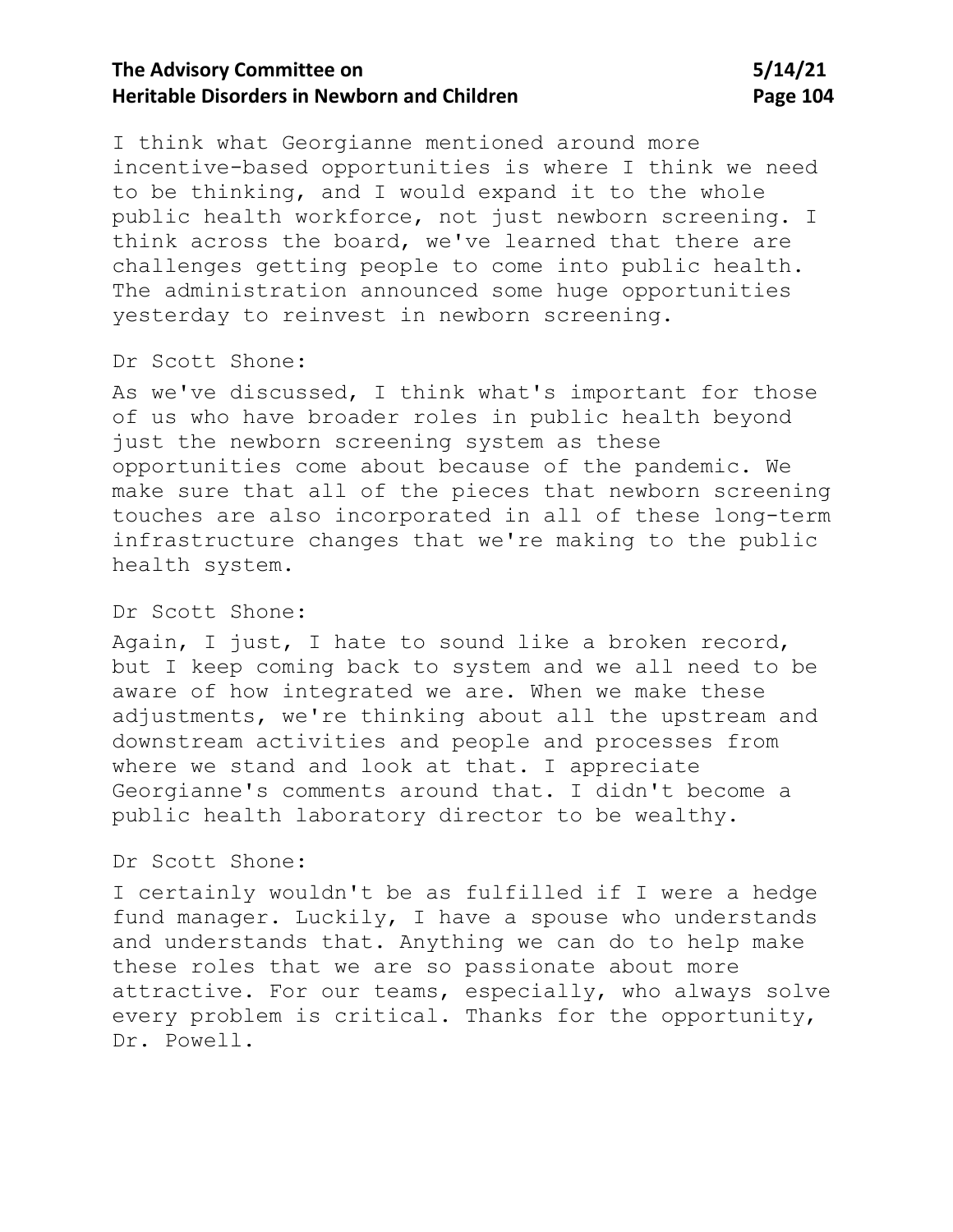#### **NEW BUSINESS**

Cynthia Powell:

Thank you. Thanks once again, to all of our presenters for this session. Certainly, an area that many of us are extremely interested in and hope to have further discussions in the future about. Since we are running a bit over, I wanted to ask if the Committee members have any new business or announcements? We don't have a lot of time for discussion. However, thinking about things for future discussions, future meetings will be helpful and welcome. (silence) Melissa Parisi.

#### Melissa Parisi:

Hi, this is Melissa Parisi from NIH. I just wanted to announce an upcoming three-day workshops spread over three weeks, three Thursdays in June. It is being sponsored by NIH and led by the National Center for Advancing, NCAT, I cannot remember what it stands for, but essentially the title of the workshop is Genetargeted Therapies Early Diagnosis and Equitable Delivery.

Melissa Parisi:

This will be Thursday, June 3rd. Thursday, June 10th and Thursday, June 17th. I don't know if there's anything that comes out of this. I'm happy to post the registration page for anyone who might be interested.

Cynthia Powell: Thank you. Shawn McCandless.

Shawn McCandless:

Thanks, Cindy. I had emailed Cindy and Mimi after we had the public comment earlier this morning from the EveryLife Foundation and from the Society of Gene & Cell Therapy. I really think that we need, I know that there's been a work group and we have been working on a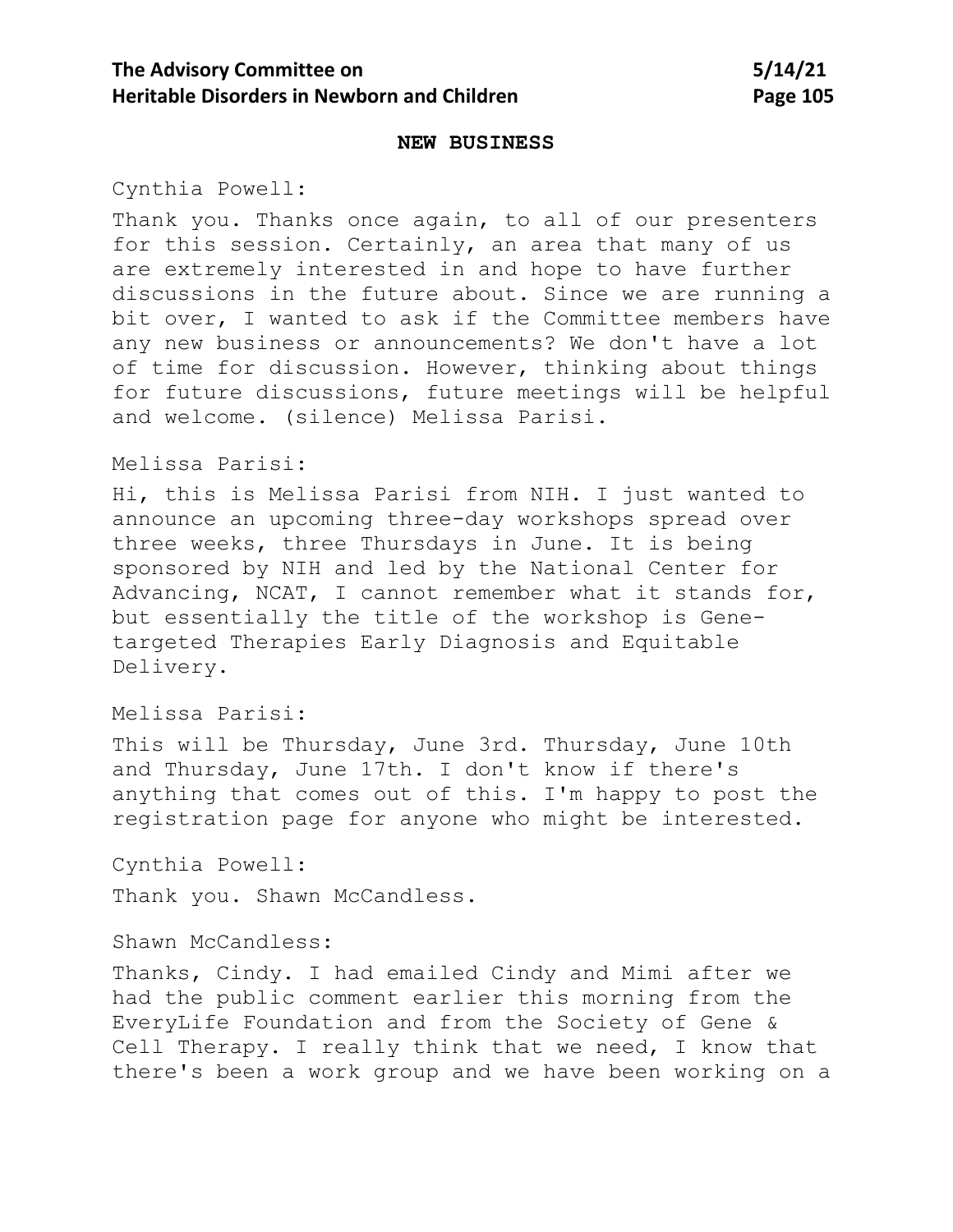plan for the evidence review and the evaluation of new disorders.

#### Shawn McCandless:

I think it feels to me like, the points that those public statements made today was to warn us that there's a crisis coming in terms of new nominations and our ability to respond to them. I think what we've seen from the MPS II process and the most recent processes is that we're going to be really challenged to address 10, 20, 40 new nominations over the next few years with our current system.

### Shawn McCandless:

I just really hope that we can spend some time at our next meeting, identifying specifically what the issues are that need to be addressed. Then really, just trying to be creative about fixing the system, or fine-tuning the system to make it more responsive and be able to turn things around faster. I think this has to be the 800-pound gorilla in the room that this Committee has to face, because it is one of our, if not the primary function of the Committee, it seems to me to make these.

Shawn McCandless:

To advise the Secretary of HHS about the ruts. I just want to put it out there that I think we really need to focus on that very soon.

Cynthia Powell:

Thank you, Shawn. Anyone else? Our next meeting via webinar will be August 12th through 13th, and this meeting is now adjourned. Thank you all.

Shawn McCandless:

Thanks, Cindy. Thanks, everyone.

Jennifer Kwon: